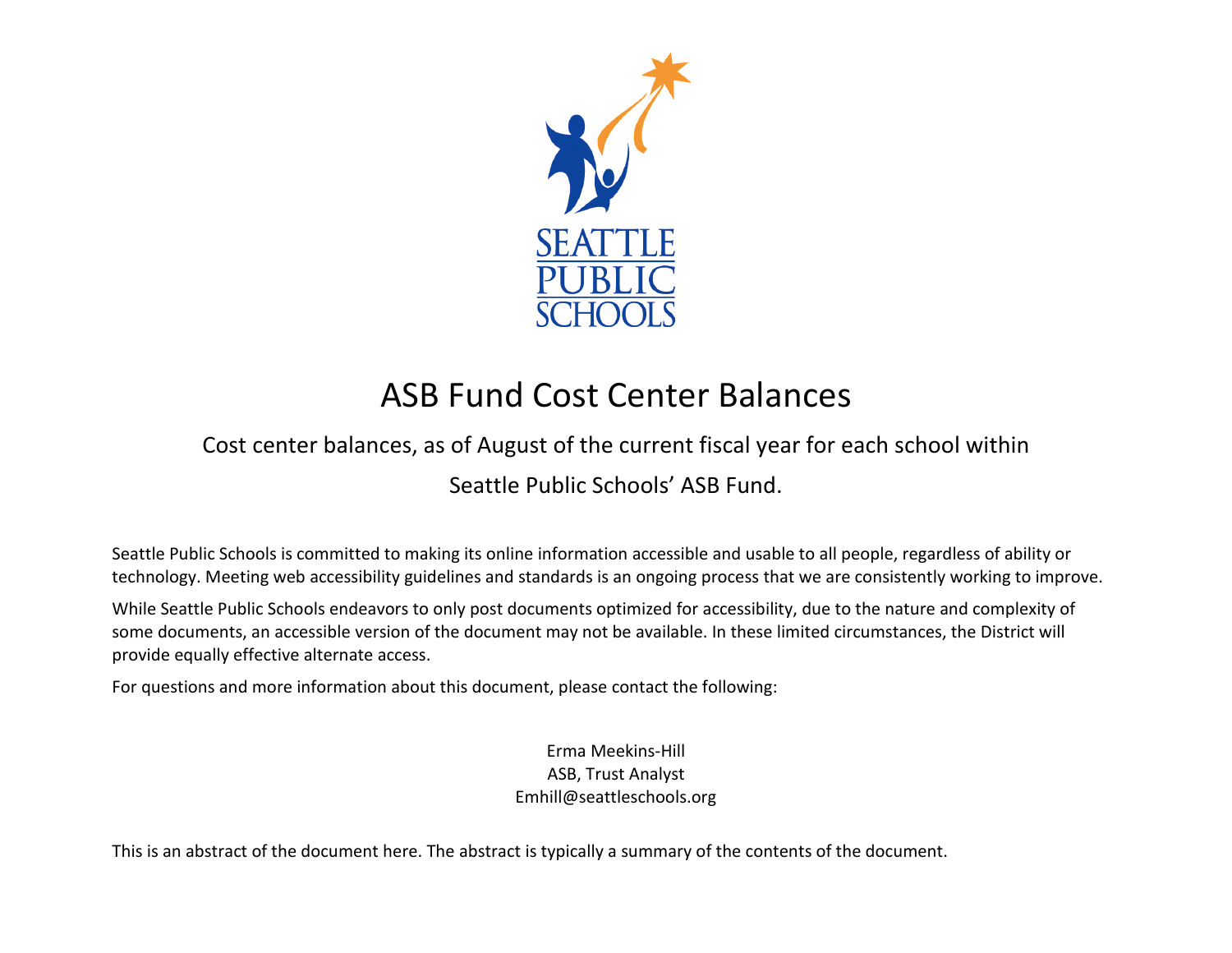# **Seattle School District # 1 Associated Student Body Funds As of August**

## RCW Requirement to Post ASB Fund Balances

An Associated Student Body (ASB) is a formal organization of students, including sub-component or affiliated student groups, formed at each public school within Seattle Schools. The programs of the ASB are any optional, noncredit, extra-curricular activity conducted in whole or in part by or on behalf of an ASB, during or outside regular school hours, within or outside school grounds and facilities and conducted with the approval of the school district or under the official designee to whom authority has been delegated to act on behalf of an ASB or sub-component group. ASB programs and activities must be of a cultural, athletic, recreational or social nature.

Money generated or collected, including fundraising proceeds, in conjunction with ASB activities, is public money which must be deposited into the ASB Fund. ASB public money may only be used for optional, noncredit, extra-curricular events and activities of a cultural, athletic, recreational, or social nature.

In general, carryover amounts from one year to another are due to anticipated expenditures for student activities which take more than a year of fundraising. These funds are not available for curricular or graded student activities.

This financial report reflects the summary ASB account balances by school. Beginning balances, current year transactions, and ending balances as of August of the current fiscal year. The report is unaudited and does not reflect final ending balances for the fiscal year.

Posting of this report to each school's website ensures compliance with RCW 28A.325.050 and is not representative of a school's full fiscal year transactions.

Questions regarding the posting of the ASB Funds report may be directed to: Erma Meekins-Hill, ASB, Trust Analyst [emhill@seattleschools.org.](mailto:emhill@seattleschools.org)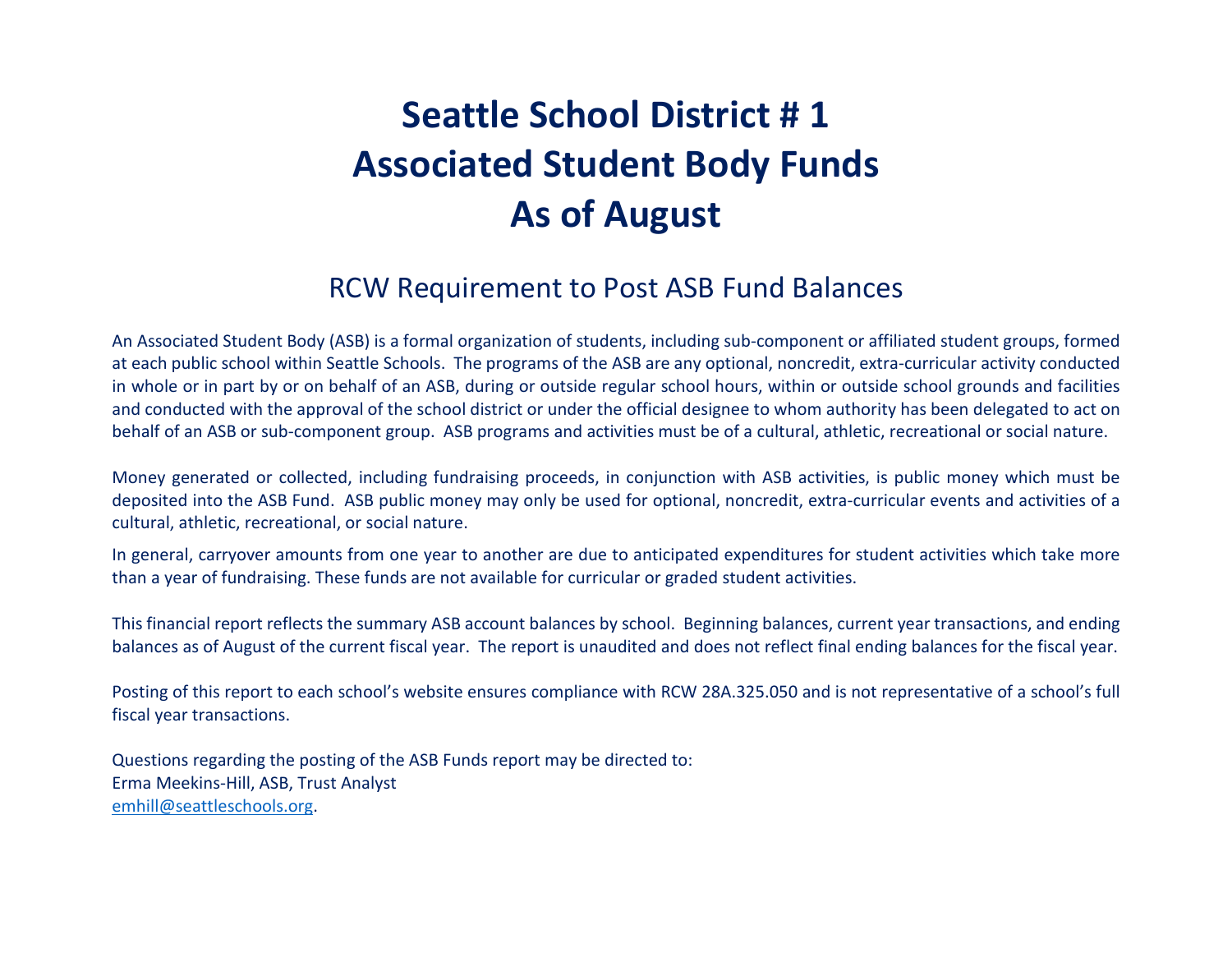Report Date: 08/30/2020 Report Page: 1

|                 |  | ASB Fund Available Detail Report (by school)  |  |  |  |  |
|-----------------|--|-----------------------------------------------|--|--|--|--|
| Standard Report |  | For Account Period - SEP. 2019 Thru AUG. 2020 |  |  |  |  |

| pranuaru keport             |  |
|-----------------------------|--|
| ASB-African American Academ |  |

| 70AA | ASB-African American Academy |                                 |         |           |              |                   |  |  |  |
|------|------------------------------|---------------------------------|---------|-----------|--------------|-------------------|--|--|--|
|      |                              | Activity Code Activity Name     | Revenue | Transfers | Expenditures | Balance Available |  |  |  |
|      |                              |                                 | (R3050) | (R4050)   | All )        |                   |  |  |  |
|      | 1000                         | AA-General ASB                  | 0.00    | 0.00      | 0.00         | 0.00              |  |  |  |
|      |                              | ASB-African American<br>TOTAL - | 0.00    | 0.00      | 0.00         | 0.00              |  |  |  |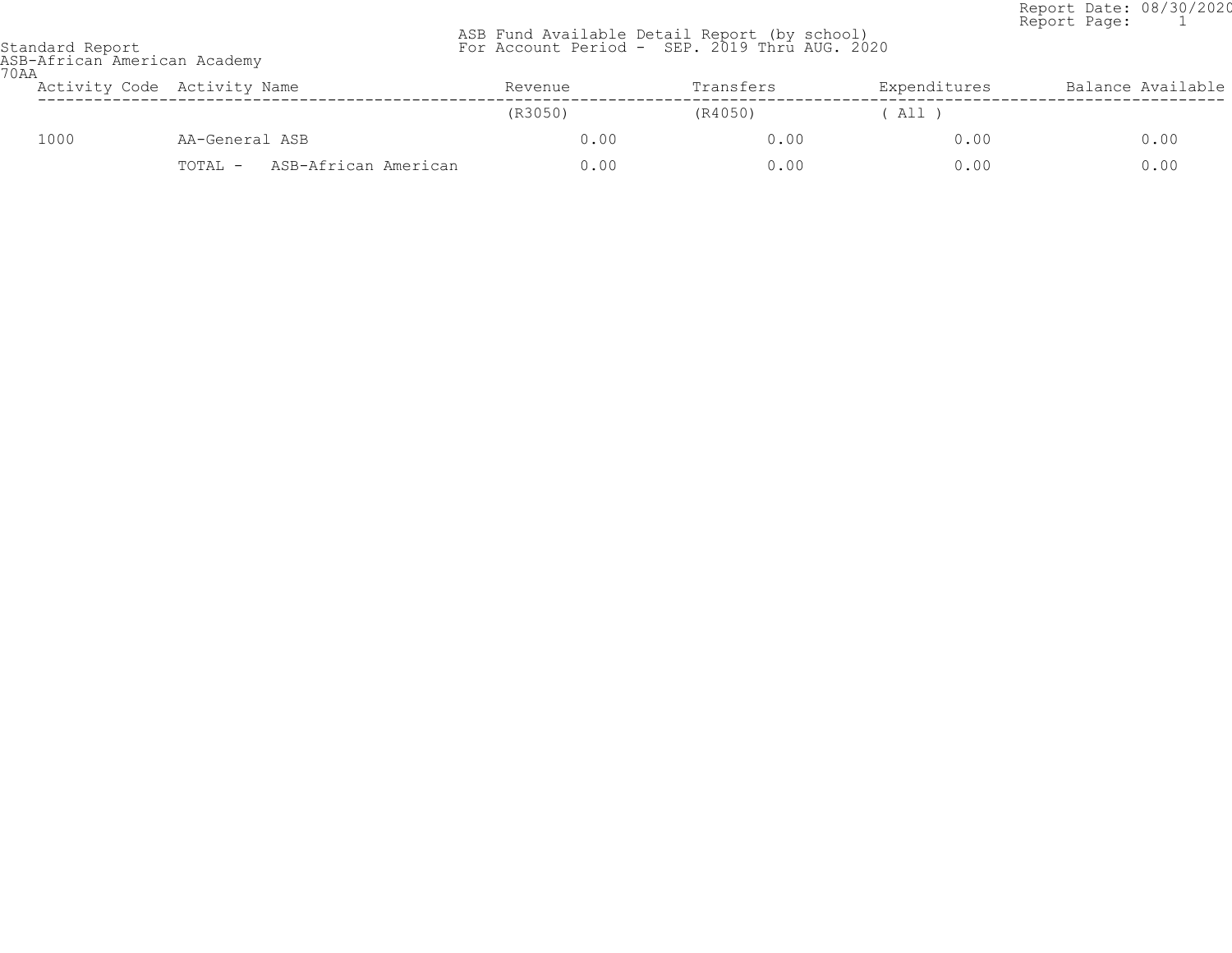Report Date: 08/30/2020 Report Page: 2

|                 |  |  | ASB Fund Available Detail Report (by school)  |  |
|-----------------|--|--|-----------------------------------------------|--|
| Standard Report |  |  | For Account Period - SEP. 2019 Thru AUG. 2020 |  |

| Standard Report |                      |
|-----------------|----------------------|
|                 | ASR-Adame Flamantary |

| 70AD | ASB-Adams Elementary |                                 |         |           |              |                   |  |  |
|------|----------------------|---------------------------------|---------|-----------|--------------|-------------------|--|--|
|      |                      | Activity Code Activity Name     | Revenue | Transfers | Expenditures | Balance Available |  |  |
|      |                      |                                 | (R3050) | (R4050)   | ( All )      |                   |  |  |
|      | 1000                 | AD-General ASB                  | 0.00    | 43.66     | 0.00         | 43.66             |  |  |
|      |                      | ASB-Adams Elementary<br>TOTAL - | 0.00    | 43.66     | 0.00         | 43.66             |  |  |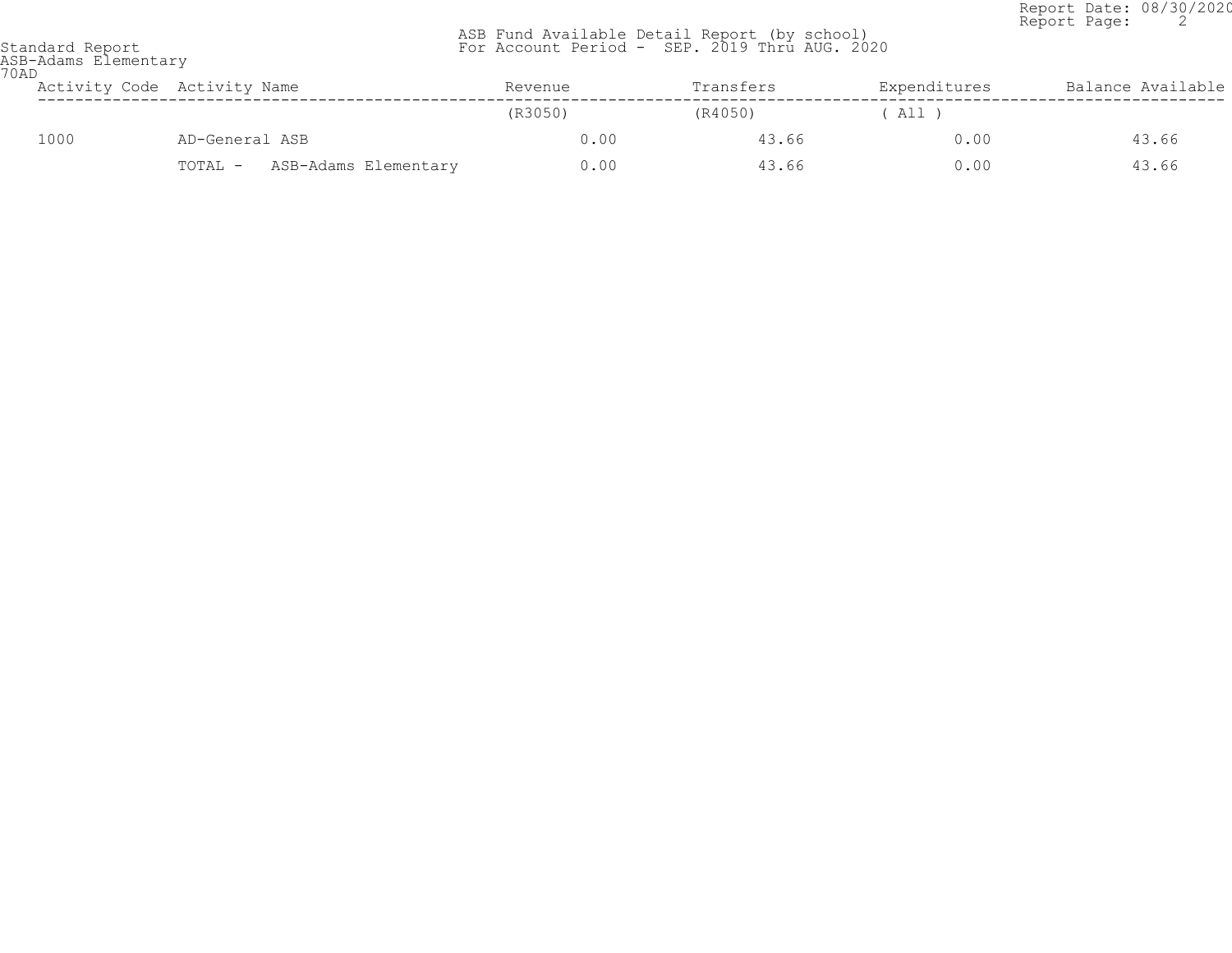Report Date: 08/30/2020<br>Report Page: 3 Report Page: 3

| standard keport |                             |
|-----------------|-----------------------------|
|                 | ASR-Arbor Heights Elementar |

| ASB-Arbor Heights Elementary<br>70AH |              |                                     |                       |                        |                   |                        |  |  |
|--------------------------------------|--------------|-------------------------------------|-----------------------|------------------------|-------------------|------------------------|--|--|
|                                      |              | Activity Code Activity Name         | Revenue               | Transfers              | Expenditures      | Balance Available      |  |  |
|                                      |              |                                     | (R3050)               | (R4050)                | All 1             |                        |  |  |
|                                      | 1000<br>3005 | AH-General ASB<br>AH-5th Grade Camp | 17,839.62<br>6,497.80 | 21,865.17<br>13,430.44 | 16,253.74<br>0.00 | 23,451.05<br>19,928.24 |  |  |
|                                      |              | ASB-Arbor Heights El<br>TOTAL -     | 24,337.42             | 35,295.61              | 16,253.74         | 43,379.29              |  |  |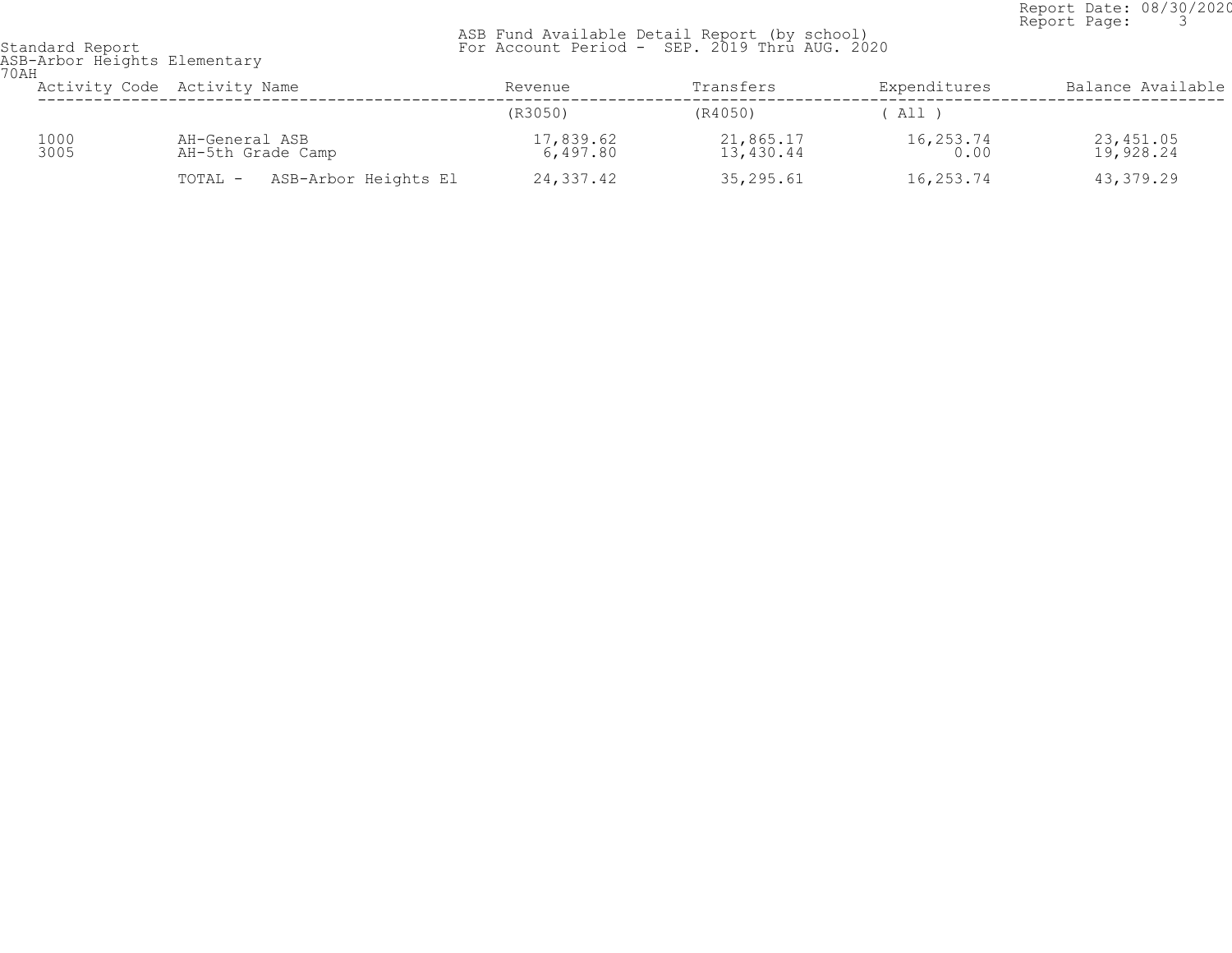Report Date: 08/30/2020<br>Report Page: 4 Report Page: 4

 ASB Fund Available Detail Report (by school) Standard Report For Account Period - SEP. 2019 Thru AUG. 2020

ASB South Shore Middle School 70AK

| UAN                  | Activity Code Activity Name                      | Revenue               | Transfers                 | Expenditures         | Balance Available            |
|----------------------|--------------------------------------------------|-----------------------|---------------------------|----------------------|------------------------------|
|                      |                                                  | (R3050)               | (R4050)                   | All )                |                              |
| 1000<br>1030<br>2000 | AK-General ASB<br>AK-Annual<br>AK-Athletics, Gen | 20.00<br>0.00<br>0.00 | 25,130.91<br>0.00<br>0.00 | 0.00<br>0.00<br>0.00 | $25, 150.91$<br>0.00<br>0.00 |
|                      | ASB South Shore Midd<br>TOTAL -                  | 20.00                 | 25,130.91                 | 0.00                 | 25,150.91                    |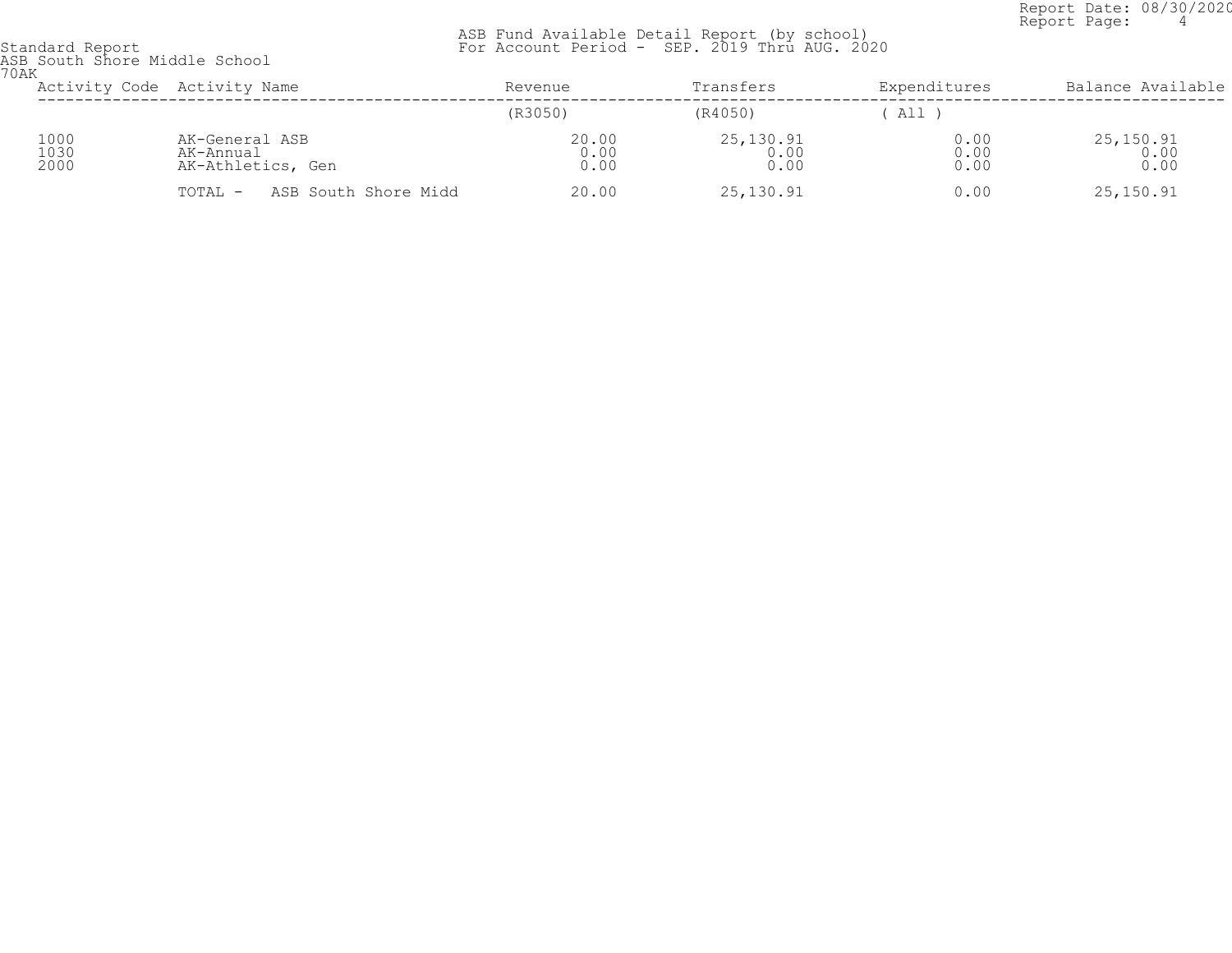Report Date: 08/30/2020<br>Report Page: 5 Report Page: 5

| Standard Report<br>ASB-Alki Elementary |
|----------------------------------------|
|                                        |
|                                        |

| UAL  | Activity Code Activity Name    | Revenue  | Transfers | Expenditures | Balance Available |
|------|--------------------------------|----------|-----------|--------------|-------------------|
|      |                                | (R3050)  | (R4050)   | All )        |                   |
| 1000 | AL-General ASB                 | 6,071.75 | 9,474.62  | 6,795.42     | 8,750.95          |
|      | ASB-Alki Elementary<br>TOTAL - | 6,071.75 | 9,474.62  | 6,795.42     | 8,750.95          |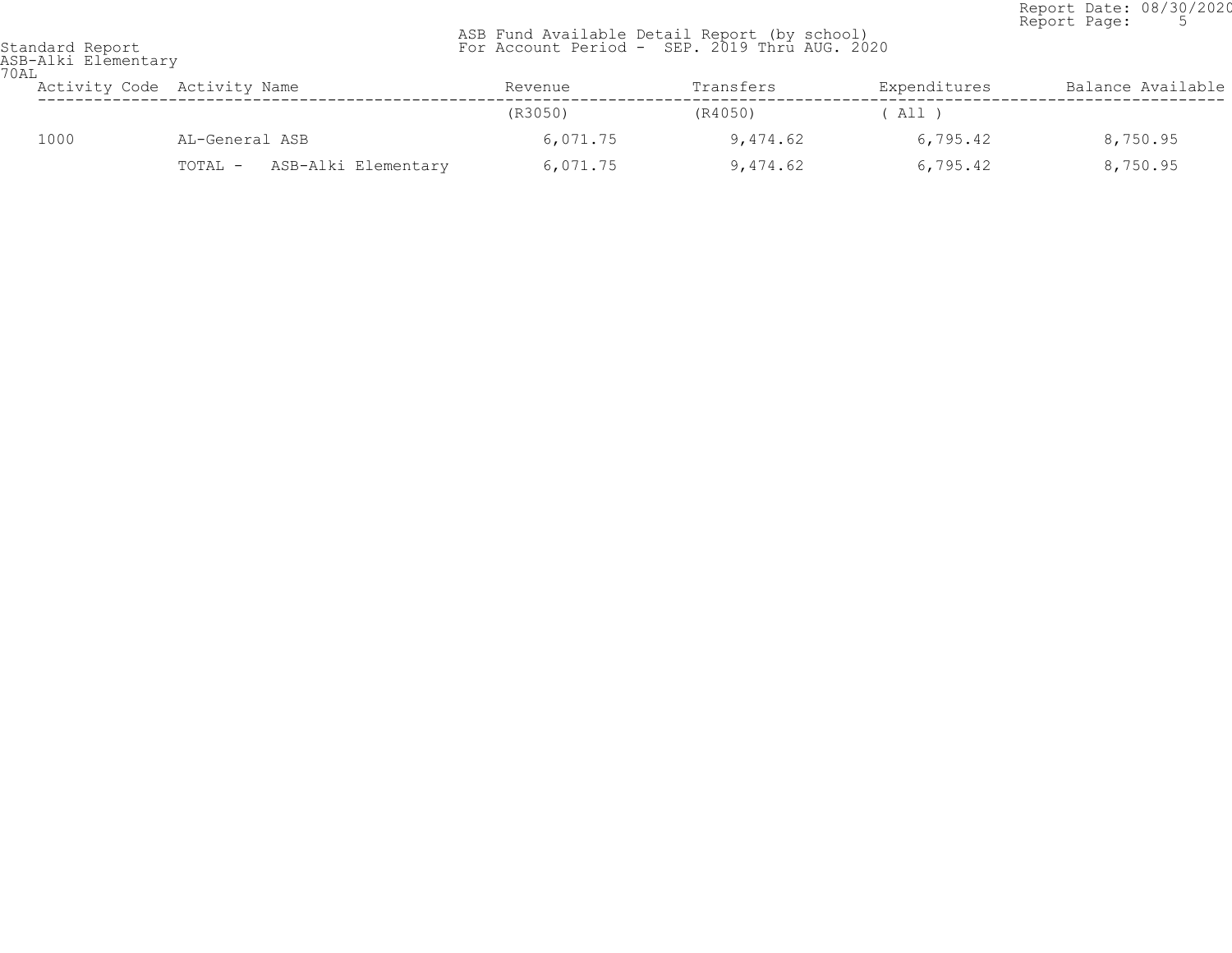Report Date: 08/30/2020<br>Report Page: 6 Report Page: 6

| ASB-Bagley Elementary<br><b>70BA</b> |                                 |         |           |              |                   |  |  |  |
|--------------------------------------|---------------------------------|---------|-----------|--------------|-------------------|--|--|--|
|                                      | Activity Code Activity Name     | Revenue | Transfers | Expenditures | Balance Available |  |  |  |
|                                      |                                 | (R3050) | (R4050)   | All )        |                   |  |  |  |
| 1000                                 | BA-General ASB                  | 0.00    | 26,085.67 | 0.00         | 26,085.67         |  |  |  |
|                                      | ASB-Bagley Elementar<br>TOTAL - | 0.00    | 26,085.67 | 0.00         | 26,085.67         |  |  |  |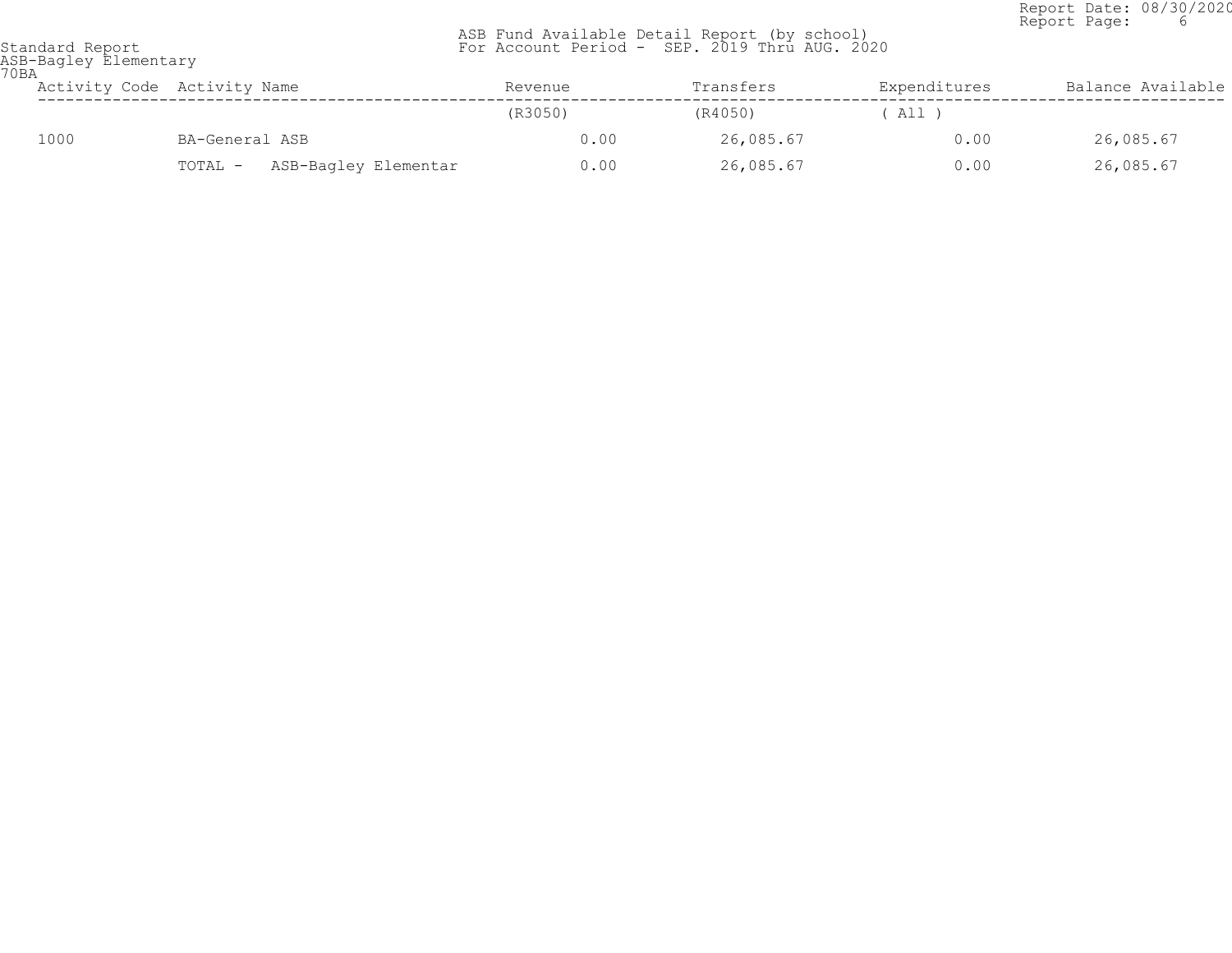Report Date: 08/30/2020<br>Report Page: 7 Report Page: 7

| 70BB                         | ASB-K-5 STEM @ Boren                                                        |                                    |                                    |                                       |                                        |  |  |  |  |
|------------------------------|-----------------------------------------------------------------------------|------------------------------------|------------------------------------|---------------------------------------|----------------------------------------|--|--|--|--|
|                              | Activity Code Activity Name                                                 |                                    | Transfers                          | Expenditures                          | Balance Available                      |  |  |  |  |
|                              |                                                                             | (R3050)                            | (R4050)                            | All                                   |                                        |  |  |  |  |
| 1000<br>2040<br>3152<br>4688 | BB-General ASB<br>BB-Boys Basketball<br>Class of 2020<br>Tech Student Assoc | 263.00<br>0.00<br>1,619.00<br>0.00 | 1,719.32<br>0.00<br>0.00<br>187.47 | 1,252.60<br>92.44<br>1,252.59<br>0.00 | 729.72<br>$92.44-$<br>366.41<br>187.47 |  |  |  |  |
|                              | ASB-K-5 STEM @ Boren<br>TOTAL -                                             | 1,882.00                           | 1,906.79                           | 2,597.63                              | 1,191.16                               |  |  |  |  |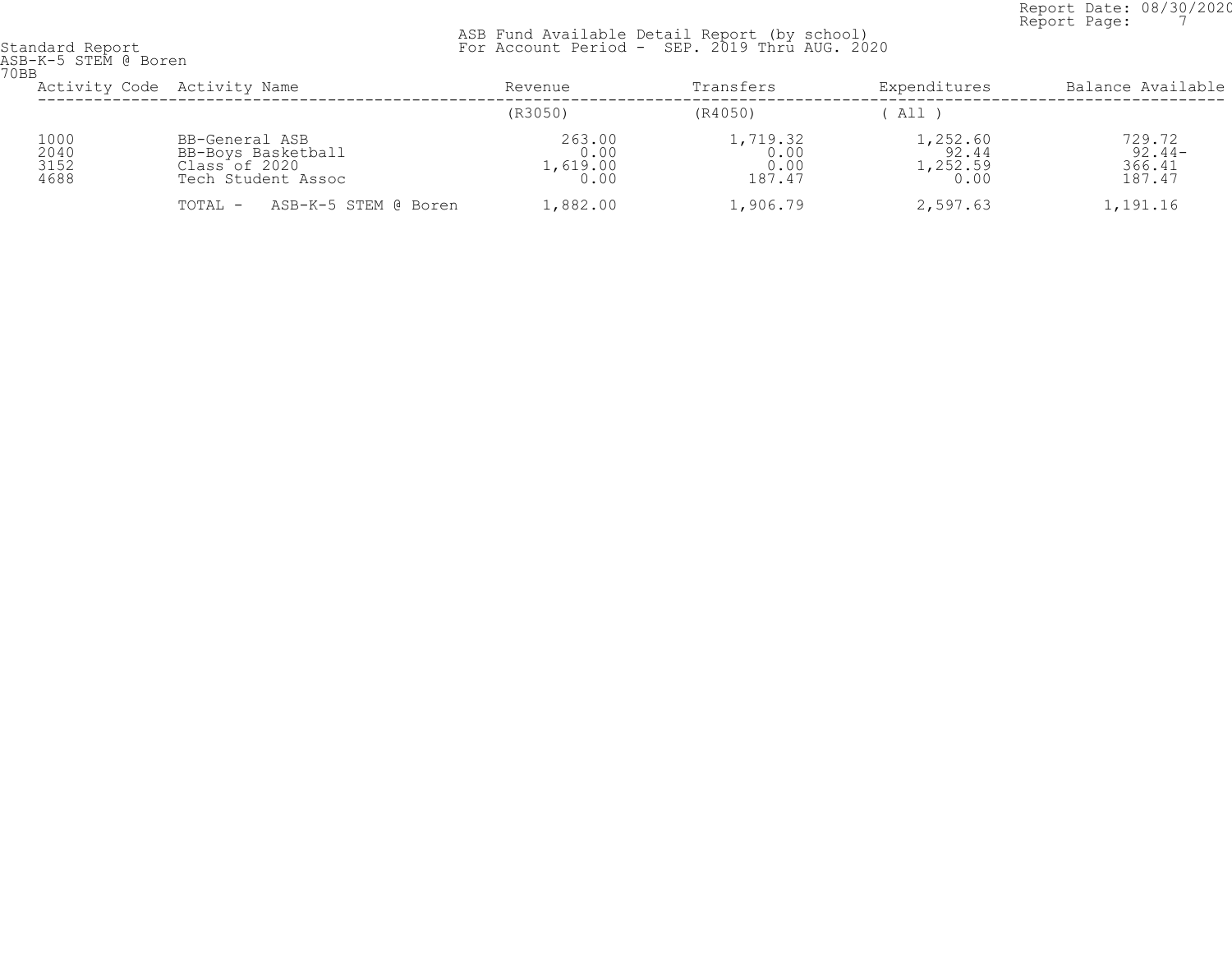Report Date: 08/30/2020<br>Report Page: 8 Report Page: 8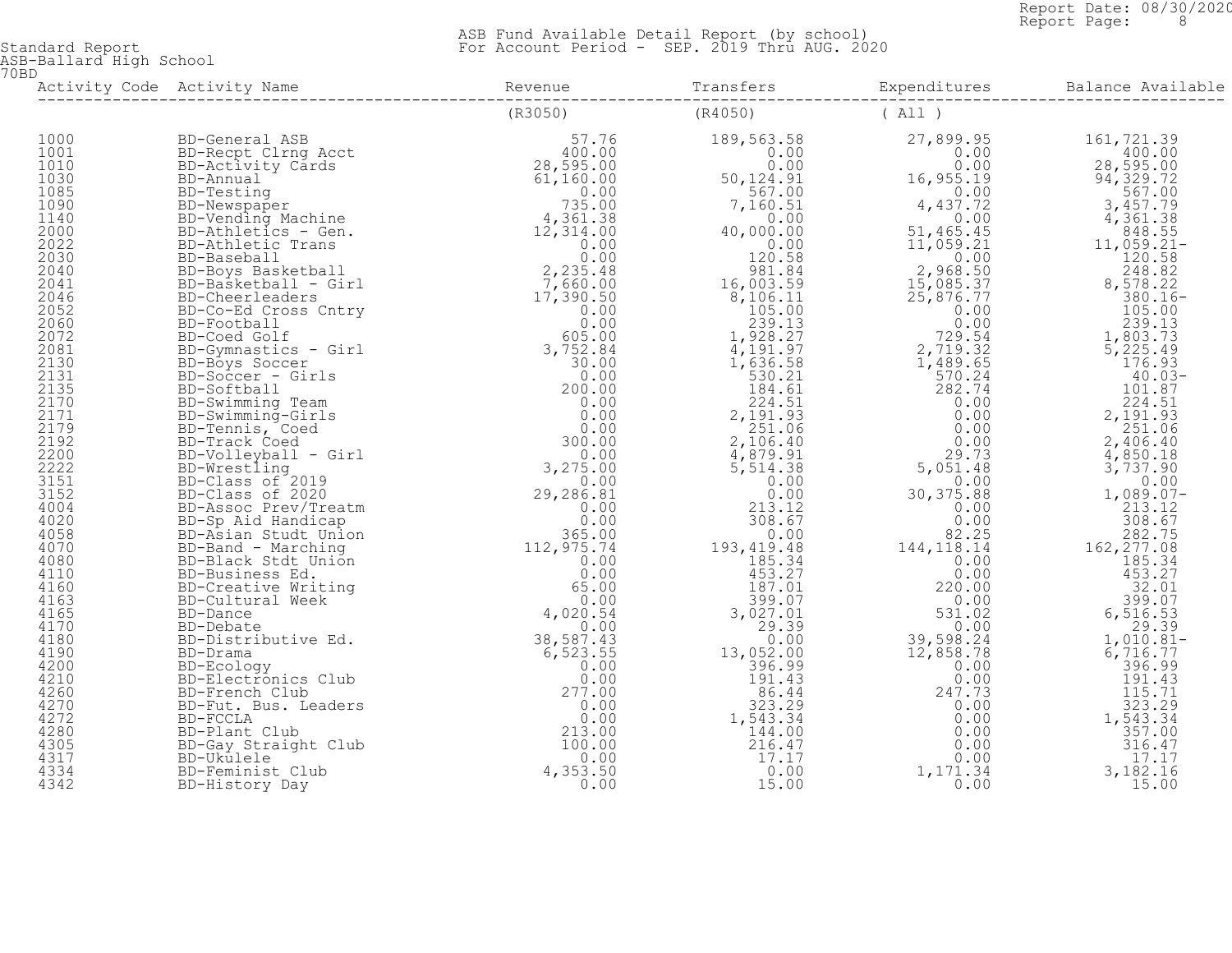Report Date: 08/30/2020<br>Report Page: 9 Report Page: 9

| 70BD                                                                                                                                                                                 | ASB-Ballard High School                                                                                                                                                                                                                                                                                                                                                                                                                                 |                                                                                                                                                                                                                        |                                                                                                                                                                                                                                         |                                                                                                                                                                                        |                                                                                                                                                                                                                                                |  |  |  |
|--------------------------------------------------------------------------------------------------------------------------------------------------------------------------------------|---------------------------------------------------------------------------------------------------------------------------------------------------------------------------------------------------------------------------------------------------------------------------------------------------------------------------------------------------------------------------------------------------------------------------------------------------------|------------------------------------------------------------------------------------------------------------------------------------------------------------------------------------------------------------------------|-----------------------------------------------------------------------------------------------------------------------------------------------------------------------------------------------------------------------------------------|----------------------------------------------------------------------------------------------------------------------------------------------------------------------------------------|------------------------------------------------------------------------------------------------------------------------------------------------------------------------------------------------------------------------------------------------|--|--|--|
|                                                                                                                                                                                      | Activity Code Activity Name                                                                                                                                                                                                                                                                                                                                                                                                                             | Revenue                                                                                                                                                                                                                | Transfers                                                                                                                                                                                                                               | Expenditures                                                                                                                                                                           | Balance Available                                                                                                                                                                                                                              |  |  |  |
|                                                                                                                                                                                      |                                                                                                                                                                                                                                                                                                                                                                                                                                                         | (R3050)                                                                                                                                                                                                                | (R4050)                                                                                                                                                                                                                                 | (A11)                                                                                                                                                                                  |                                                                                                                                                                                                                                                |  |  |  |
| 4360<br>4410<br>4425<br>4426<br>4430<br>4465<br>4468<br>4471<br>4481<br>4509<br>4518<br>4550<br>4554<br>4575<br>4579<br>4605<br>4654<br>4665<br>4673<br>4696<br>4703<br>4715<br>6000 | BD-Honor Society<br>BD-Key Club<br>BD-Lacrosse<br>BD-Lacross, Girls<br>BD-Union Latina-Loll<br>BD-Biotech Club<br>BD-Maritime Club<br>BD-Girls Who Code<br>BD-Model UN<br>BD-24 Hour Plays<br>Theatre of Liberatn<br>BD-Pep Club<br>BD-SLAM<br>BD-Robotics<br>BD-Virtual Reality<br>BD-P I Club<br>BD-Philosophy/Ethics<br>BD-Unified Sports<br>BD-Swedish Club<br>BD-Game & Computing<br>BD-Video Club<br>BD-Wrld Prob Solvers<br>BD-Undist Private Mo | 1,840.00<br>292.50<br>6,329.50<br>$0.00$<br>$191.18$<br>222.00<br>600.00<br>0.00<br>0.00<br>0.00<br>0.00<br>0.00<br>250.00<br>1,489.40<br>0.00<br>0.00<br>0.00<br>350.00<br>0.00<br>0.00<br>2,862.61<br>0.00<br>441.00 | 77.17<br>544.20<br>3,568.21<br>90.00<br>300.00<br>19.19<br>4,001.28<br>510.95<br>344.86<br>1,865.30<br>1,498.64<br>486.07<br>0.00<br>189.67<br>230.00<br>625.89<br>56.00<br>1,207.90<br>324.14<br>115.45<br>7,324.79<br>216.70<br>57.62 | 746.13<br>275.00<br>0.00<br>0.00<br>600.00<br>0.00<br>0.00<br>0.00<br>0.00<br>0.00<br>0.00<br>1,465.73<br>0.00<br>0.00<br>0.00<br>249.49<br>0.00<br>0.00<br>8,702.34<br>0.00<br>281.00 | 1,171.04<br>561.70<br>9,897.71<br>90.00<br>491.18<br>241.19<br>4,001.28<br>510.95<br>344.86<br>1,865.30<br>1,498.64<br>486.07<br>250.00<br>213.34<br>230.00<br>625.89<br>56.00<br>1,308.41<br>324.14<br>115.45<br>1,485.06<br>216.70<br>217.62 |  |  |  |
|                                                                                                                                                                                      | TOTAL - ASB-Ballard High Sch                                                                                                                                                                                                                                                                                                                                                                                                                            | 354,707.72                                                                                                                                                                                                             | 574,474.60                                                                                                                                                                                                                              | 408,143.93                                                                                                                                                                             | 521,038.39                                                                                                                                                                                                                                     |  |  |  |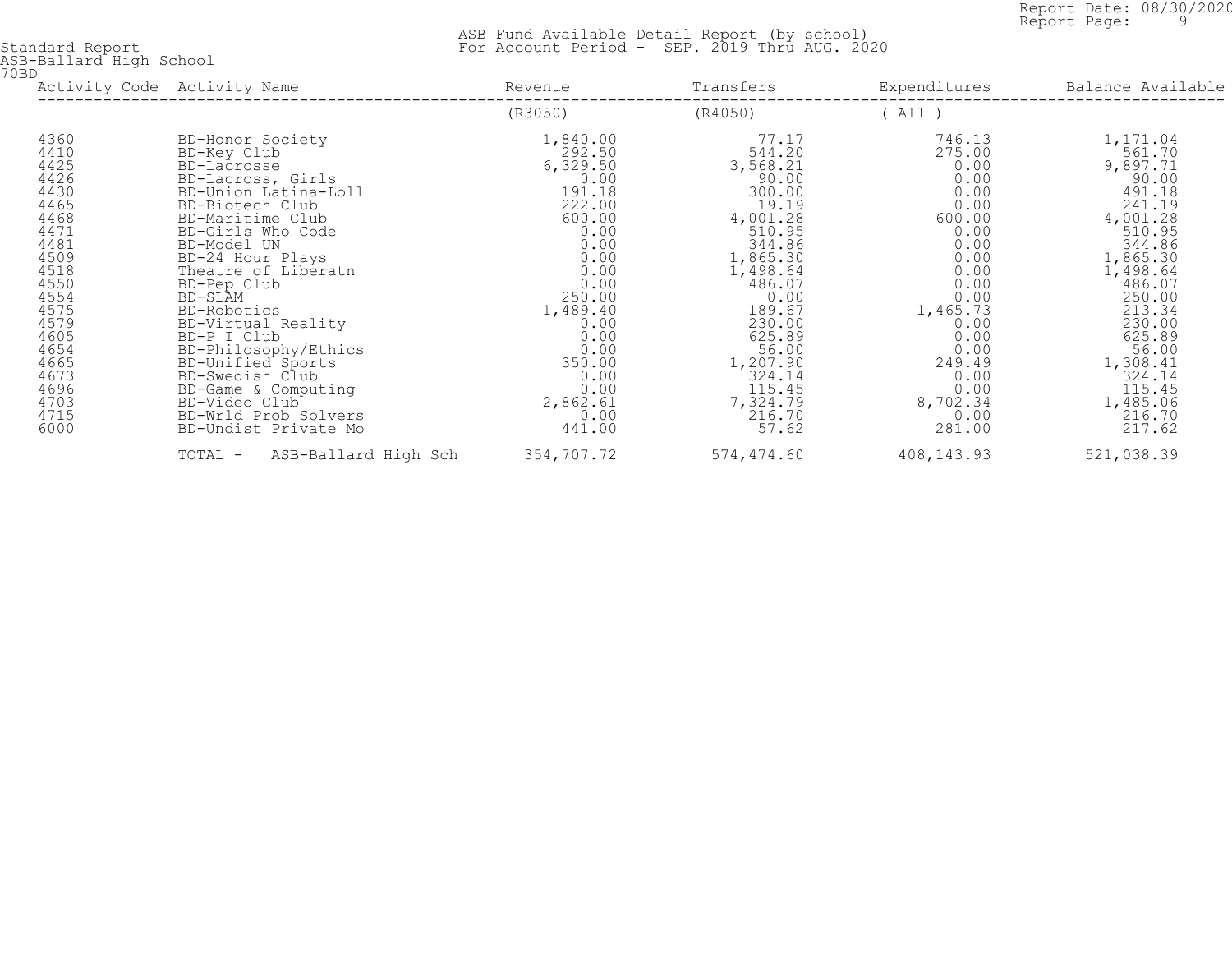Report Date: 08/30/2020<br>Report Page: 10 Report Page: 10

| Standard Report |                            |
|-----------------|----------------------------|
|                 | ASB-Beacon Hill Elementary |
| 70 BH           |                            |

| UBH | Activity Code Activity Name |                                    |                      | Revenue      | Transfers        | Expenditures | Balance Available |
|-----|-----------------------------|------------------------------------|----------------------|--------------|------------------|--------------|-------------------|
|     |                             |                                    |                      | (R3050)      | (R4050)          | All          |                   |
|     | 1000<br>6000                | BH-General ASB<br>BH-Private Money |                      | 0.00<br>0.00 | 722.65<br>283.22 | 0.00<br>0.00 | 722.65<br>283.22  |
|     |                             | TOTAL -                            | ASB-Beacon Hill Elem | 0.00         | 1,005.87         | 0.00         | 1,005.87          |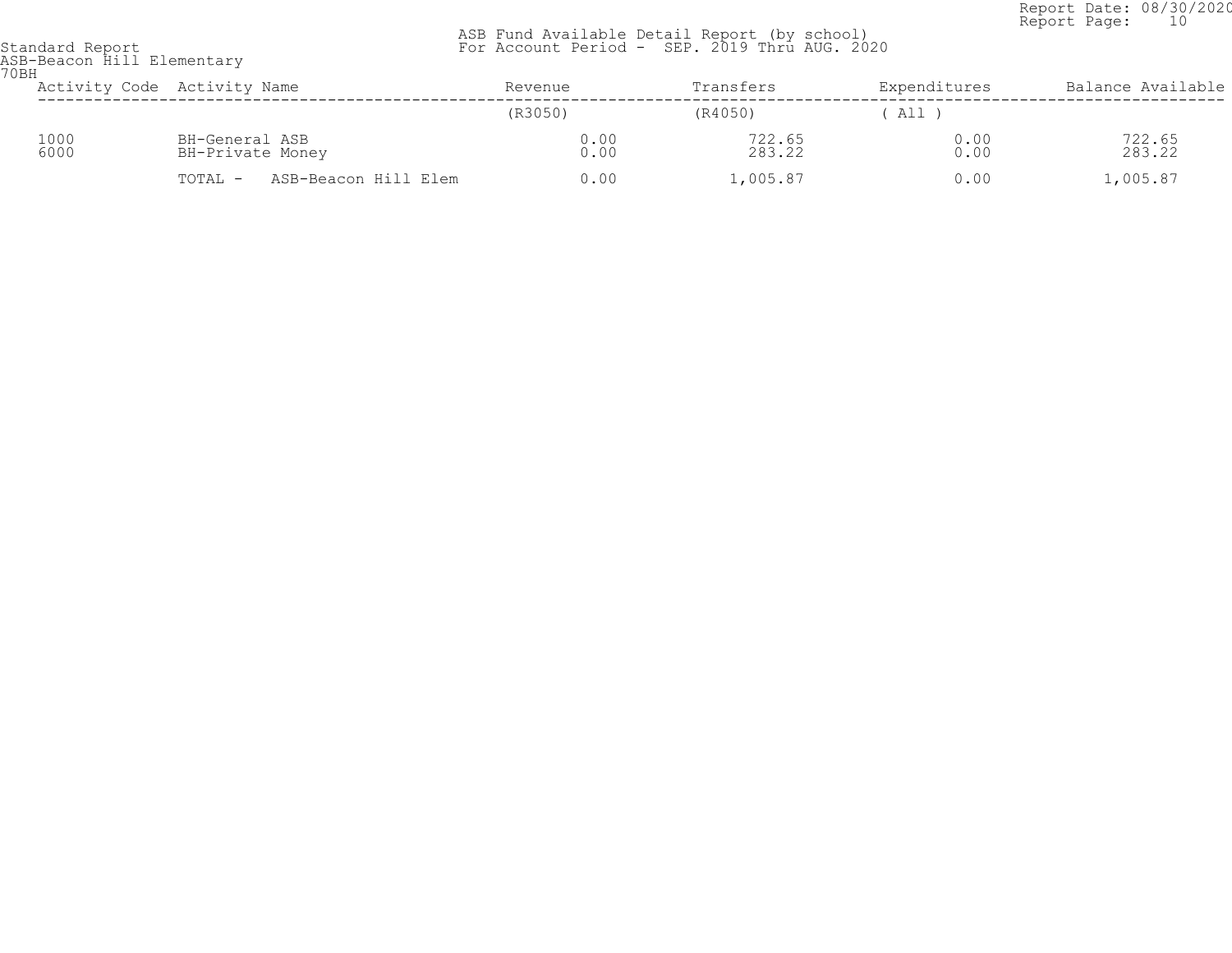Report Date: 08/30/2020<br>Report Page: 11 Report Page: 11

| 70BL                 | ASB-Blaine Elementary                    |                                   |                          |                             |                                |  |  |  |  |
|----------------------|------------------------------------------|-----------------------------------|--------------------------|-----------------------------|--------------------------------|--|--|--|--|
|                      | Activity Code Activity Name              | Revenue                           | Transfers                | Expenditures                | Balance Available              |  |  |  |  |
|                      |                                          | (R3050)                           | (R4050)                  | All T                       |                                |  |  |  |  |
| 1000<br>1030<br>1055 | BL-General ASB<br>BL-Annual<br>BL-Dances | 20,266.60<br>9,465.00<br>1,047.00 | 9,037.95<br>0.00<br>0.00 | 20,236.76<br>0.00<br>888.68 | 9,067.79<br>9,465.00<br>158.32 |  |  |  |  |
|                      | ASB-Blaine Elementar<br>TOTAL -          | 30,778.60                         | 9,037.95                 | 21,125.44                   | 18,691.11                      |  |  |  |  |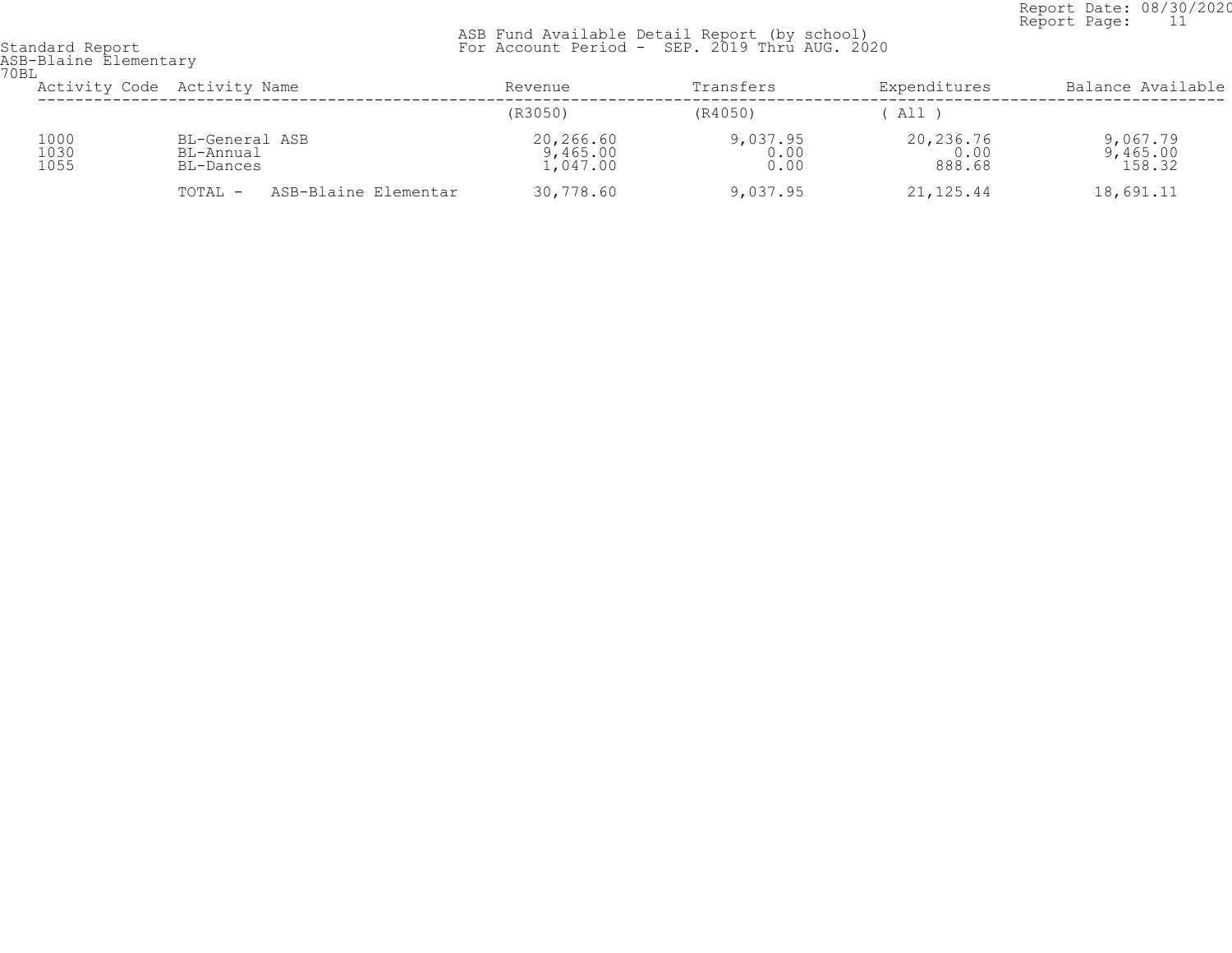Report Date: 08/30/2020<br>Report Page: 12 Report Page: 12

| 70 BN | ASB-Brighton Elementary |                                 |         |           |              |                   |
|-------|-------------------------|---------------------------------|---------|-----------|--------------|-------------------|
|       |                         | Activity Code Activity Name     | Revenue | Transfers | Expenditures | Balance Available |
|       |                         |                                 | (R3050) | (R4050)   | A11 )        |                   |
|       | 1000                    | BN-General ASB                  | 0.00    | 946.89    | 0.00         | 946.89            |
|       |                         | ASB-Brighton Element<br>TOTAL - | 0.00    | 946.89    | 0.00         | 946.89            |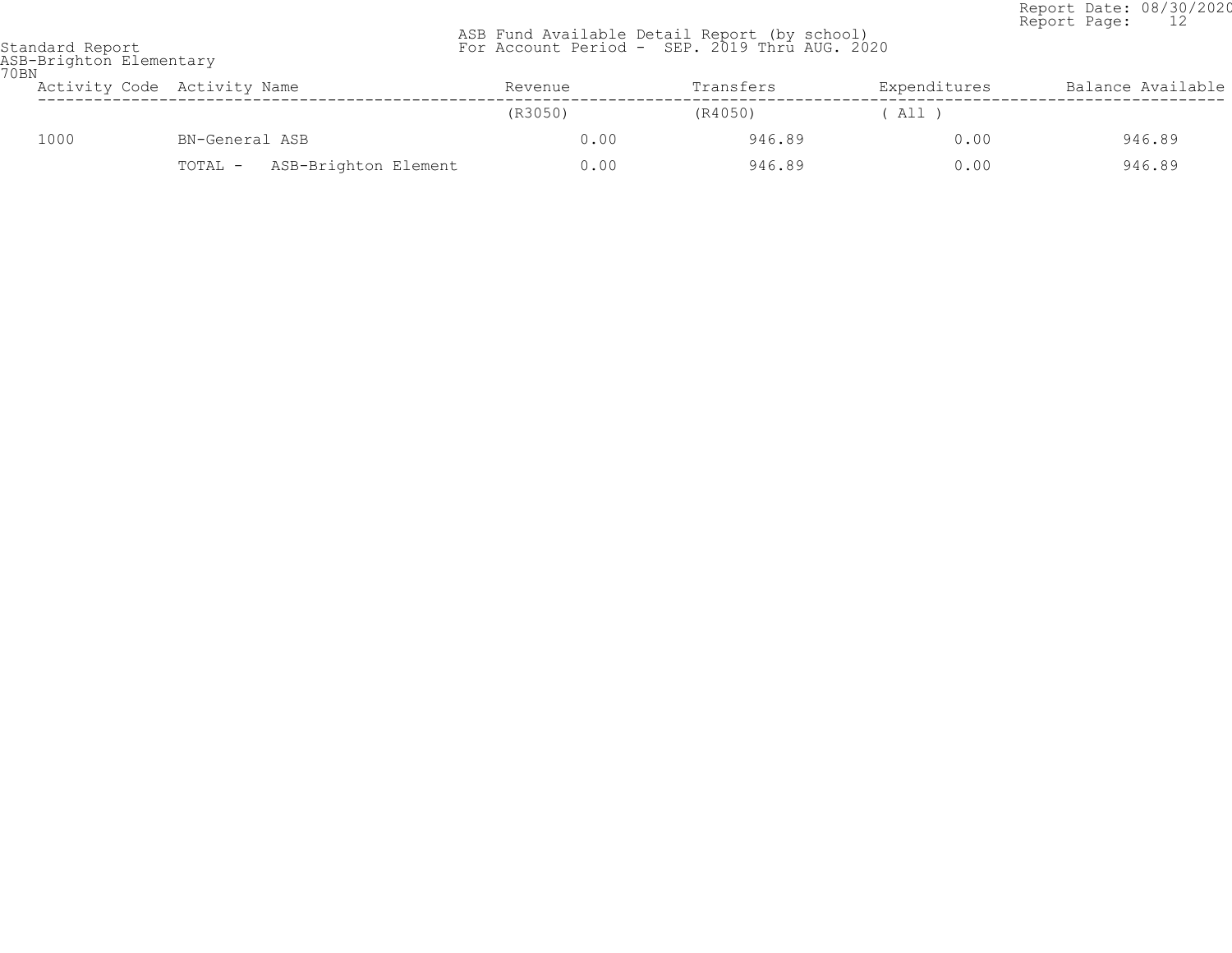Report Date: 08/30/2020<br>Report Page: 13 Report Page: 13

| 70BT                                         | ASB-Broadview Thompson Elem.                                                                                    |                                                                 |                                                             |                                                              |                                                                   |  |  |  |
|----------------------------------------------|-----------------------------------------------------------------------------------------------------------------|-----------------------------------------------------------------|-------------------------------------------------------------|--------------------------------------------------------------|-------------------------------------------------------------------|--|--|--|
|                                              | Activity Code Activity Name                                                                                     | Revenue                                                         | Transfers                                                   | Expenditures                                                 | Balance Available                                                 |  |  |  |
|                                              |                                                                                                                 | (R3050)                                                         | (R4050)                                                     | All )                                                        |                                                                   |  |  |  |
| 1000<br>1001<br>1030<br>3005<br>4190<br>4315 | BT-General ASB<br>BT-ASB Cash Clearing<br>BT-Annual<br>BT-5th Grade Camp<br>BT-Drama Club<br>BT-Honor Soc Choir | 9,341.96<br>0.00<br>3,624.00<br>16,265.95<br>4,390.00<br>937.97 | 25,485.36<br>0.00<br>2,423.00<br>0.00<br>3,719.00<br>313.75 | 16,493.11<br>0.00<br>500.00<br>14,253.80<br>2,600.43<br>0.00 | 18,334.21<br>0.00<br>5,547.00<br>2,012.15<br>5,508.57<br>1,251.72 |  |  |  |
|                                              | ASB-Broadview Thomps<br>TOTAL -                                                                                 | 34,559.88                                                       | 31,941.11                                                   | 33,847.34                                                    | 32,653.65                                                         |  |  |  |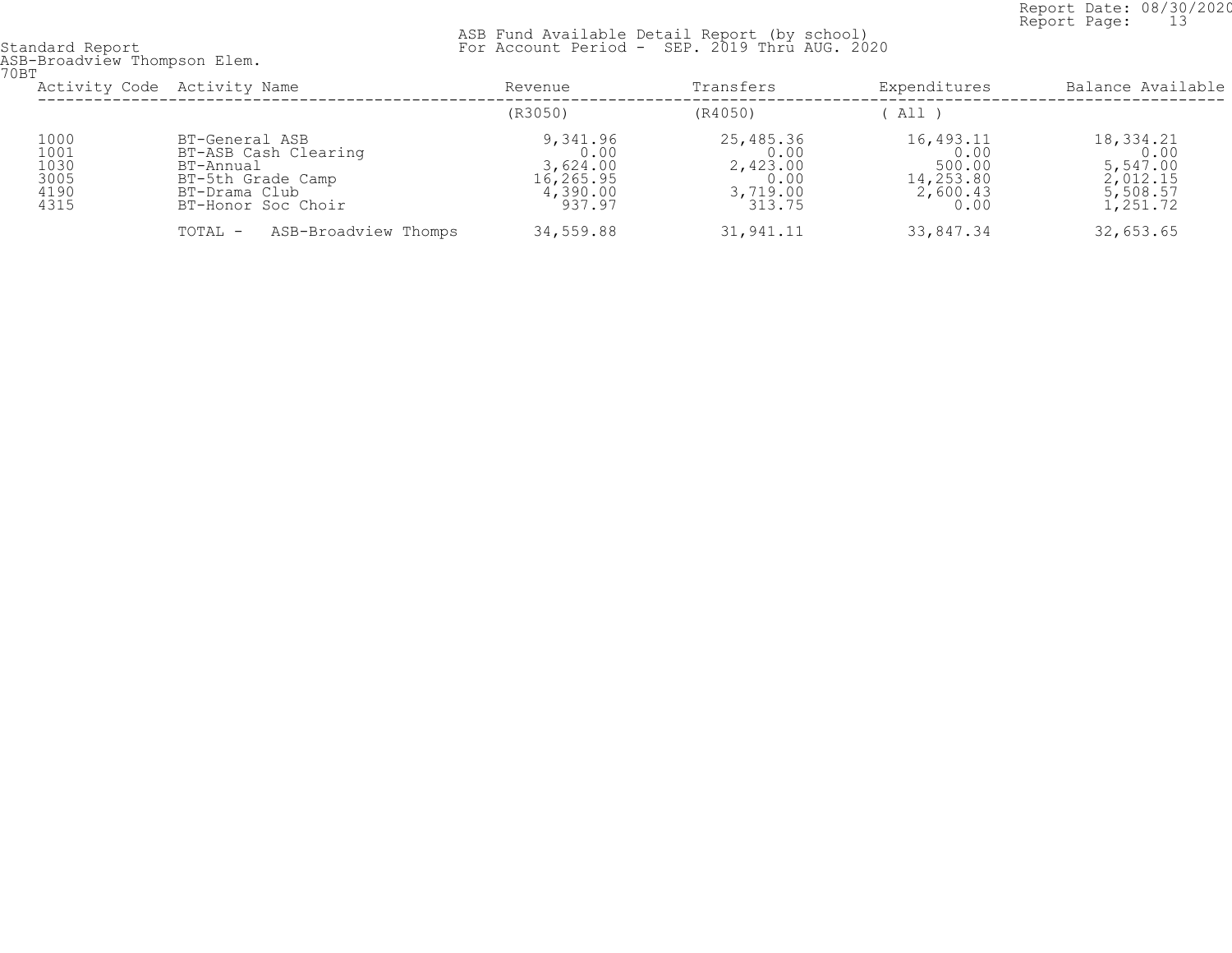Report Date: 08/30/2020<br>Report Page: 14 Report Page: 14

| 70BY | ASB-Bryant Elementary |                                 |         |           |              |                   |  |  |
|------|-----------------------|---------------------------------|---------|-----------|--------------|-------------------|--|--|
|      |                       | Activity Code Activity Name     | Revenue | Transfers | Expenditures | Balance Available |  |  |
|      |                       |                                 | (R3050) | (R4050)   | ( All )      |                   |  |  |
|      | 1000                  | BY-General ASB                  | 0.00    | 224.24    | 0.00         | 224.24            |  |  |
|      |                       | ASB-Bryant Elementar<br>TOTAL - | 0.00    | 224.24    | 0.00         | 224.24            |  |  |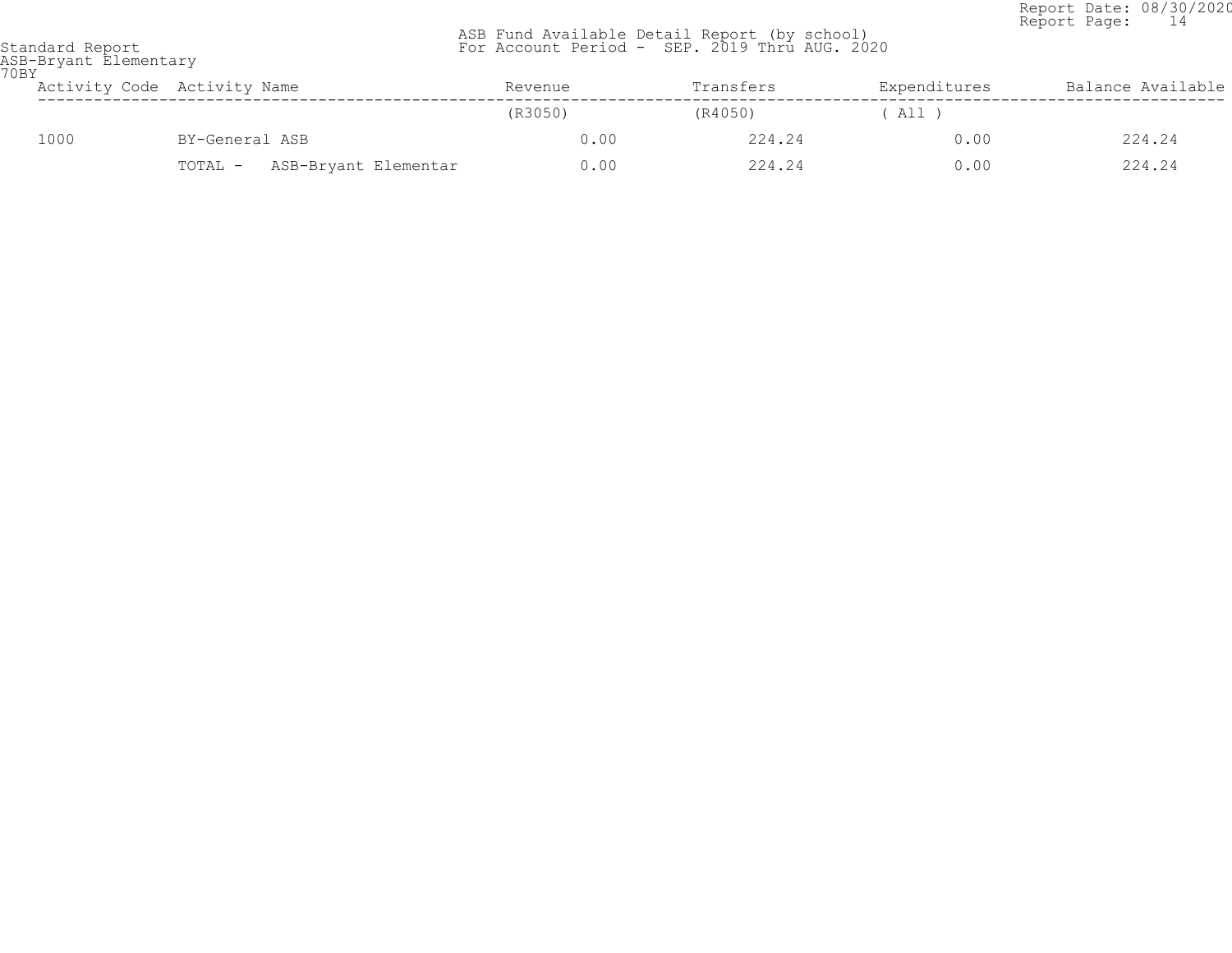Report Date: 08/30/2020<br>Report Page: 15 Report Page: 15

| 70CK | ASB-Cedar Park Elementary |                                 |         |           |              |                   |  |  |  |
|------|---------------------------|---------------------------------|---------|-----------|--------------|-------------------|--|--|--|
|      |                           | Activity Code Activity Name     | Revenue | Transfers | Expenditures | Balance Available |  |  |  |
|      |                           |                                 | (R3050) | (R4050)   | ( All )      |                   |  |  |  |
|      | 1000                      | CK-General ASB                  | 718.00  | 163.88    | 1,614.54     | $732.66-$         |  |  |  |
|      |                           | ASB-Cedar Park Eleme<br>TOTAL - | 718.00  | 163.88    | 1,614.54     | $732.66-$         |  |  |  |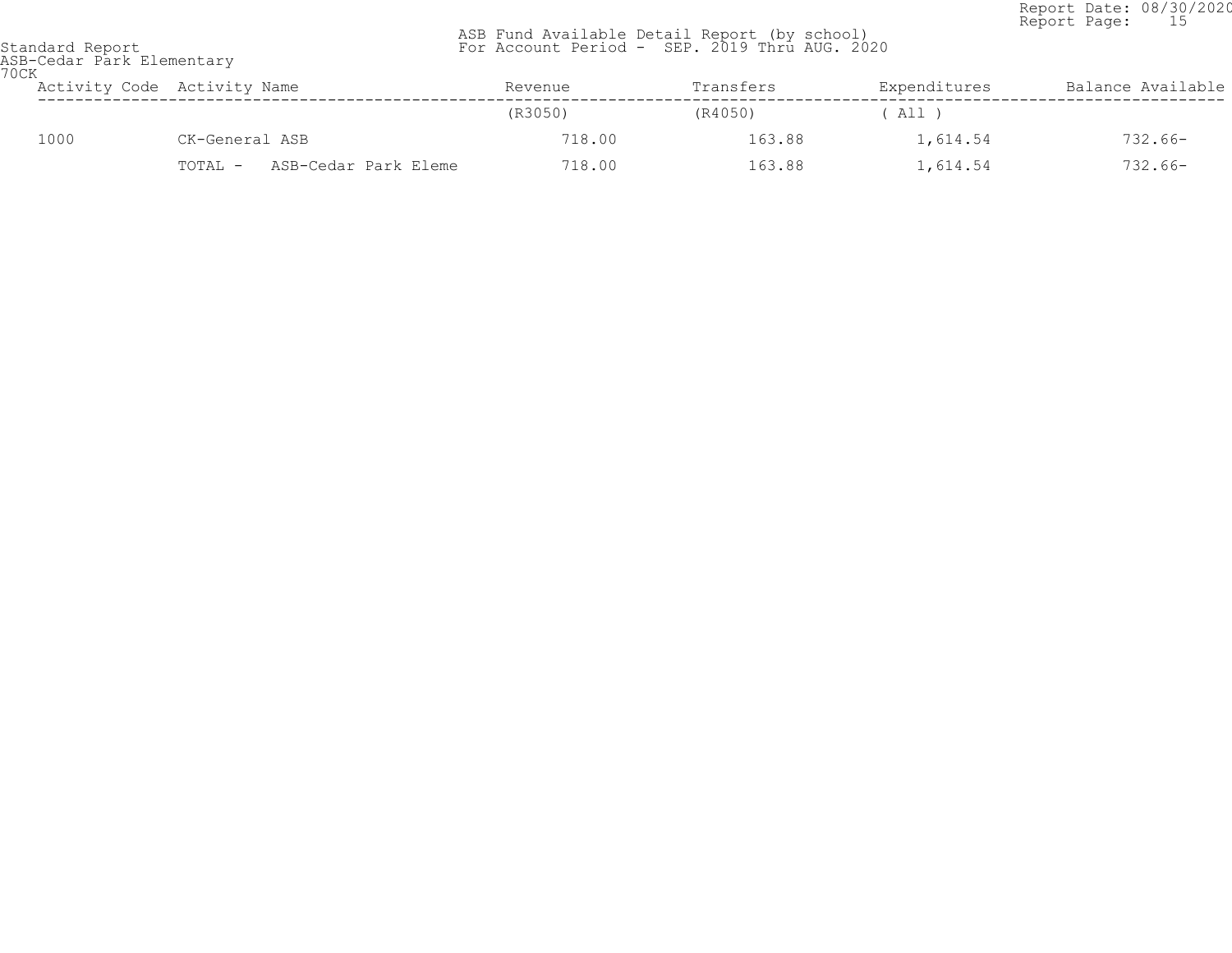Report Date: 08/30/2020<br>Report Page: 16 Report Page: 16

 ASB Fund Available Detail Report (by school) Standard Report For Account Period - SEP. 2019 Thru AUG. 2020

ASB-Cleveland High School 70CL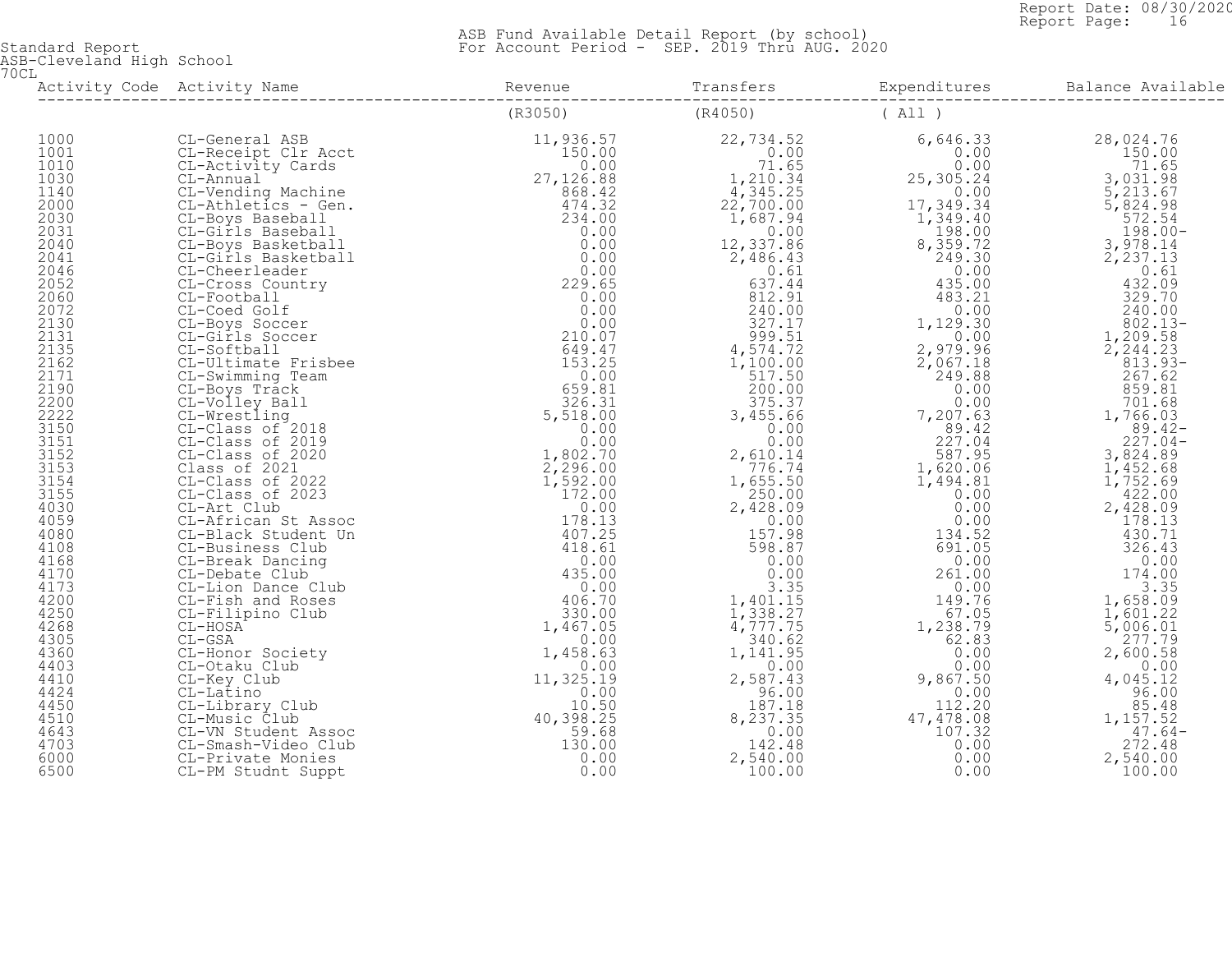Report Date: 08/30/2020 Report Page: 17

| Standard Report<br>ASB-Cleveland High School<br>70CL |                                 | ASB Fund Available Detail Report (by school)<br>For Account Period - SEP. 2019 Thru AUG. 2020 |            |              | $2.99922$ $2.999$ |
|------------------------------------------------------|---------------------------------|-----------------------------------------------------------------------------------------------|------------|--------------|-------------------|
|                                                      | Activity Code Activity Name     | Revenue                                                                                       | Transfers  | Expenditures | Balance Available |
|                                                      |                                 | (R3050)                                                                                       | (R4050)    | ( All )      |                   |
|                                                      | ASB-Cleveland High S<br>TOTAL - | 111,424.44                                                                                    | 112,185.73 | 138,198.87   | 85,411.30         |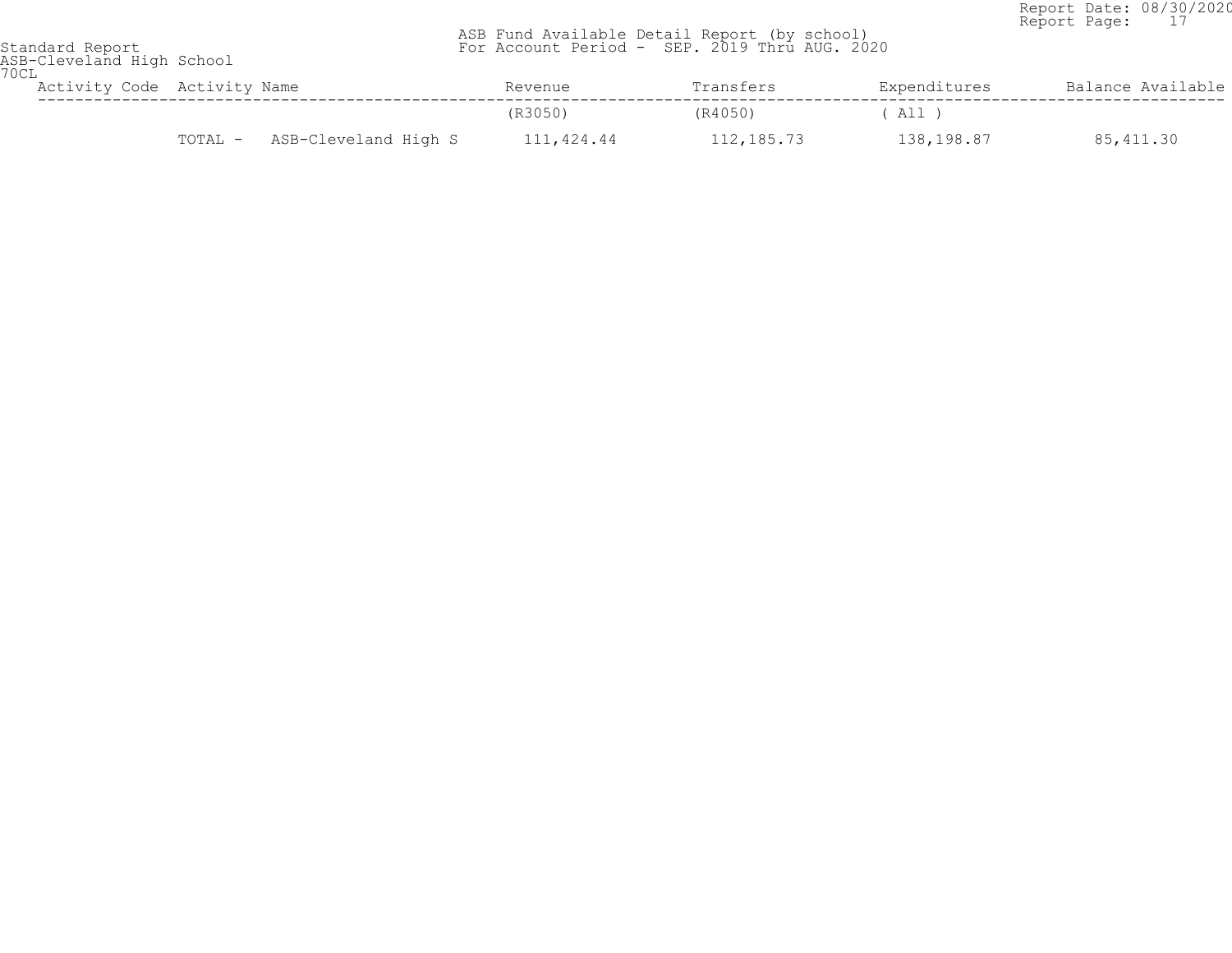Report Date: 08/30/2020<br>Report Page: 18 Report Page: 18

| 70CN | ASB-Concord Elementary |                                     |                      |               |                  |                         |  |  |  |
|------|------------------------|-------------------------------------|----------------------|---------------|------------------|-------------------------|--|--|--|
|      |                        | Activity Code Activity Name         | Revenue              | Transfers     | Expenditures     | Balance Available       |  |  |  |
|      |                        |                                     | (R3050)              | (R4050)       | All T            |                         |  |  |  |
|      | 1000<br>3005           | CN-General ASB<br>CN-5th Grade Camp | 3,400.00<br>3,000.00 | 88.75<br>0.00 | 5,194.99<br>0.00 | $1,706.24-$<br>3,000.00 |  |  |  |
|      |                        | ASB-Concord Elementa<br>TOTAL -     | 6,400.00             | 88.75         | 5,194.99         | 1,293.76                |  |  |  |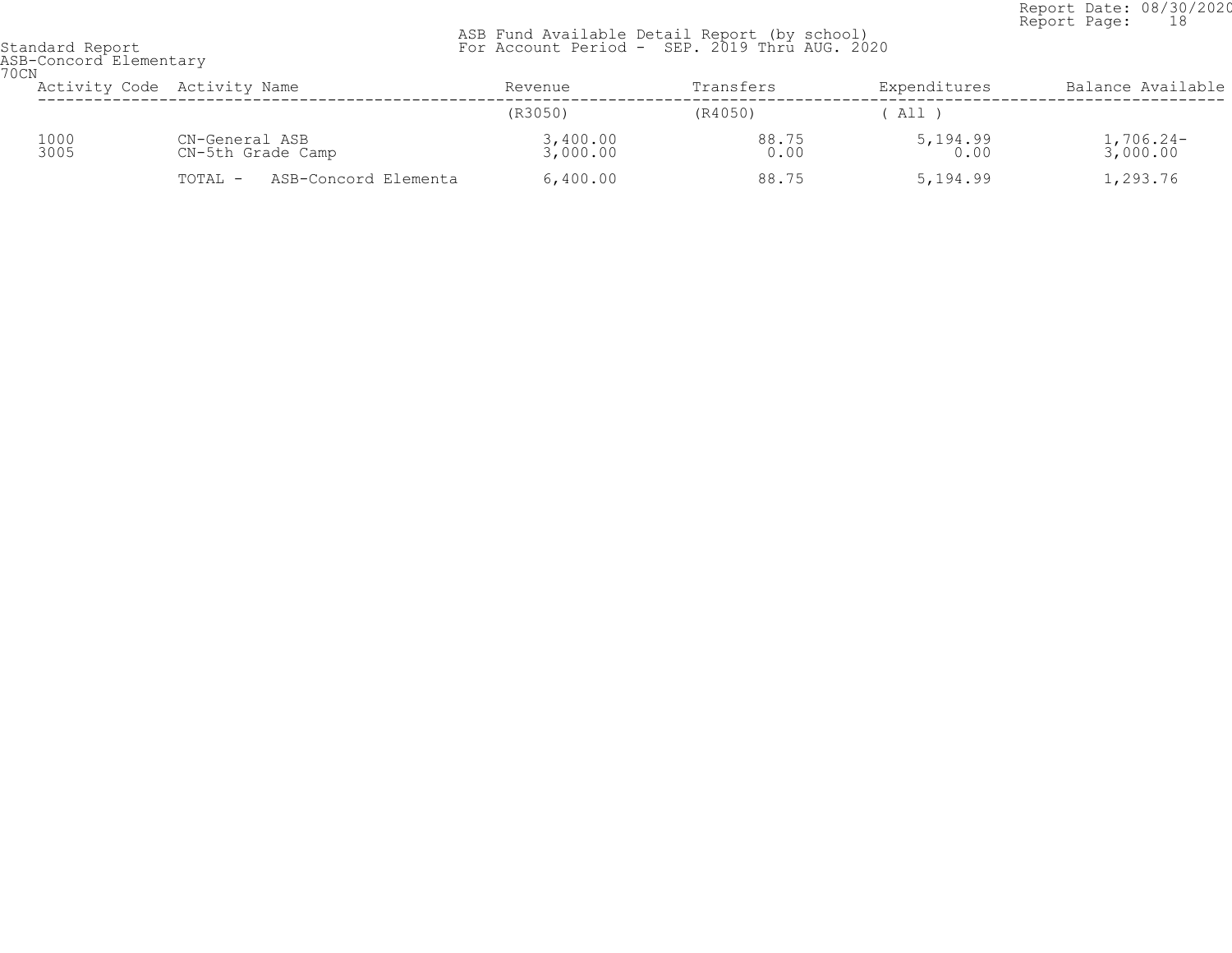Report Date: 08/30/2020<br>Report Page: 19 Report Page: 19

| <b>70CO</b> | ASB-Coe Elementary |                               |         |           |              |                   |  |  |  |
|-------------|--------------------|-------------------------------|---------|-----------|--------------|-------------------|--|--|--|
|             |                    | Activity Code Activity Name   | Revenue | Transfers | Expenditures | Balance Available |  |  |  |
|             |                    |                               | (R3050) | (R4050)   | ( All )      |                   |  |  |  |
|             | 1000               | CO-General ASB                | 0.00    | 2,732.28  | 1,611.50     | 1,120.78          |  |  |  |
|             |                    | ASB-Coe Elementary<br>TOTAL - | 0.00    | 2,732.28  | 1,611.50     | 1,120.78          |  |  |  |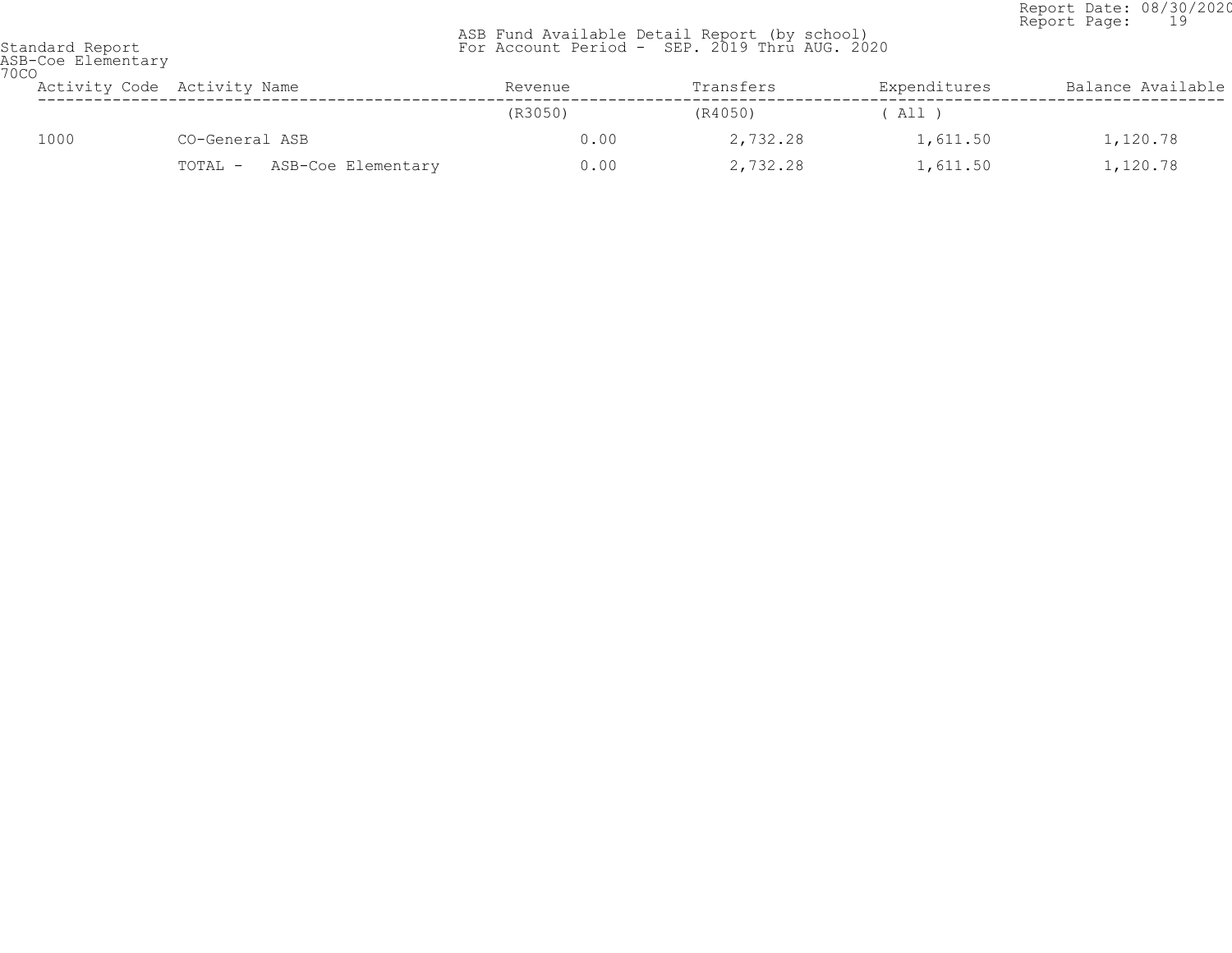Report Date: 08/30/2020<br>Report Page: 20 Report Page: 20

| ASB-Center School<br>70CS                                                                                                                                            |                                                                                                                                                                                                                                                                                                                                                                                                            |                                                                                                                                                                                    |                                                                                                                                                                           |                                                                                                                                                                              |                                                                                                                                                                                                  |
|----------------------------------------------------------------------------------------------------------------------------------------------------------------------|------------------------------------------------------------------------------------------------------------------------------------------------------------------------------------------------------------------------------------------------------------------------------------------------------------------------------------------------------------------------------------------------------------|------------------------------------------------------------------------------------------------------------------------------------------------------------------------------------|---------------------------------------------------------------------------------------------------------------------------------------------------------------------------|------------------------------------------------------------------------------------------------------------------------------------------------------------------------------|--------------------------------------------------------------------------------------------------------------------------------------------------------------------------------------------------|
|                                                                                                                                                                      | Activity Code Activity Name                                                                                                                                                                                                                                                                                                                                                                                | Revenue                                                                                                                                                                            | Transfers                                                                                                                                                                 | Expenditures                                                                                                                                                                 | Balance Available                                                                                                                                                                                |
|                                                                                                                                                                      |                                                                                                                                                                                                                                                                                                                                                                                                            | (R3050)                                                                                                                                                                            | (R4050)                                                                                                                                                                   | (A11)                                                                                                                                                                        |                                                                                                                                                                                                  |
| 1000<br>1001<br>1030<br>3152<br>3153<br>4083<br>4116<br>4152<br>4190<br>4220<br>4303<br>4305<br>4308<br>4360<br>4404<br>4481<br>4513<br>4544<br>4623<br>4698<br>4707 | CS-General ASB<br>CS-Receipt Clrg Acct<br>CS-Annual<br>CS-Class of 2020<br>Class of 2021<br>CS-Tabletop Games<br>CS-Cartoon/Animatn<br>CS-Neurodiversity<br>CS-Drama<br>CS-Environmental Edu<br>CS-People of Color<br>$CS-GSA$<br>CS-Feminist Club<br>CS-Honor Society<br>CS-Jew Crew<br>CS-Model United Natn<br>CS-Music, Theatre<br>CS-Mentors<br>CS-Studns 4 Science<br>CS-Game Club<br>CS-Film Society | 1,214.86<br>0.00<br>0.00<br>154.25<br>0.00<br>0.00<br>0.00<br>0.00<br>1,192.53<br>0.00<br>377.17<br>0.00<br>0.00<br>0.00<br>0.00<br>594.00<br>0.00<br>0.00<br>0.00<br>0.00<br>0.00 | 46,823.32<br>0.00<br>0.00<br>0.00<br>0.00<br>0.00<br>0.00<br>0.00<br>0.00<br>0.00<br>0.00<br>0.00<br>0.00<br>0.00<br>0.00<br>0.00<br>0.00<br>0.00<br>0.00<br>0.00<br>0.00 | 594.40<br>0.00<br>4,513.70<br>0.00<br>175.00<br>0.00<br>0.00<br>0.00<br>0.00<br>0.00<br>0.00<br>0.00<br>0.00<br>0.00<br>0.00<br>0.00<br>0.00<br>0.00<br>0.00<br>0.00<br>0.00 | 47,443.78<br>0.00<br>$4,513.70-$<br>154.25<br>$175.00 -$<br>0.00<br>0.00<br>0.00<br>1,192.53<br>0.00<br>377.17<br>0.00<br>0.00<br>0.00<br>0.00<br>594.00<br>0.00<br>0.00<br>0.00<br>0.00<br>0.00 |
|                                                                                                                                                                      | TOTAL -<br>ASB-Center School                                                                                                                                                                                                                                                                                                                                                                               | 3,532.81                                                                                                                                                                           | 46,823.32                                                                                                                                                                 | 5,283.10                                                                                                                                                                     | 45,073.03                                                                                                                                                                                        |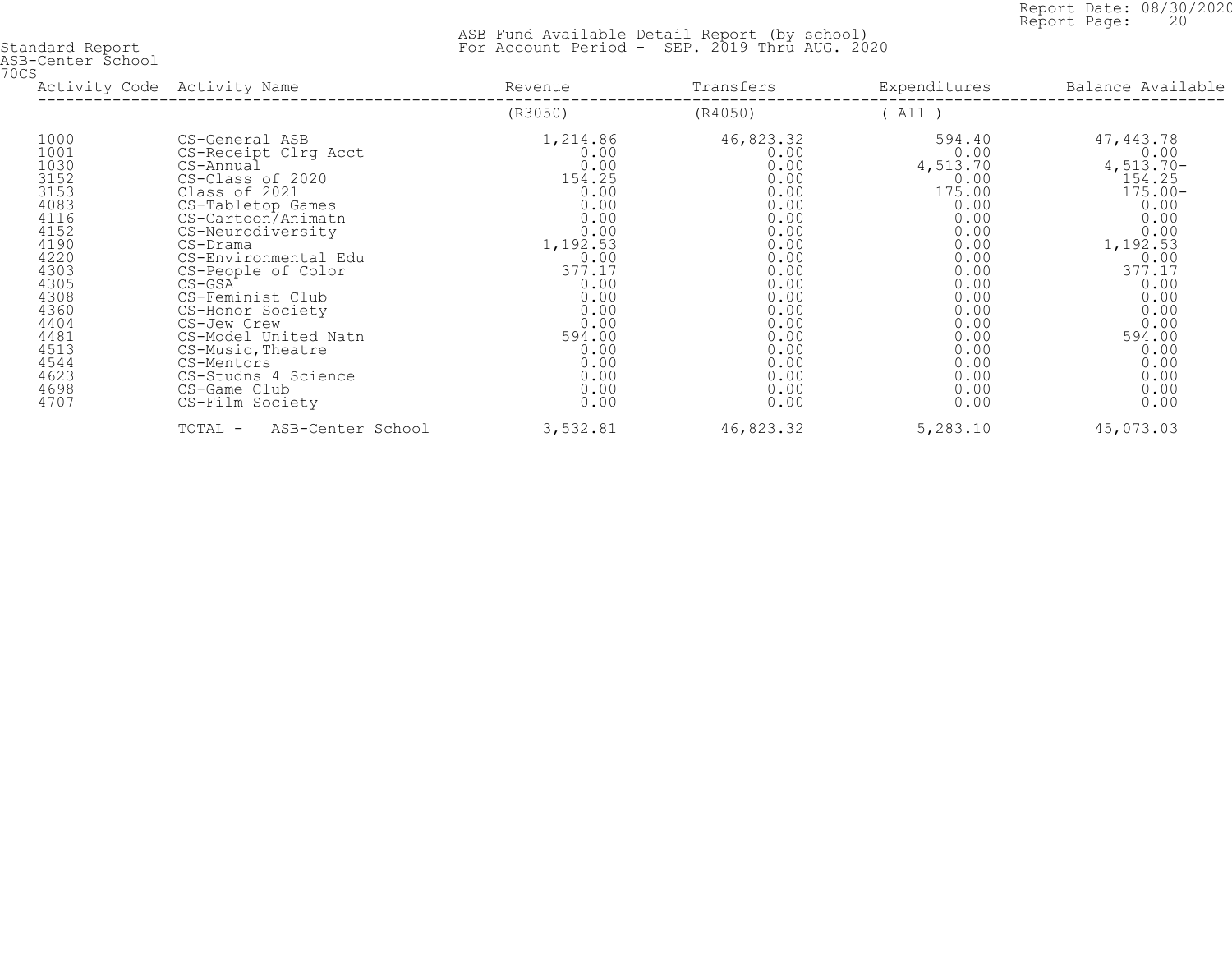Report Date: 08/30/2020<br>Report Page: 21 Report Page: 21

| ASB-Day Elementary<br>70DA |                               |          |           |              |                   |  |  |
|----------------------------|-------------------------------|----------|-----------|--------------|-------------------|--|--|
|                            | Activity Code Activity Name   | Revenue  | Transfers | Expenditures | Balance Available |  |  |
|                            |                               | (R3050)  | (R4050)   | All )        |                   |  |  |
| 1000                       | DA-General ASB                | 3,843.00 | 1,677.85  | 4,507.16     | 1,013.69          |  |  |
|                            | ASB-Day Elementary<br>TOTAL - | 3,843.00 | 1,677.85  | 4,507.16     | 1,013.69          |  |  |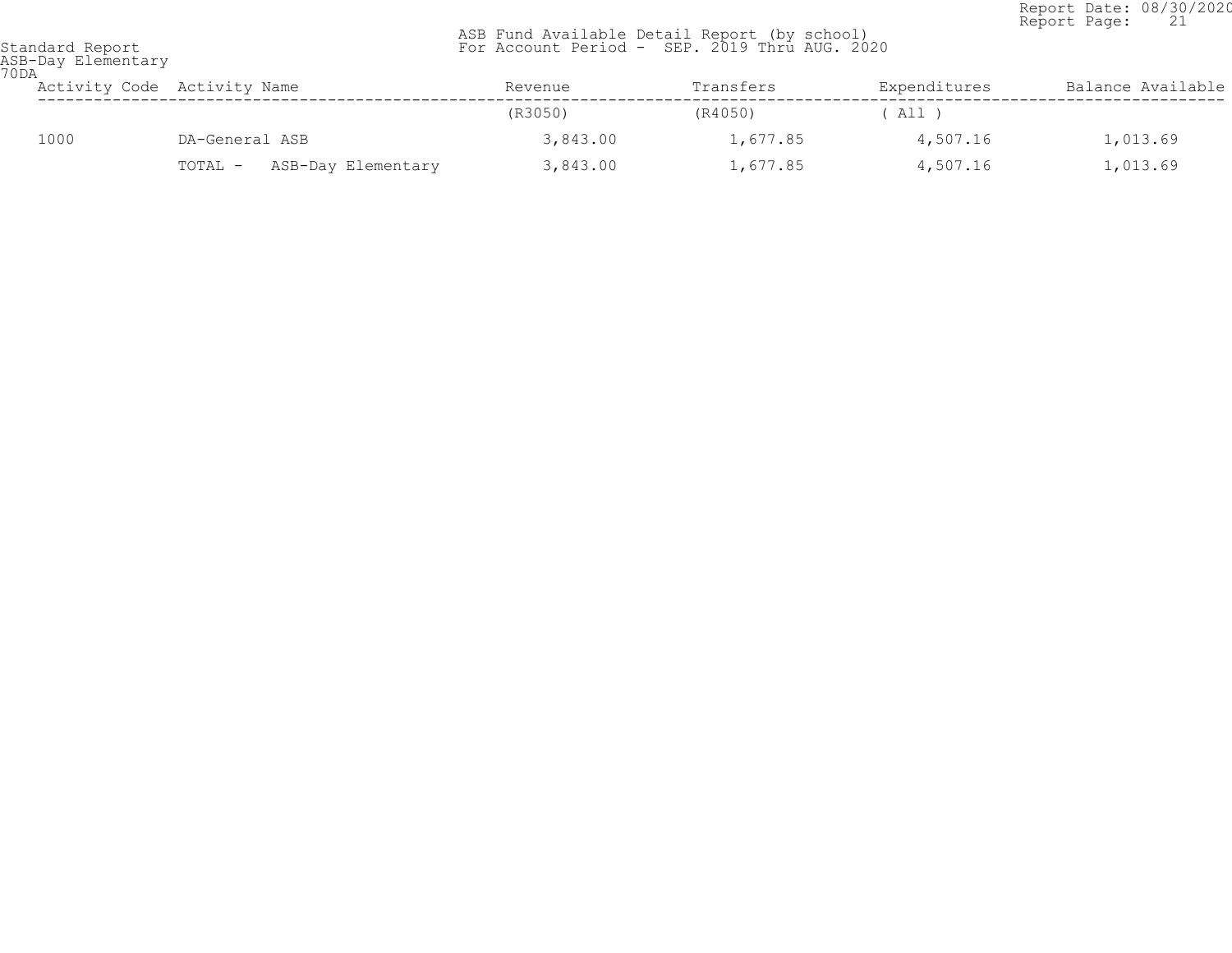Report Date: 08/30/2020<br>Report Page: 22 Report Page: 22

| Standard Report |                    |  |
|-----------------|--------------------|--|
|                 | ASB-AS#2 @ Decatur |  |
| 70 DE           |                    |  |
|                 |                    |  |

| U D Bi | Activity Code Activity Name   | Revenue  | Transfers | Expenditures | Balance Available |
|--------|-------------------------------|----------|-----------|--------------|-------------------|
|        |                               | (R3050)  | (R4050)   | All )        |                   |
| 1000   | DE-General ASB                | 1,962.37 | 6,288.59  | $620.00 -$   | 8,870.96          |
|        | ASB-AS#2 @ Decatur<br>TOTAL - | 1,962.37 | 6,288.59  | $620.00 -$   | 8,870.96          |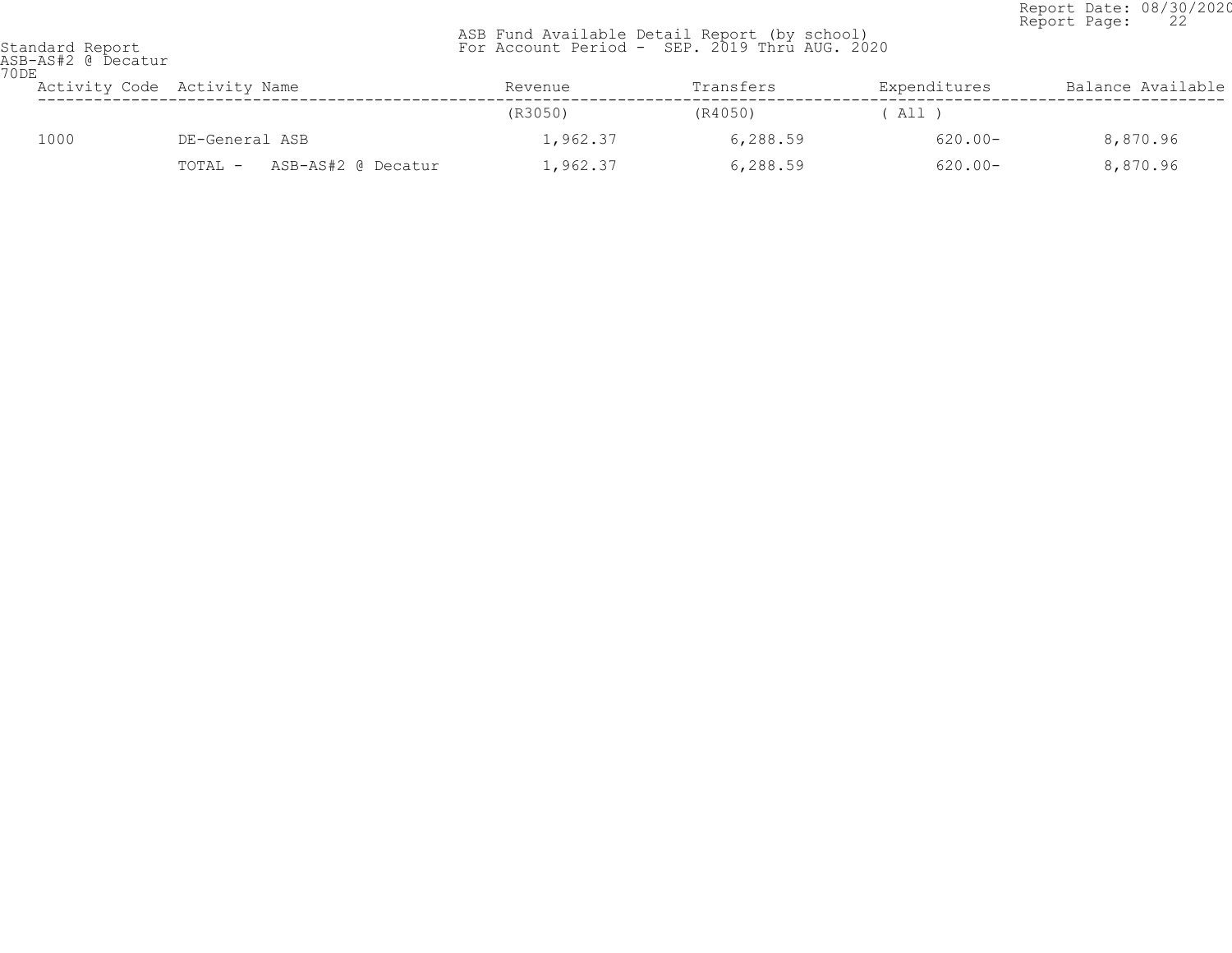Report Date: 08/30/2020<br>Report Page: 23 Report Page: 23

| ASB-Dearborn Park Elementary<br>70DP |                                 |          |           |              |                   |  |  |  |
|--------------------------------------|---------------------------------|----------|-----------|--------------|-------------------|--|--|--|
|                                      | Activity Code Activity Name     | Revenue  | Transfers | Expenditures | Balance Available |  |  |  |
|                                      |                                 | (R3050)  | (R4050)   | ( All )      |                   |  |  |  |
| 1000                                 | DP-General ASB                  | 2,764.23 | 324.83    | 963.46       | 2,125.60          |  |  |  |
|                                      | ASB-Dearborn Park El<br>TOTAL - | 2,764.23 | 324.83    | 963.46       | 2,125.60          |  |  |  |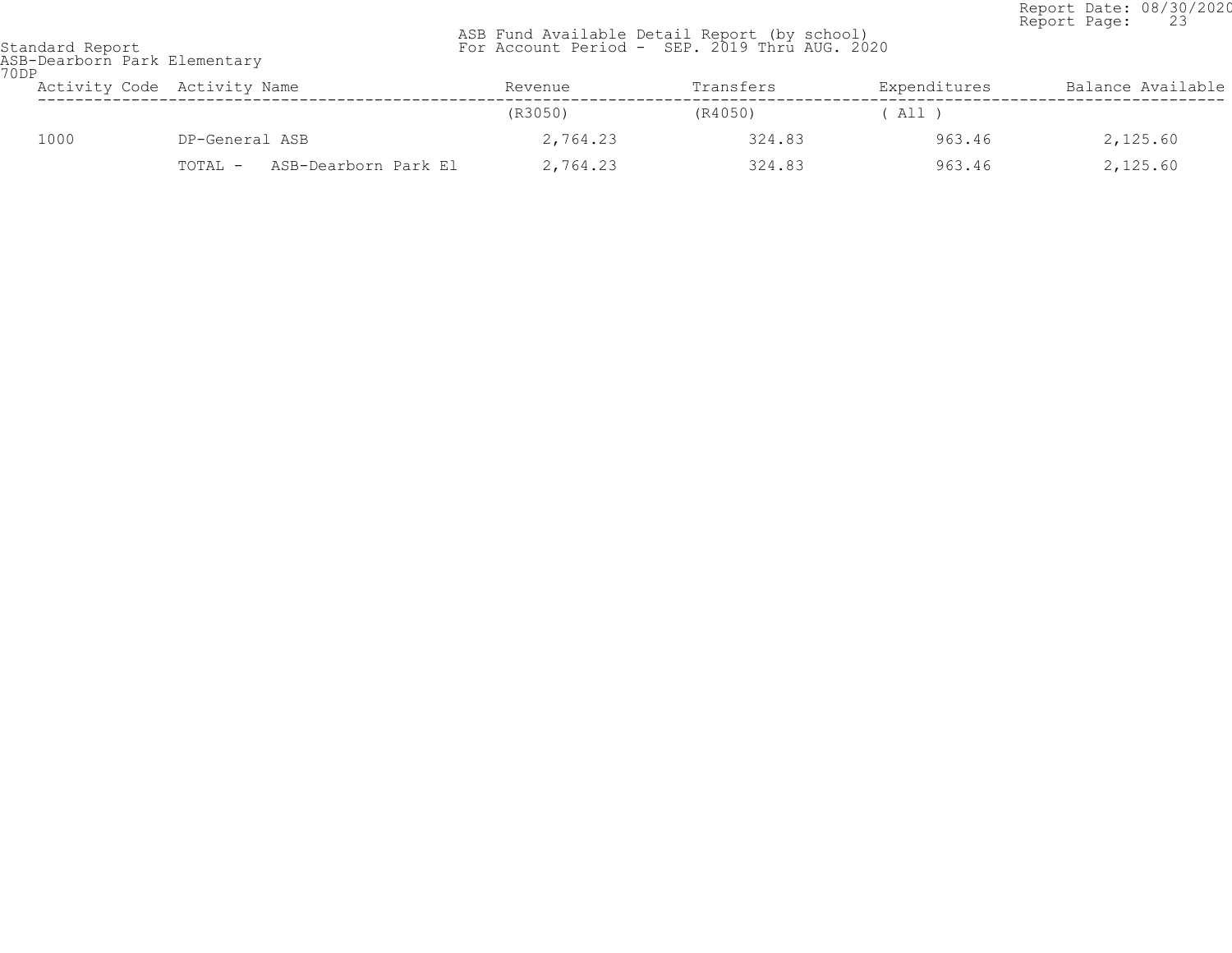Report Date: 08/30/2020<br>Report Page: 24 Report Page: 24

| ASB-Decatur Elementary<br>70DR |                                 |         |           |              |                   |  |  |  |
|--------------------------------|---------------------------------|---------|-----------|--------------|-------------------|--|--|--|
|                                | Activity Code Activity Name     | Revenue | Transfers | Expenditures | Balance Available |  |  |  |
|                                |                                 | (R3050) | (R4050)   | $'$ All $'$  |                   |  |  |  |
| 1000                           | DR-General ASB                  | 0.00    | 1,478.30  | 0.00         | 1,478.30          |  |  |  |
|                                | ASB-Decatur Elementa<br>TOTAL - | 0.00    | 1,478.30  | 0.00         | 1,478.30          |  |  |  |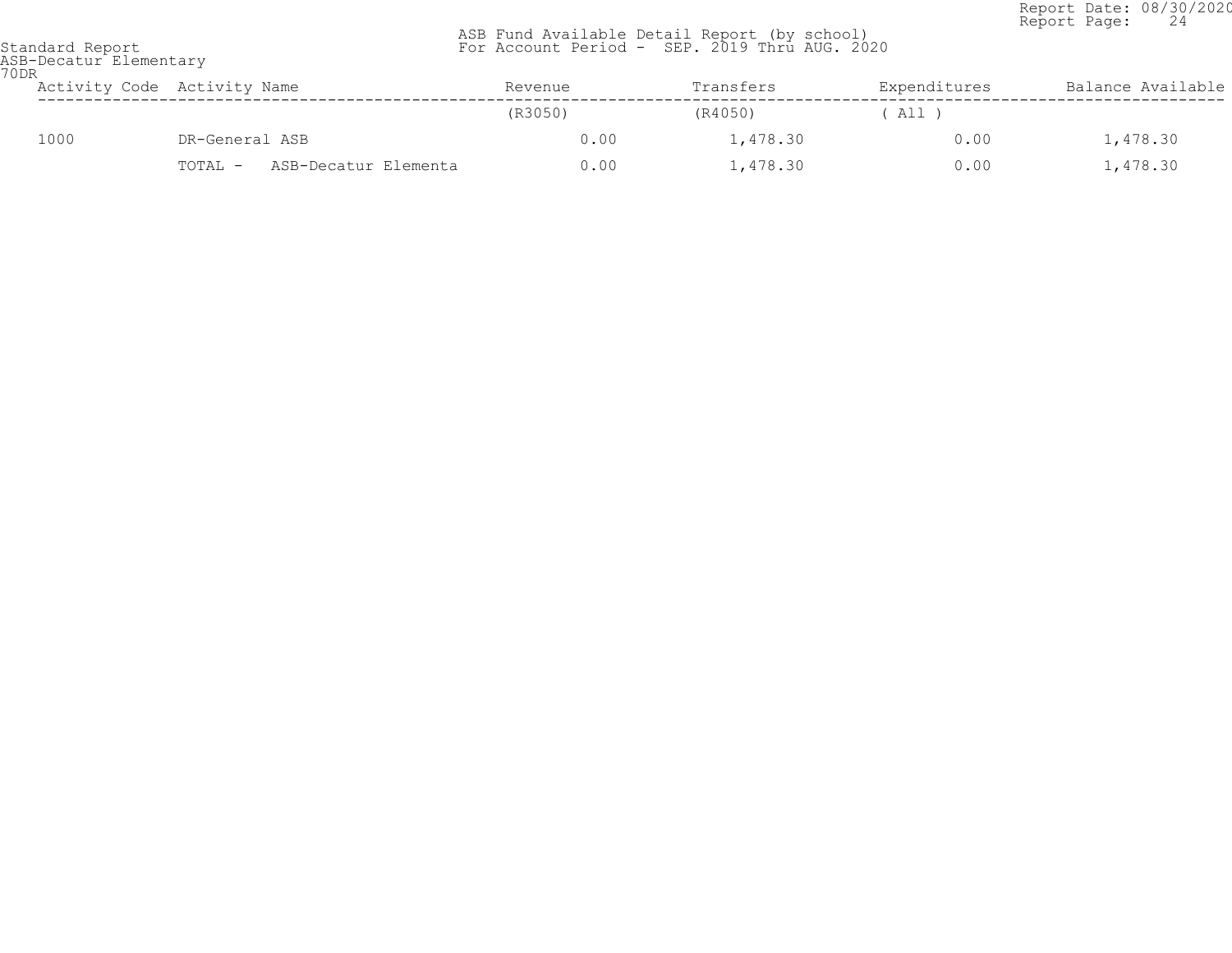Report Date: 08/30/2020<br>Report Page: 25 Report Page: 25

| 70 DU | ASB-Dunlap Elementary |                                 |         |           |              |                   |  |  |
|-------|-----------------------|---------------------------------|---------|-----------|--------------|-------------------|--|--|
|       |                       | Activity Code Activity Name     | Revenue | Transfers | Expenditures | Balance Available |  |  |
|       |                       |                                 | (R3050) | (R4050)   | ' All        |                   |  |  |
|       | 1000                  | DU-General ASB                  | 800.00  | 3,398.39  | 3,921.25     | 277.14            |  |  |
|       |                       | ASB-Dunlap Elementar<br>TOTAL - | 800.00  | 3,398.39  | 3,921.25     | 277.14            |  |  |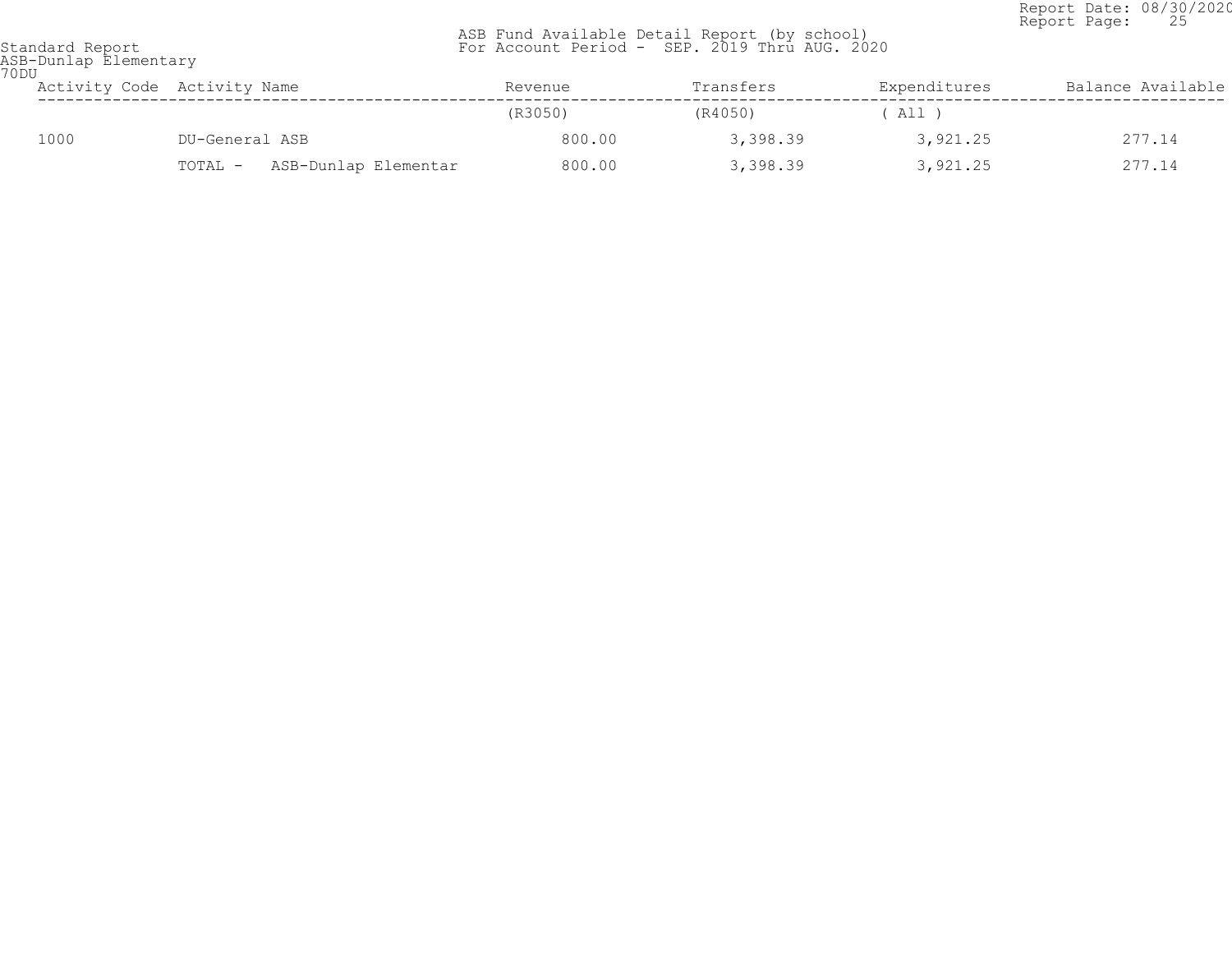Report Date: 08/30/2020<br>Report Page: 26 Report Page: 26

| ASB-Denny Middle School<br>70DY                                                                                                                                              | Activity Code Activity Name                                                                                                                                                                                                                                                                                                                                                                                                                   | Revenue                                                                                                                                                                                                             | Transfers                                                                                                                                                                                                              | Expenditures                                                                                                                                                                           | Balance Available                                                                                                                                                                                                               |
|------------------------------------------------------------------------------------------------------------------------------------------------------------------------------|-----------------------------------------------------------------------------------------------------------------------------------------------------------------------------------------------------------------------------------------------------------------------------------------------------------------------------------------------------------------------------------------------------------------------------------------------|---------------------------------------------------------------------------------------------------------------------------------------------------------------------------------------------------------------------|------------------------------------------------------------------------------------------------------------------------------------------------------------------------------------------------------------------------|----------------------------------------------------------------------------------------------------------------------------------------------------------------------------------------|---------------------------------------------------------------------------------------------------------------------------------------------------------------------------------------------------------------------------------|
|                                                                                                                                                                              |                                                                                                                                                                                                                                                                                                                                                                                                                                               | (R3050)                                                                                                                                                                                                             | (R4050)                                                                                                                                                                                                                | (A11)                                                                                                                                                                                  |                                                                                                                                                                                                                                 |
| 1000<br>1030<br>1035<br>1039<br>1120<br>2040<br>2041<br>2047<br>2130<br>2131<br>2162<br>2192<br>2200<br>3152<br>3153<br>3154<br>4020<br>4305<br>4510<br>4610<br>4672<br>4678 | DY-General ASB<br>DY-Annual<br>DY-Assemblies<br>DY-Awards & Trophies<br>DY-Sales and Drives<br>DY-Basketball Boys<br>DY-Basketball Girls<br>DY-Concessions<br>DY-Soccer Boys<br>DY-Soccer Girls<br>DY-Ultimate Frisbee<br>DY-Track Coed<br>DY-Volleyball Girls<br>Class of 2020<br>DY-Class of 2021<br>DY-Class of 2022<br>DY-Book Fair<br>DY-Gay Straight Alln<br>DY-Music<br>DY-School Store<br>DY-Students-Success<br>DY-Stdt Advisory Com | 138.71<br>3,295.00<br>$0.00$<br>$0.00$<br>4,105.00<br>0.00<br>0.00<br>$0.00$<br>$0.00$<br>579.00<br>941.00<br>0.00<br>$0.00$<br>$10.00$<br>$0.00$<br>$0.00$<br>$0.00$<br>$0.00$<br>4,195.00<br>0.00<br>0.00<br>0.00 | 596.13<br>9,979.77<br>129.93<br>100.00<br>0.00<br>34.40<br>0.65<br>1,372.84<br>8.37<br>30.82<br>0.00<br>592.19<br>466.09<br>1,355.44<br>966.80<br>697.75<br>490.28<br>394.77<br>1,181.37<br>2,719.36<br>1.48<br>152.76 | 0.00<br>972.07<br>0.00<br>0.00<br>4,217.86<br>0.00<br>0.00<br>0.00<br>0.00<br>601.62<br>991.28<br>0.00<br>$0.00$<br>$0.00$<br>0.000000<br>0.000000<br>7,544.49<br>0.00<br>0.00<br>0.00 | 734.84<br>12,302.70<br>129.93<br>100.00<br>112.86-<br>34.40<br>0.65<br>1, 372.84<br>8.37<br>8.20<br>50.28-<br>592.19<br>466.09<br>1,365.44<br>966.80<br>697.75<br>490.28<br>394.77<br>$2,168.12-$<br>2,719.36<br>1.48<br>152.76 |
|                                                                                                                                                                              | ASB-Denny Middle Sch<br>TOTAL -                                                                                                                                                                                                                                                                                                                                                                                                               | 13,263.71                                                                                                                                                                                                           | 21, 271.20                                                                                                                                                                                                             | 14,327.32                                                                                                                                                                              | 20,207.59                                                                                                                                                                                                                       |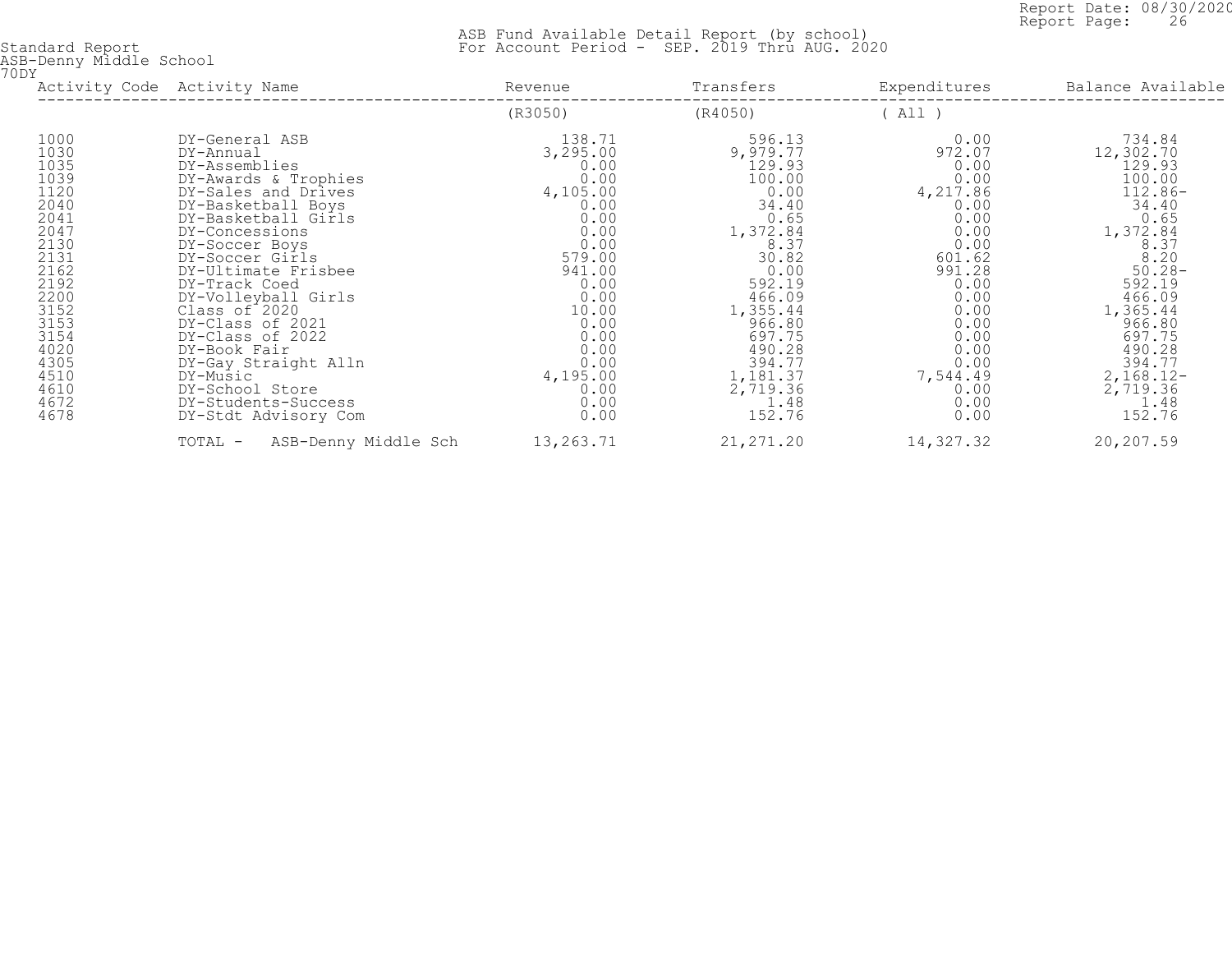Report Date: 08/30/2020<br>Report Page: 27 Report Page: 27

| ASB-Eckstein Middle School<br>70EC                                                                                                                                                       |                                                                                                                                                                                                                                                                                                                                                                                                           |                                                                                                                                                                                                                                       | Transfers                                                                                                                                                                                                                                                                           | Expenditures                                                                                                                                                                                                                             | Balance Available                                                                                                                                                                                                                                                            |
|------------------------------------------------------------------------------------------------------------------------------------------------------------------------------------------|-----------------------------------------------------------------------------------------------------------------------------------------------------------------------------------------------------------------------------------------------------------------------------------------------------------------------------------------------------------------------------------------------------------|---------------------------------------------------------------------------------------------------------------------------------------------------------------------------------------------------------------------------------------|-------------------------------------------------------------------------------------------------------------------------------------------------------------------------------------------------------------------------------------------------------------------------------------|------------------------------------------------------------------------------------------------------------------------------------------------------------------------------------------------------------------------------------------|------------------------------------------------------------------------------------------------------------------------------------------------------------------------------------------------------------------------------------------------------------------------------|
|                                                                                                                                                                                          | Activity Code Activity Name                                                                                                                                                                                                                                                                                                                                                                               | Revenue                                                                                                                                                                                                                               |                                                                                                                                                                                                                                                                                     |                                                                                                                                                                                                                                          |                                                                                                                                                                                                                                                                              |
|                                                                                                                                                                                          |                                                                                                                                                                                                                                                                                                                                                                                                           | (R3050)                                                                                                                                                                                                                               | (R4050)                                                                                                                                                                                                                                                                             | (A11)                                                                                                                                                                                                                                    |                                                                                                                                                                                                                                                                              |
| 1000<br>1010<br>1030<br>2000<br>2023<br>3152<br>$3153$<br>$3154$<br>4030<br>4071<br>4072<br>4145<br>4190<br>4325<br>4405<br>4510<br>4511<br>4512<br>4620<br>4650<br>4670<br>6000<br>6500 | EC-General ASB<br>EC-Activity Cards<br>EC-Annual<br>EC-General Athletics<br>EC-Athletics<br>Class of 2020<br>EC-Class of 2021<br>EC-Class of 2022<br>EC-Art<br>EC-Band - State<br>EC-Band/Trips<br>EC-Computer<br>EC-Drama<br>EC-Hearing Impaired<br>EC-Japanese Club<br>EC-Music<br>EC-Music-Instrument<br>EC-Music Vocal<br>EC-Science<br>EC-Ski Club<br>EC-Stage<br>EC-Donations<br>EC-PM Studnt Suppt | 21,243.78<br>5,710.00<br>23,576.00<br>0.00<br>0.00<br>53,158.00<br>24,536.00<br>17,070.00<br>0.00<br>3,690.00<br>14,948.24<br>0.00<br>0.00<br>0.00<br>0.00<br>18,311.00<br>0.00<br>570.00<br>0.00<br>0.00<br>0.00<br>$0.00$<br>28.00- | 23,076.60<br>0.00<br>5,835.31<br>$\frac{1}{4}$ , 437.32<br>4,000.00<br>13,945.80<br>5,352.02<br>1,647.00<br>1,442.46<br>376.15<br>0.00<br>187.42<br>23, 377.94<br>143.45<br>$\frac{12}{2}$ , 833.55<br>2, 526.23<br>115.00<br>6,756.91<br>0.00<br>11.10<br>161.06<br>45.00<br>28.00 | 23,026.79<br>0.00<br>13,040.22<br>0.00<br>1,842.78<br>65,200.80<br>29,813.02<br>18,517.00<br>0.00<br>2,219.75<br>15,768.75<br>0.00<br>1,000.00<br>0.00<br>0.00<br>21, 321.94<br>0.00<br>1,343.29<br>0.00<br>0.00<br>0.00<br>0.00<br>0.00 | 21,293.59<br>$\frac{5}{16}$ , 710.00<br>16, 371.09<br>1,437.32<br>2,157.22<br>1,903.00<br>75.00<br>200.00<br>1,442.46<br>1,846.40<br>$820.51 -$<br>187.42<br>22,377.94<br>143.45<br>$12,833.55$<br>484.71-<br>115.00<br>5,983.62<br>0.00<br>11.10<br>161.06<br>45.00<br>0.00 |
|                                                                                                                                                                                          | ASB-Eckstein Middle<br>TOTAL -                                                                                                                                                                                                                                                                                                                                                                            | 182,785.02                                                                                                                                                                                                                            | 103,298.32                                                                                                                                                                                                                                                                          | 193,094.34                                                                                                                                                                                                                               | 92,989.00                                                                                                                                                                                                                                                                    |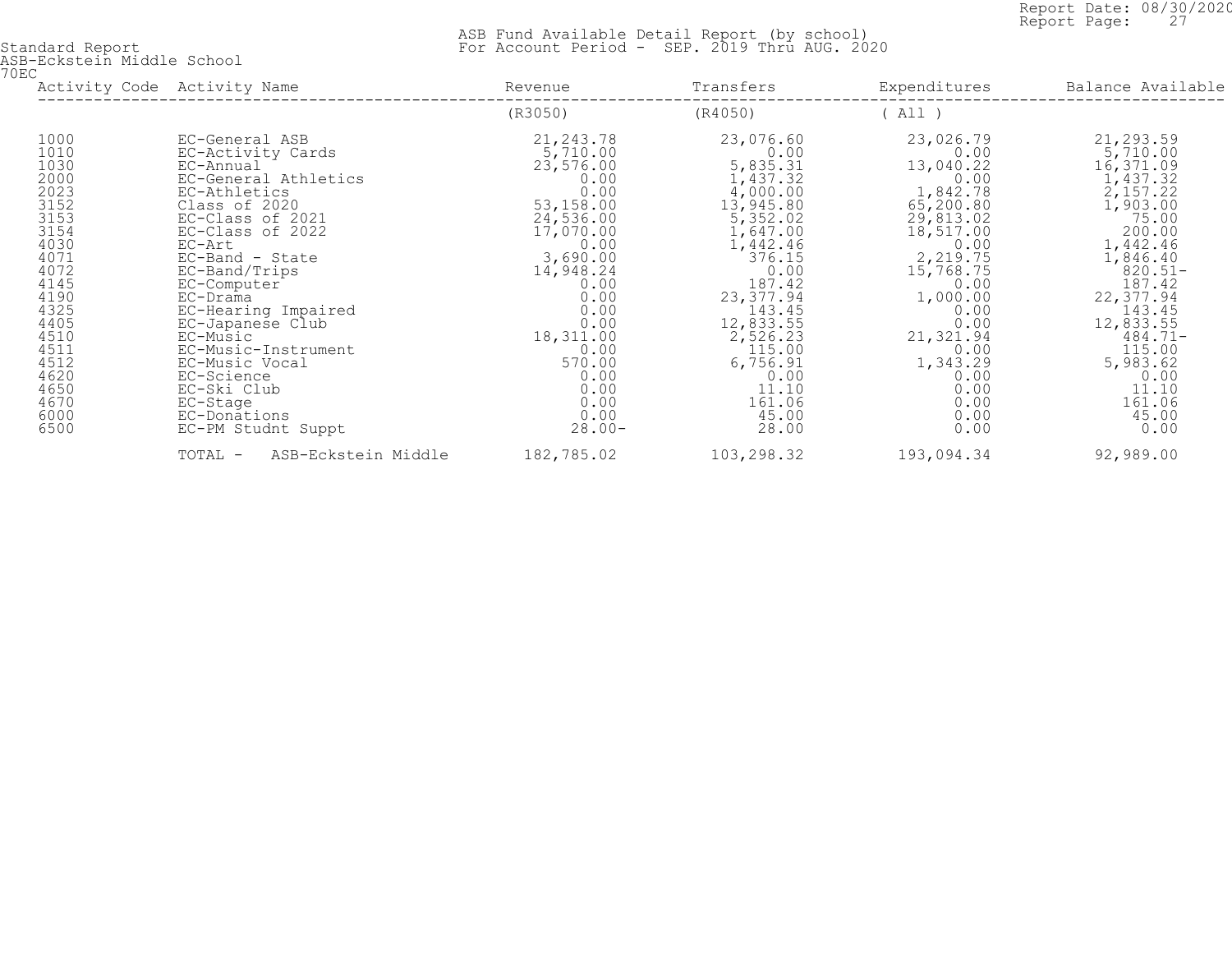Report Date: 08/30/2020<br>Report Page: 28 Report Page: 28

| 70EM | ASB-Emerson Elementary |                                 |         |           |              |                   |
|------|------------------------|---------------------------------|---------|-----------|--------------|-------------------|
|      |                        | Activity Code Activity Name     | Revenue | Transfers | Expenditures | Balance Available |
|      |                        |                                 | (R3050) | (R4050)   | ( All )      |                   |
|      | 1000                   | EM-General ASB                  | 410.00  | 5,626.79  | 0.00         | 6,036.79          |
|      |                        | ASB-Emerson Elementa<br>TOTAL - | 410.00  | 5,626.79  | 0.00         | 6,036.79          |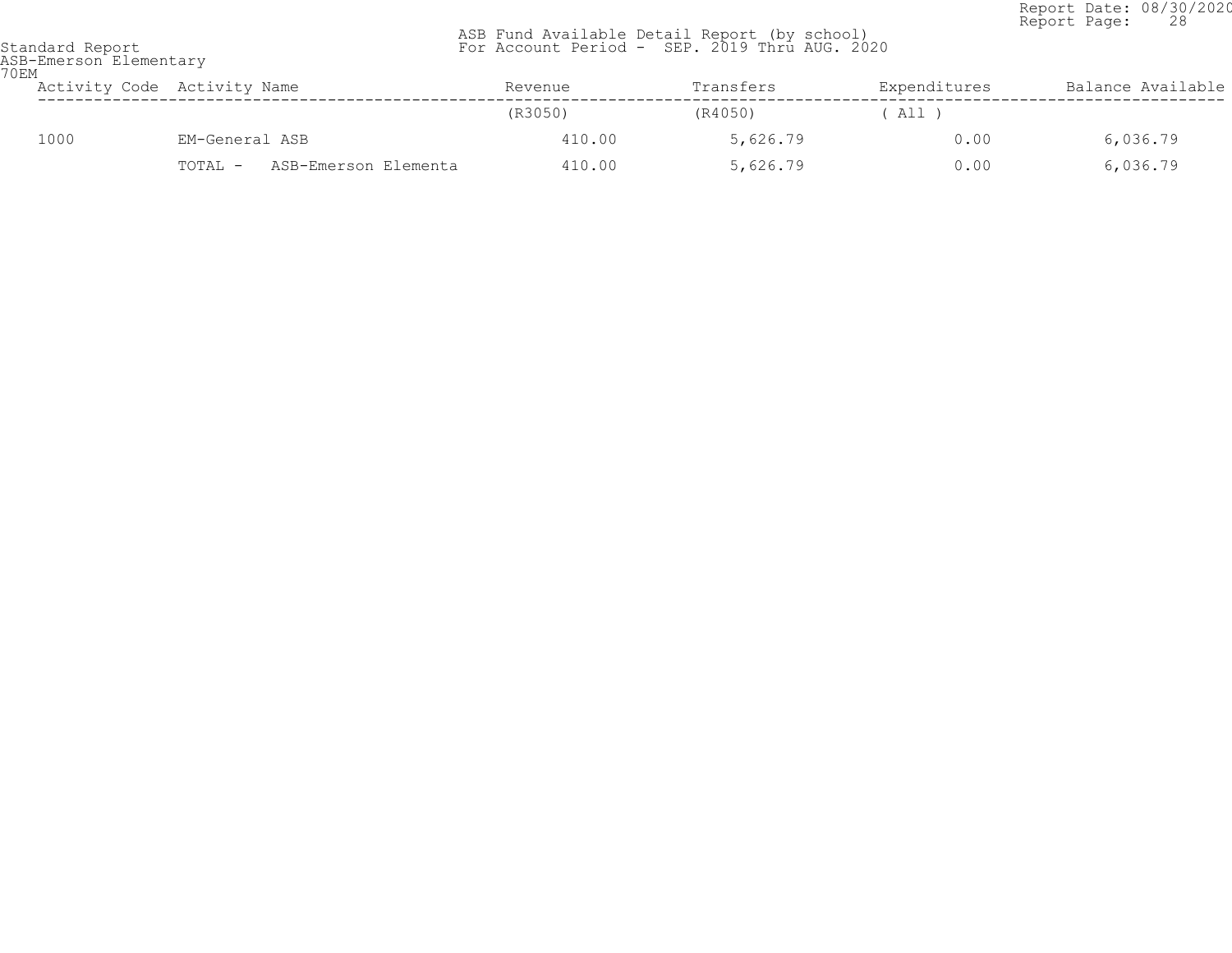Report Date: 08/30/2020<br>Report Page: 29 Report Page: 29

 ASB Fund Available Detail Report (by school) Standard Report For Account Period - SEP. 2019 Thru AUG. 2020

ASB-Fairmount Park Elementary 70FP

| <b>UFF</b> |      | Activity Code Activity Name     | Revenue | Transfers | Expenditures | Balance Available |
|------------|------|---------------------------------|---------|-----------|--------------|-------------------|
|            |      |                                 | (R3050) | (R4050)   | All C        |                   |
|            | 1000 | FP-General ASB                  | 425.00  | 8,924.53  | 9,349.00     | 0.53              |
|            |      | ASB-Fairmount Park E<br>TOTAL - | 425.00  | 8,924.53  | 9,349.00     | 0.53              |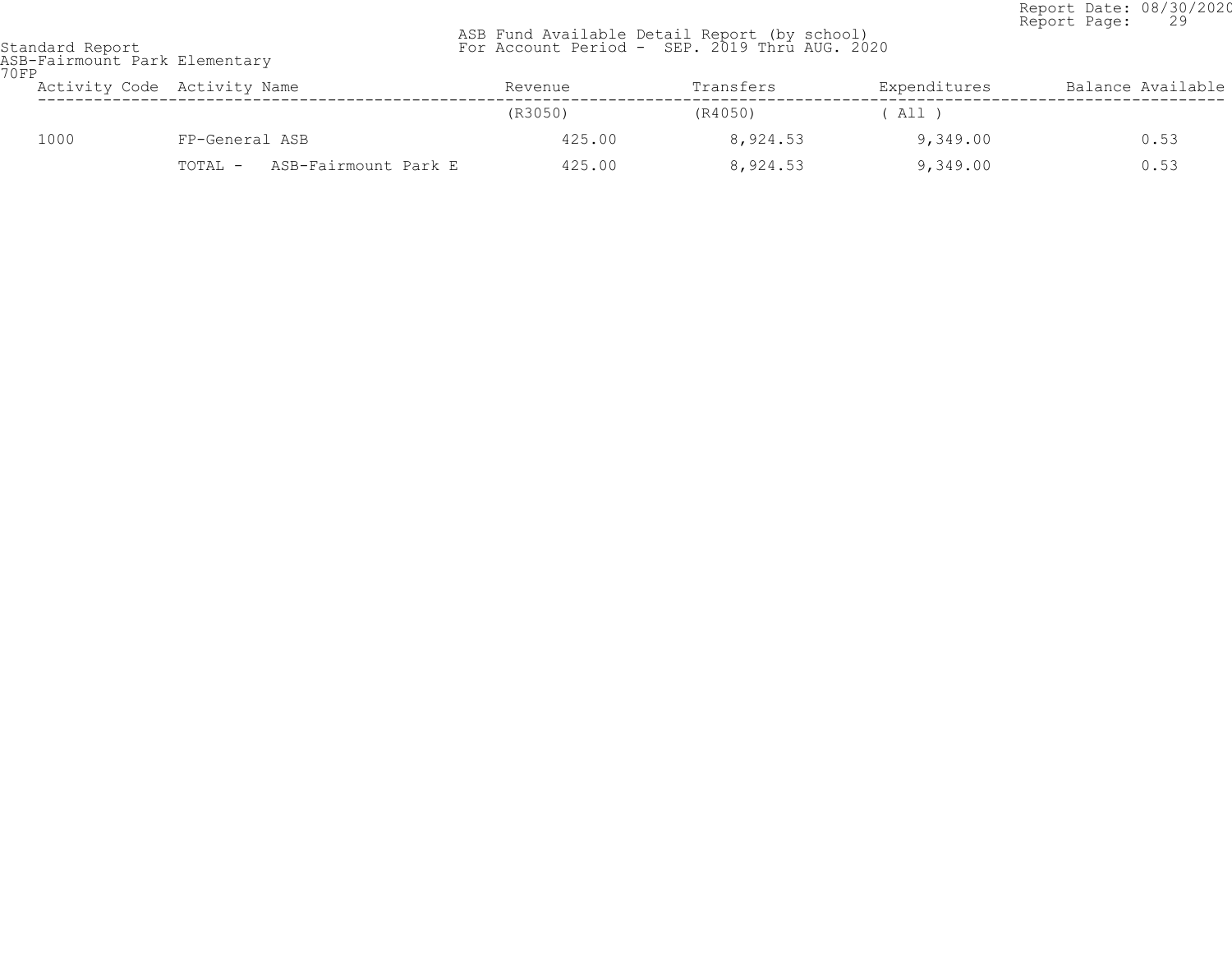Report Date: 08/30/2020<br>Report Page: 30 Report Page: 30

 ASB Fund Available Detail Report (by school) Standard Report For Account Period - SEP. 2019 Thru AUG. 2020

ASB-Franklin High School 70FR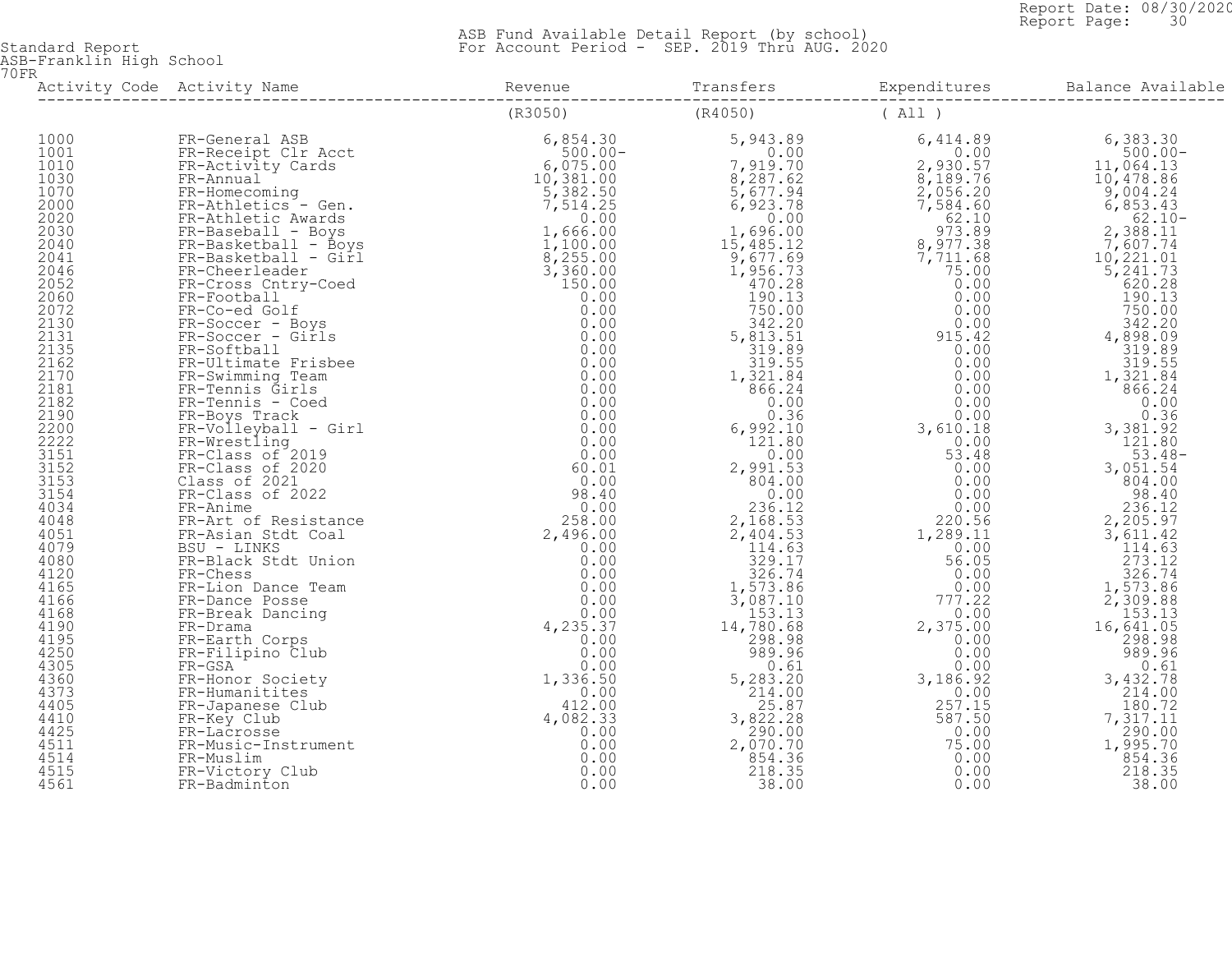Report Date: 08/30/2020<br>Report Page: 31 Report Page: 31

| 70FR                                 | ASB-Franklin High School                                                                       |                                      |                                                |                                        |                                               |  |  |
|--------------------------------------|------------------------------------------------------------------------------------------------|--------------------------------------|------------------------------------------------|----------------------------------------|-----------------------------------------------|--|--|
|                                      | Activity Code Activity Name                                                                    | Revenue                              | Transfers                                      | Expenditures                           | Balance Available                             |  |  |
|                                      |                                                                                                | (R3050)                              | (R4050)                                        | All)                                   |                                               |  |  |
| 4575<br>4620<br>4630<br>4661<br>4704 | FR-Robot - XBOT<br>FR-Science<br>FR-PSA Service Club<br>FR-SE Asian Club<br>FR-Vietnamese Club | 0.00<br>0.00<br>0.00<br>0.00<br>0.00 | 100.68<br>216.00<br>407.78<br>459.57<br>151.43 | 0.00<br>0.00<br>0.00<br>0.00<br>140.00 | 100.68<br>216.00<br>407.78<br>459.57<br>11.43 |  |  |
|                                      | ASB-Franklin High Sc<br>TOTAL -                                                                | 63,216.66                            | 125,488.16                                     | 58,519.66                              | 130, 185. 16                                  |  |  |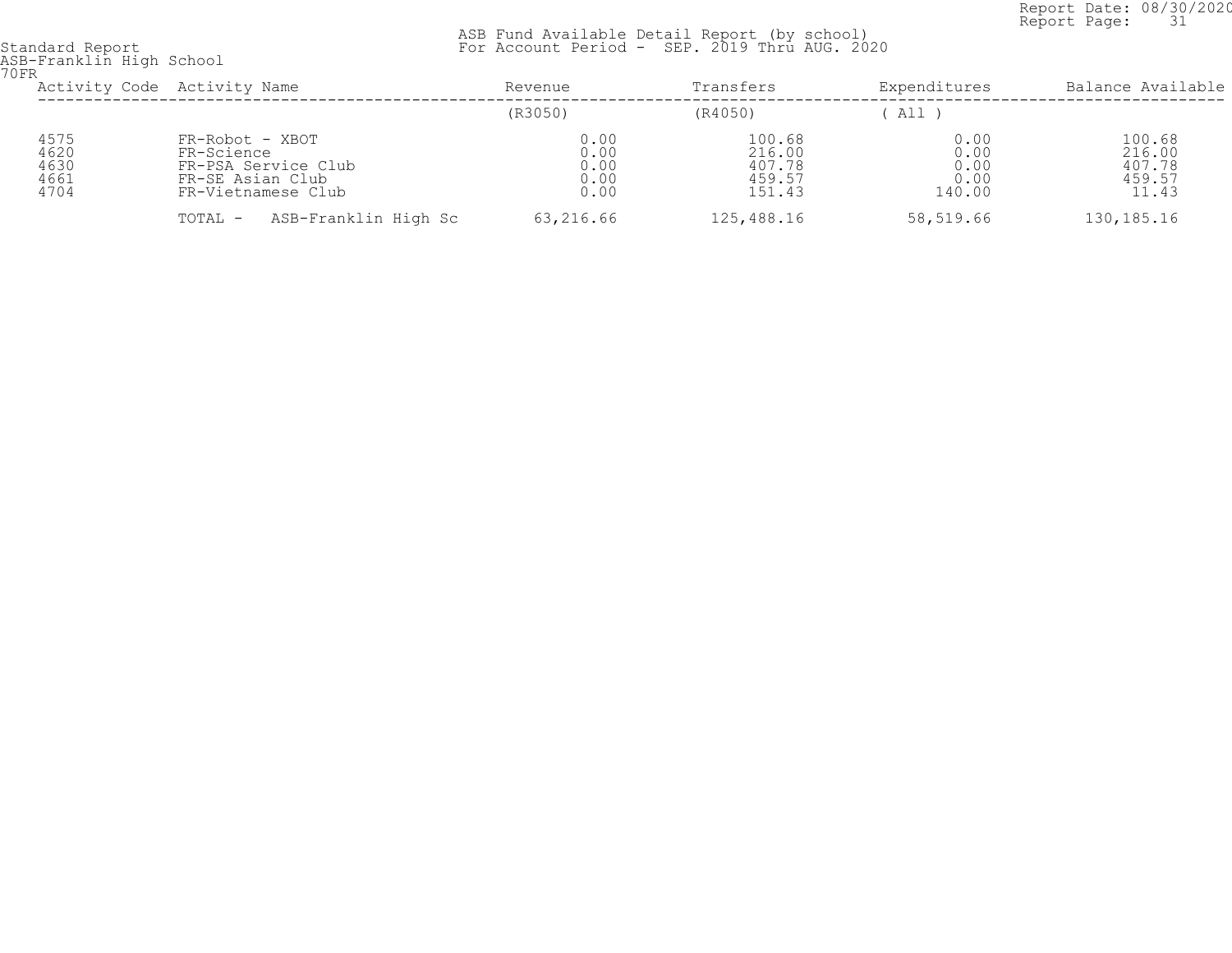Report Date: 08/30/2020<br>Report Page: 32 Report Page: 32

 ASB Fund Available Detail Report (by school) Standard Report For Account Period - SEP. 2019 Thru AUG. 2020

ASB-Garfield High School 70GA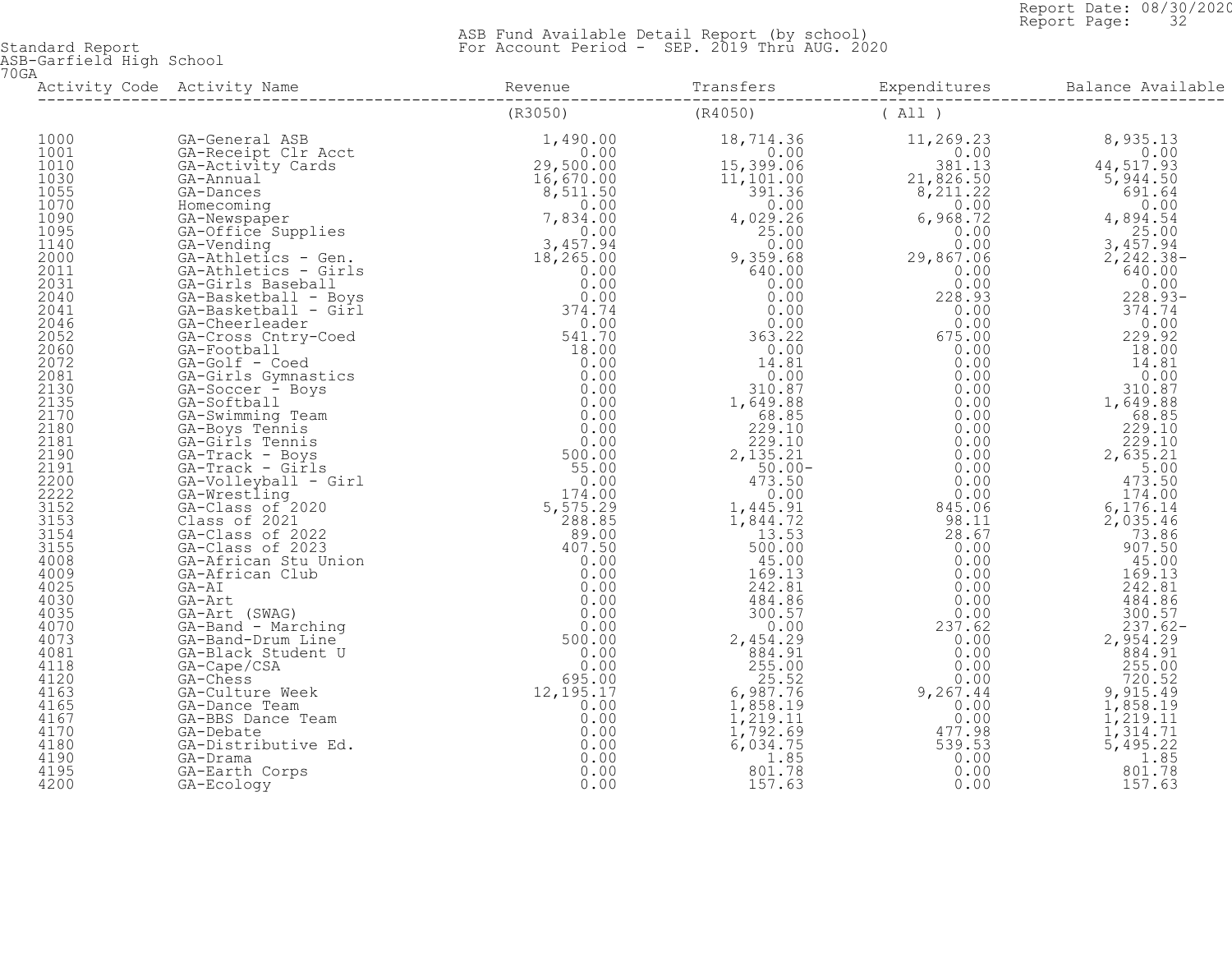Report Date: 08/30/2020<br>Report Page: 33 Report Page: 33

| 70GA | ASB-Garfield High School                                                                                                                             |                                                                                                                                                                                                                                                                                                                                                                            |                                                                                                                                                                |                                                                                                                                                                                                  |                                                                                                                                                                    |                                                                                                                                                                                                        |
|------|------------------------------------------------------------------------------------------------------------------------------------------------------|----------------------------------------------------------------------------------------------------------------------------------------------------------------------------------------------------------------------------------------------------------------------------------------------------------------------------------------------------------------------------|----------------------------------------------------------------------------------------------------------------------------------------------------------------|--------------------------------------------------------------------------------------------------------------------------------------------------------------------------------------------------|--------------------------------------------------------------------------------------------------------------------------------------------------------------------|--------------------------------------------------------------------------------------------------------------------------------------------------------------------------------------------------------|
|      | Activity Code Activity Name                                                                                                                          |                                                                                                                                                                                                                                                                                                                                                                            | Revenue                                                                                                                                                        | Transfers                                                                                                                                                                                        | Expenditures                                                                                                                                                       | Balance Available                                                                                                                                                                                      |
|      |                                                                                                                                                      |                                                                                                                                                                                                                                                                                                                                                                            | (R3050)                                                                                                                                                        | (R4050)                                                                                                                                                                                          | (A11)                                                                                                                                                              |                                                                                                                                                                                                        |
|      | 4251<br>4360<br>4372<br>4405<br>4406<br>4419<br>4430<br>4450<br>4460<br>4470<br>4471<br>4514<br>4540<br>4560<br>4575<br>4600<br>4610<br>4666<br>6000 | GA-Pilipinx Stu Asso<br>GA-Honor Society<br>GA-Stud Agnst Homles<br>GA-Japanese Club<br>GA-Jr Statesmn/Amer<br>GA-Key Club<br>GA-Latin<br>GA-Library Club<br>GA-The Pen<br>GA-Mathematics<br>GA-Girls Who Code<br>GA-Muslim Stud Assoc<br>GA-Orchestra<br>GA-Photography<br>GA-Robotics<br>GA-Promoting Safety<br>GA-School Store<br>GA-Project Unity<br>GA-Private Monies | 0.00<br>0.00<br>0.00<br>0.00<br>0.00<br>7,840.21<br>0.00<br>0.00<br>0.00<br>0.00<br>0.00<br>0.00<br>385.00<br>0.00<br>0.00<br>0.00<br>8,708.21<br>0.00<br>0.00 | 500.00<br>1,497.40<br>114.15<br>483.10<br>329.19<br>1,109.71<br>1,563.89<br>165.74<br>604.92<br>93.26<br>0.63<br>182.00<br>46.24<br>275.00<br>302.17<br>454.00<br>5,864.88<br>64.25<br>6, 114.12 | 0.00<br>0.00<br>0.00<br>0.00<br>0.00<br>5,422.50<br>0.00<br>0.00<br>144.02<br>0.00<br>0.00<br>0.00<br>1,322.37<br>0.00<br>0.00<br>0.00<br>4,959.85<br>0.00<br>0.00 | 500.00<br>1,497.40<br>114.15<br>483.10<br>329.19<br>3,527.42<br>1,563.89<br>165.74<br>460.90<br>93.26<br>0.63<br>182.00<br>$891.13 -$<br>275.00<br>302.17<br>454.00<br>9,613.24<br>64.25<br>6, 114. 12 |
|      |                                                                                                                                                      | ASB-Garfield High Sc<br>TOTAL -                                                                                                                                                                                                                                                                                                                                            | 124,076.11                                                                                                                                                     | 112,368.92                                                                                                                                                                                       | 102,770.94                                                                                                                                                         | 133,674.09                                                                                                                                                                                             |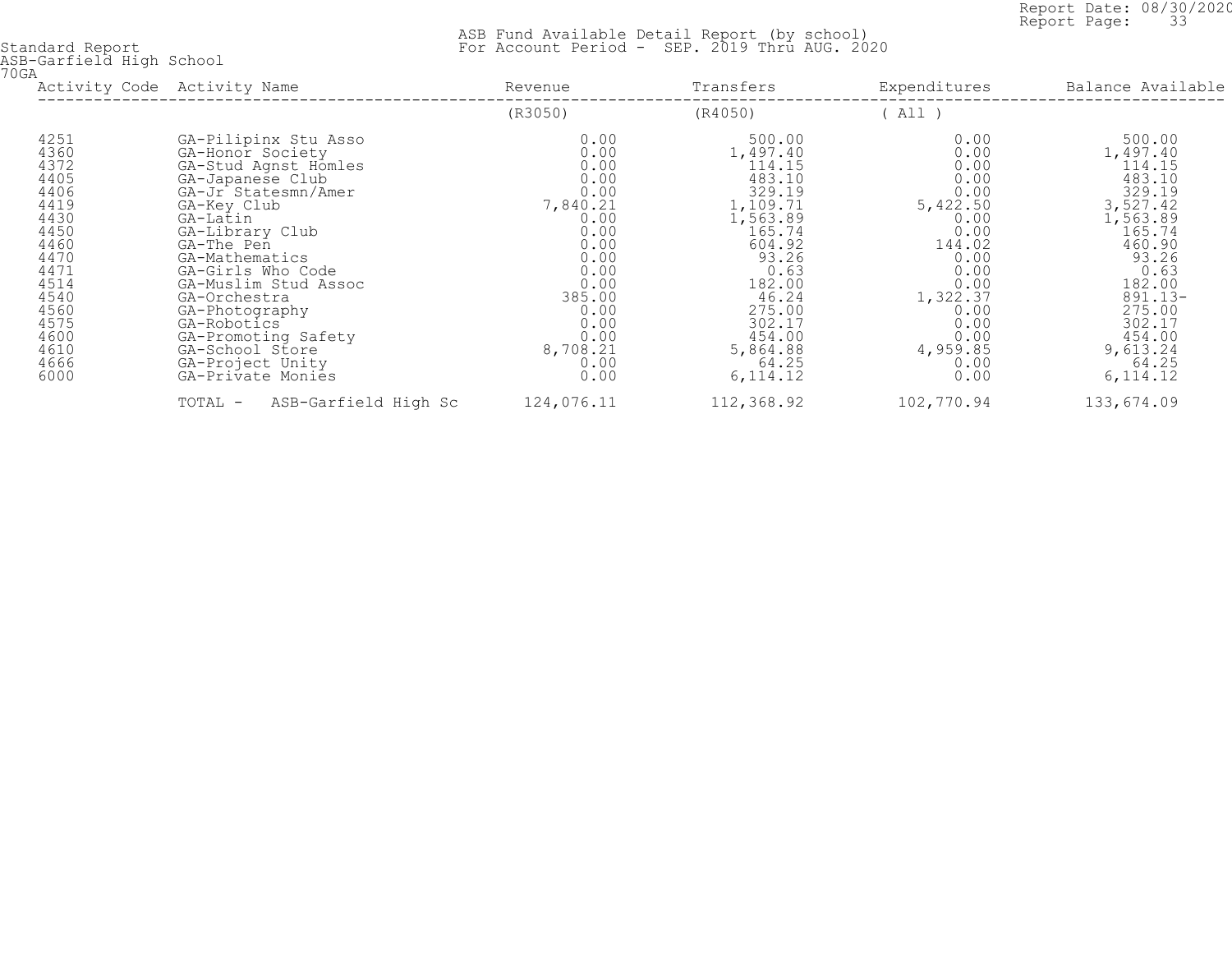Report Date: 08/30/2020<br>Report Page: 34 Report Page: 34

| ASB-Gatewood Elementary<br>70GD |      |                                 |           |           |              |                   |  |
|---------------------------------|------|---------------------------------|-----------|-----------|--------------|-------------------|--|
|                                 |      | Activity Code Activity Name     | Revenue   | Transfers | Expenditures | Balance Available |  |
|                                 |      |                                 | (R3050)   | (R4050)   | ( All )      |                   |  |
|                                 | 1000 | GD-General ASB                  | 18,681.00 | 22,587.13 | 14,321.00    | 26,947.13         |  |
|                                 |      | ASB-Gatewood Element<br>TOTAL - | 18,681.00 | 22,587.13 | 14,321.00    | 26,947.13         |  |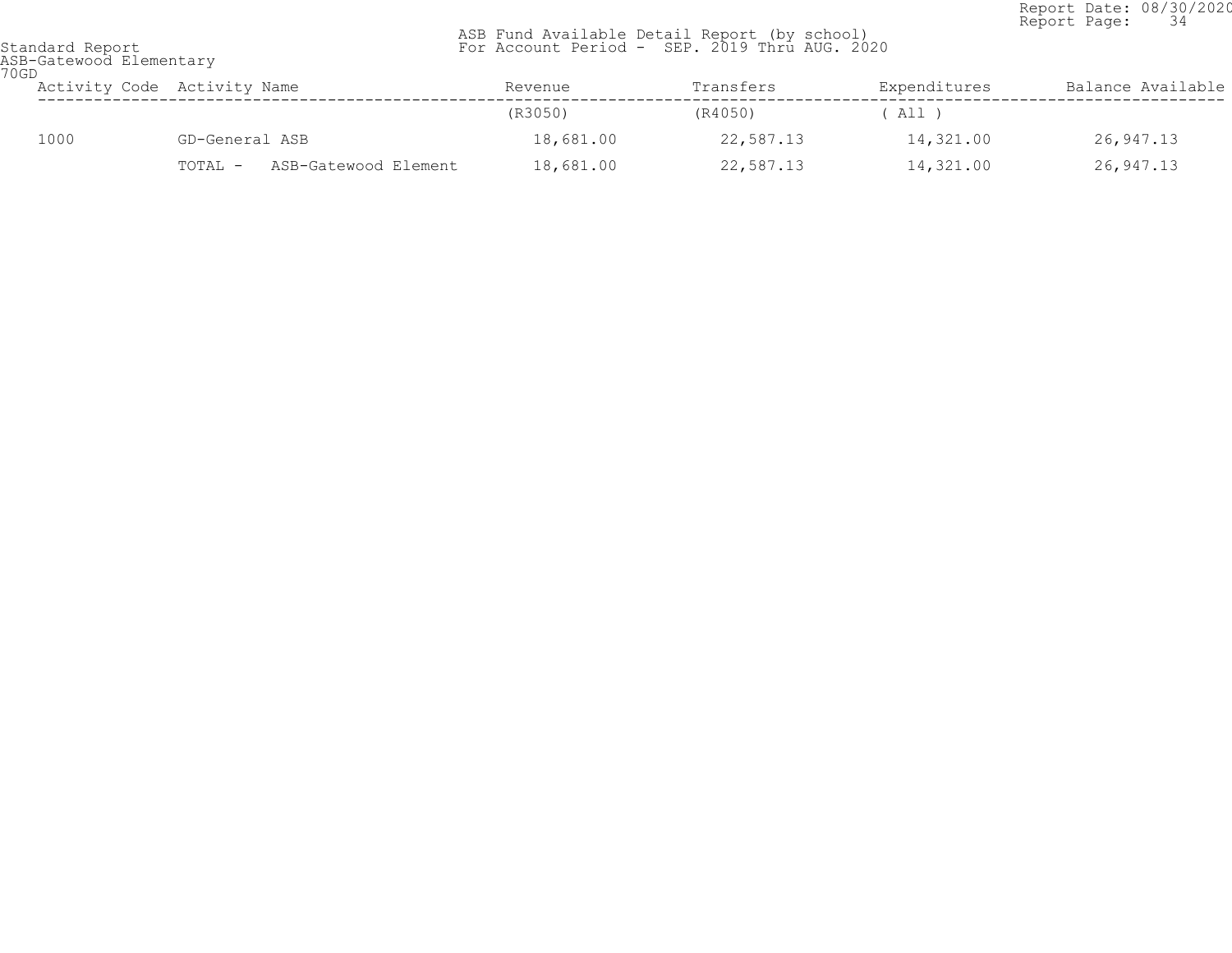Report Date: 08/30/2020<br>Report Page: 35 Report Page: 35

| ASB-Graham Elementary<br>70GH |                                 |         |           |              |                   |  |  |  |
|-------------------------------|---------------------------------|---------|-----------|--------------|-------------------|--|--|--|
|                               | Activity Code Activity Name     | Revenue | Transfers | Expenditures | Balance Available |  |  |  |
|                               |                                 | (R3050) | (R4050)   | $'$ All,     |                   |  |  |  |
| 1000                          | GH-General ASB                  | 0.00    | 243.41    | 0.00         | 243.41            |  |  |  |
|                               | ASB-Graham Elementar<br>TOTAL - | 0.00    | 243.41    | 0.00         | 243.41            |  |  |  |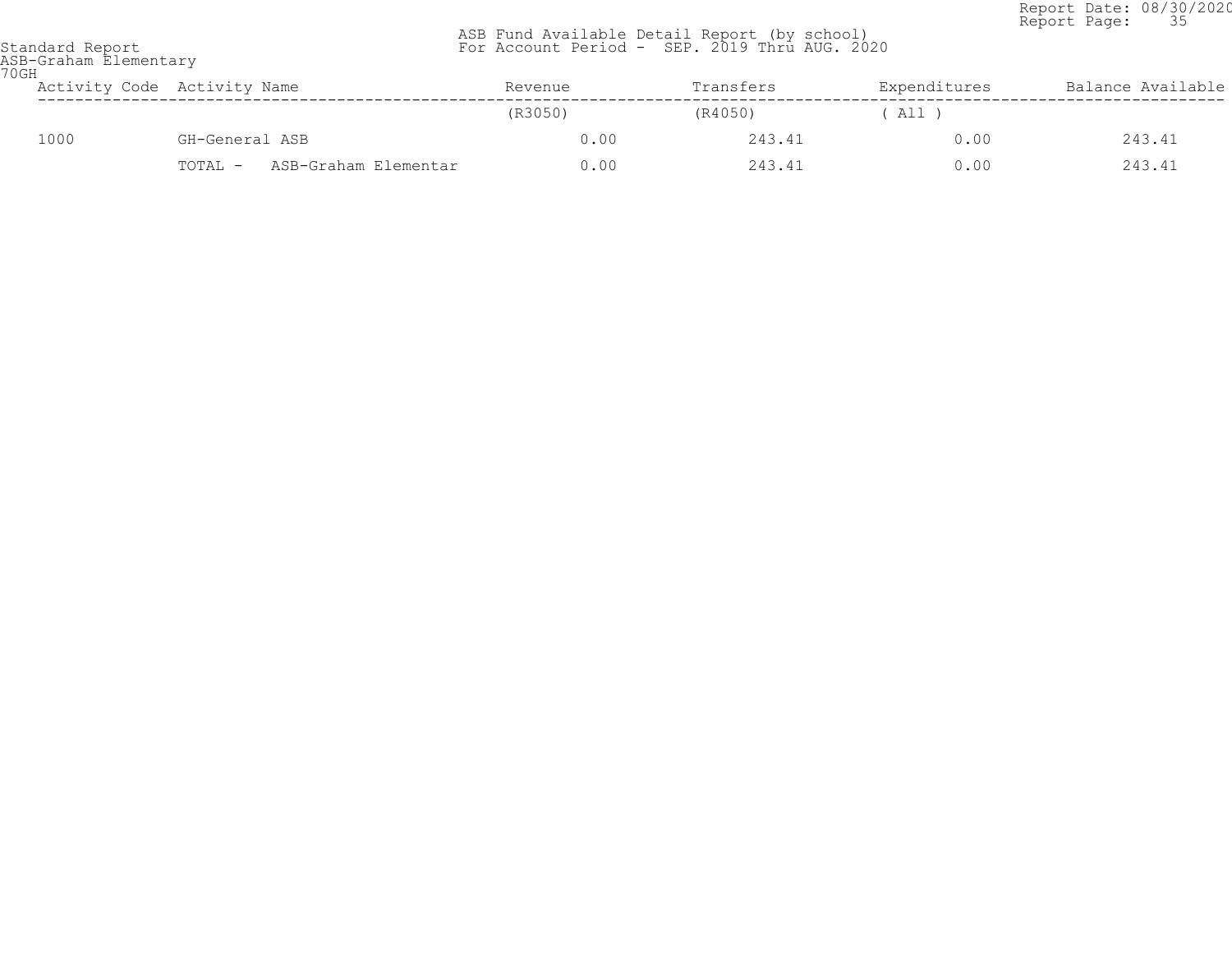Report Date: 08/30/2020<br>Report Page: 36 Report Page: 36

| 70GL | ASB-Greelake Elementary |                                 |           |           |              |                   |
|------|-------------------------|---------------------------------|-----------|-----------|--------------|-------------------|
|      |                         | Activity Code Activity Name     | Revenue   | Transfers | Expenditures | Balance Available |
|      |                         |                                 | (R3050)   | (R4050)   | ( All )      |                   |
|      | 1000                    | GL-General ASB                  | 21,739.50 | 1,798.09  | 4,664.86     | 18,872.73         |
|      |                         | ASB-Greelake Element<br>TOTAL - | 21,739.50 | 1,798.09  | 4,664.86     | 18,872.73         |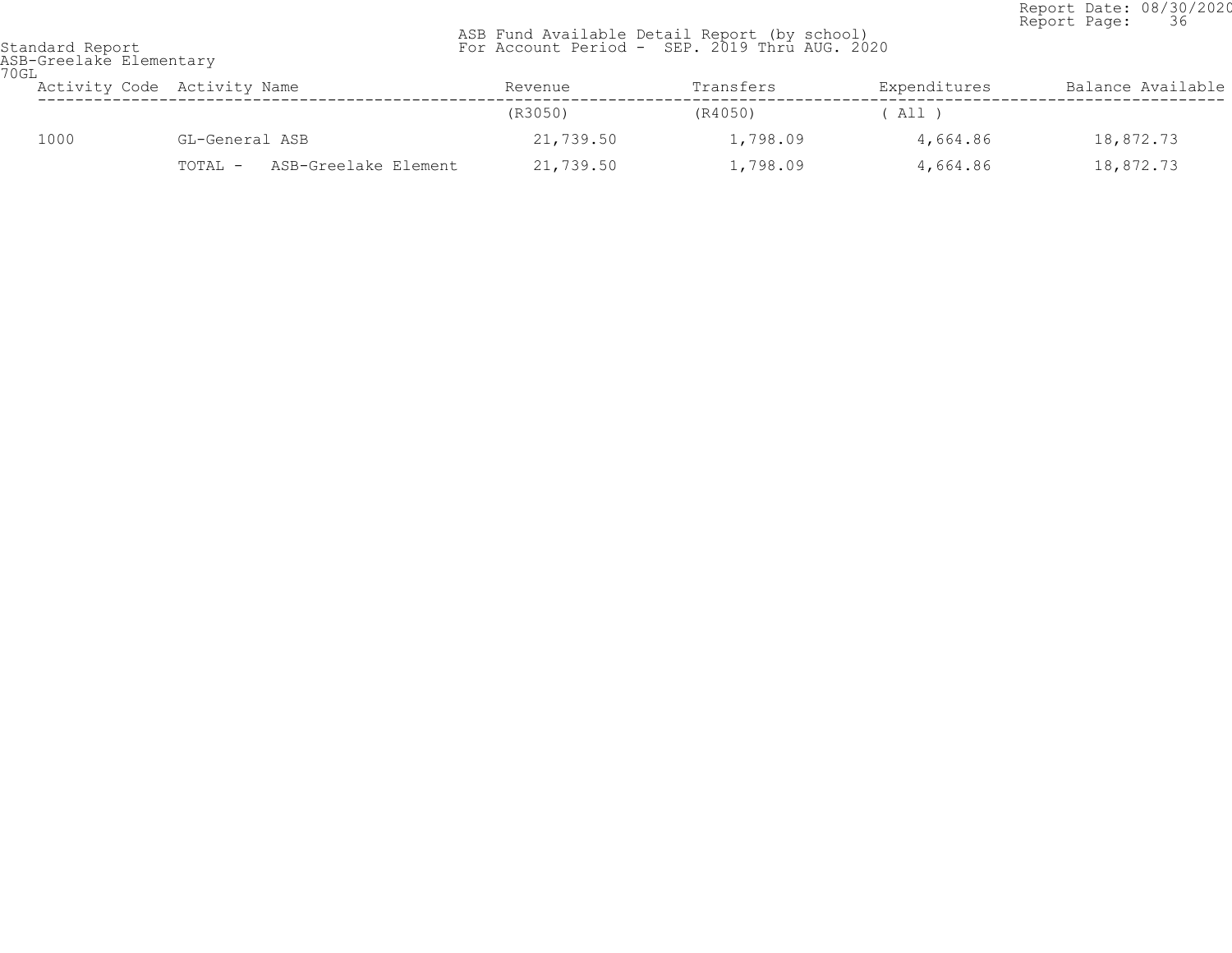Report Date: 08/30/2020<br>Report Page: 37 Report Page: 37

| 70GT | ASB-Gatzert Elementary |                                 |         |           |              |                   |  |  |  |
|------|------------------------|---------------------------------|---------|-----------|--------------|-------------------|--|--|--|
|      |                        | Activity Code Activity Name     | Revenue | Transfers | Expenditures | Balance Available |  |  |  |
|      |                        |                                 | (R3050) | (R4050)   | $'$ All $)$  |                   |  |  |  |
|      | 1000                   | GT-General ASB                  | 250.00  | 1,764.96  | 0.00         | 2,014.96          |  |  |  |
|      |                        | ASB-Gatzert Elementa<br>TOTAL - | 250.00  | 1,764.96  | 0.00         | 2,014.96          |  |  |  |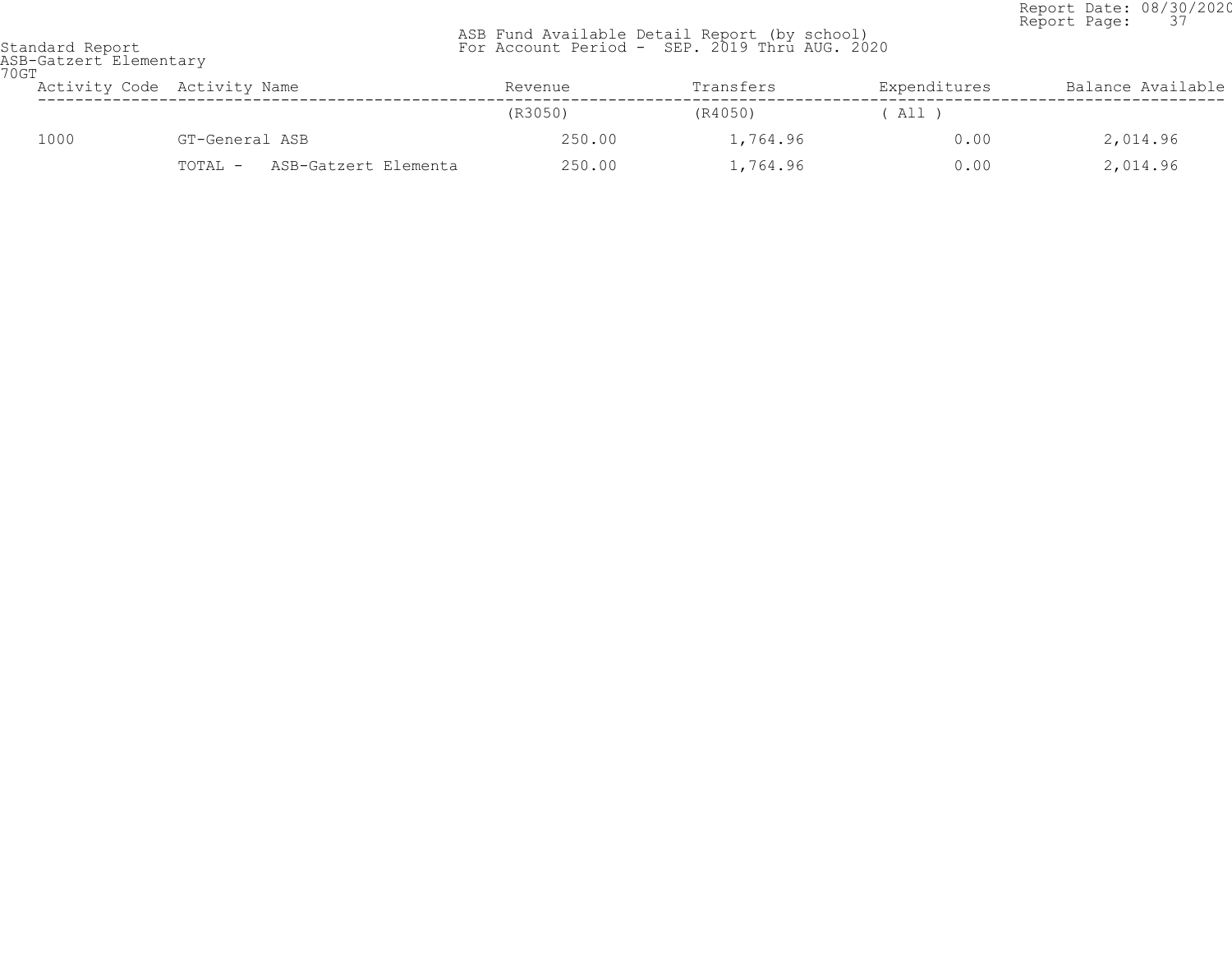Report Date: 08/30/2020<br>Report Page: 38 Report Page: 38

| ASB-Greenwood Elementary<br>70GW |                                 |           |           |              |                   |
|----------------------------------|---------------------------------|-----------|-----------|--------------|-------------------|
|                                  | Activity Code Activity Name     | Revenue   | Transfers | Expenditures | Balance Available |
|                                  |                                 | (R3050)   | (R4050)   | All )        |                   |
| 1000                             | GW-General ASB                  | 22,711.75 | 4,043.47  | 20,390.70    | 6,364.52          |
|                                  | ASB-Greenwood Elemen<br>TOTAL - | 22,711.75 | 4,043.47  | 20,390.70    | 6,364.52          |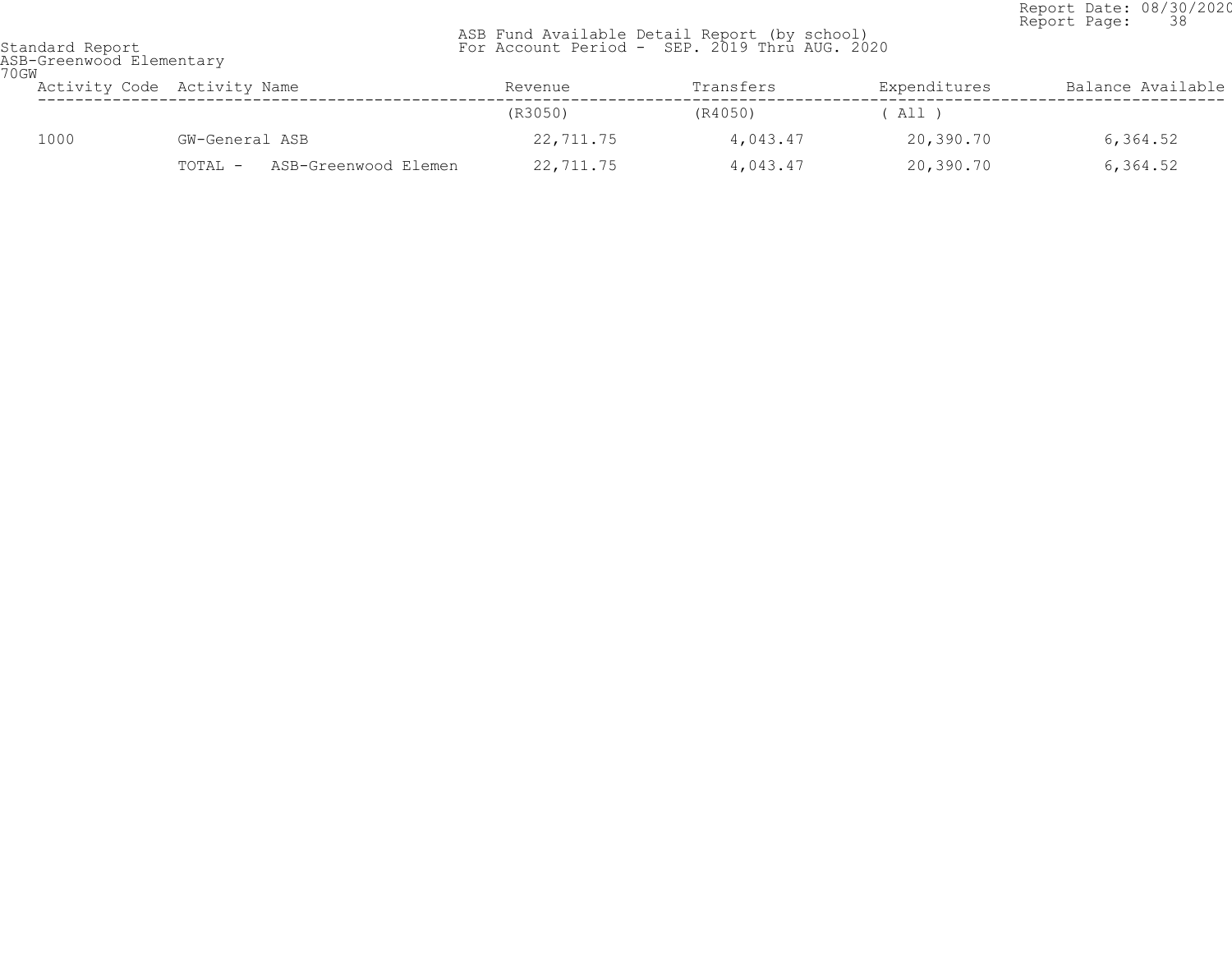Report Date: 08/30/2020<br>Report Page: 39 Report Page: 39

| ASB-Hamilton Middle School<br>70HA                                                                   |                                                                                                                                                                                                                                                  |                                                                                                                         |                                                                                                                                                 |                                                                                                                            |                                                                                                                                                    |
|------------------------------------------------------------------------------------------------------|--------------------------------------------------------------------------------------------------------------------------------------------------------------------------------------------------------------------------------------------------|-------------------------------------------------------------------------------------------------------------------------|-------------------------------------------------------------------------------------------------------------------------------------------------|----------------------------------------------------------------------------------------------------------------------------|----------------------------------------------------------------------------------------------------------------------------------------------------|
|                                                                                                      | Activity Code Activity Name                                                                                                                                                                                                                      | Revenue                                                                                                                 | Transfers                                                                                                                                       | Expenditures                                                                                                               | Balance Available                                                                                                                                  |
|                                                                                                      |                                                                                                                                                                                                                                                  | (R3050)                                                                                                                 | (R4050)                                                                                                                                         | All )                                                                                                                      |                                                                                                                                                    |
| 1000<br>1001<br>1030<br>1055<br>3152<br>3153<br>3154<br>4042<br>4305<br>4423<br>4510<br>4550<br>6000 | HA-General ASB<br>HA-Rec Clrng Acct<br>HA-Annual<br>HA-Dances<br>Class of 2020<br>HA-Class of 2021<br>HA-Class of 2022<br>HA-Acting 4 Justice<br>HA-Gay Straight Alln<br>HA-Latino Leadership<br>HA-Music<br>HA-Spirit Club<br>HA-Private Monies | 296.00<br>0.00<br>14,841.00<br>215.50<br>500.00<br>0.00<br>0.00<br>0.00<br>700.00<br>0.00<br>6,709.00<br>250.00<br>0.00 | 32,746.24<br>2,000.00<br>1,000.00<br>1,000.00<br>5,000.00<br>5,000.00<br>5,000.00<br>0.00<br>1,774.00<br>1,000.00<br>1,000.00<br>0.00<br>594.60 | 1,094.68<br>0.00<br>4,937.24<br>393.32<br>274.07<br>0.00<br>0.00<br>0.00<br>309.28<br>70.00<br>16, 114. 25<br>0.00<br>0.00 | 31,947.56<br>2,000.00<br>10,903.76<br>822.18<br>5,225.93<br>5,000.00<br>5,000.00<br>0.00<br>2,164.72<br>930.00<br>$8,405.25 -$<br>250.00<br>594.60 |
|                                                                                                      | ASB-Hamilton Middle<br>TOTAL -                                                                                                                                                                                                                   | 23,511.50                                                                                                               | 56, 114.84                                                                                                                                      | 23, 192.84                                                                                                                 | 56,433.50                                                                                                                                          |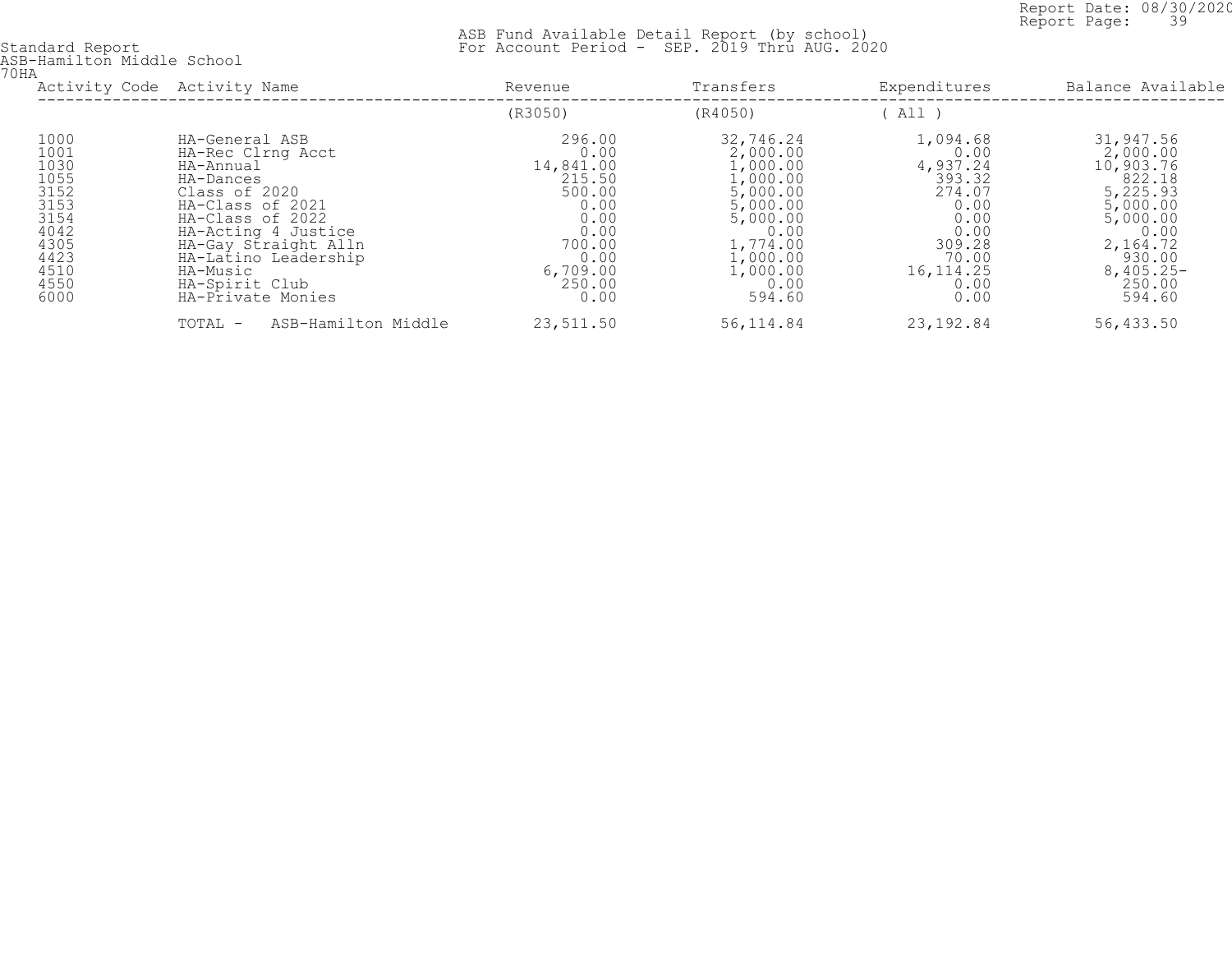Report Date: 08/30/2020<br>Report Page: 40 Report Page: 40

| 70HE | ASB-Hawthorne Elementary        |         |           |              |                   |  |  |  |  |  |
|------|---------------------------------|---------|-----------|--------------|-------------------|--|--|--|--|--|
|      | Activity Code Activity Name     | Revenue | Transfers | Expenditures | Balance Available |  |  |  |  |  |
|      |                                 | (R3050) | (R4050)   | All T        |                   |  |  |  |  |  |
| 1000 | HE-General ASB                  | 0.00    | 2,630.32  | 0.00         | 2,630.32          |  |  |  |  |  |
|      | ASB-Hawthorne Elemen<br>TOTAL - | 0.00    | 2,630.32  | 0.00         | 2,630.32          |  |  |  |  |  |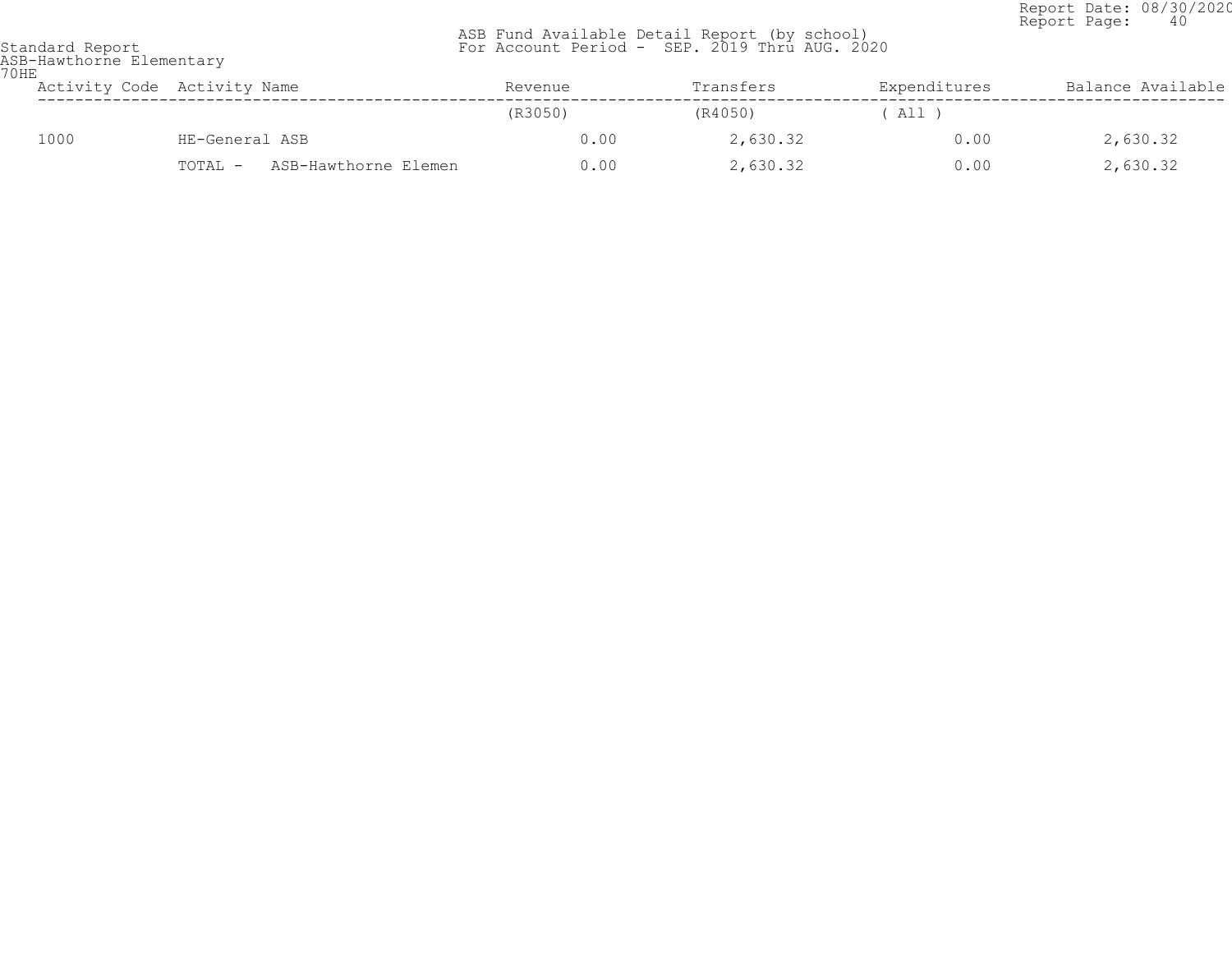Report Date: 08/30/2020<br>Report Page: 41 Report Page: 41

| Standard Report              |  |
|------------------------------|--|
| ASB-Highland Park Elementary |  |
| 70HK                         |  |

| UHN  | Activity Code Activity Name     | Revenue  | Transfers | Expenditures | Balance Available |
|------|---------------------------------|----------|-----------|--------------|-------------------|
|      |                                 | (R3050)  | (R4050)   | ( All )      |                   |
| 1000 | HK-General ASB                  | 2,043.00 | 869.88    | 0.00         | 2,912.88          |
|      | ASB-Highland Park El<br>TOTAL - | 2,043.00 | 869.88    | 0.00         | 2,912.88          |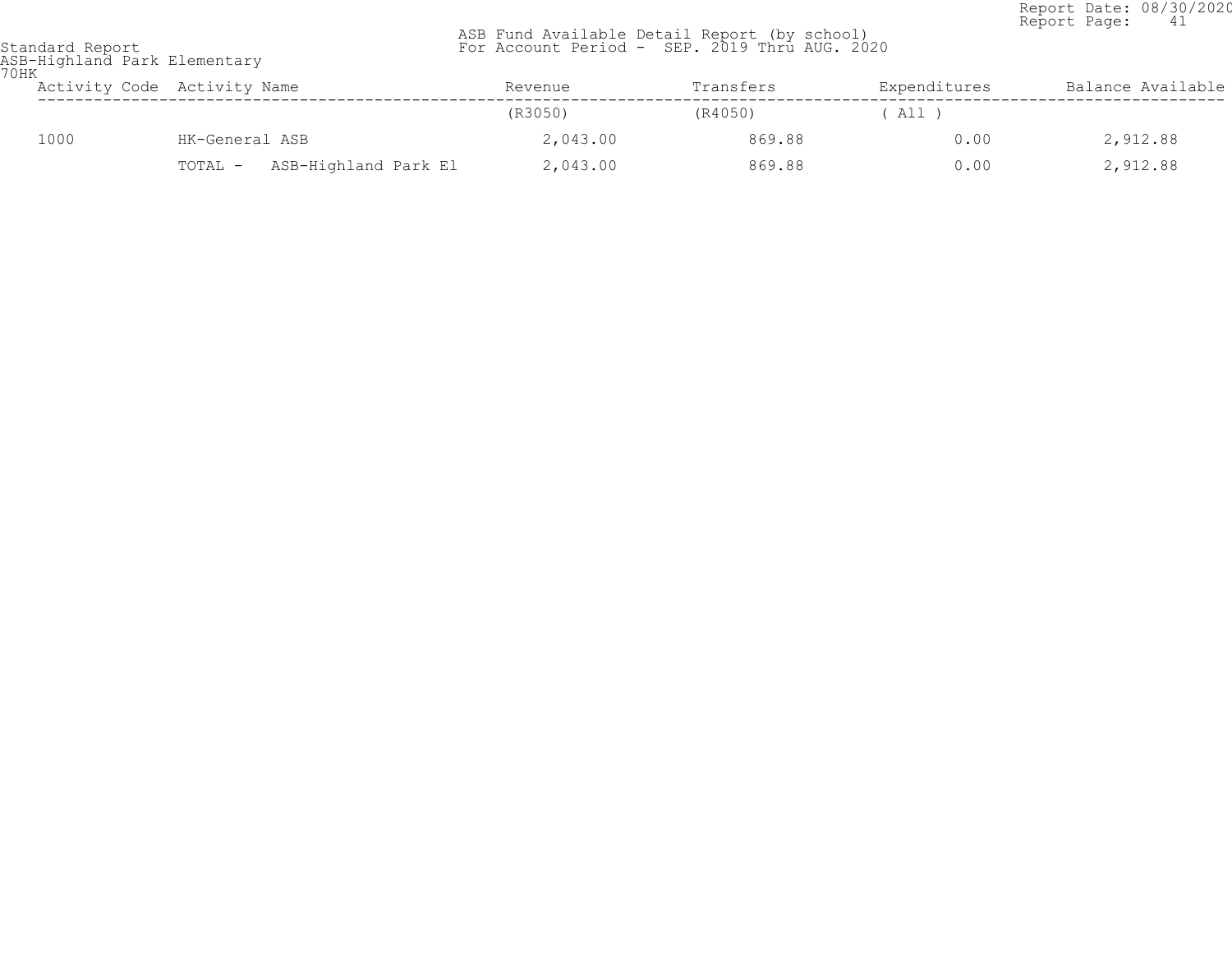Report Date: 08/30/2020<br>Report Page: 42 Report Page: 42

 ASB Fund Available Detail Report (by school) Standard Report For Account Period - SEP. 2019 Thru AUG. 2020

ASB-High Point Elementary 70HP

| UHP  | Activity Code Activity Name     | Revenue  | Transfers | Expenditures | Balance Available |
|------|---------------------------------|----------|-----------|--------------|-------------------|
|      |                                 | (R3050)  | (R4050)   | ( All )      |                   |
| 1000 | HP-General ASB                  | 2,829.87 | 1,443.80  | 7,284.49     | $3,010.82-$       |
|      | ASB-High Point Eleme<br>TOTAL - | 2,829.87 | 1,443.80  | 7,284.49     | $3,010.82-$       |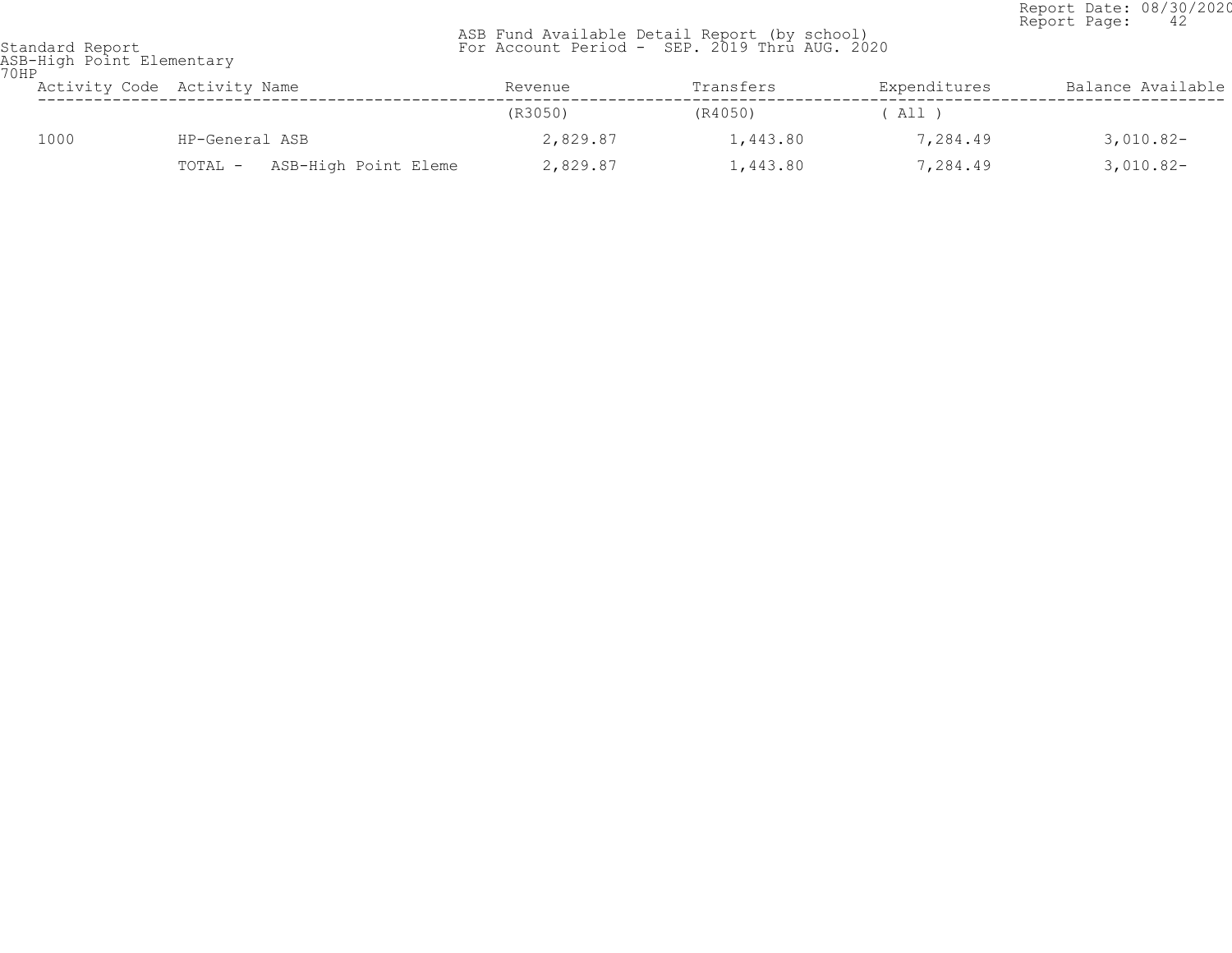Report Date: 08/30/2020<br>Report Page: 43 Report Page: 43

| 70HY | ASB-Hay Elementary |                                    |                      |                      |                          |                    |  |
|------|--------------------|------------------------------------|----------------------|----------------------|--------------------------|--------------------|--|
|      |                    | Activity Code Activity Name        | Revenue              | Transfers            | Expenditures             | Balance Available  |  |
|      |                    |                                    | (R3050)              | (R4050)              | All                      |                    |  |
|      | 1000<br>6000       | HY-General ASB<br>HY-Private Money | $10, 195.65$<br>0.00 | 5,804.24<br>1,000.00 | $10, 238.41$<br>1,000.00 | $5,761.48$<br>0.00 |  |
|      |                    | ASB-Hay Elementary<br>TOTAL -      | 10,195.65            | 6,804.24             | 11,238.41                | 5,761.48           |  |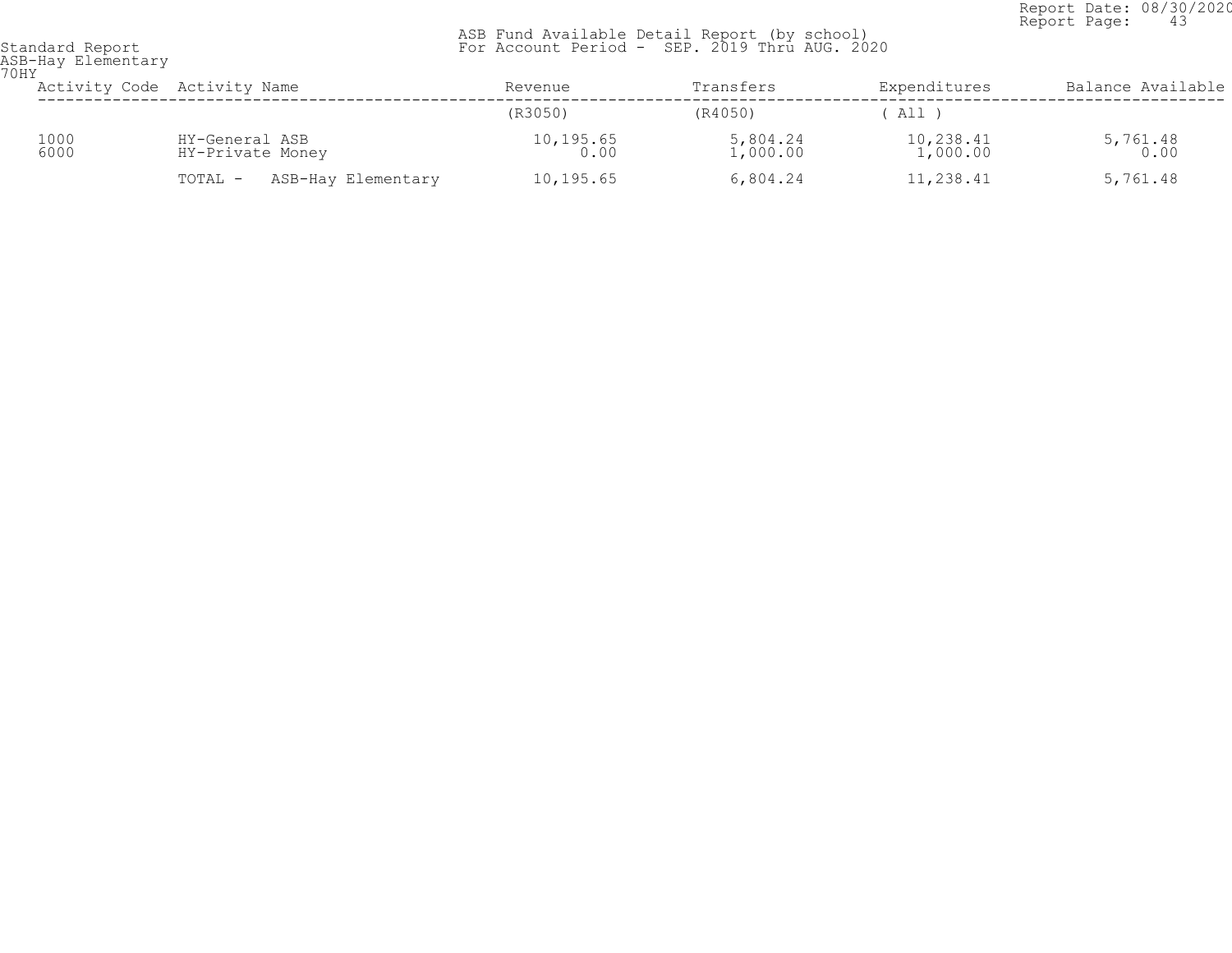Report Date: 08/30/2020<br>Report Page: 44 Report Page: 44

| 70IH | ASB-Indian Heritage |                                |         |           |              |                   |  |  |  |
|------|---------------------|--------------------------------|---------|-----------|--------------|-------------------|--|--|--|
|      |                     | Activity Code Activity Name    | Revenue | Transfers | Expenditures | Balance Available |  |  |  |
|      |                     |                                | (R3050) | (R4050)   | All )        |                   |  |  |  |
|      | 1000                | IH-General ASB                 | 0.00    | 551.78    | 0.00         | 551.78            |  |  |  |
|      |                     | ASB-Indian Heritage<br>TOTAL - | 0.00    | 551.78    | 0.00         | 551.78            |  |  |  |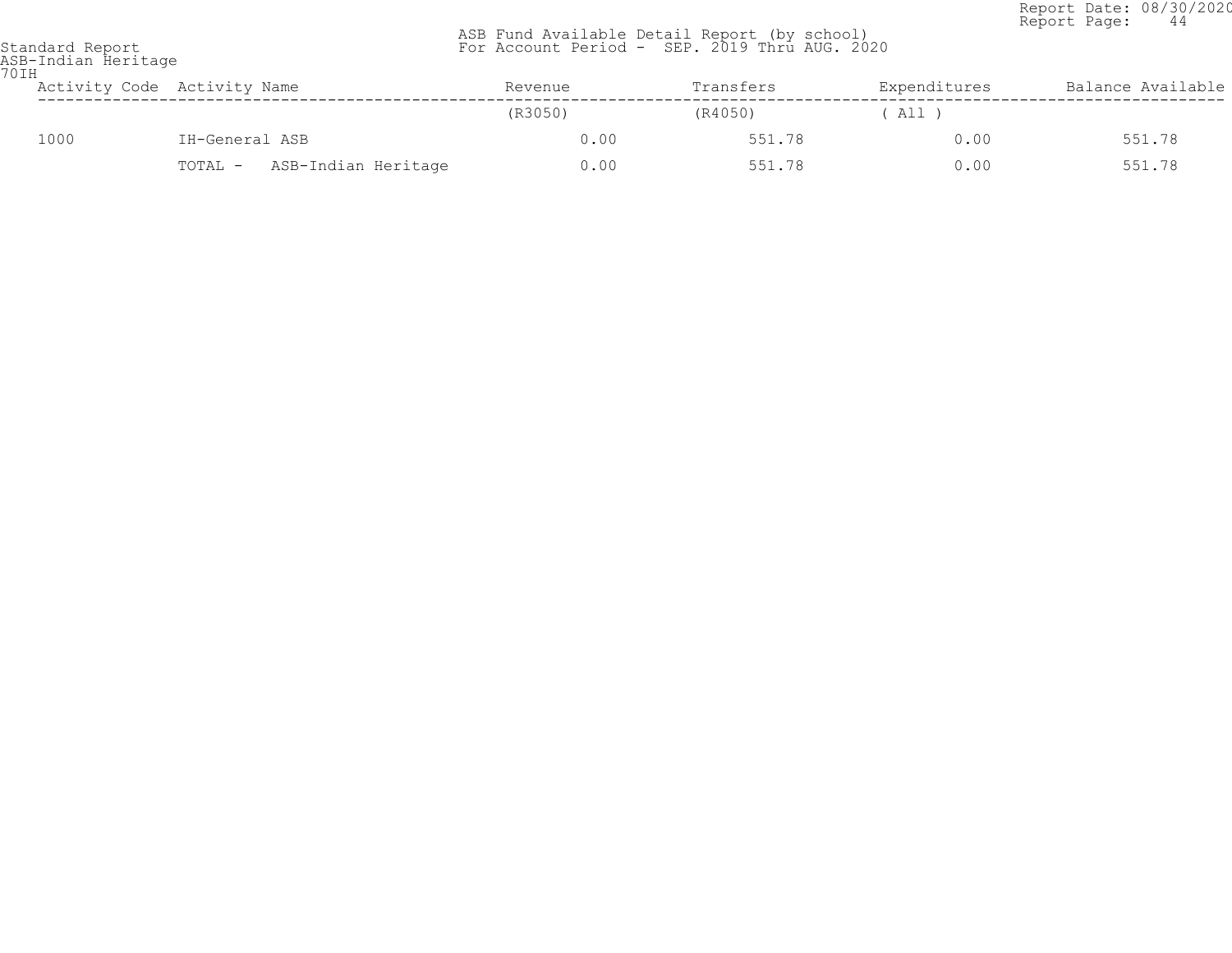Report Date: 08/30/2020<br>Report Page: 45 Report Page: 45

| ASB-Ingraham High School<br>70 I N |                  |                                 |  |  |
|------------------------------------|------------------|---------------------------------|--|--|
|                                    |                  |                                 |  |  |
|                                    |                  | $(R3050)$ $(R4050)$ $($ All $)$ |  |  |
| 1000                               |                  |                                 |  |  |
| 1001                               |                  |                                 |  |  |
| 1010                               |                  |                                 |  |  |
| 1030                               |                  |                                 |  |  |
| 1039                               |                  |                                 |  |  |
| 1055                               |                  |                                 |  |  |
| 1060                               |                  |                                 |  |  |
| 1085<br>1090                       |                  |                                 |  |  |
| 1140                               |                  |                                 |  |  |
| 2000                               |                  |                                 |  |  |
| 2021                               |                  |                                 |  |  |
| 2030                               |                  |                                 |  |  |
| 2040                               |                  |                                 |  |  |
| 2041                               |                  |                                 |  |  |
| 2046                               |                  |                                 |  |  |
| 2047                               |                  |                                 |  |  |
| 2050                               |                  |                                 |  |  |
| 2060                               |                  |                                 |  |  |
| 2080                               |                  |                                 |  |  |
| 2130                               |                  |                                 |  |  |
| 2131                               |                  |                                 |  |  |
| 2135                               |                  |                                 |  |  |
| 2160                               |                  |                                 |  |  |
| 2162                               |                  |                                 |  |  |
| 2171                               |                  |                                 |  |  |
| 2180                               |                  |                                 |  |  |
| 2192                               |                  |                                 |  |  |
| 2200                               |                  |                                 |  |  |
| 2210                               |                  |                                 |  |  |
| 2222<br>3152                       |                  |                                 |  |  |
| 3153                               |                  |                                 |  |  |
| 3154                               |                  |                                 |  |  |
| 4010                               |                  |                                 |  |  |
| 4027                               |                  |                                 |  |  |
| 4030                               |                  |                                 |  |  |
| 4043                               |                  |                                 |  |  |
| 4050                               |                  |                                 |  |  |
| 4065                               |                  |                                 |  |  |
| 4080                               |                  |                                 |  |  |
| 4120                               |                  |                                 |  |  |
| 4130                               |                  |                                 |  |  |
| 4144                               |                  |                                 |  |  |
| 4160                               |                  |                                 |  |  |
| 4170                               |                  |                                 |  |  |
| 4171                               |                  |                                 |  |  |
| 4189                               |                  |                                 |  |  |
| 4220                               |                  |                                 |  |  |
| 4222                               | IN-Mountain Rams |                                 |  |  |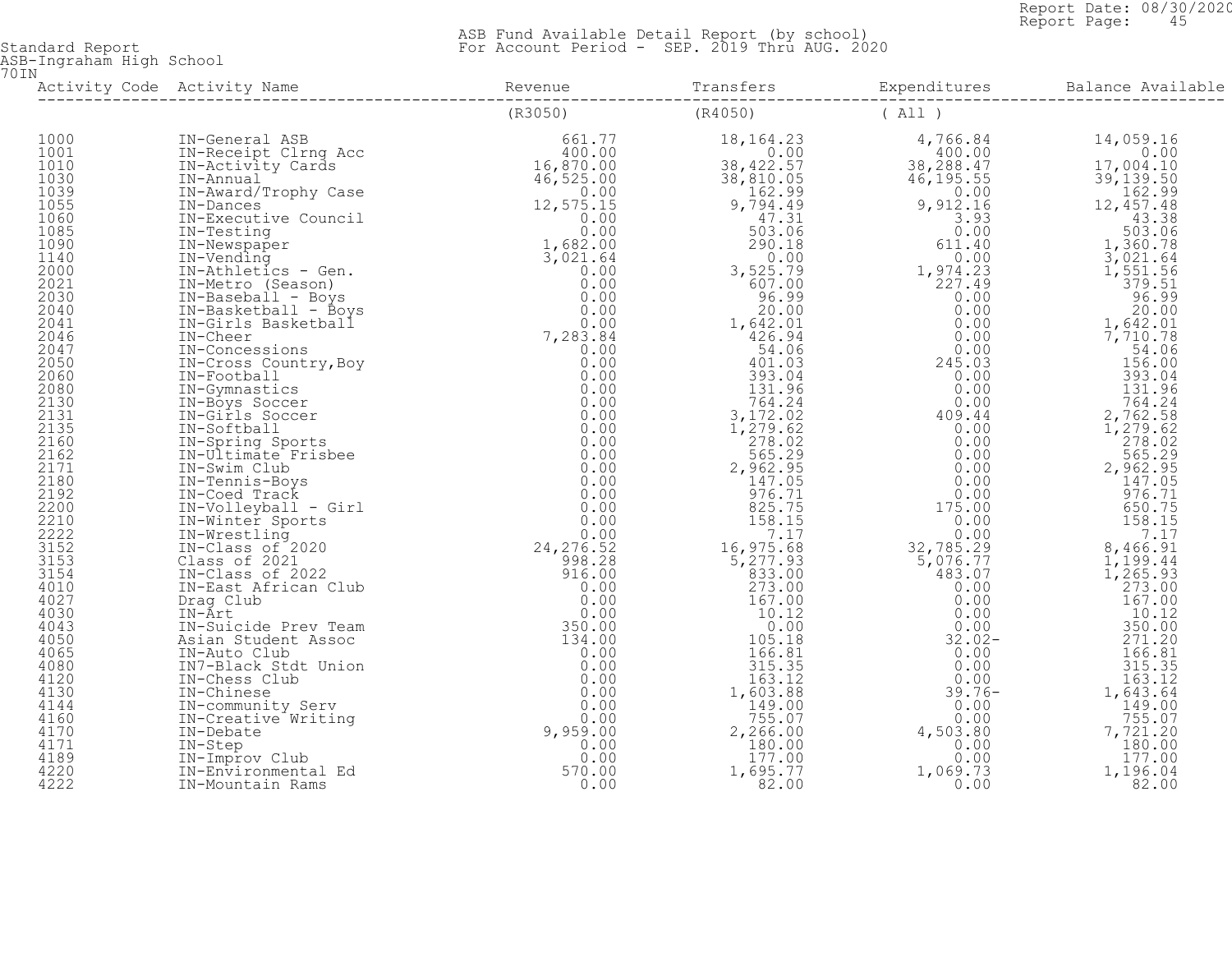Report Date: 08/30/2020<br>Report Page: 46 Report Page: 46

 ASB Fund Available Detail Report (by school) Standard Report For Account Period - SEP. 2019 Thru AUG. 2020

ASB-Ingraham High School 70IN

|                                                                                                                                                                                                                                                                                                      | Activity Code Activity Name             |         |            |            | Expenditures Balance Availa<br>Balance Available |  |
|------------------------------------------------------------------------------------------------------------------------------------------------------------------------------------------------------------------------------------------------------------------------------------------------------|-----------------------------------------|---------|------------|------------|--------------------------------------------------|--|
|                                                                                                                                                                                                                                                                                                      |                                         | (R3050) | (R4050)    | (All)      |                                                  |  |
| 4235<br>4250<br>4260<br>4270<br>4272<br>4301<br>4305<br>4308<br>4360<br>4371<br>4375<br>4380<br>4406<br>4410<br>4411<br>4417<br>4420<br>4425<br>4453<br>4472<br>4477<br>4480<br>4500<br>4510<br>4511<br>4514<br>4520<br>4540<br>4573<br>4575<br>4580<br>4618<br>4682<br>4684<br>4693<br>4704<br>4707 |                                         |         |            |            |                                                  |  |
| 4714<br>4717<br>4771<br>6000<br>6500                                                                                                                                                                                                                                                                 |                                         |         |            |            |                                                  |  |
|                                                                                                                                                                                                                                                                                                      | TOTAL - ASB-Ingraham High Sc 179,889.92 |         | 234,878.03 | 201,725.40 | 213,042.55                                       |  |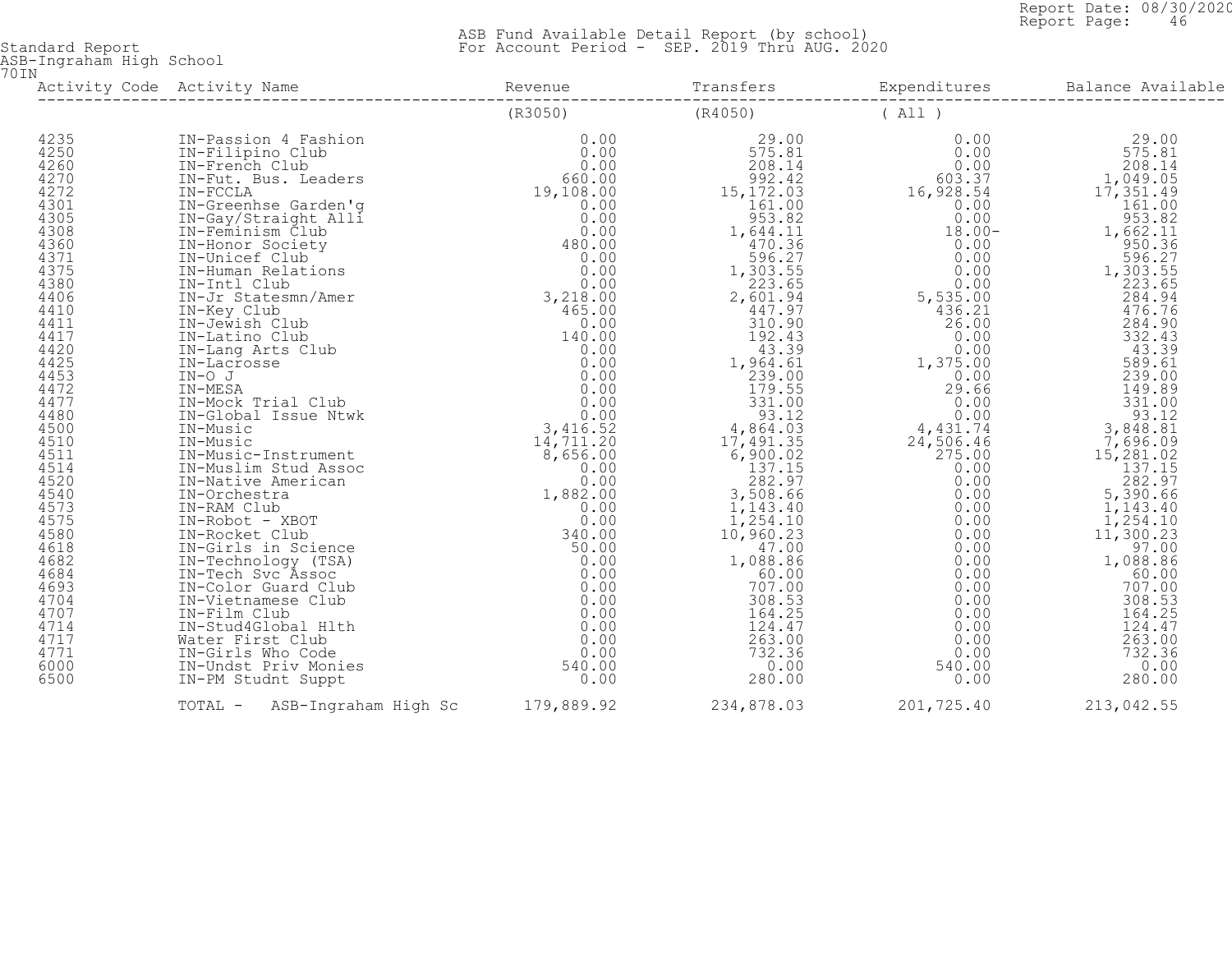Report Date: 08/30/2020<br>Report Page: 47 Report Page: 47

| ASB-Hazel Wolfe K-8<br>70JA                                                  |                                                                                                                                                                                                          |                                                                                                |                                                                                   |                                                                                  |                                                                                                 |
|------------------------------------------------------------------------------|----------------------------------------------------------------------------------------------------------------------------------------------------------------------------------------------------------|------------------------------------------------------------------------------------------------|-----------------------------------------------------------------------------------|----------------------------------------------------------------------------------|-------------------------------------------------------------------------------------------------|
|                                                                              | Activity Code Activity Name                                                                                                                                                                              | Revenue                                                                                        | Transfers                                                                         | Expenditures                                                                     | Balance Available                                                                               |
|                                                                              |                                                                                                                                                                                                          | (R3050)                                                                                        | (R4050)                                                                           | All )                                                                            |                                                                                                 |
| 1000<br>2000<br>2040<br>2041<br>2130<br>2131<br>2161<br>2192<br>2200<br>3152 | JA-ASB General<br>JA-General Athletics<br>JA-Basketball-Boys<br>JA-Basketball-Girls<br>JA-Soccer - Boys<br>JA-Soccer - Girls<br>JA-Ult Frisbee-Coed<br>JA-Track - Coed<br>JA-Volleyball<br>Class of 2020 | 4,941.50<br>0.00<br>195.00<br>75.00<br>$142.00 -$<br>225.00<br>625.00<br>0.00<br>90.00<br>0.00 | 15,140.30<br>0.00<br>0.00<br>0.00<br>0.00<br>0.00<br>0.00<br>0.00<br>0.00<br>0.00 | 5,427.98<br>0.00<br>0.00<br>0.00<br>0.00<br>0.00<br>0.00<br>0.00<br>0.00<br>0.00 | 14,653.82<br>0.00<br>195.00<br>75.00<br>$142.00 -$<br>225.00<br>625.00<br>0.00<br>90.00<br>0.00 |
|                                                                              | ASB-Hazel Wolfe K-8<br>TOTAL -                                                                                                                                                                           | 6,009.50                                                                                       | 15,140.30                                                                         | 5,427.98                                                                         | 15,721.82                                                                                       |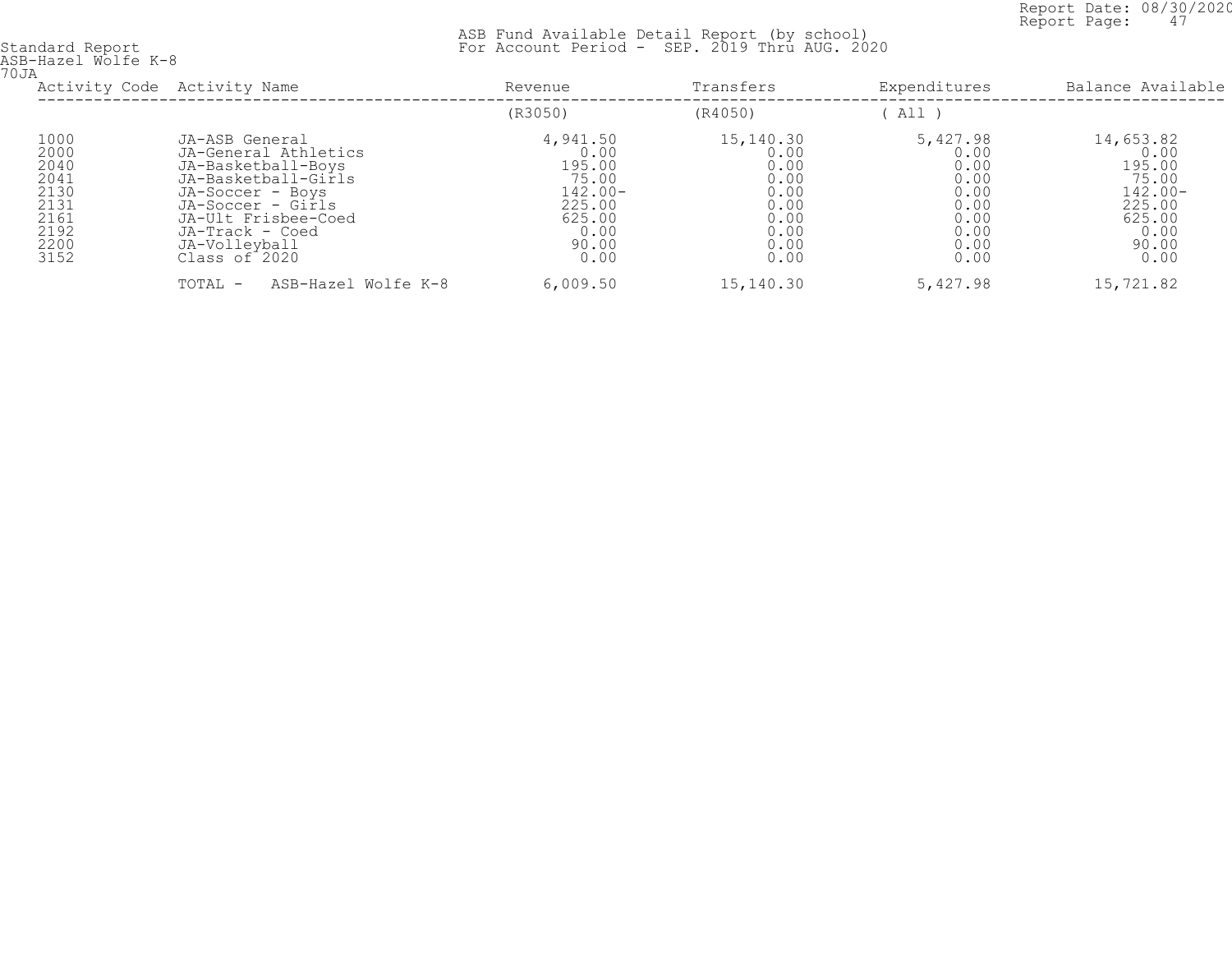Report Date: 08/30/2020<br>Report Page: 48 Report Page: 48

 ASB Fund Available Detail Report (by school) Standard Report For Account Period - SEP. 2019 Thru AUG. 2020

ASB-Jane Addams Middle School 70JM

| UUM                                                                                                                  | Activity Code Activity Name                                                                                                                                                                                                                                          | Transfers<br>Revenue                                                                                                                                         |                                                                                                                                                             | Expenditures                                                                                                                                         | Balance Available                                                                                                                                                    |  |
|----------------------------------------------------------------------------------------------------------------------|----------------------------------------------------------------------------------------------------------------------------------------------------------------------------------------------------------------------------------------------------------------------|--------------------------------------------------------------------------------------------------------------------------------------------------------------|-------------------------------------------------------------------------------------------------------------------------------------------------------------|------------------------------------------------------------------------------------------------------------------------------------------------------|----------------------------------------------------------------------------------------------------------------------------------------------------------------------|--|
|                                                                                                                      |                                                                                                                                                                                                                                                                      | (R3050)                                                                                                                                                      | (R4050)                                                                                                                                                     | All )                                                                                                                                                |                                                                                                                                                                      |  |
| 1000<br>1001<br>1030<br>3151<br>3152<br>3153<br>3154<br>4029<br>4184<br>4424<br>4470<br>4507<br>4510<br>4580<br>6000 | JM-ASB General<br>JM-Cash Clearng Acct<br>JM-Annual<br>Class of 2019<br>Class of 2020<br>JM-Class of 2021<br>JM-Class of 2022<br>JM-Archery Club<br>JM-Theater Club<br>JM-Latinx Student<br>Math Club<br>Vocal Jazz Club<br>JM-Music<br>Rocket Club<br>Private Money | 1,789.58<br>0.00<br>15,831.00<br>0.00<br>62,914.00<br>5,100.00<br>4,000.00<br>0.00<br>11,199.07<br>220.00<br>900.00<br>0.00<br>27,788.50<br>7,225.00<br>0.00 | 4,049.71<br>0.00<br>8,358.92<br>0.00<br>7,157.21<br>1,753.15<br>0.00<br>3,240.55<br>7,847.18<br>746.46<br>542.00<br>17.94<br>18,008.76<br>0.00<br>$128.13-$ | 3,585.92<br>0.00<br>4,482.42<br>0.00<br>51,198.94<br>0.00<br>0.00<br>3,376.16<br>3,836.99<br>0.00<br>505.93<br>0.00<br>39,207.75<br>6,804.37<br>0.00 | 2,253.37<br>0.00<br>19,707.50<br>0.00<br>18,872.27<br>6,853.15<br>4,000.00<br>$135.61-$<br>15,209.26<br>966.46<br>936.07<br>17.94<br>6,589.51<br>420.63<br>$128.13-$ |  |
|                                                                                                                      | TOTAL -<br>ASB-Jane Addams Midd                                                                                                                                                                                                                                      | 136,967.15                                                                                                                                                   | 51,593.75                                                                                                                                                   | 112,998.48                                                                                                                                           | 75,562.42                                                                                                                                                            |  |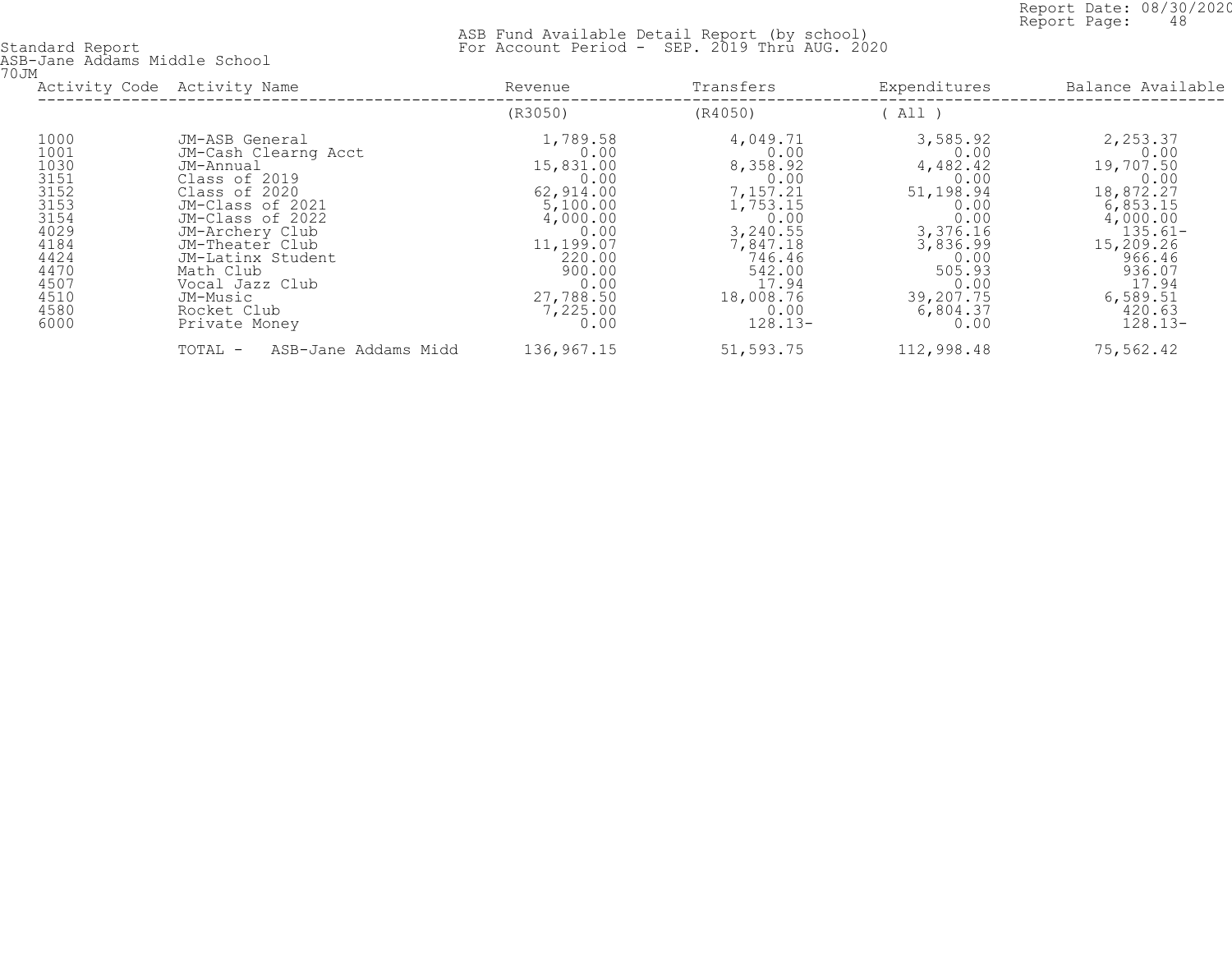Report Date: 08/30/2020<br>Report Page: 49 Report Page: 49

| Standard Report |                        |
|-----------------|------------------------|
|                 | ASR-Kimball Elementary |

| ASB-Kimball Elementary<br>70KI |                                 |         |           |              |                   |
|--------------------------------|---------------------------------|---------|-----------|--------------|-------------------|
|                                | Activity Code Activity Name     | Revenue | Transfers | Expenditures | Balance Available |
|                                |                                 | (R3050) | (R4050)   | All )        |                   |
| 1000                           | KI-General ASB                  | 390.63  | 15,054.29 | 214.80       | 15,230.12         |
|                                | ASB-Kimball Elementa<br>TOTAL - | 390.63  | 15,054.29 | 214.80       | 15,230.12         |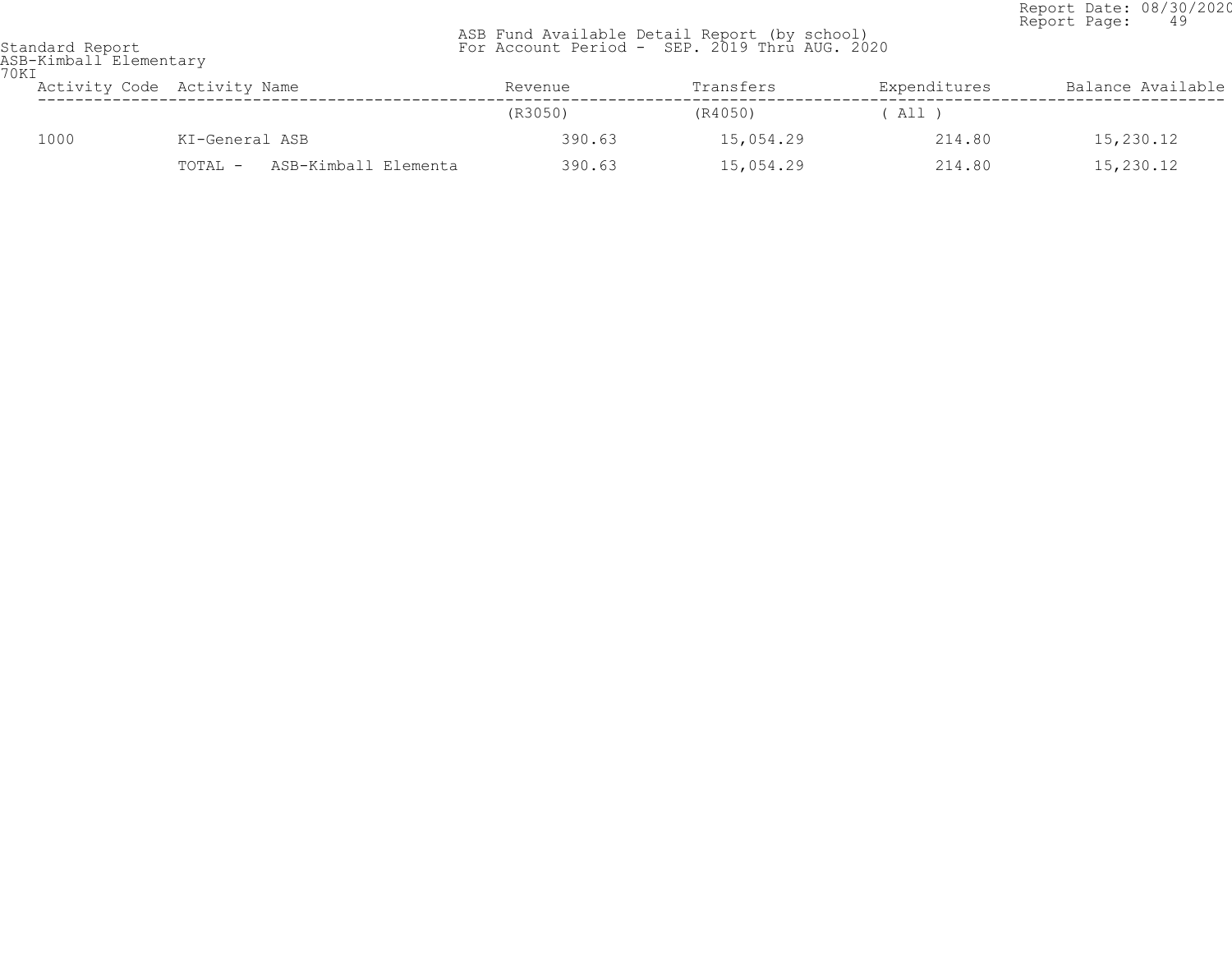Report Date: 08/30/2020<br>Report Page: 50 Report Page: 50

| 70LA | ASB-Lafayette Elementary |                                 |           |           |              |                   |  |  |  |
|------|--------------------------|---------------------------------|-----------|-----------|--------------|-------------------|--|--|--|
|      |                          | Activity Code Activity Name     | Revenue   | Transfers | Expenditures | Balance Available |  |  |  |
|      |                          |                                 | (R3050)   | (R4050)   | $'$ All,     |                   |  |  |  |
|      | 1000                     | LA-General ASB                  | 10,141.55 | 633.73    | 6,843.54     | 3,931.74          |  |  |  |
|      |                          | ASB-Lafayette Elemen<br>TOTAL - | 10,141.55 | 633.73    | 6,843.54     | 3,931.74          |  |  |  |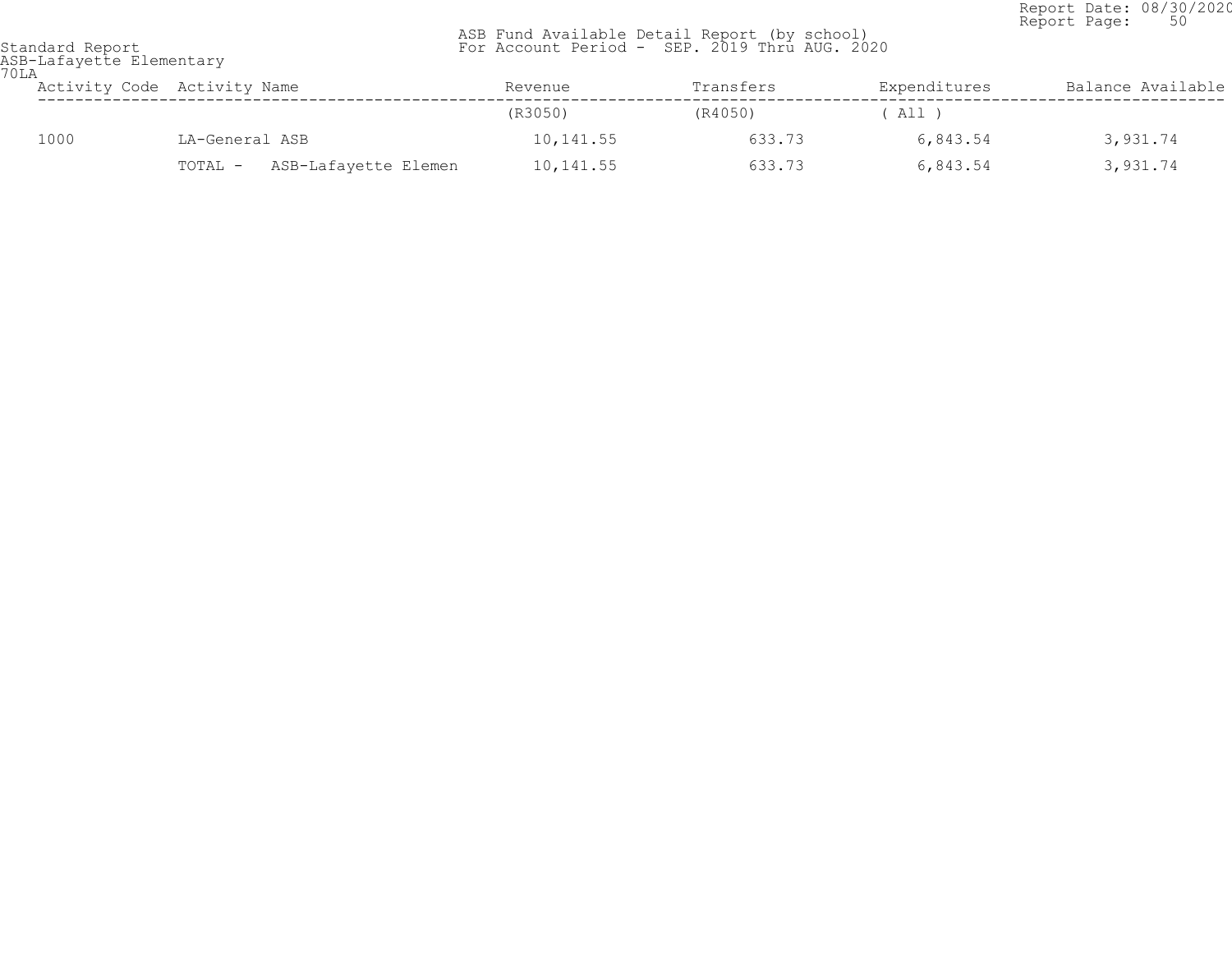Report Date: 08/30/2020<br>Report Page: 51 Report Page: 51

| ASB-Lincoln HS |  |
|----------------|--|
| 70LC           |  |

| しロし                                                                                  | Activity Code Activity Name                                                                                                                                                              | Revenue                                                                                                          | Transfers                                                                            | Expenditures                                                                                                                | Balance Available                                                                                                                        |  |
|--------------------------------------------------------------------------------------|------------------------------------------------------------------------------------------------------------------------------------------------------------------------------------------|------------------------------------------------------------------------------------------------------------------|--------------------------------------------------------------------------------------|-----------------------------------------------------------------------------------------------------------------------------|------------------------------------------------------------------------------------------------------------------------------------------|--|
|                                                                                      |                                                                                                                                                                                          | (R3050)                                                                                                          | (R4050)                                                                              | All )                                                                                                                       |                                                                                                                                          |  |
| 1000<br>1010<br>1030<br>2000<br>2030<br>2040<br>2041<br>2046<br>2052<br>2060         | LC-General ASB<br>LC-Activity Cards<br>LC-Annual<br>LC-General Athletics<br>LC-Baseball<br>LC-Basketball-Boys<br>LC-Basketball-Girls<br>LC-Cheer<br>LC-Co Ed Cross Cntry<br>LC-Football  | 44,363.07<br>15,580.00<br>16,695.00<br>92.06<br>7,420.98<br>6.00<br>360.20<br>10,835.00<br>870.00<br>16,939.42   | 10,431.07<br>0.00<br>0.00<br>0.00<br>0.00<br>0.00<br>0.00<br>0.00<br>0.00<br>0.00    | 40,295.72<br>0.00<br>10,800.00<br>9,309.15<br>7,949.61<br>82.51<br>225.00<br>12,476.20<br>241.56<br>16,907.87               | 14,498.42<br>15,580.00<br>5,895.00<br>$9,217.09-$<br>$528.63-$<br>$76.51 -$<br>135.20<br>$1,641.20 -$<br>628.44<br>31.55                 |  |
| 2081<br>2130<br>2135<br>2170<br>2171<br>2179<br>2200<br>2222<br>4066<br>4316<br>4540 | LC-Gym Girls<br>LC-Soccer - Boys<br>LC-Softball<br>LC-Swimming-Boys<br>LC-Swimming-Girls<br>LC-Tennis-Coed<br>LC-Volleyball-Girls<br>LC-Wrestling<br>LC-Band<br>LC-Choir<br>LC-Orchestra | 700.00<br>0.00<br>0.00<br>344.00<br>1,280.00<br>0.00<br>1,810.00<br>3,100.00<br>4,970.15<br>3,648.17<br>3,977.25 | 0.00<br>0.00<br>0.00<br>0.00<br>0.00<br>0.00<br>0.00<br>0.00<br>0.00<br>0.00<br>0.00 | 1,592.94<br>409.27<br>1,055.47<br>1,005.47<br>1,191.13<br>1,194.75<br>829.89<br>1,351.25<br>11,072.55<br>1,489.26<br>723.09 | $892.94-$<br>$409.27 -$<br>$1,055.47-$<br>$661.47-$<br>88.87<br>$1,194.75-$<br>980.11<br>1,748.75<br>$6,102.40-$<br>2,158.91<br>3,254.16 |  |
|                                                                                      | ASB-Lincoln HS<br>TOTAL -                                                                                                                                                                | 132,991.30                                                                                                       | 10,431.07                                                                            | 120,202.69                                                                                                                  | 23, 219.68                                                                                                                               |  |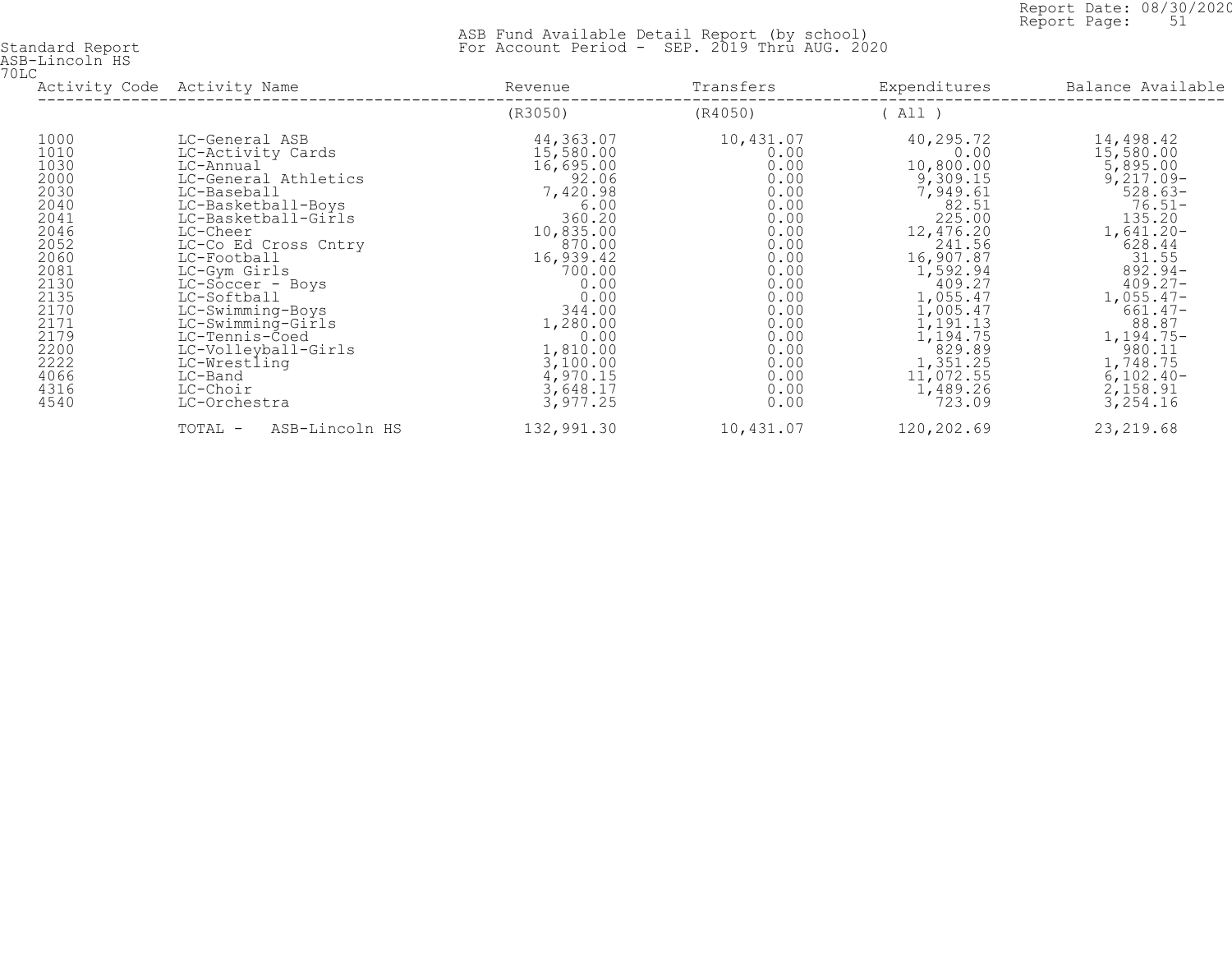Report Date: 08/30/2020<br>Report Page: 52 Report Page: 52

| 70LE | ASB-Leschi Elementary |                                 |           |           |              |                   |  |  |  |
|------|-----------------------|---------------------------------|-----------|-----------|--------------|-------------------|--|--|--|
|      |                       | Activity Code Activity Name     | Revenue   | Transfers | Expenditures | Balance Available |  |  |  |
|      |                       |                                 | (R3050)   | (R4050)   | ( All )      |                   |  |  |  |
|      | 1000                  | LE-General ASB                  | 18,571.00 | 5,835.46  | 14,294.64    | 10,111.82         |  |  |  |
|      |                       | ASB-Leschi Elementar<br>TOTAL - | 18,571.00 | 5,835.46  | 14,294.64    | 10,111.82         |  |  |  |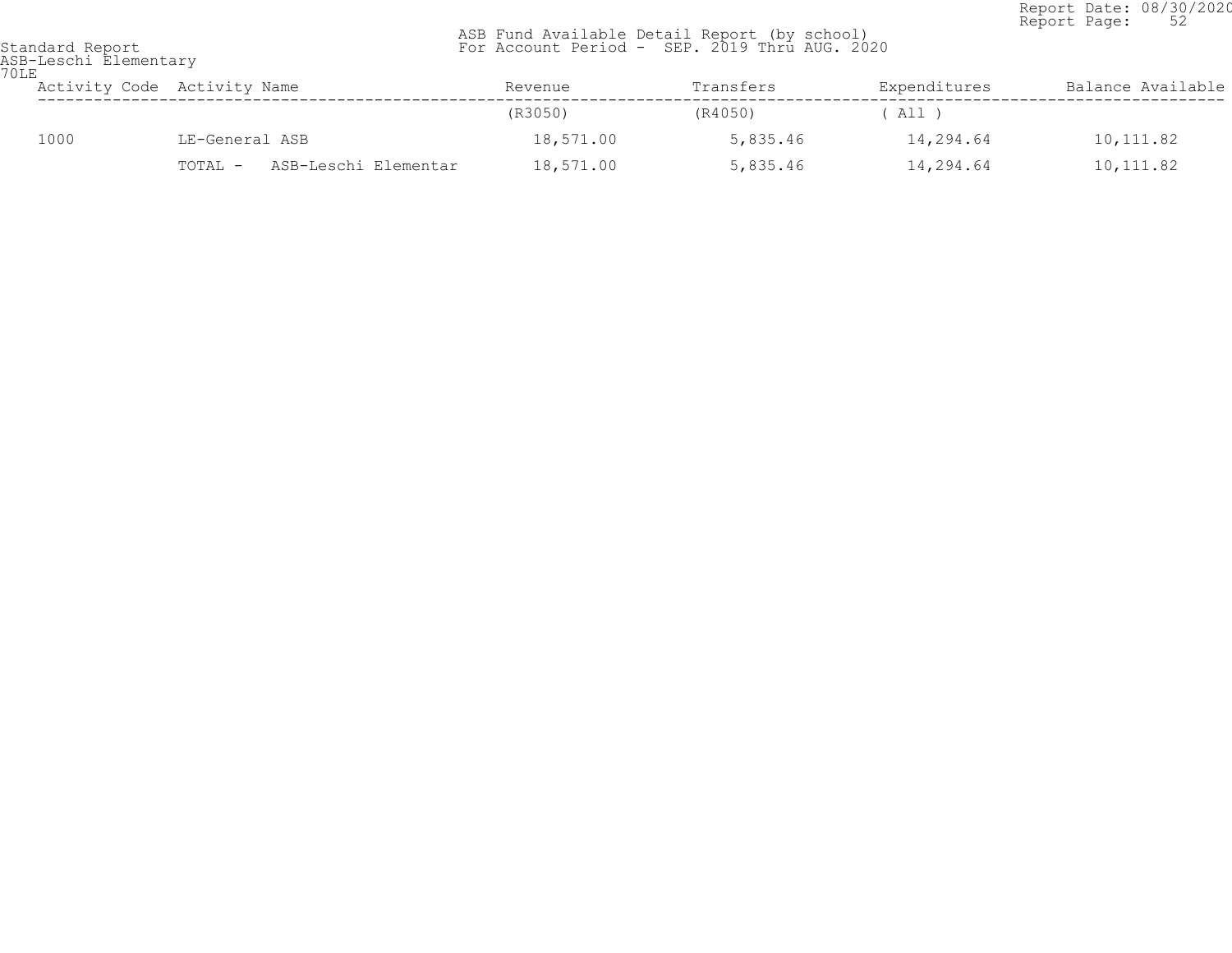Report Date: 08/30/2020<br>Report Page: 53 Report Page: 53

 ASB Fund Available Detail Report (by school) Standard Report For Account Period - SEP. 2019 Thru AUG. 2020

ASB-Loyal Heights Elementary 70LH

| ULH |      | Activity Code Activity Name     | Revenue   | Transfers | Expenditures | Balance Available |  |
|-----|------|---------------------------------|-----------|-----------|--------------|-------------------|--|
|     |      |                                 | (R3050)   | (R4050)   | ( All )      |                   |  |
|     | 1000 | LH-General ASB                  | 12,556.79 | 16,953.28 | 12,919.97    | 16,590.10         |  |
|     |      | ASB-Loyal Heights El<br>TOTAL - | 12,556.79 | 16,953.28 | 12,919.97    | 16,590.10         |  |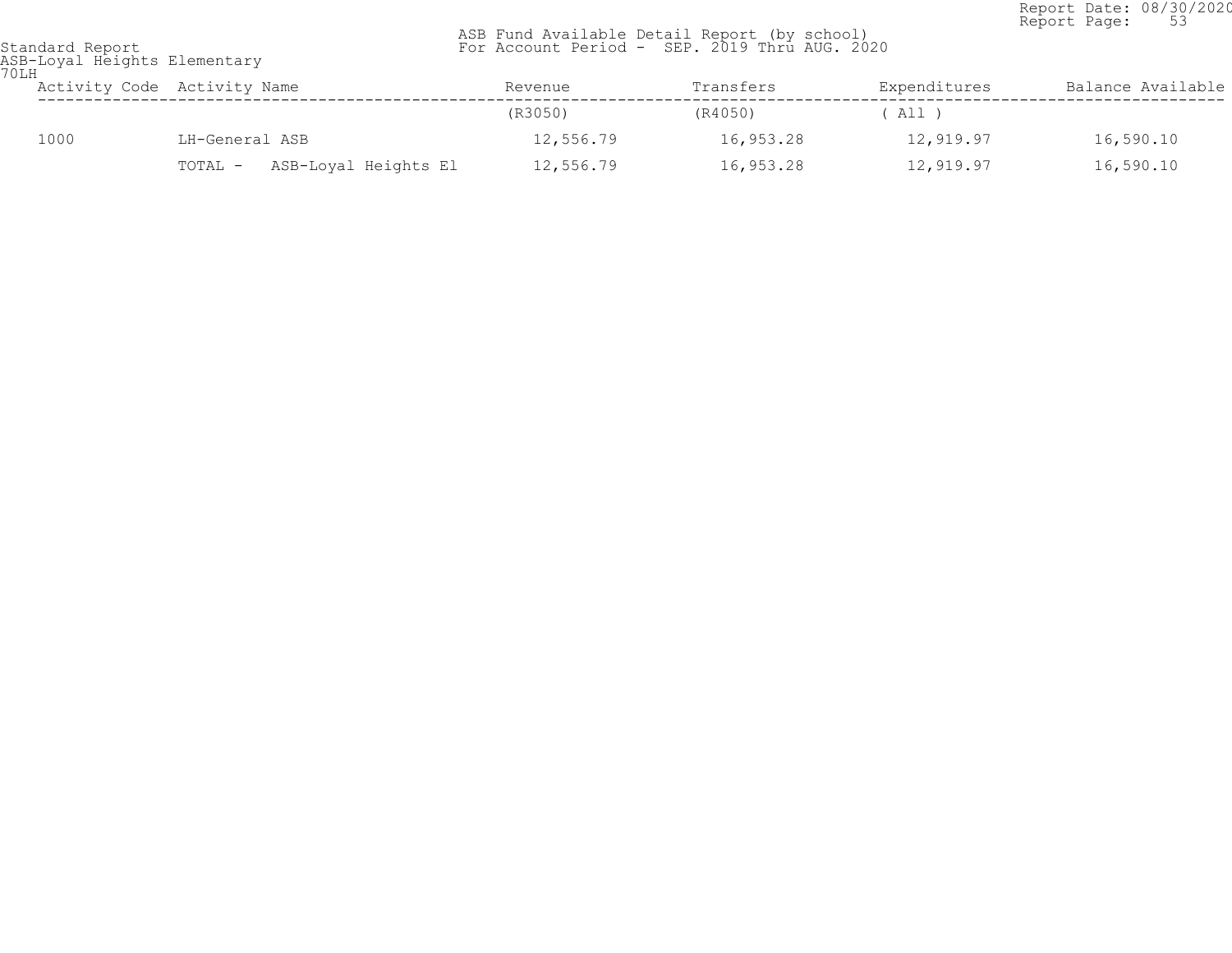Report Date: 08/30/2020<br>Report Page: 54 Report Page: 54

| ASB-Lowell Elementary<br>70LL |                                     |                    |                     |              |                     |
|-------------------------------|-------------------------------------|--------------------|---------------------|--------------|---------------------|
|                               | Activity Code Activity Name         | Revenue            | Transfers           | Expenditures | Balance Available   |
|                               |                                     | (R3050)            | (R4050)             | All          |                     |
| 1000<br>6000                  | LL-General ASB<br>LL-Private Monies | $2,153.55$<br>0.00 | 16,920.62<br>226.00 | 0.00<br>0.00 | 19,074.17<br>226.00 |
|                               | ASB-Lowell Elementar<br>TOTAL -     | 2,153.55           | 17,146.62           | 0.00         | 19,300.17           |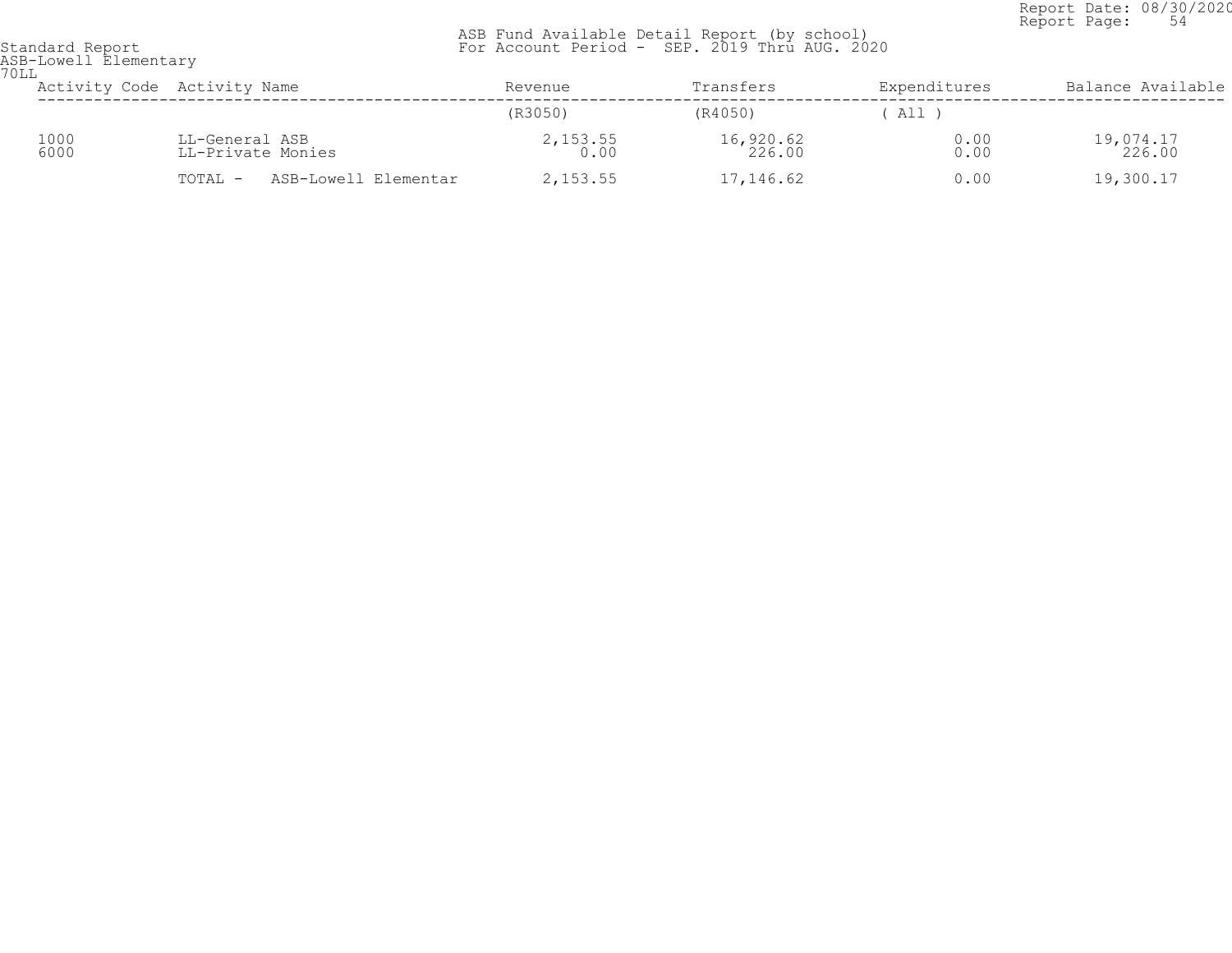Report Date: 08/30/2020 Report Page: 55

|                 |  |  | ASB Fund Available Detail Report (by school) |                                               |
|-----------------|--|--|----------------------------------------------|-----------------------------------------------|
| Standard Report |  |  |                                              | For Account Period - SEP. 2019 Thru AUG. 2020 |

| 70LR | ASB-Laurelhurst Elementary |                                 |         |           |              |                   |  |  |  |
|------|----------------------------|---------------------------------|---------|-----------|--------------|-------------------|--|--|--|
|      |                            | Activity Code Activity Name     | Revenue | Transfers | Expenditures | Balance Available |  |  |  |
|      |                            |                                 | (R3050) | (R4050)   | ( All )      |                   |  |  |  |
|      | 1000                       | LR-General ASB                  | 0.00    | 7.38      | 0.00         | 7.38              |  |  |  |
|      |                            | ASB-Laurelhurst Elem<br>TOTAL - | 0.00    | 7.38      | 0.00         | 7.38              |  |  |  |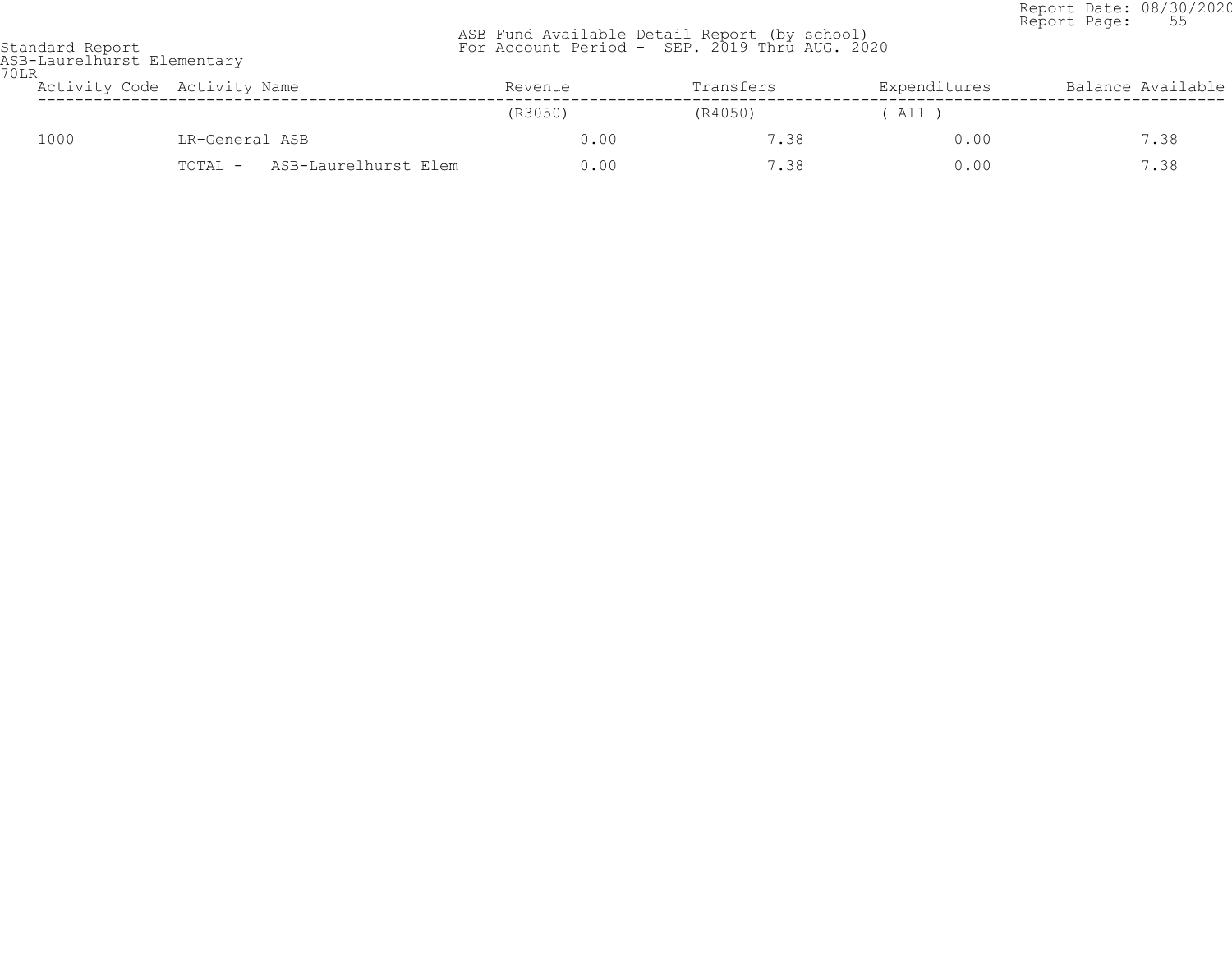Report Date: 08/30/2020<br>Report Page: 56 Report Page: 56

| 70LT | ASB-Latona Elementary           |           |           |              |                   |  |  |  |  |
|------|---------------------------------|-----------|-----------|--------------|-------------------|--|--|--|--|
|      | Activity Code Activity Name     | Revenue   | Transfers | Expenditures | Balance Available |  |  |  |  |
|      |                                 | (R3050)   | (R4050)   | ' All )      |                   |  |  |  |  |
| 1000 | LT-General ASB                  | 21,052.00 | 11,127.69 | 20,122.90    | 12,056.79         |  |  |  |  |
|      | ASB-Latona Elementar<br>TOTAL - | 21,052.00 | 11,127.69 | 20,122.90    | 12,056.79         |  |  |  |  |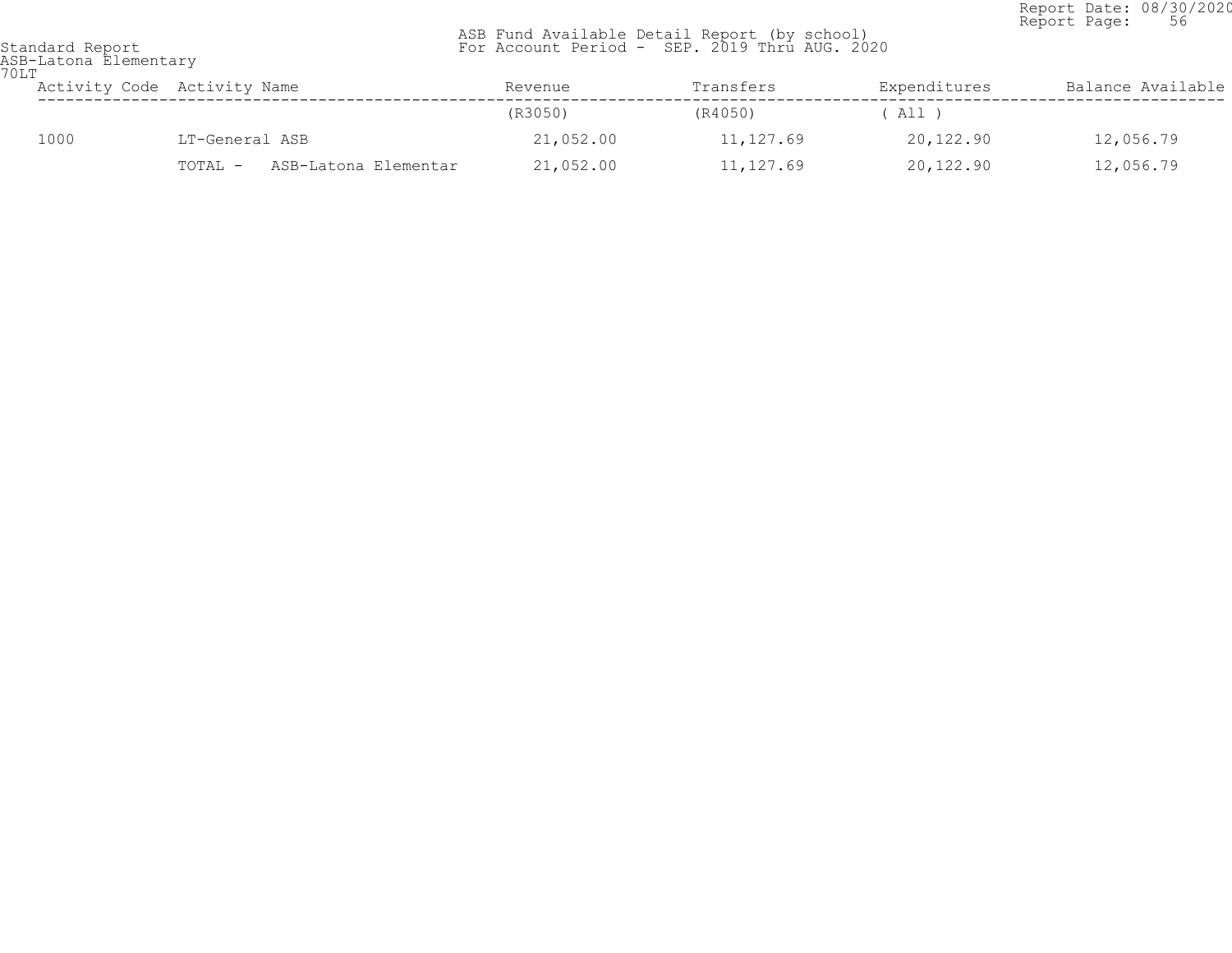Report Date: 08/30/2020<br>Report Page: 57 Report Page: 57

| 70LW | ASB-Lawton Elementary |                                 |         |           |              |                   |  |  |
|------|-----------------------|---------------------------------|---------|-----------|--------------|-------------------|--|--|
|      |                       | Activity Code Activity Name     | Revenue | Transfers | Expenditures | Balance Available |  |  |
|      |                       |                                 | (R3050) | (R4050)   | ' All '      |                   |  |  |
|      | 1000                  | LW-General ASB                  | 0.00    | 365.78    | 0.00         | 365.78            |  |  |
|      |                       | ASB-Lawton Elementar<br>TOTAL - | 0.00    | 365.78    | 0.00         | 365.78            |  |  |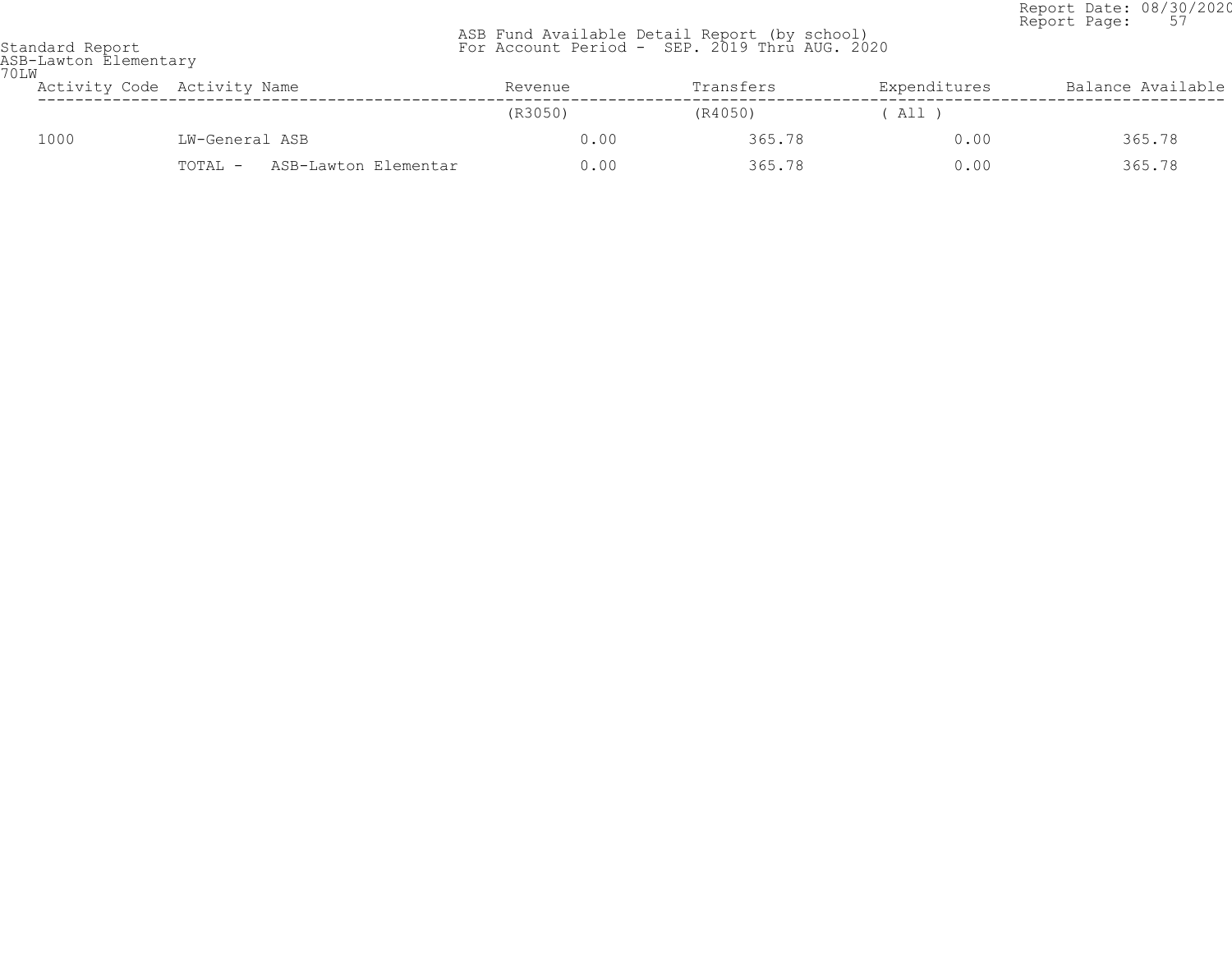Report Date: 08/30/2020<br>Report Page: 58 Report Page: 58

| 70LX                                                                |                   |
|---------------------------------------------------------------------|-------------------|
| Activity Code Activity Name<br>Expenditures<br>Transfers<br>Revenue | Balance Available |
| (R3050)<br>(R4050)<br>All )                                         |                   |
| 1000<br>LX-General ASB<br>0.00<br>3,785.65<br>0.00                  | 3,785.65          |
| 3,785.65<br>ASB-APP@Lincoln<br>0.00<br>0.00<br>TOTAL -              | 3,785.65          |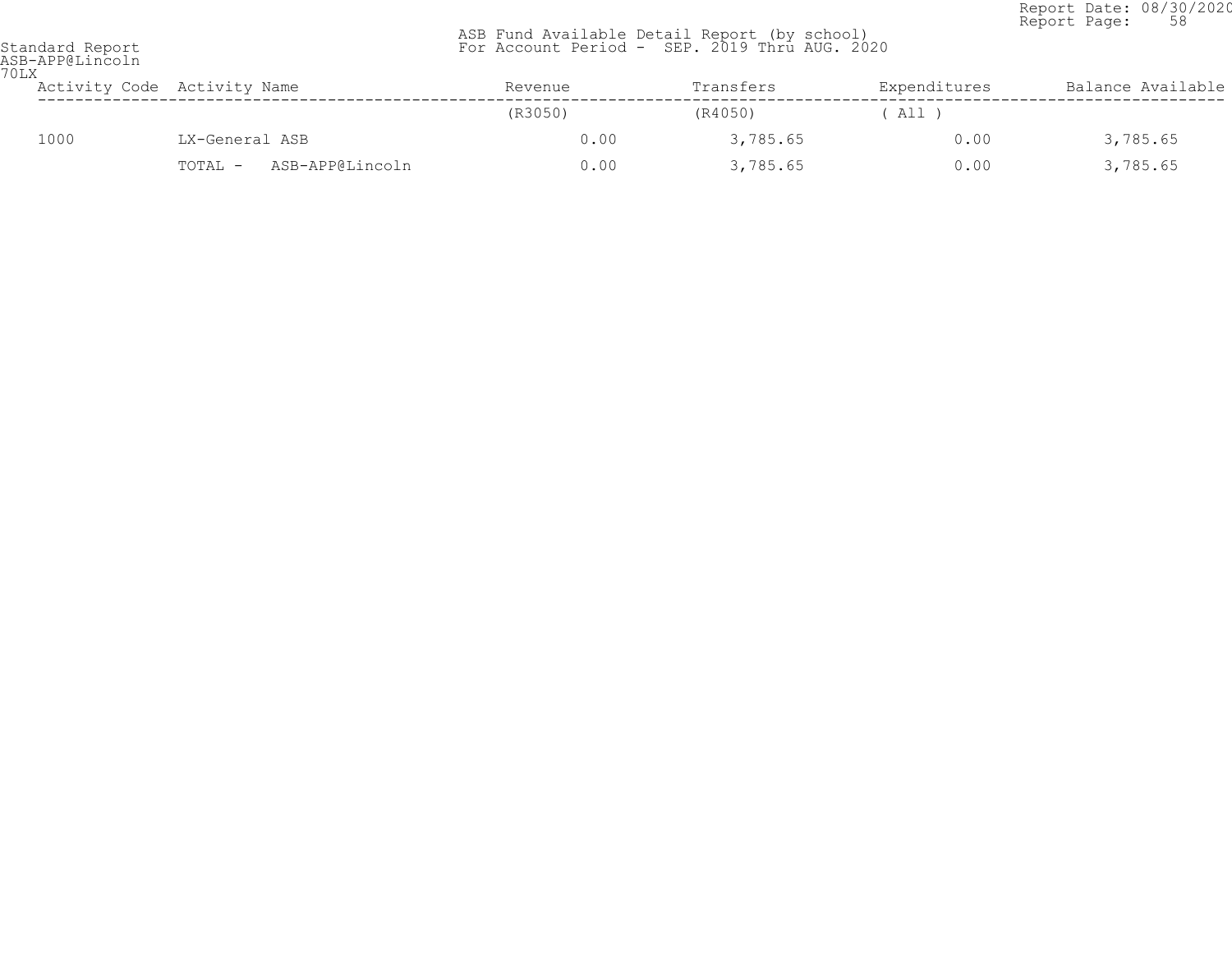Report Date: 08/30/2020<br>Report Page: 59 Report Page: 59

| 70MA | ASB-Madison Middle School                                                    |                                                                                                                                                                                    |                                                                                                                    |                                                                                                                  |                                                                                                          |                                                                                                                       |
|------|------------------------------------------------------------------------------|------------------------------------------------------------------------------------------------------------------------------------------------------------------------------------|--------------------------------------------------------------------------------------------------------------------|------------------------------------------------------------------------------------------------------------------|----------------------------------------------------------------------------------------------------------|-----------------------------------------------------------------------------------------------------------------------|
|      | Activity Code Activity Name                                                  |                                                                                                                                                                                    | Revenue                                                                                                            | Transfers                                                                                                        | Expenditures                                                                                             | Balance Available                                                                                                     |
|      |                                                                              |                                                                                                                                                                                    | (R3050)                                                                                                            | (R4050)                                                                                                          | All                                                                                                      |                                                                                                                       |
|      | 1000<br>1030<br>1120<br>2023<br>3152<br>3153<br>3154<br>4190<br>4510<br>6500 | MA-General ASB<br>MA-Annual/Yearbook<br>MA-Sales and Drives<br>MA-Athletics<br>Class of 2020<br>MA-Class of 2021<br>MA-Class of 2022<br>MA-Drama<br>MA-Music<br>MA-PM Studnt Suppt | 15,328.00<br>13,053.00<br>41,222.45<br>2,147.25<br>2,029.01<br>4,141.00<br>6,858.00<br>70.00<br>1,180.00<br>400.00 | 36,610.69<br>11, 123. 19<br>0.00<br>6,283.87<br>6,552.97<br>2,422.74<br>1,340.00<br>5,791.46<br>3,155.30<br>0.00 | 19,968.52<br>5,912.98<br>23,529.35<br>5,156.48<br>0.00<br>4,253.93<br>6,934.74<br>0.00<br>780.00<br>0.00 | 31,970.17<br>18,263.21<br>17,693.10<br>3,274.64<br>8,581.98<br>2,309.81<br>1,263.26<br>5,861.46<br>3,555.30<br>400.00 |
|      |                                                                              | ASB-Madison Middle S<br>TOTAL -                                                                                                                                                    | 86,428.71                                                                                                          | 73,280.22                                                                                                        | 66,536.00                                                                                                | 93, 172.93                                                                                                            |
|      |                                                                              |                                                                                                                                                                                    |                                                                                                                    |                                                                                                                  |                                                                                                          |                                                                                                                       |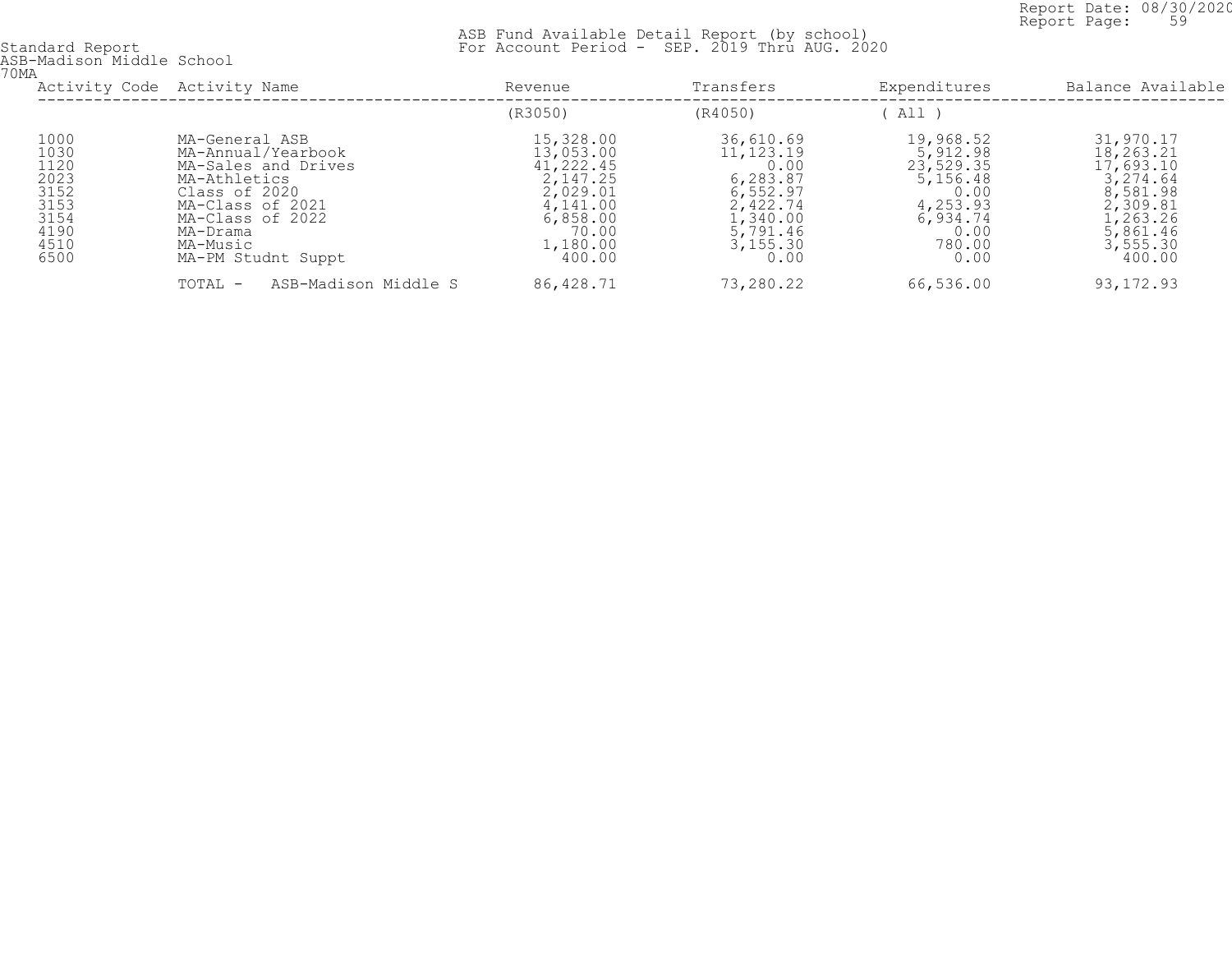Report Date: 08/30/2020<br>Report Page: 60 Report Page: 60

| ASB-McClure Middle School<br>70MC                    |                                                                                                                  |                                                                      |                                                           |                                                           |                                                                       |  |  |  |
|------------------------------------------------------|------------------------------------------------------------------------------------------------------------------|----------------------------------------------------------------------|-----------------------------------------------------------|-----------------------------------------------------------|-----------------------------------------------------------------------|--|--|--|
|                                                      | Activity Code Activity Name                                                                                      | Revenue                                                              | Transfers                                                 | Expenditures                                              | Balance Available                                                     |  |  |  |
|                                                      |                                                                                                                  | (R3050)                                                              | (R4050)                                                   | All                                                       |                                                                       |  |  |  |
| 1000<br>1010<br>1030<br>2000<br>4190<br>4510<br>4672 | MC-General ASB<br>MC-Activity Cards<br>MC-Annual<br>MC-Athletics<br>MC-Drama<br>MC-Music<br>MC-Stdnt for Success | 1,332.00<br>3,540.00<br>7,725.00<br>161.00<br>0.00<br>480.00<br>0.00 | 38,804.02<br>0.00<br>0.00<br>0.00<br>0.00<br>0.00<br>0.00 | 20,961.58<br>0.00<br>0.00<br>0.00<br>0.00<br>0.00<br>0.00 | 19,174.44<br>3,540.00<br>7,725.00<br>161.00<br>0.00<br>480.00<br>0.00 |  |  |  |
|                                                      | ASB-McClure Middle S<br>TOTAL -                                                                                  | 13,238.00                                                            | 38,804.02                                                 | 20,961.58                                                 | 31,080.44                                                             |  |  |  |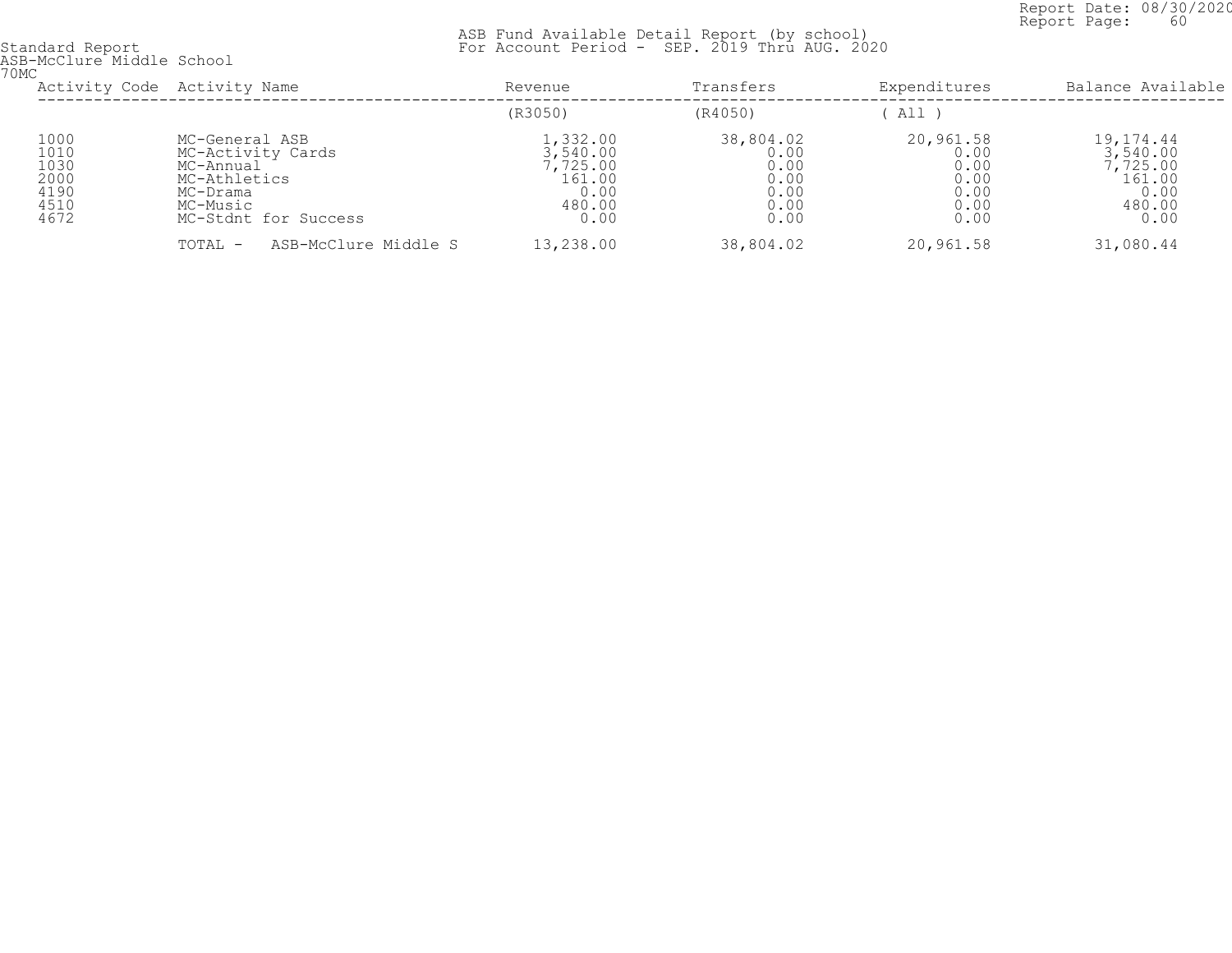Report Date: 08/30/2020<br>Report Page: 61 Report Page: 61

 ASB Fund Available Detail Report (by school) Standard Report For Account Period - SEP. 2019 Thru AUG. 2020

ASB-McDonald Elementary 70MD

| UMD | Activity Code Activity Name |                |                      | Revenue   | Transfers | Expenditures | Balance Available |
|-----|-----------------------------|----------------|----------------------|-----------|-----------|--------------|-------------------|
|     |                             |                |                      | (R3050)   | (R4050)   | All )        |                   |
|     | 1000                        | MD-General ASB |                      | 43,098.50 | 24,724.33 | 42,797.23    | 25,025.60         |
|     |                             | TOTAL -        | ASB-McDonald Element | 43,098.50 | 24,724.33 | 42,797.23    | 25,025.60         |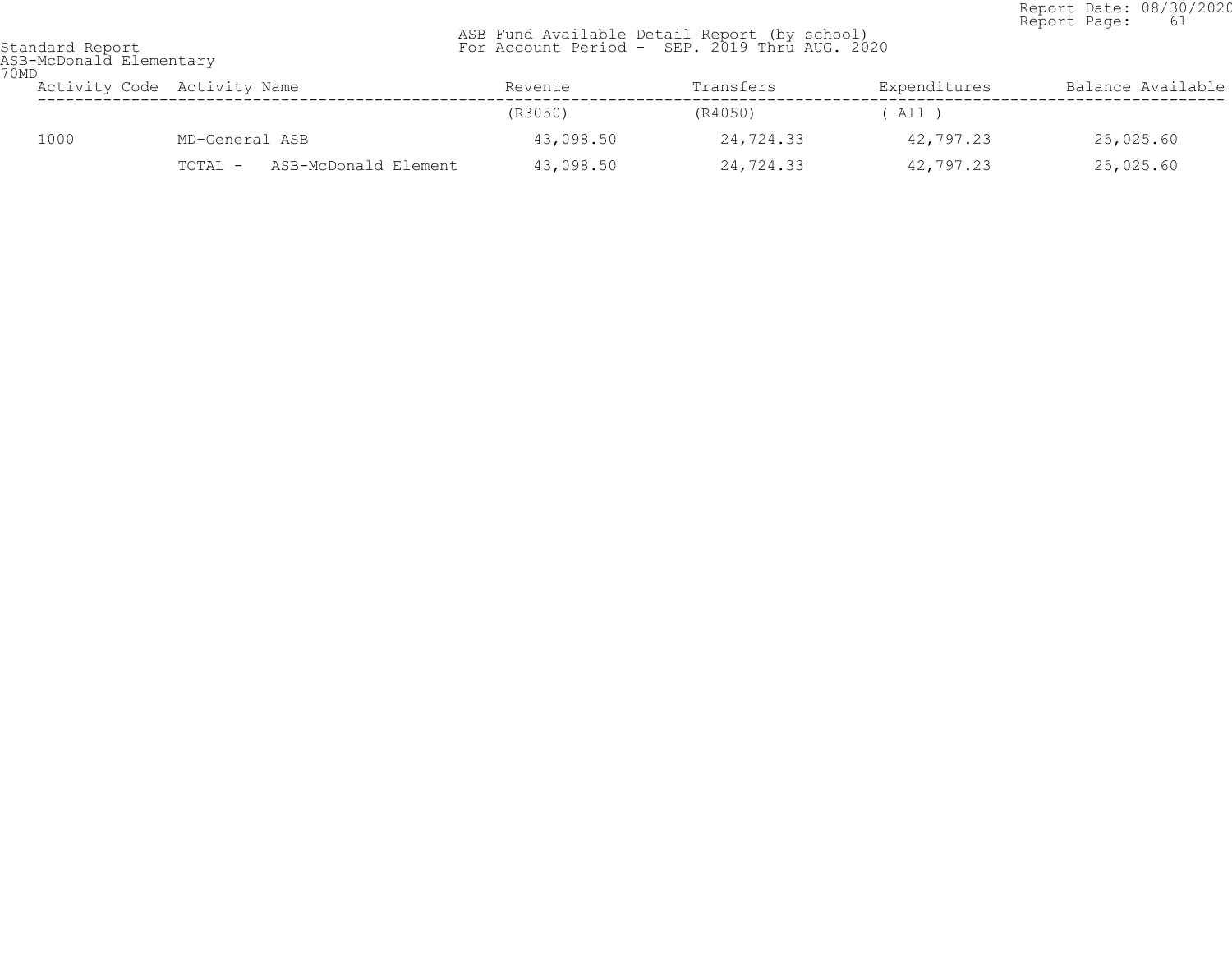Report Date: 08/30/2020<br>Report Page: 62 Report Page: 62

| ASB-Maple Elementary<br>70ME |      |                                 |          |           |              |                   |  |  |
|------------------------------|------|---------------------------------|----------|-----------|--------------|-------------------|--|--|
|                              |      | Activity Code Activity Name     | Revenue  | Transfers | Expenditures | Balance Available |  |  |
|                              |      |                                 | (R3050)  | (R4050)   | ( All )      |                   |  |  |
|                              | 1000 | ME-General ASB                  | 9,237.64 | 60,752.47 | 19,763.91    | 50,226.20         |  |  |
|                              |      | ASB-Maple Elementary<br>TOTAL - | 9,237.64 | 60,752.47 | 19,763.91    | 50,226.20         |  |  |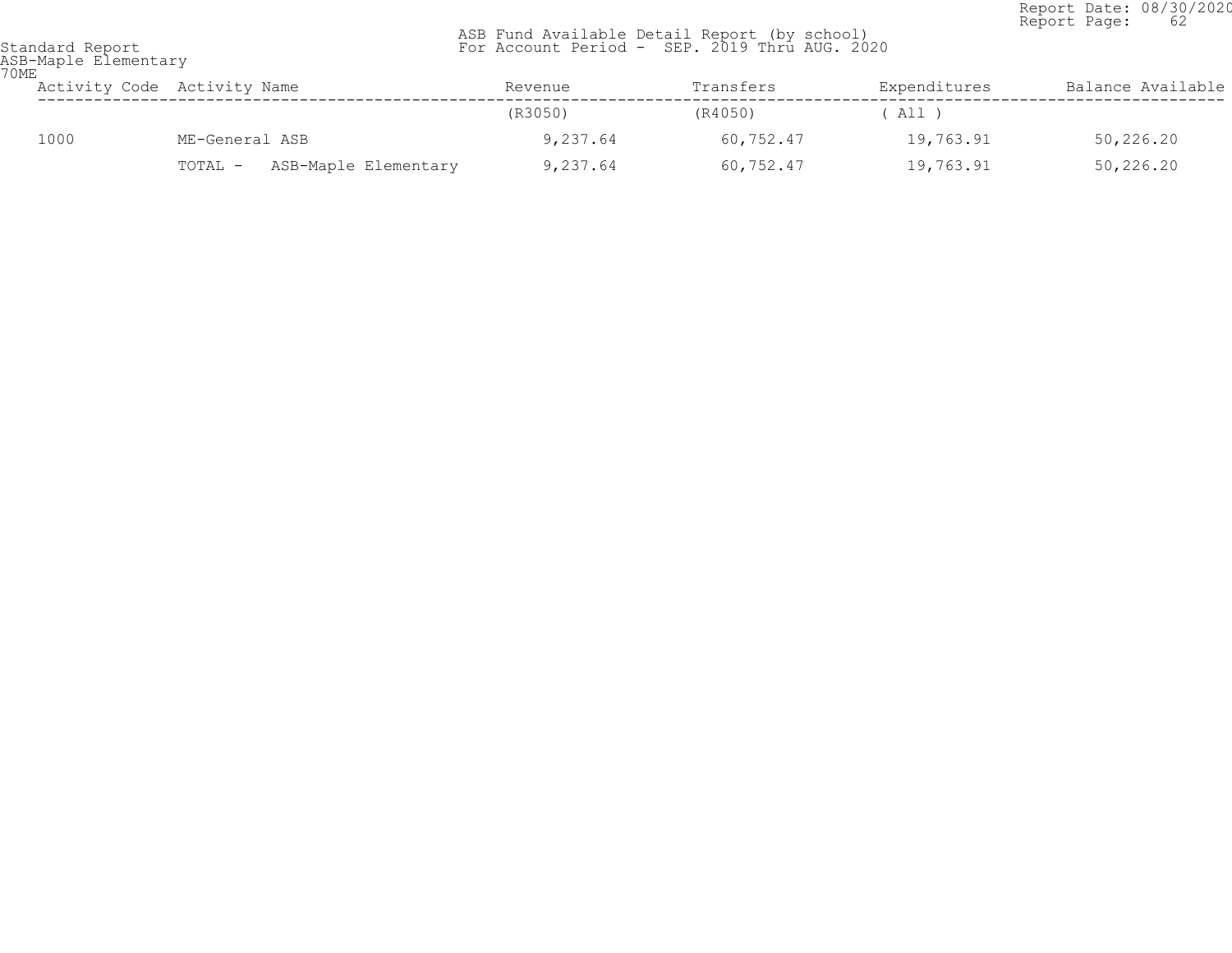Report Date: 08/30/2020<br>Report Page: 63 Report Page: 63

| 70MG | ASB-McGilvra Elementary |                                 |          |           |              |                   |
|------|-------------------------|---------------------------------|----------|-----------|--------------|-------------------|
|      |                         | Activity Code Activity Name     | Revenue  | Transfers | Expenditures | Balance Available |
|      |                         |                                 | (R3050)  | (R4050)   | ( All )      |                   |
|      | 1000                    | MG-General ASB                  | 8,484.63 | 15,950.76 | 8,562.23     | 15,873.16         |
|      |                         | ASB-McGilvra Element<br>TOTAL - | 8,484.63 | 15,950.76 | 8,562.23     | 15,873.16         |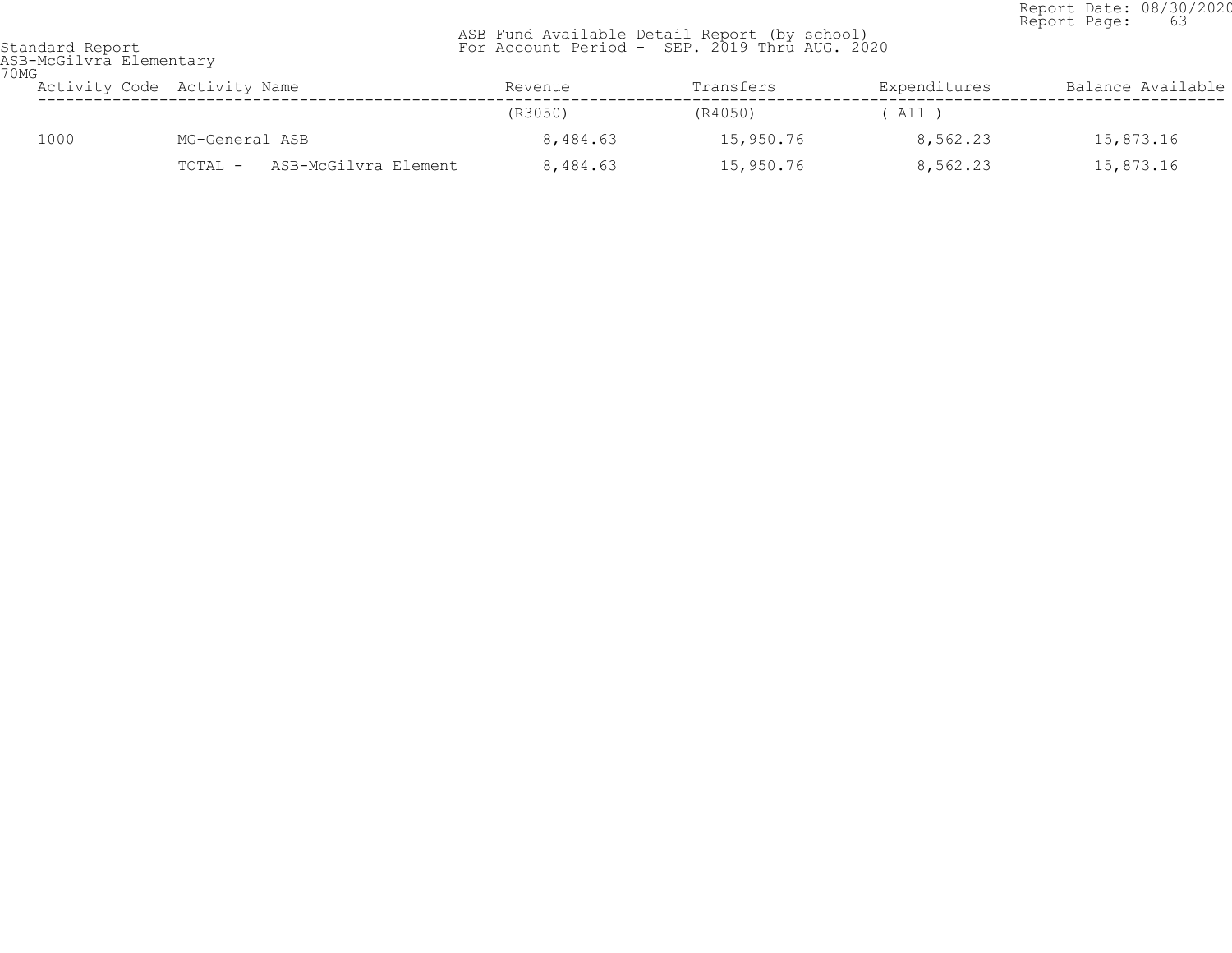Report Date: 08/30/2020<br>Report Page: 64 Report Page: 64

| Standard Report |                        |
|-----------------|------------------------|
|                 | ASR-Madrona Elementary |

| 70MO | ASB-Madrona Elementary |                                 |         |           |              |                   |
|------|------------------------|---------------------------------|---------|-----------|--------------|-------------------|
|      |                        | Activity Code Activity Name     | Revenue | Transfers | Expenditures | Balance Available |
|      |                        |                                 | (R3050) | (R4050)   | All T        |                   |
|      | 1000                   | MO-General ASB                  | 0.00    | 1,666.94  | 0.00         | 1,666.94          |
|      |                        | TOTAL -<br>ASB-Madrona Elementa | 0.00    | 1,666.94  | 0.00         | 1,666.94          |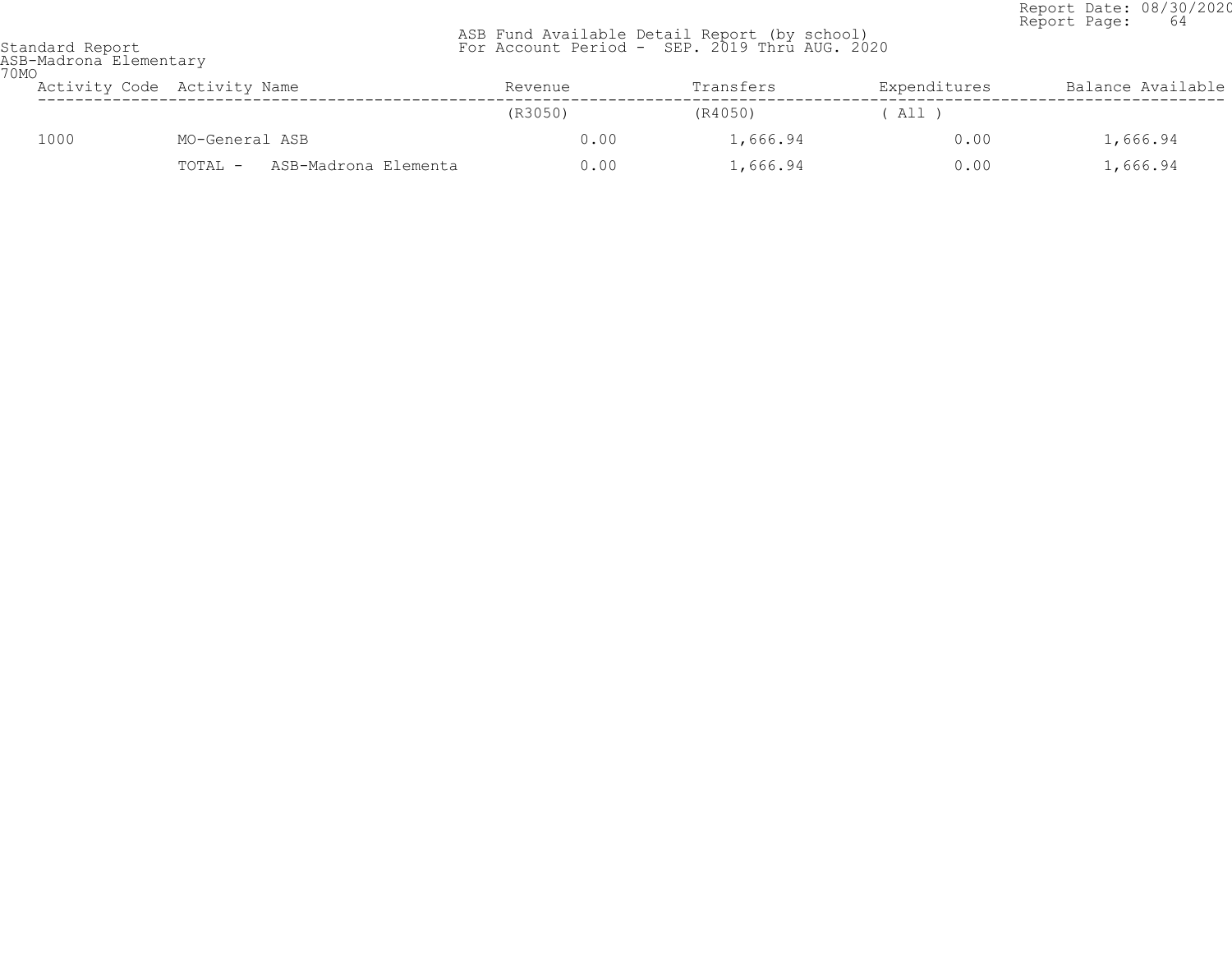Report Date: 08/30/2020<br>Report Page: 65 Report Page: 65

| ASB-Mercer Middle School<br>70MR |                                                                |                                      |                                             |                                        |                                            |  |  |  |
|----------------------------------|----------------------------------------------------------------|--------------------------------------|---------------------------------------------|----------------------------------------|--------------------------------------------|--|--|--|
|                                  | Activity Code Activity Name                                    | Revenue                              | Transfers                                   | Expenditures                           | Balance Available                          |  |  |  |
|                                  |                                                                | (R3050)                              | (R4050)                                     | All                                    |                                            |  |  |  |
| 1000<br>1030<br>2000<br>4070     | MR-General ASB<br>MR-Annual<br>MR-General Athletics<br>MR-Band | 913.21<br>5,660.00<br>504.00<br>0.00 | 13,217.04<br>1,748.01<br>470.00<br>4,831.42 | 4, 318.45<br>3, 155.38<br>0.00<br>0.00 | 9,811.80<br>4,252.63<br>974.00<br>4,831.42 |  |  |  |
|                                  | ASB-Mercer Middle Sc<br>TOTAL -                                | 7,077.21                             | 20,266.47                                   | 7,473.83                               | 19,869.85                                  |  |  |  |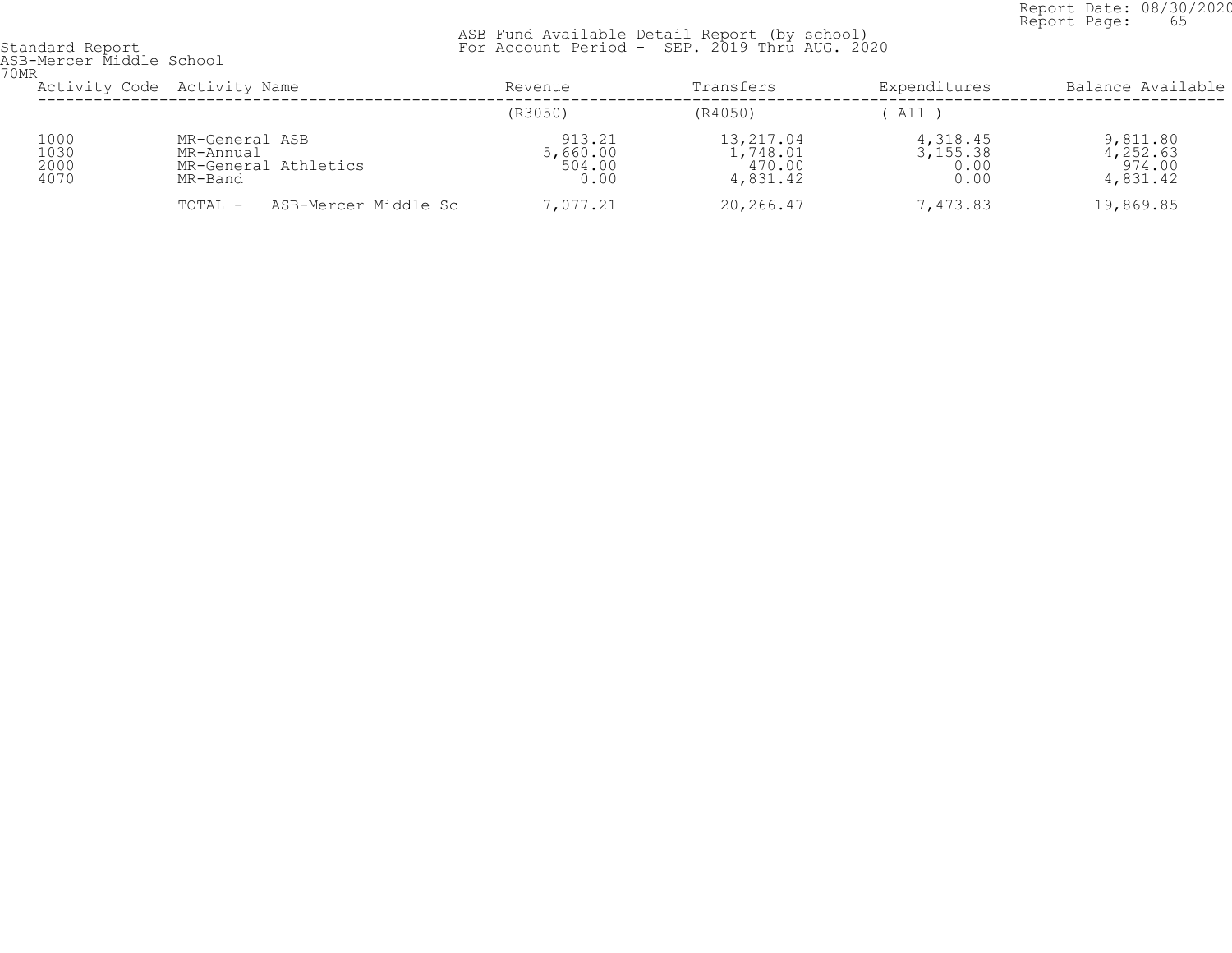Report Date: 08/30/2020<br>Report Page: 66 Report Page: 66

 ASB Fund Available Detail Report (by school) Standard Report For Account Period - SEP. 2019 Thru AUG. 2020

ASB-Montlake Elementary 70MT

| UM L | Activity Code Activity Name |                |                      | Revenue   | Transfers | Expenditures | Balance Available |
|------|-----------------------------|----------------|----------------------|-----------|-----------|--------------|-------------------|
|      |                             |                |                      | (R3050)   | (R4050)   | All )        |                   |
|      | 1000                        | MT-General ASB |                      | 17,054.00 | 10,243.28 | 17,026.10    | 10,271.18         |
|      |                             | TOTAL -        | ASB-Montlake Element | 17,054.00 | 10,243.28 | 17,026.10    | 10,271.18         |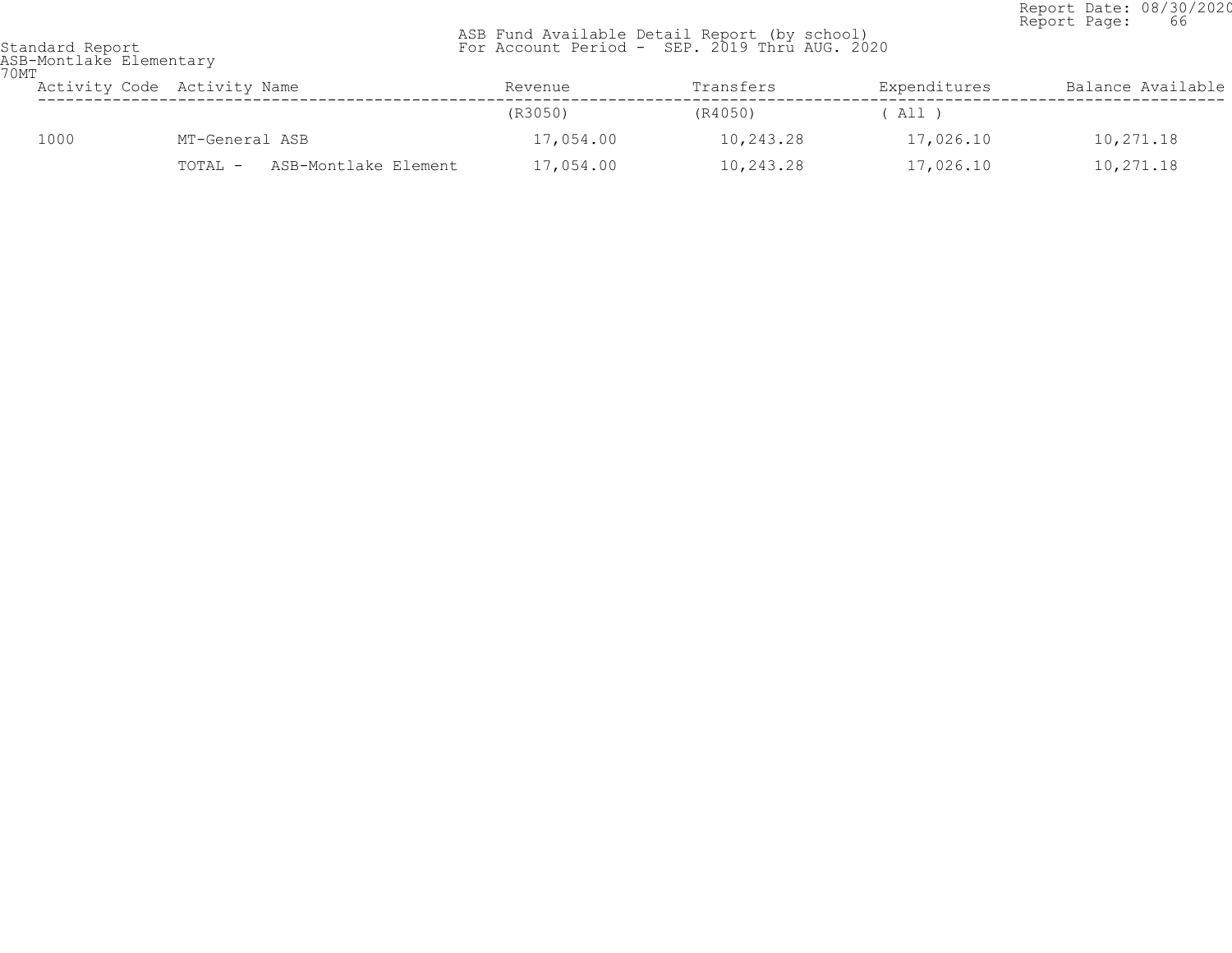Report Date: 08/30/2020 Report Page: 67

|                 |  |  | ASB Fund Available Detail Report (by school)  |  |
|-----------------|--|--|-----------------------------------------------|--|
| Standard Report |  |  | For Account Period - SEP. 2019 Thru AUG. 2020 |  |

| ndard Report     |
|------------------|
| -Muir Elementarv |

| ASB-Muir Elementary<br>70MU |      |                                |         |           |              |                   |  |
|-----------------------------|------|--------------------------------|---------|-----------|--------------|-------------------|--|
|                             |      | Activity Code Activity Name    | Revenue | Transfers | Expenditures | Balance Available |  |
|                             |      |                                | (R3050) | (R4050)   | All )        |                   |  |
|                             | 1000 | MU-General ASB                 | 0.00    | 41.96     | 0.00         | 41.96             |  |
|                             |      | ASB-Muir Elementary<br>TOTAL - | 0.00    | 41.96     | 0.00         | 41.96             |  |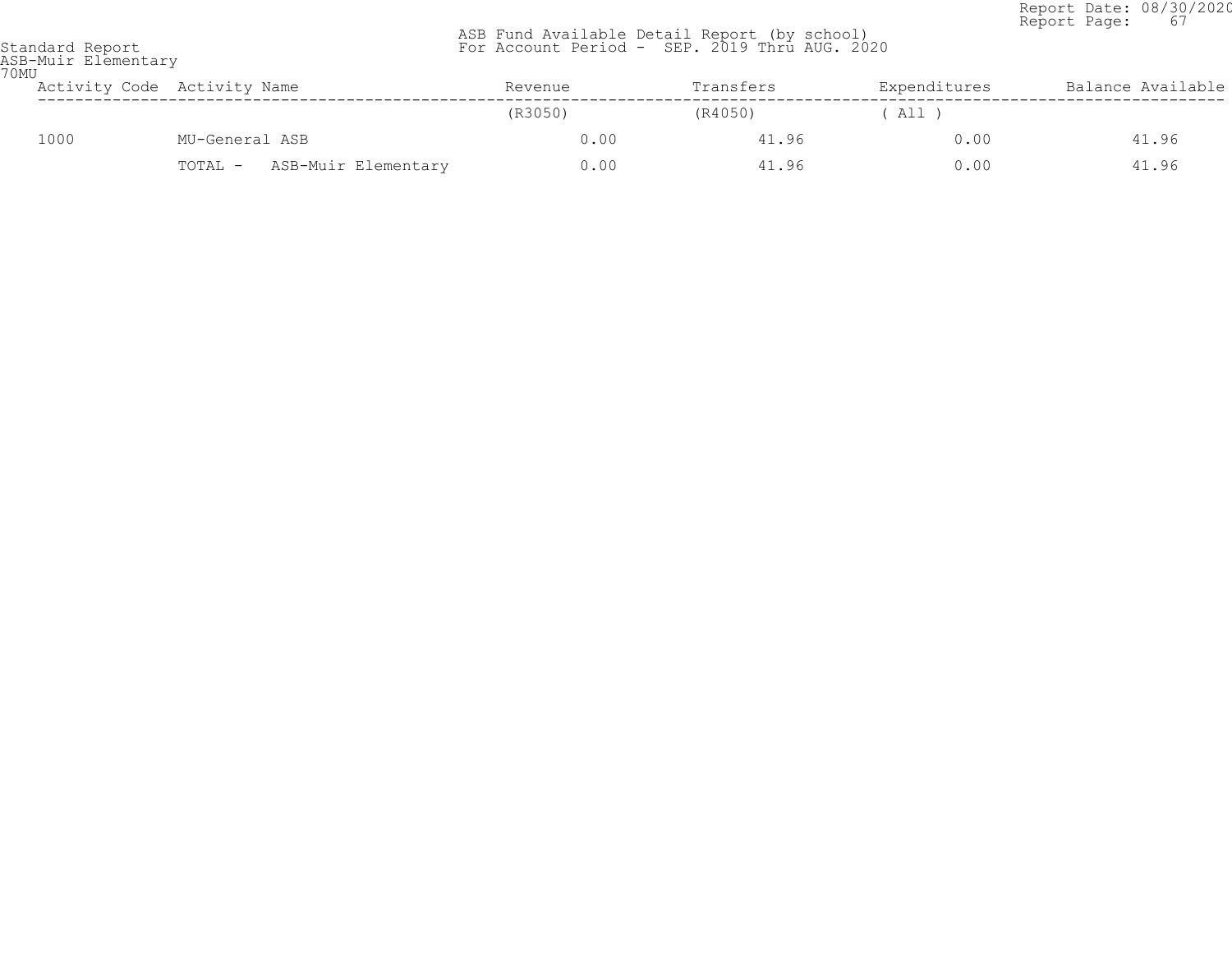Report Date: 08/30/2020<br>Report Page: 68 Report Page: 68

| 70MY                                         | ASB-Meany Middle School                                                                                              |                                                                  |                                                   |                                                                         |                                                                      |  |  |  |
|----------------------------------------------|----------------------------------------------------------------------------------------------------------------------|------------------------------------------------------------------|---------------------------------------------------|-------------------------------------------------------------------------|----------------------------------------------------------------------|--|--|--|
|                                              | Activity Code Activity Name                                                                                          | Revenue                                                          | Transfers                                         | Expenditures                                                            | Balance Available                                                    |  |  |  |
|                                              |                                                                                                                      | (R3050)                                                          | (R4050)                                           | All                                                                     |                                                                      |  |  |  |
| 1000<br>1030<br>1100<br>2000<br>3152<br>4511 | MY-General ASB<br>MY-Annual/Yeakbook<br>MY-Production<br>MY-Athletics - Gen.<br>Class of 2020<br>MY-Music-Instrument | $1,150.68-$<br>8,785.00<br>7,981.51<br>13.10<br>0.00<br>1,910.85 | 12,244.35<br>0.00<br>0.00<br>0.00<br>0.00<br>0.00 | 1,745.26<br>$\overline{3,182.15}$<br>642.85<br>0.00<br>2,200.00<br>0.00 | 9,348.41<br>5,602.85<br>7,338.66<br>13.10<br>$2,200.00-$<br>1,910.85 |  |  |  |
|                                              | ASB-Meany Middle Sch<br>TOTAL -                                                                                      | 17,539.78                                                        | 12,244.35                                         | 7,770.26                                                                | 22,013.87                                                            |  |  |  |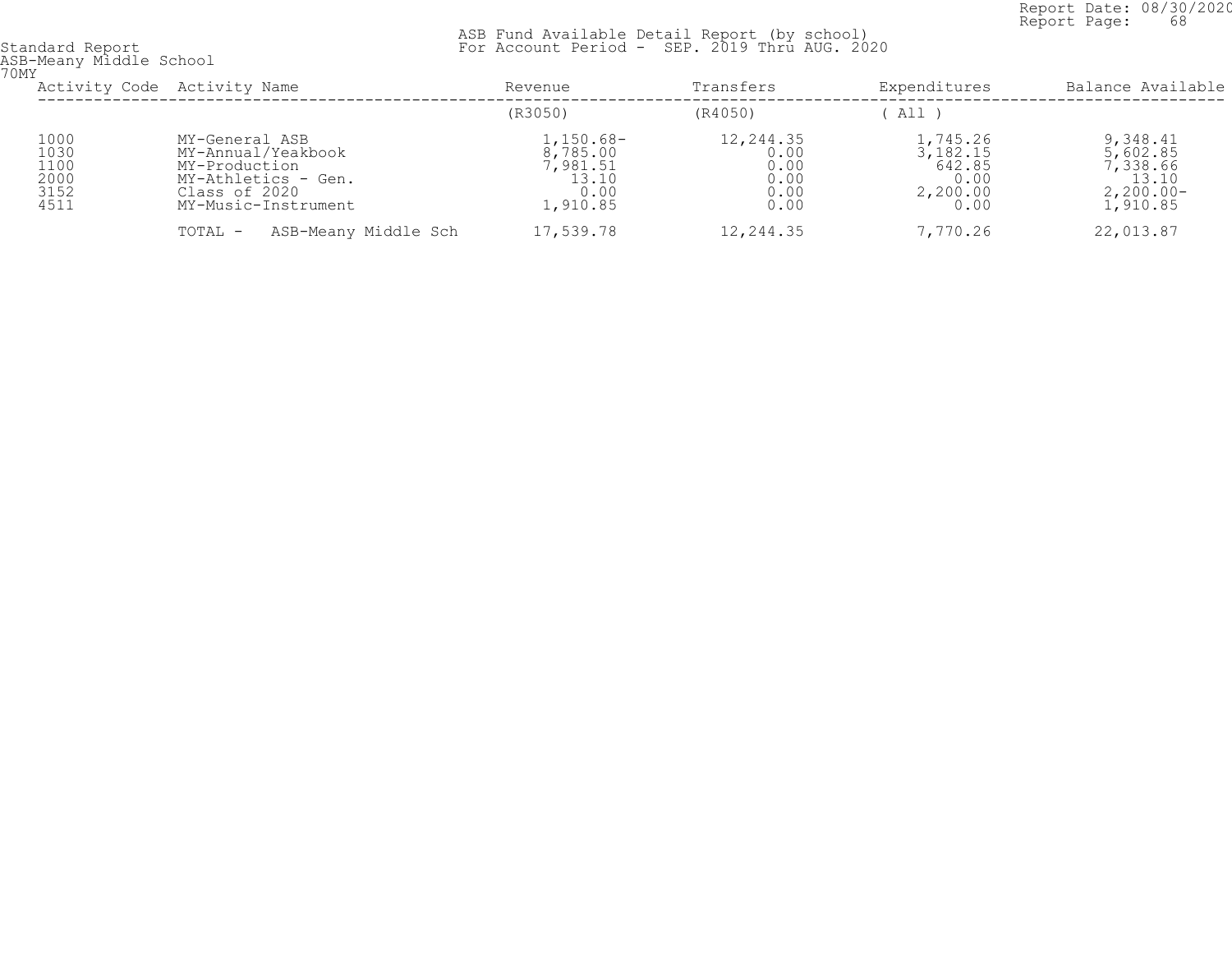Report Date: 08/30/2020<br>Report Page: 69 Report Page: 69

| 70 <sub>NB</sub> | ASB-North Beach Elementary |                                 |          |           |              |                   |  |  |
|------------------|----------------------------|---------------------------------|----------|-----------|--------------|-------------------|--|--|
|                  |                            | Activity Code Activity Name     | Revenue  | Transfers | Expenditures | Balance Available |  |  |
|                  |                            |                                 | (R3050)  | (R4050)   | ( All )      |                   |  |  |
|                  | 1000                       | NB-General ASB                  | 4,513.00 | 10,597.24 | 3,885.27     | 11,224.97         |  |  |
|                  |                            | ASB-North Beach Elem<br>TOTAL - | 4,513.00 | 10,597.24 | 3,885.27     | 11,224.97         |  |  |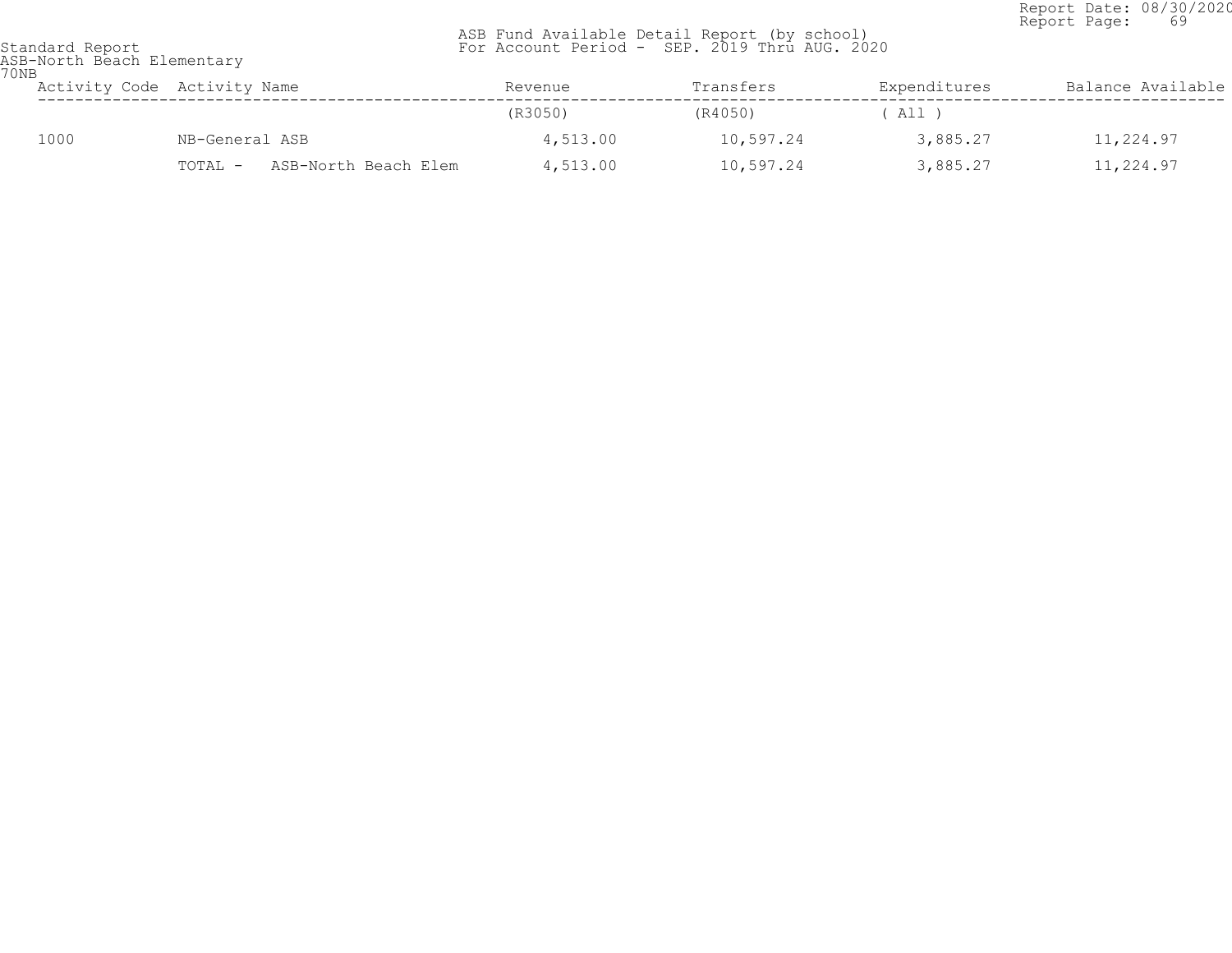Report Date: 08/30/2020<br>Report Page: 70 Report Page: 70

| ASB-NOMS/Coho<br>70NC |              |                             |              |                    |              |                    |
|-----------------------|--------------|-----------------------------|--------------|--------------------|--------------|--------------------|
|                       |              | Activity Code Activity Name | Revenue      | Transfers          | Expenditures | Balance Available  |
|                       |              |                             | (R3050)      | (R4050)            | All          |                    |
|                       | 1000<br>1030 | NC-General ASB<br>NC-Annual | 0.00<br>0.00 | $5,151.78$<br>0.00 | 0.00<br>0.00 | $5,151.78$<br>0.00 |
|                       |              | ASB-NOMS/Coho<br>TOTAL -    | 0.00         | 5, 151.78          | 0.00         | 5, 151.78          |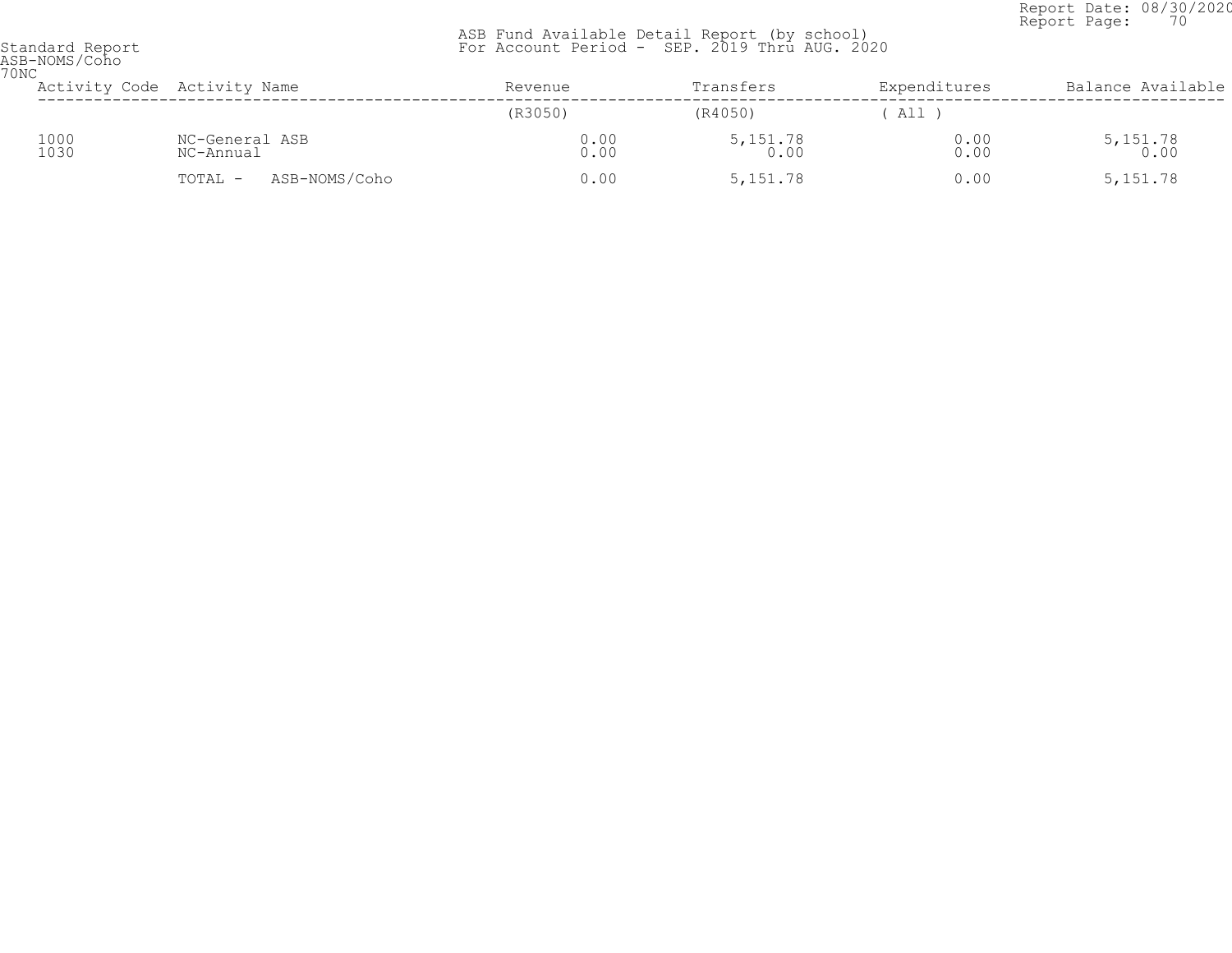Report Date: 08/30/2020<br>Report Page: 71 Report Page: 71

 ASB Fund Available Detail Report (by school) Standard Report For Account Period - SEP. 2019 Thru AUG. 2020

ASB-Northgate Elementary 70NG

| U IN LT | Activity Code Activity Name     | Revenue | Transfers | Expenditures | Balance Available |  |
|---------|---------------------------------|---------|-----------|--------------|-------------------|--|
|         |                                 | (R3050) | (R4050)   | All          |                   |  |
| 1000    | NG-General ASB                  | 350.00  | 2,662.50  | 1,807.57     | 1,204.93          |  |
|         | ASB-Northgate Elemen<br>TOTAL - | 350.00  | 2,662.50  | 1,807.57     | 1,204.93          |  |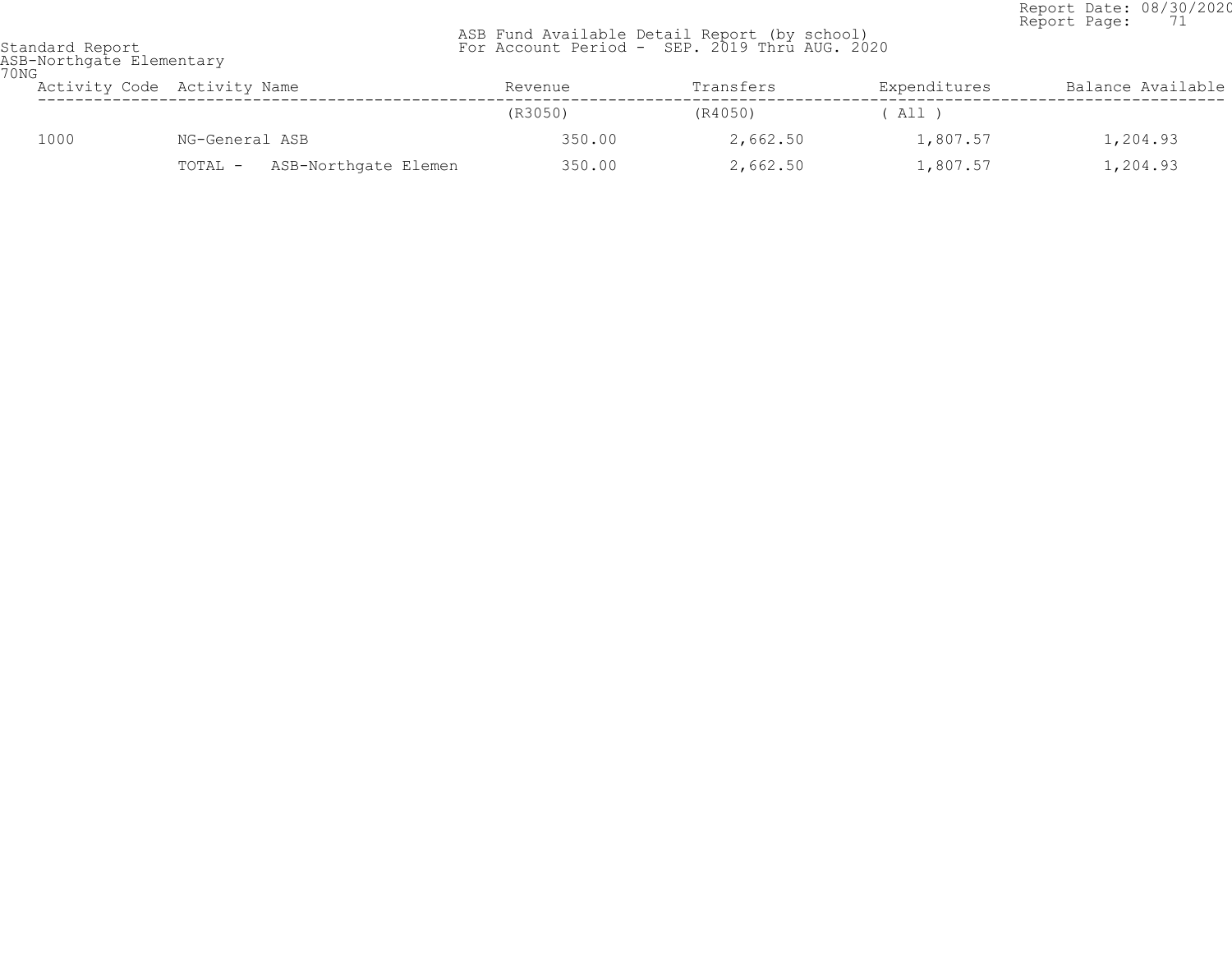Report Date: 08/30/2020<br>Report Page: 72 Report Page: 72

 ASB Fund Available Detail Report (by school) Standard Report For Account Period - SEP. 2019 Thru AUG. 2020

ASB-Nathan Hale High School 70NH

| 1000<br>1001<br>1010<br>1030<br>1080<br>$1030$<br>$1140$<br>$2000$<br>$2030$<br>$2041$<br>$2052$<br>$2060$<br>$2072$<br>2072<br>2072<br>2080<br>2131<br>2135<br>2141<br>2182<br>2200<br>2222<br>3153<br>$3152$<br>$3155$<br>$3155$<br>$4009$<br>$4010$<br>$4024$<br>$4033$<br>$4051$<br>$4080$<br>$4169$<br>$4169$<br>$4271$<br>$4271$<br>$4350$<br>$4375$<br>$4411$<br>$4411$<br>$4411$<br>$4455$<br>$4467$<br>$4477$<br>$4482$<br>$4522$<br>$45521$<br>$45521$<br>$45521$<br>$45521$ |  |  |  |
|----------------------------------------------------------------------------------------------------------------------------------------------------------------------------------------------------------------------------------------------------------------------------------------------------------------------------------------------------------------------------------------------------------------------------------------------------------------------------------------|--|--|--|
|                                                                                                                                                                                                                                                                                                                                                                                                                                                                                        |  |  |  |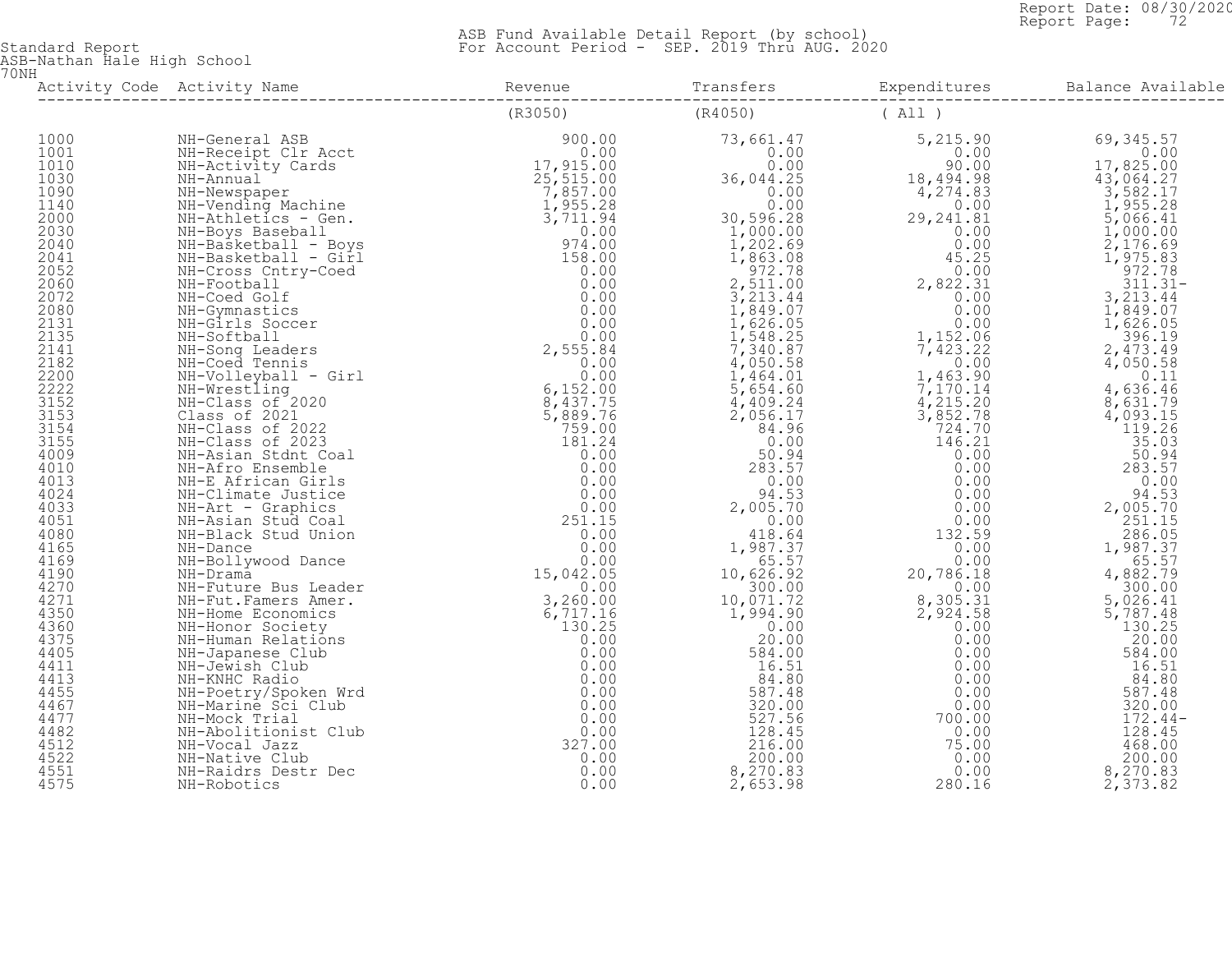Report Date: 08/30/2020<br>Report Page: 73 Report Page: 73

 ASB Fund Available Detail Report (by school) Standard Report For Account Period - SEP. 2019 Thru AUG. 2020

ASB-Nathan Hale High School 70NH

| UNH                                                  | Activity Code Activity Name                                                                                                             | Revenue                                                      | Transfers                                                                     | Expenditures                                            | Balance Available                                                            |
|------------------------------------------------------|-----------------------------------------------------------------------------------------------------------------------------------------|--------------------------------------------------------------|-------------------------------------------------------------------------------|---------------------------------------------------------|------------------------------------------------------------------------------|
|                                                      |                                                                                                                                         | (R3050)                                                      | (R4050)                                                                       | All                                                     |                                                                              |
| 4610<br>4620<br>4660<br>4672<br>4680<br>4709<br>6000 | NH-Student Store<br>NH-Science<br>NH-Spanish<br>NH-Stdts for Success<br>NH-Student Exchange<br>NH-WA Teen Inst-GSA<br>NH-Private Monies | 0.00<br>0.00<br>430.00<br>0.00<br>$600.00 -$<br>0.00<br>0.00 | 4,511.84<br>2,312.09<br>3,495.26<br>2,907.23<br>10,255.36<br>367.28<br>110.50 | 0.00<br>0.00<br>0.00<br>40.15<br>123.23<br>0.00<br>0.00 | 4,511.84<br>2,312.09<br>3,925.26<br>2,867.08<br>9,532.13<br>367.28<br>110.50 |
|                                                      | ASB-Nathan Hale High<br>TOTAL -                                                                                                         | 108,519.42                                                   | 246,617.82                                                                    | 119,700.49                                              | 235,436.75                                                                   |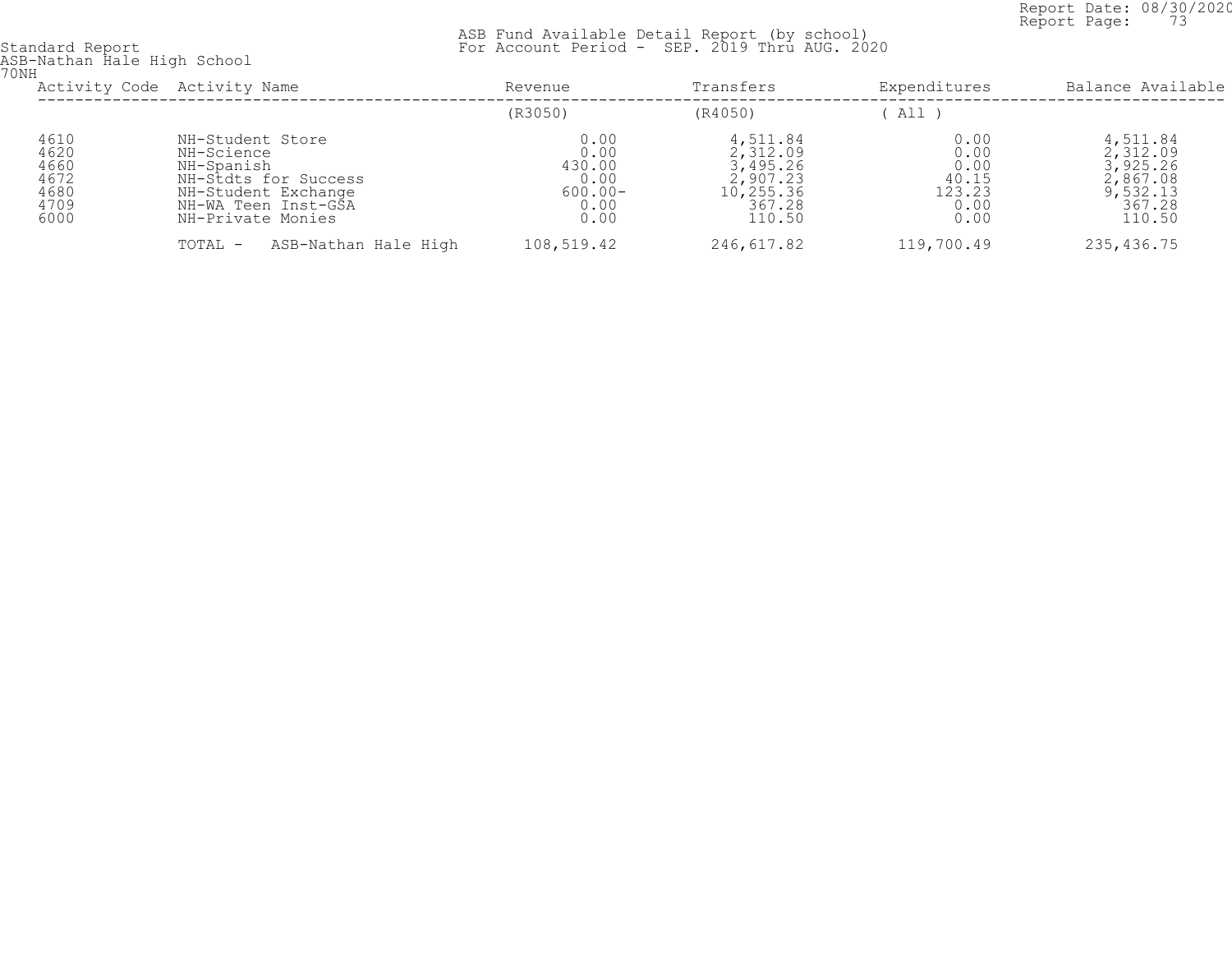Report Date: 08/30/2020<br>Report Page: 74 Report Page: 74

| ASB-The New School<br>70NS |                                                  |                        |                           |                      |                             |
|----------------------------|--------------------------------------------------|------------------------|---------------------------|----------------------|-----------------------------|
|                            | Activity Code Activity Name                      | Revenue                | Transfers                 | Expenditures         | Balance Available           |
|                            |                                                  | (R3050)                | (R4050)                   | All)                 |                             |
| 1000<br>1125<br>2000       | NS-General ASB<br>NS-Field Trips<br>NS-Athletics | 173.00<br>0.00<br>0.00 | 14,450.61<br>0.00<br>0.00 | 0.00<br>0.00<br>0.00 | $14,623.61$<br>0.00<br>0.00 |
|                            | ASB-The New School<br>TOTAL -                    | 173.00                 | 14,450.61                 | 0.00                 | 14,623.61                   |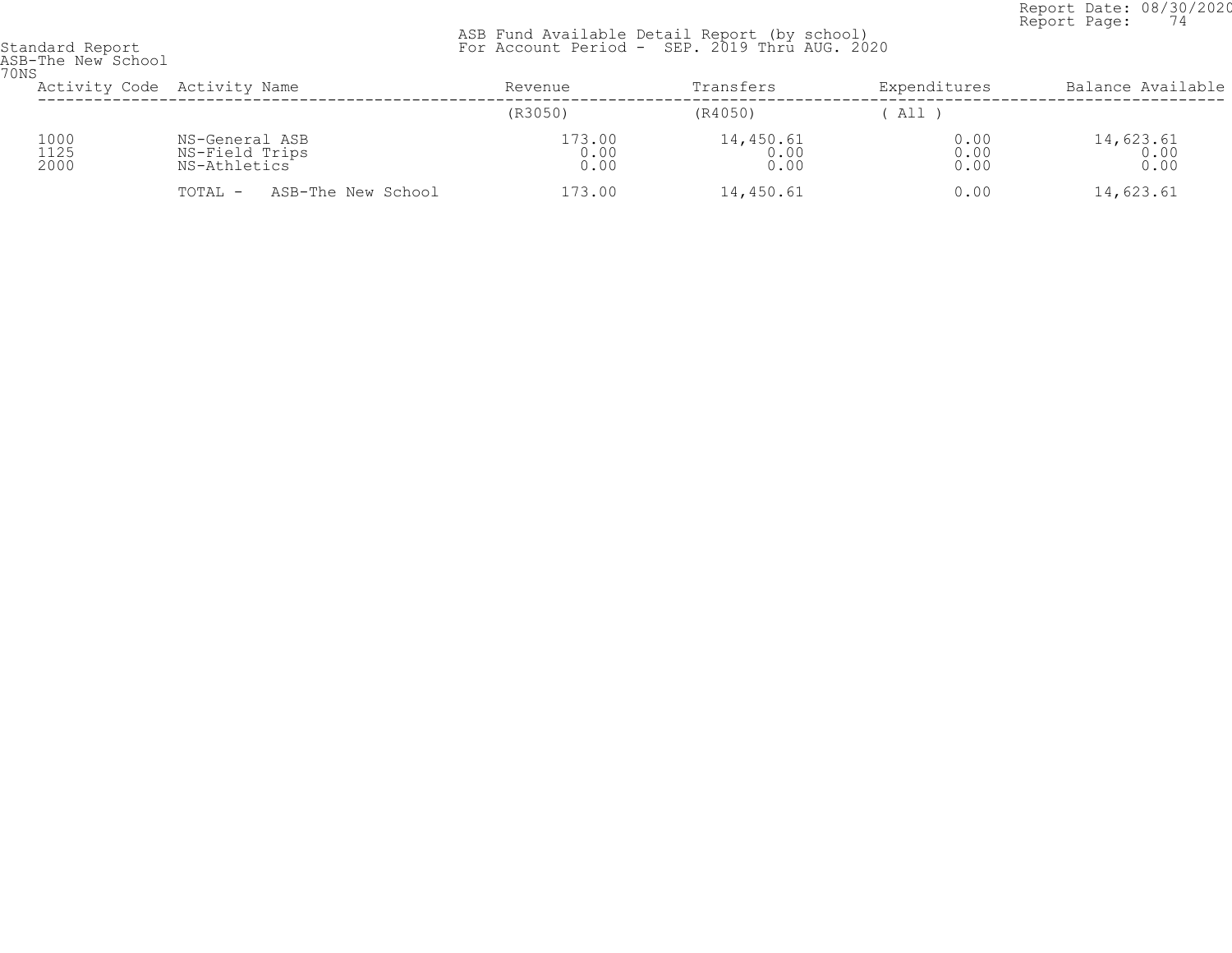Report Date: 08/30/2020<br>Report Page: 75 Report Page: 75

 ASB Fund Available Detail Report (by school) Standard Report For Account Period - SEP. 2019 Thru AUG. 2020

ASB-NOVA 70NV

| UNV                          | Activity Code Activity Name                                  | Revenue                            | Transfers                           | Expenditures                        | Balance Available                         |
|------------------------------|--------------------------------------------------------------|------------------------------------|-------------------------------------|-------------------------------------|-------------------------------------------|
|                              |                                                              | (R3050)                            | (R4050)                             | All                                 |                                           |
| 1000<br>1030<br>3151<br>6000 | NV-General<br>NV-Annual<br>NV-Class of 2019<br>Private Money | 0.00<br>3,346.00<br>305.00<br>0.00 | 22,627.57<br>0.00<br>0.00<br>955.46 | 2,772.00<br>.576.95<br>0.00<br>0.00 | 19,855.57<br>1,769.05<br>305.00<br>955.46 |
|                              | ASB-NOVA<br>TOTAL -                                          | 3,651.00                           | 23,583.03                           | 4,348.95                            | 22,885.08                                 |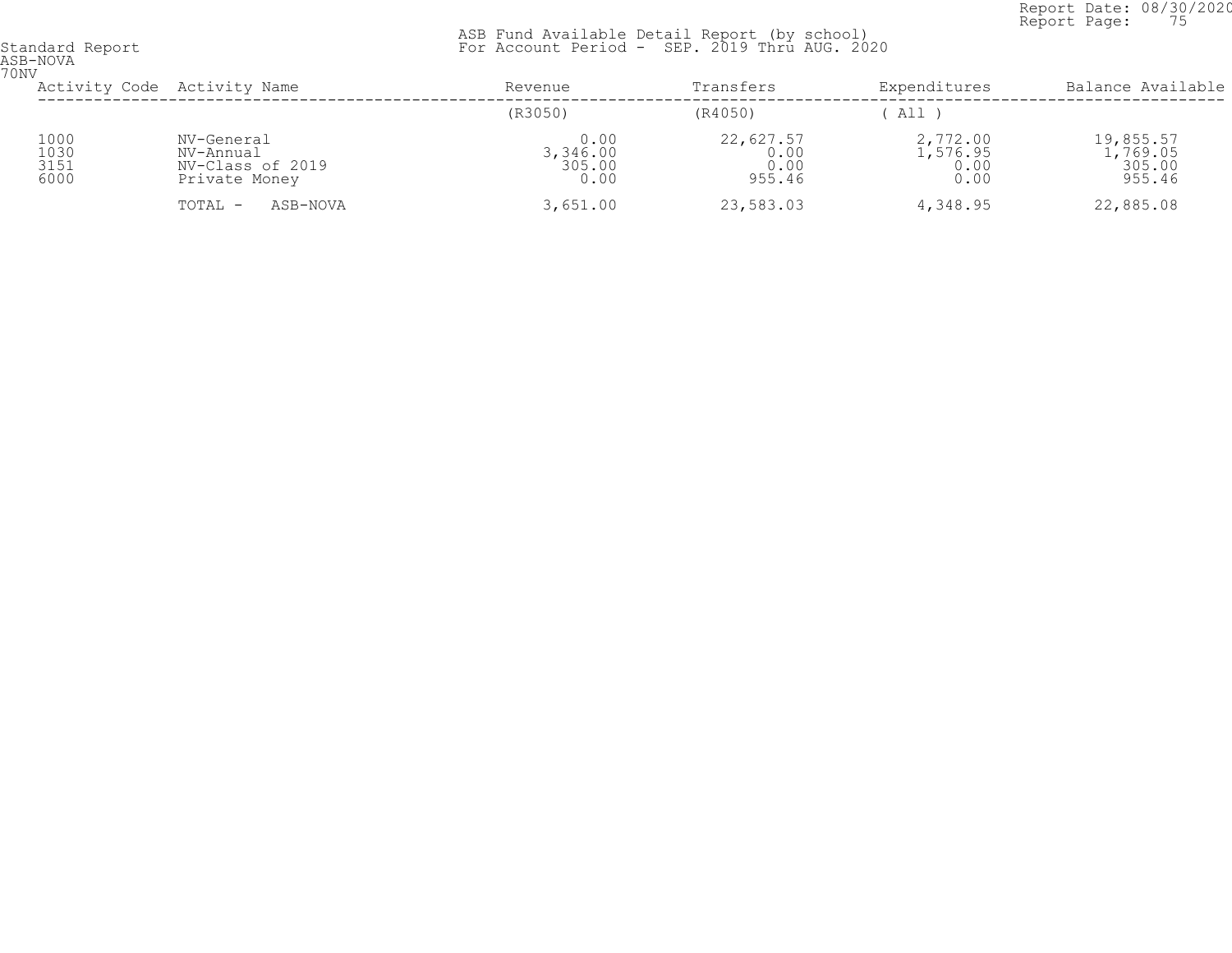Report Date: 08/30/2020<br>Report Page: 76 Report Page: 76

| ASB-Orca<br><b>700C</b> |                                       |                             |                  |              |                    |                   |
|-------------------------|---------------------------------------|-----------------------------|------------------|--------------|--------------------|-------------------|
|                         |                                       | Activity Code Activity Name | Revenue          | Transfers    | Expenditures       | Balance Available |
|                         |                                       |                             | (R3050)          | (R4050)      | ' All              |                   |
| 1000<br>1001            | OC-General ASB<br>OC-Receipt Clr Acct | 0.00<br>0.00                | 5,653.12<br>0.00 | 0.00<br>0.00 | $5,653.12$<br>0.00 |                   |
|                         |                                       | TOTAL -<br>ASB-Orca         | 0.00             | 5,653.12     | 0.00               | 5,653.12          |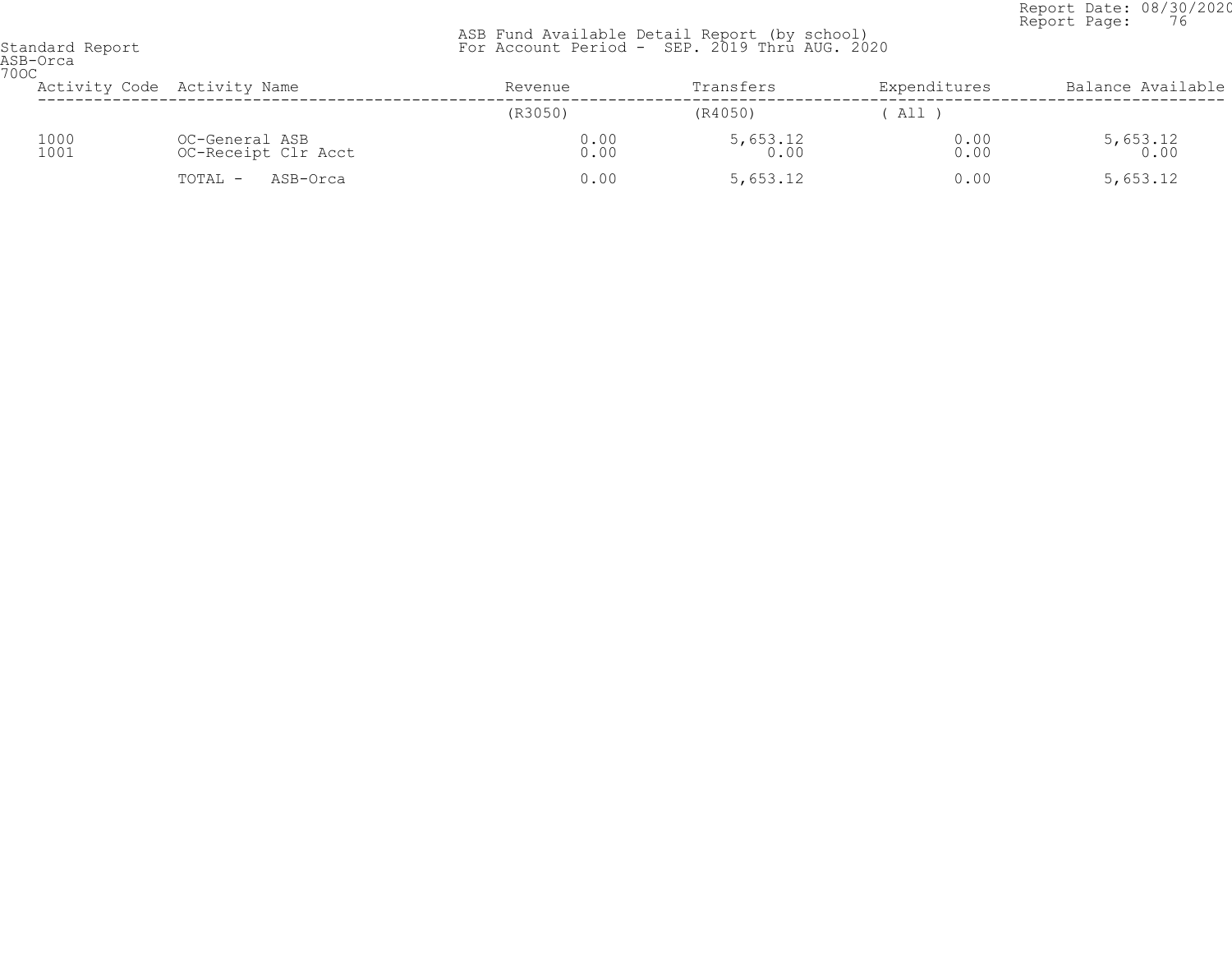Report Date: 08/30/2020<br>Report Page: 77 Report Page: 77

| Standard Report             |  |  |
|-----------------------------|--|--|
| ASB-Olympic Hills Elementar |  |  |

| 700H | ASB-Olympic Hills Elementary |                                 |          |           |              |                   |
|------|------------------------------|---------------------------------|----------|-----------|--------------|-------------------|
|      |                              | Activity Code Activity Name     | Revenue  | Transfers | Expenditures | Balance Available |
|      |                              |                                 | (R3050)  | (R4050)   | All )        |                   |
|      | 1000                         | OH-General ASB                  | 5,101.00 | 192.98    | 6,338.85     | 1,044.87-         |
|      |                              | ASB-Olympic Hills El<br>TOTAL - | 5,101.00 | 192.98    | 6,338.85     | $1,044.87-$       |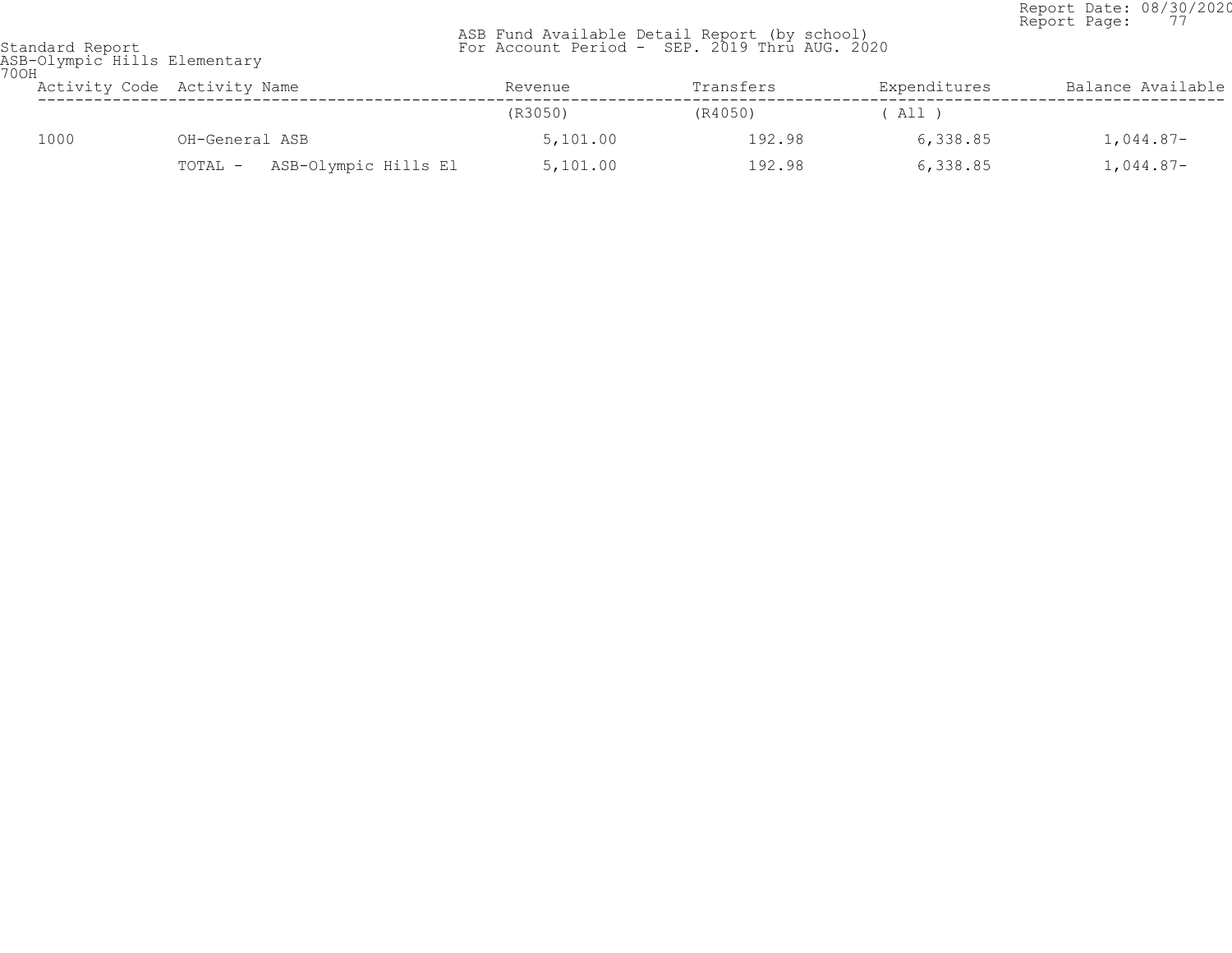Report Date: 08/30/2020<br>Report Page: 78 Report Page: 78

| Standard Report             |  |
|-----------------------------|--|
| ASB-Olympic View Elementary |  |
| 700V                        |  |

| UUV.         | Activity Code Activity Name |                                     |                      | Revenue |              | Transfers |                  | Expenditures |              | Balance Available |
|--------------|-----------------------------|-------------------------------------|----------------------|---------|--------------|-----------|------------------|--------------|--------------|-------------------|
|              |                             |                                     |                      | (R3050) |              | (R4050)   |                  | (A11)        |              |                   |
| 1000<br>6000 |                             | OV-General ASB<br>OV-Private Monies |                      |         | 0.00<br>0.00 |           | 433.26<br>756.11 |              | 0.00<br>0.00 | 433.26<br>756.11  |
|              |                             | TOTAL -                             | ASB-Olympic View Ele |         | 0.00         |           | 1,189.37         |              | 0.00         | 1,189.37          |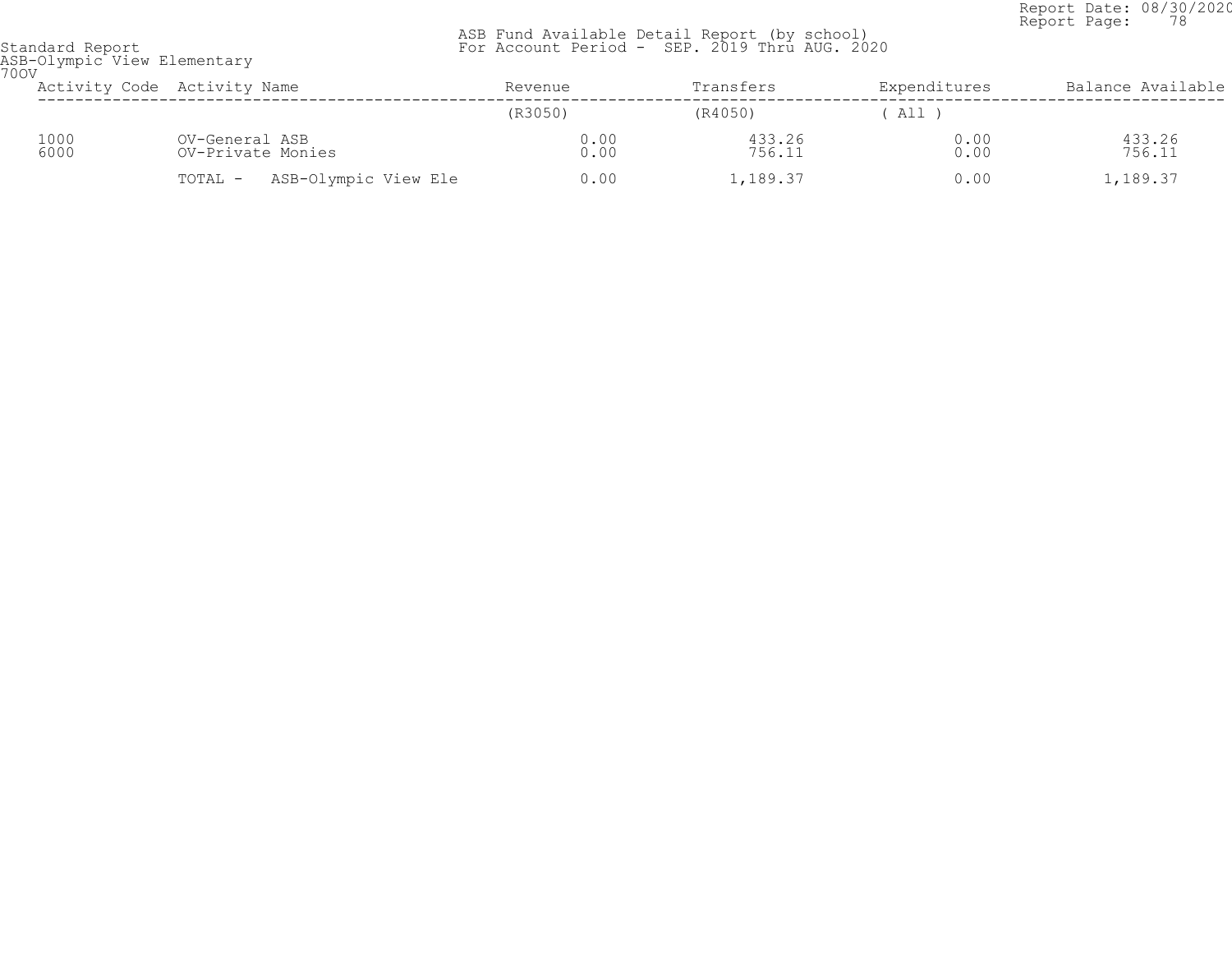Report Date: 08/30/2020<br>Report Page: 79 Report Page: 79

| ASB-Pathfinder |  |
|----------------|--|
| 70PA           |  |

| ◡⊥▱                                                                                                                                                  | Activity Code Activity Name                                                                                                                                                                                                                                                                                                                                        | Revenue                                                                                                                                                                                                       | Transfers                                                                                                                                                                                               | Expenditures                                                                                                                                                                                             | Balance Available                                                                                                                                                                                                      |
|------------------------------------------------------------------------------------------------------------------------------------------------------|--------------------------------------------------------------------------------------------------------------------------------------------------------------------------------------------------------------------------------------------------------------------------------------------------------------------------------------------------------------------|---------------------------------------------------------------------------------------------------------------------------------------------------------------------------------------------------------------|---------------------------------------------------------------------------------------------------------------------------------------------------------------------------------------------------------|----------------------------------------------------------------------------------------------------------------------------------------------------------------------------------------------------------|------------------------------------------------------------------------------------------------------------------------------------------------------------------------------------------------------------------------|
|                                                                                                                                                      |                                                                                                                                                                                                                                                                                                                                                                    | (R3050)                                                                                                                                                                                                       | (R4050)                                                                                                                                                                                                 | ( All )                                                                                                                                                                                                  |                                                                                                                                                                                                                        |
| 1000<br>1001<br>1030<br>1055<br>2000<br>3002<br>3110<br>3152<br>3153<br>3154<br>3155<br>3156<br>3157<br>3158<br>3159<br>3160<br>4510<br>4685<br>6000 | PA-General ASB<br>PA-Receipt Clr Acct<br>PA-Annual<br>PA-Dances<br>PA-Athletics Gen<br>PA-2nd/3rd Grd Camp<br>PA-Special Ed<br>PA-Class of 2020<br>PA-Class of 2021<br>PA-Class of 2022<br>PA-Class of 2023<br>PA-Class of 2024<br>PA-Class of 2025<br>PA-Class of 2026<br>PA-Class of 2027<br>PA-Class of 2028<br>PA-Music<br>PA-Travel Club<br>PA-Charitable Don | 90.66<br>1,676.05<br>0.00<br>1,393.32<br>960.00<br>0.00<br>954.00<br>3, 175. 25<br>1,617.00<br>2,648.00<br>5,009.34<br>4,801.00<br>2,520.00<br>5,067.50<br>4,680.00<br>3,955.00<br>508.00<br>1,320.31<br>0.00 | 4,470.92<br>0.00<br>594.00<br>1,421.00<br>1,125.00<br>2,861.00<br>144.00<br>999.00<br>1,234.00<br>2,444.00<br>770.00<br>1,437.00<br>1,594.00<br>759.00<br>2,807.00<br>0.00<br>2,554.00<br>0.00<br>24.00 | 874.56<br>0.00<br>594.00<br>1,190.44<br>641.57<br>0.00<br>143.00<br>1,892.77<br>350.00<br>1,411.50<br>4,188.83<br>2,885.63<br>1,699.41<br>1,732.42<br>2,527.78<br>2,438.79<br>407.01<br>1,320.54<br>0.00 | 3,687.02<br>1,676.05<br>0.00<br>1,623.88<br>1,443.43<br>2,861.00<br>955.00<br>2,281.48<br>2,501.00<br>3,680.50<br>1,590.51<br>3,352.37<br>2,414.59<br>4,094.08<br>4,959.22<br>1,516.21<br>2,654.99<br>$0.23-$<br>24.00 |
|                                                                                                                                                      | ASB-Pathfinder<br>TOTAL -                                                                                                                                                                                                                                                                                                                                          | 40,375.43                                                                                                                                                                                                     | 25, 237.92                                                                                                                                                                                              | 24,298.25                                                                                                                                                                                                | 41,315.10                                                                                                                                                                                                              |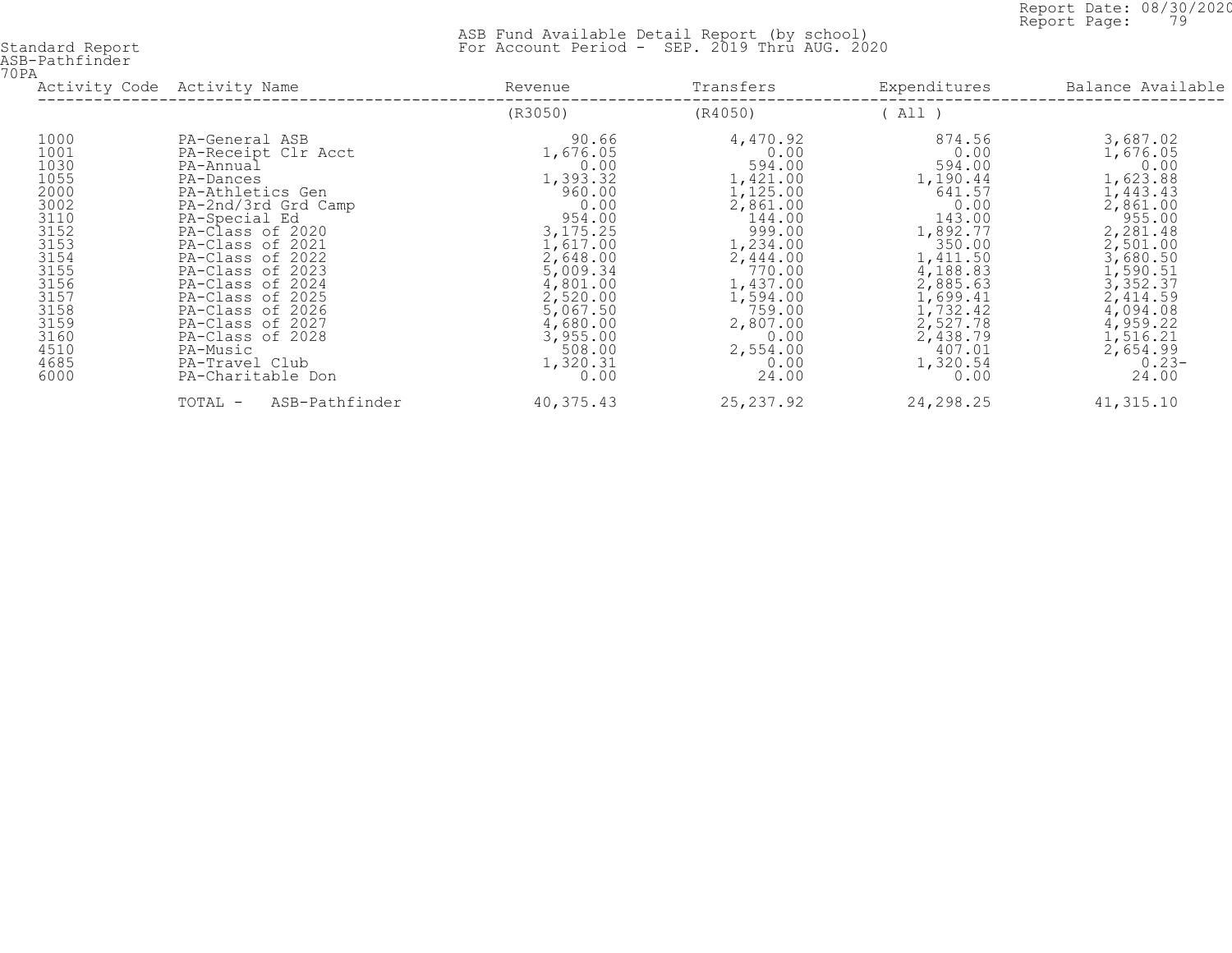Report Date: 08/30/2020<br>Report Page: 80 Report Page: 80

| ASB-Licton Springs K-8<br>70PI |      |                                 |         |           |              |                   |  |
|--------------------------------|------|---------------------------------|---------|-----------|--------------|-------------------|--|
|                                |      | Activity Code Activity Name     | Revenue | Transfers | Expenditures | Balance Available |  |
|                                |      |                                 | (R3050) | (R4050)   | ( All )      |                   |  |
|                                | 1000 | PI-General ASB                  | 16.00   | 7,787.97  | 0.00         | 7,803.97          |  |
|                                |      | ASB-Licton Springs K<br>TOTAL - | 16.00   | 7,787.97  | 0.00         | 7,803.97          |  |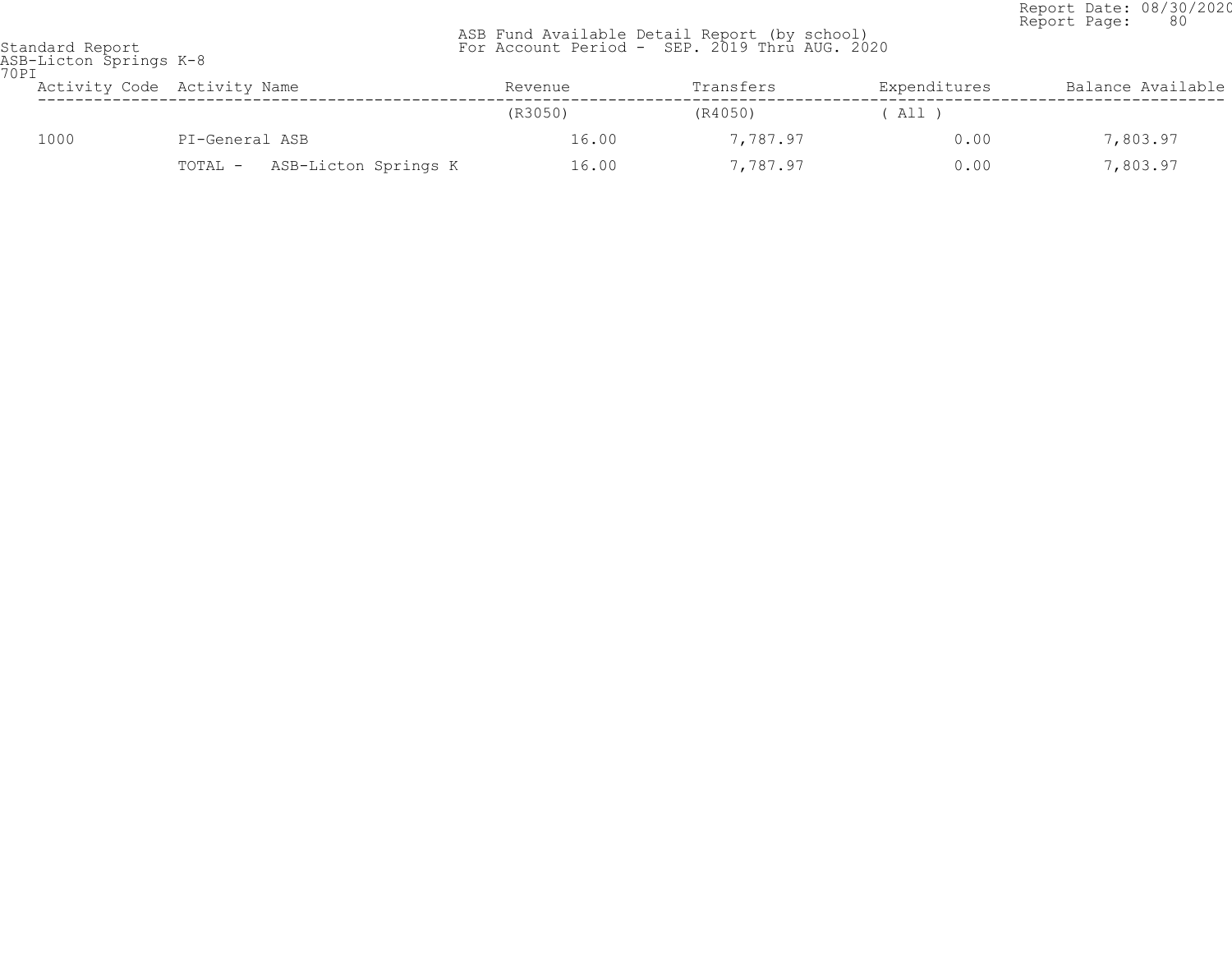Report Date: 08/30/2020 Report Page: 81

|                 |  |  | ASB Fund Available Detail Report (by school)  |  |
|-----------------|--|--|-----------------------------------------------|--|
| Standard Report |  |  | For Account Period - SEP. 2019 Thru AUG. 2020 |  |

| 700A | ASB-Queen Anne Elementary |                                 |         |           |              |                   |  |  |  |
|------|---------------------------|---------------------------------|---------|-----------|--------------|-------------------|--|--|--|
|      |                           | Activity Code Activity Name     | Revenue | Transfers | Expenditures | Balance Available |  |  |  |
|      |                           |                                 | (R3050) | (R4050)   | All 1        |                   |  |  |  |
|      | 1000                      | OA-General ASB                  | 0.00    | 423.88    | 0.00         | 423.88            |  |  |  |
|      |                           | ASB-Oueen Anne Eleme<br>TOTAL - | 0.00    | 423.88    | 0.00         | 423.88            |  |  |  |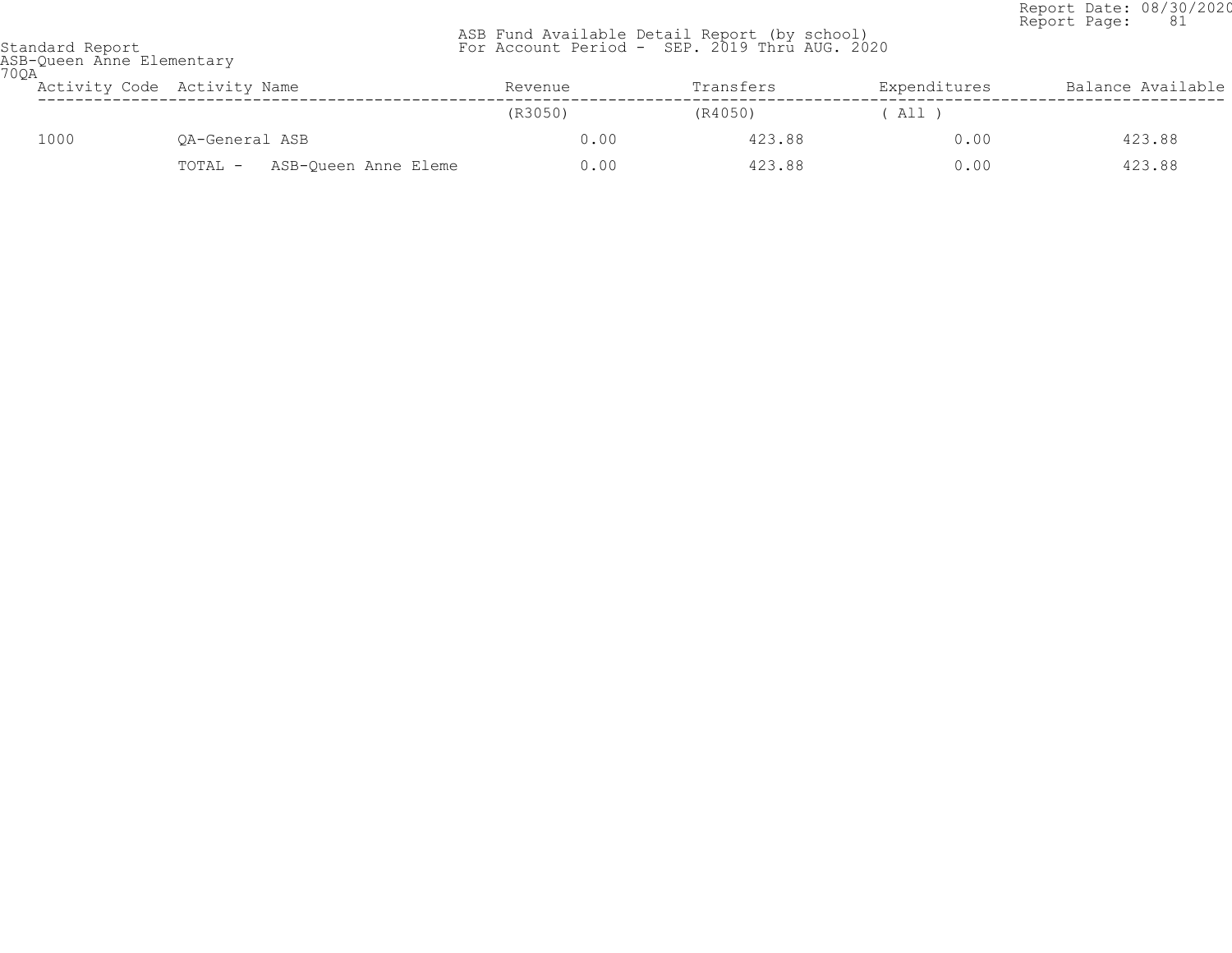Report Date: 08/30/2020<br>Report Page: 82 Report Page: 82

 ASB Fund Available Detail Report (by school) Standard Report For Account Period - SEP. 2019 Thru AUG. 2020

ASB-Rainier Beach High School 70RB

| TOTAL - ASB-Rainier Beach Hi 31,805.49 63,474.31 39,930.56 55,349.24 |  |  |
|----------------------------------------------------------------------|--|--|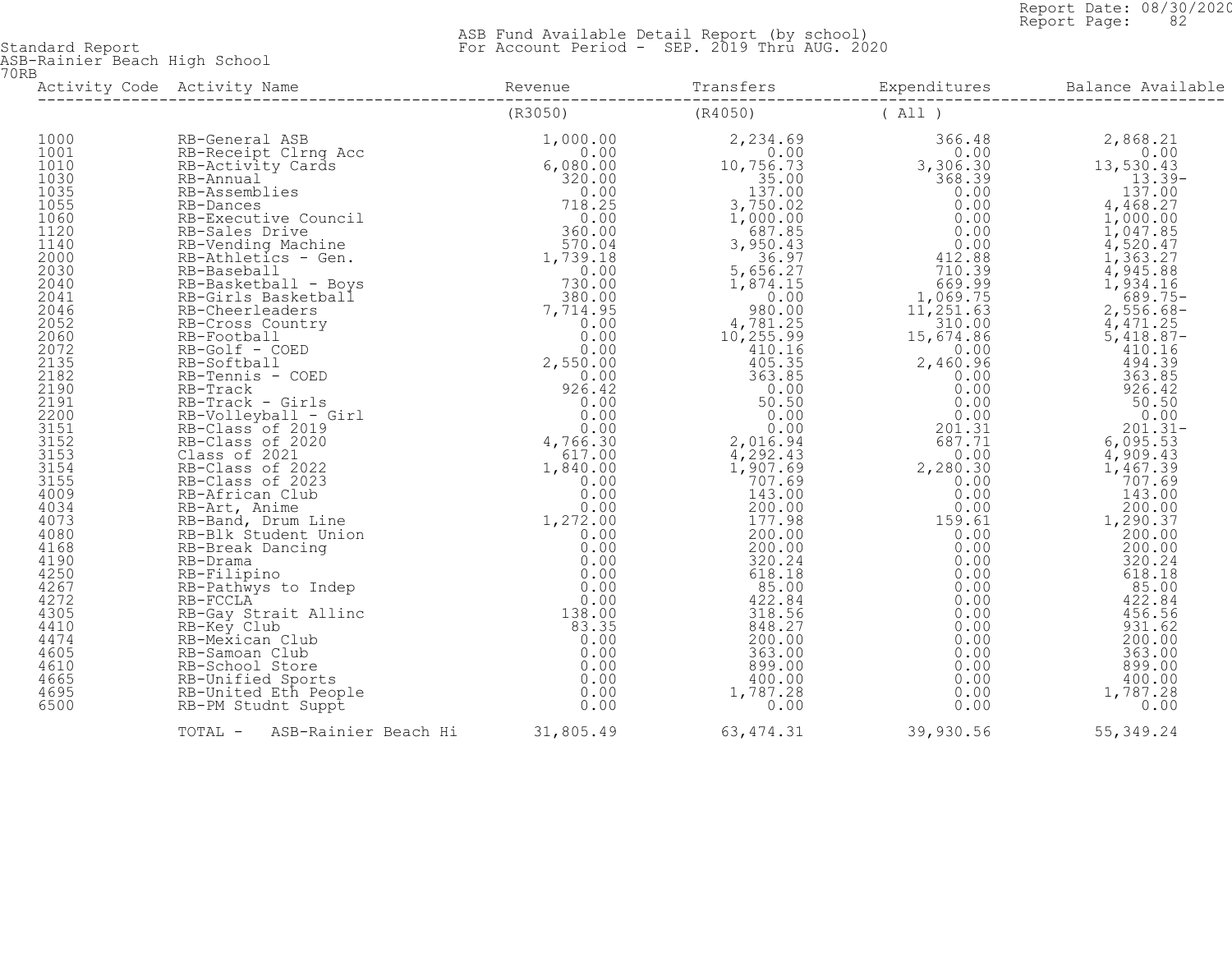Report Date: 08/30/2020<br>Report Page: 83 Report Page: 83

|                                                                                              | Activity Code Activity Name                                                                                                                                                                                                            | Revenue                                                                                                                       | Transfers                                                                                                                         | Expenditures                                                                                                            | Balance Available                                                                                                                          |
|----------------------------------------------------------------------------------------------|----------------------------------------------------------------------------------------------------------------------------------------------------------------------------------------------------------------------------------------|-------------------------------------------------------------------------------------------------------------------------------|-----------------------------------------------------------------------------------------------------------------------------------|-------------------------------------------------------------------------------------------------------------------------|--------------------------------------------------------------------------------------------------------------------------------------------|
|                                                                                              |                                                                                                                                                                                                                                        | (R3050)                                                                                                                       | (R4050)                                                                                                                           | All)                                                                                                                    |                                                                                                                                            |
| 1000<br>1001<br>1030<br>2000<br>3152<br>3153<br>3154<br>4066<br>4305<br>4405<br>4540<br>4685 | RE-General ASB<br>RE-Receipt Clearing<br>RE-Annual<br>RE-General Athletics<br>Class of 2020<br>RE-Class of 2021<br>RE-Class of 2022<br>RE-Band Club<br>RE-Gay Strt Alliance<br>RE-Japanese Club<br>RE-Orchestra Club<br>RE-Travel Club | 463.37<br>0.00<br>11,899.00<br>2,350.00<br>0.00<br>5,901.00<br>4,857.00<br>14,030.00<br>0.00<br>0.00<br>27,595.00<br>9,671.11 | 10,723.25<br>300.00<br>2,000.00<br>3,681.82<br>1,300.89<br>8,010.00<br>500.00<br>533.83<br>100.00<br>1,699.79<br>0.00<br>6,590.80 | $4,489.10-$<br>0.00<br>2,684.79<br>1,006.46<br>320.05<br>11,681.45<br>0.00<br>9,126.54<br>0.00<br>45.00<br>0.00<br>0.00 | 15,675.72<br>300.00<br>11,214.21<br>5,025.36<br>980.84<br>2,229.55<br>5,357.00<br>5,437.29<br>100.00<br>1,654.79<br>27,595.00<br>16,261.91 |
|                                                                                              | ASB-Robert Eagle Sta<br>TOTAL -                                                                                                                                                                                                        | 76,766.48                                                                                                                     | 35,440.38                                                                                                                         | 20,375.19                                                                                                               | 91,831.67                                                                                                                                  |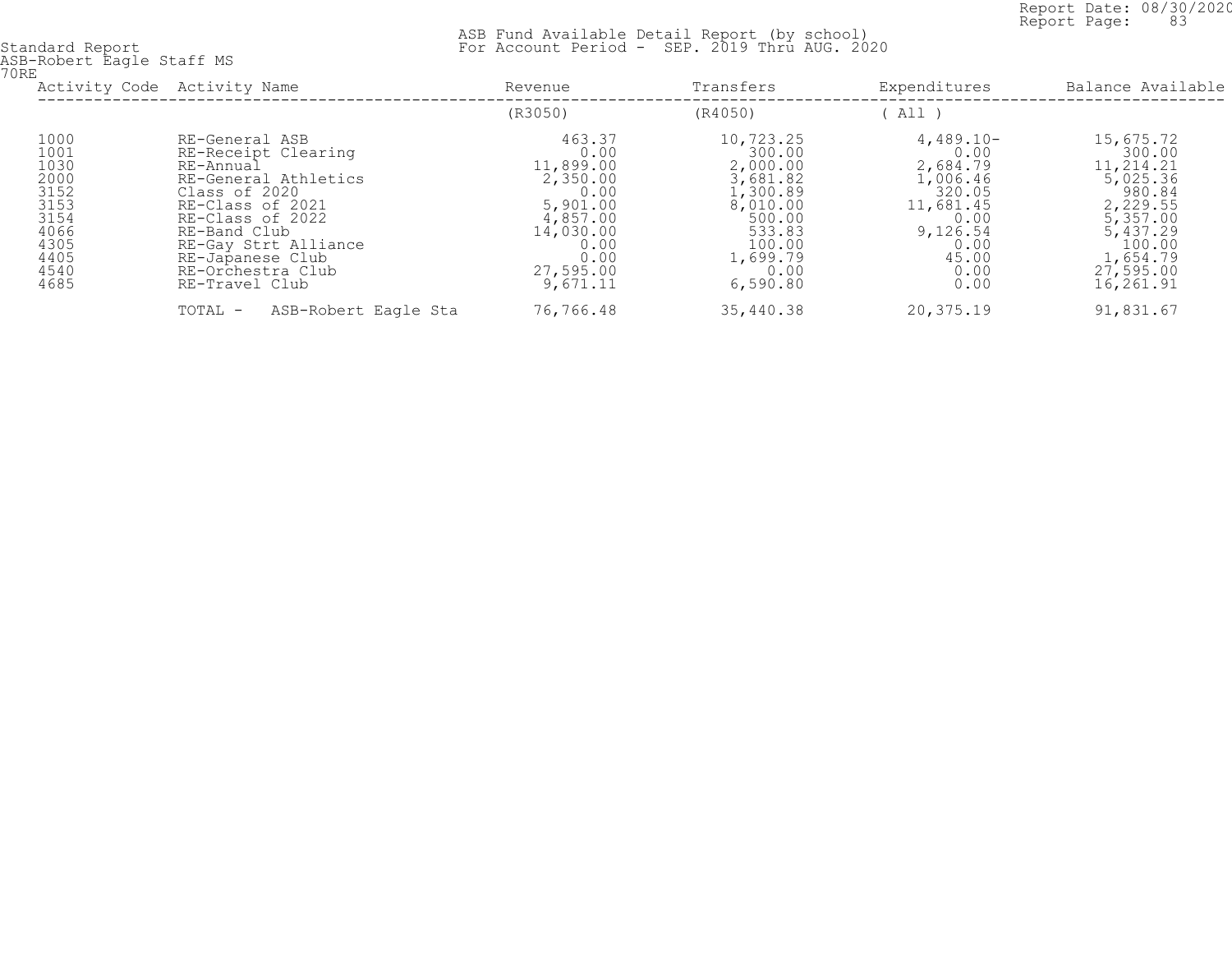Report Date: 08/30/2020<br>Report Page: 84 Report Page: 84

| 70RO | ASB-Rogers Elementary |                                 |           |           |              |                   |  |  |
|------|-----------------------|---------------------------------|-----------|-----------|--------------|-------------------|--|--|
|      |                       | Activity Code Activity Name     | Revenue   | Transfers | Expenditures | Balance Available |  |  |
|      |                       |                                 | (R3050)   | (R4050)   | All )        |                   |  |  |
|      | 1000                  | RO-General ASB                  | 34,452.95 | 6,462.69  | 22,936.17    | 17,979.47         |  |  |
|      |                       | ASB-Rogers Elementar<br>TOTAL - | 34,452.95 | 6,462.69  | 22,936.17    | 17,979.47         |  |  |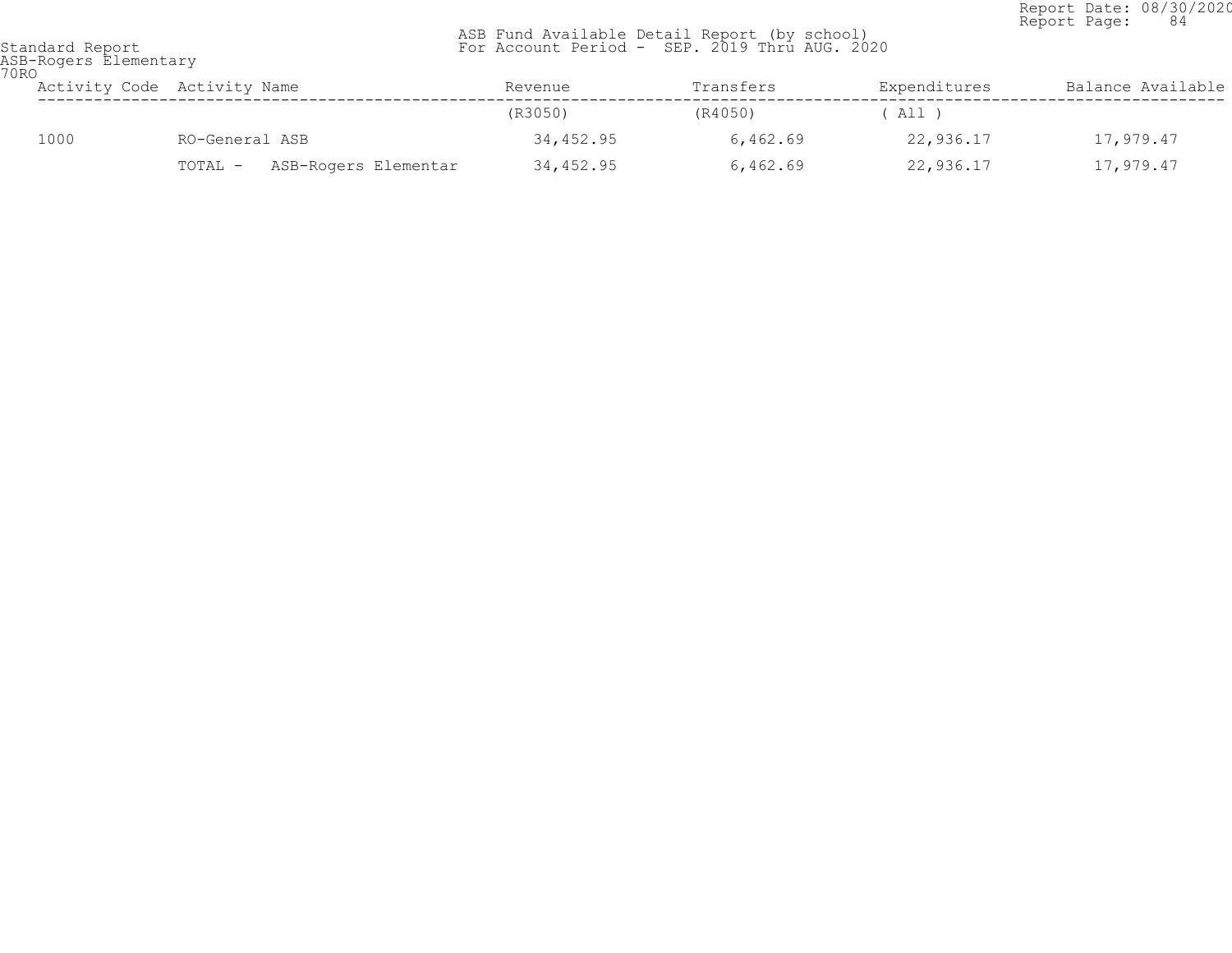Report Date: 08/30/2020<br>Report Page: 85 Report Page: 85

 ASB Fund Available Detail Report (by school) Standard Report For Account Period - SEP. 2019 Thru AUG. 2020

ASB-Roosevelt High School 70RT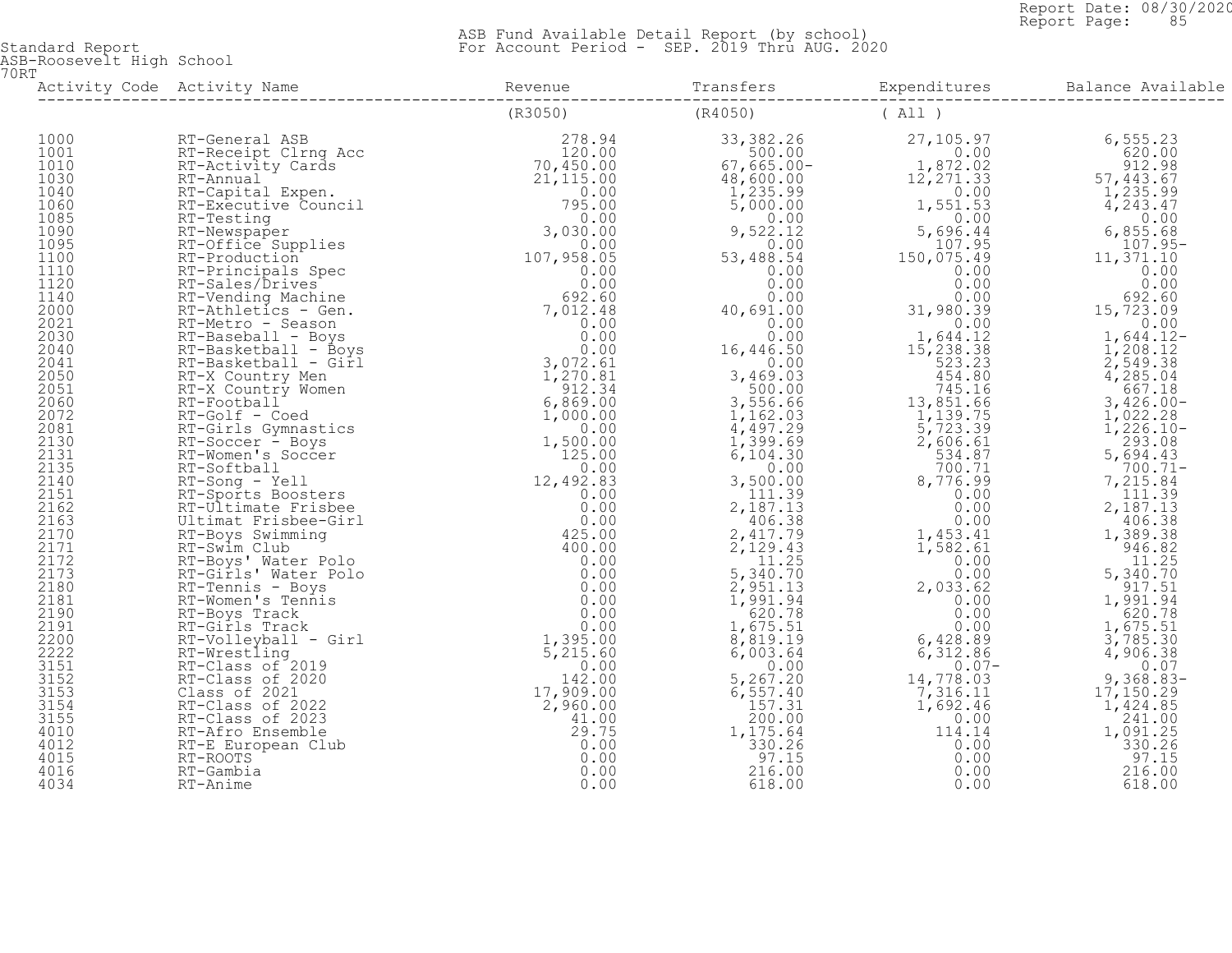Report Date: 08/30/2020<br>Report Page: 86 Report Page: 86

 ASB Fund Available Detail Report (by school) Standard Report For Account Period - SEP. 2019 Thru AUG. 2020

ASB-Roosevelt High School 70RT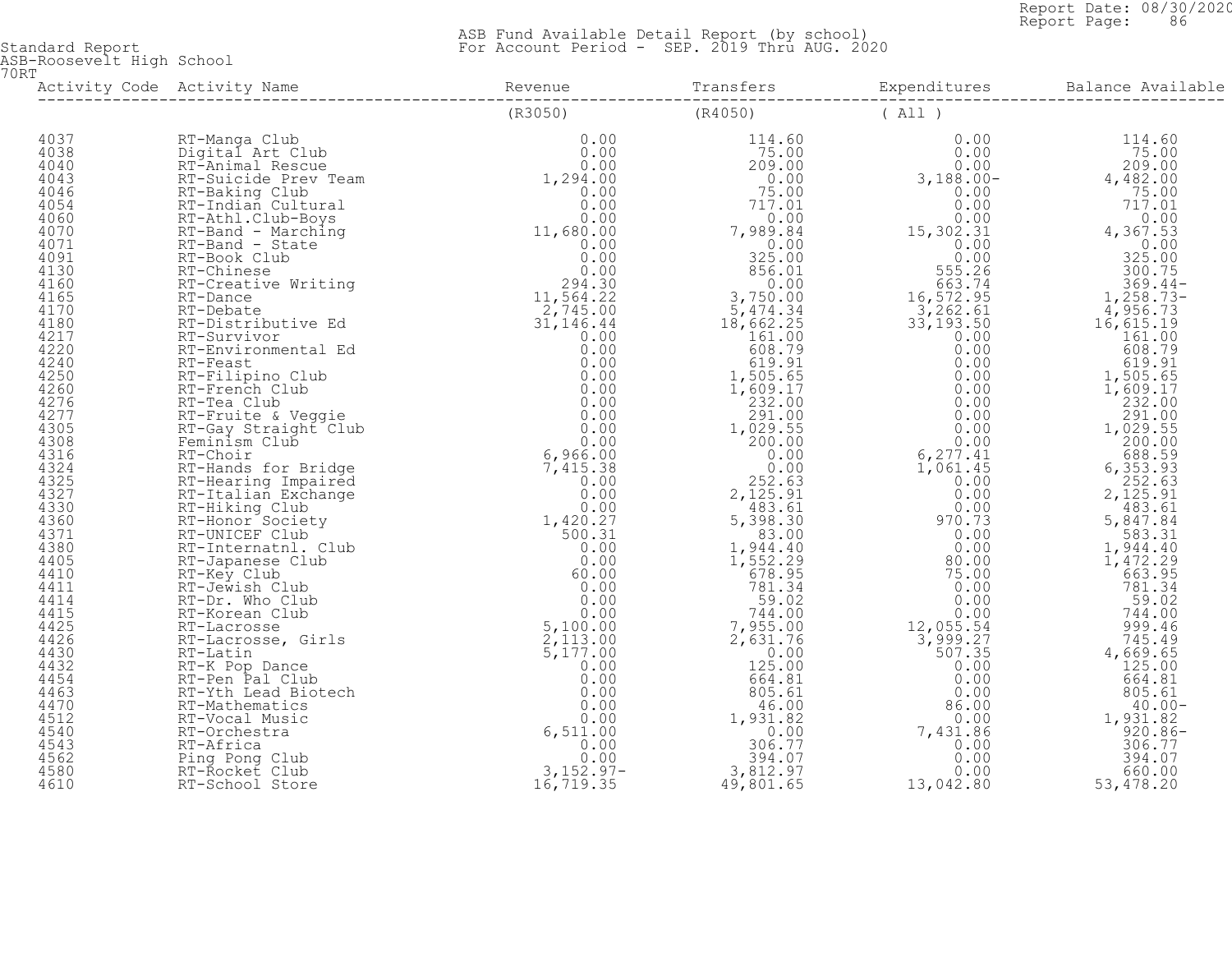Report Date: 08/30/2020<br>Report Page: 87 Report Page: 87

| <b>70RT</b> | ASB-Roosevelt High School                                                                                                                            |                                                                                                                                                                                                                                                                                                                                                                                     |                                                                                                                                                               |                                                                                                                                                                                       |                                                                                                                                                                   |                                                                                                                                                                                                       |
|-------------|------------------------------------------------------------------------------------------------------------------------------------------------------|-------------------------------------------------------------------------------------------------------------------------------------------------------------------------------------------------------------------------------------------------------------------------------------------------------------------------------------------------------------------------------------|---------------------------------------------------------------------------------------------------------------------------------------------------------------|---------------------------------------------------------------------------------------------------------------------------------------------------------------------------------------|-------------------------------------------------------------------------------------------------------------------------------------------------------------------|-------------------------------------------------------------------------------------------------------------------------------------------------------------------------------------------------------|
|             |                                                                                                                                                      | Activity Code Activity Name                                                                                                                                                                                                                                                                                                                                                         | Revenue                                                                                                                                                       | Transfers                                                                                                                                                                             | Expenditures                                                                                                                                                      | Balance Available                                                                                                                                                                                     |
|             |                                                                                                                                                      |                                                                                                                                                                                                                                                                                                                                                                                     | (R3050)                                                                                                                                                       | (R4050)                                                                                                                                                                               | (A11)                                                                                                                                                             |                                                                                                                                                                                                       |
|             | 4618<br>4619<br>4620<br>4621<br>4653<br>4658<br>4660<br>4665<br>4676<br>4679<br>4681<br>4688<br>4689<br>4697<br>4704<br>4707<br>6000<br>6030<br>6040 | RT-Girls In Sci Club<br>RT-Astronomy<br>RT-Science Club<br>Biology Club<br>RT-Studnt Rec Tech<br>RT-Philosophy Club<br>RT-Spanish<br>RT-Unified Sports<br>RT-Stu Equity Cncl<br>RT-Swing Club<br>RT-Taiwanese Club<br>RT-Tech Studnt Assoc<br>RT-Women in Tech<br>RT-Rider TV<br>RT-Vietnamese Club<br>RT-Film Club<br>RT-Boh Furlan Mem<br>RT-Bob Furlan Mem<br>RT-BSU Scholarship | 0.00<br>0.00<br>0.00<br>0.00<br>0.00<br>0.00<br>39.75<br>576.00<br>0.00<br>0.00<br>0.00<br>7,042.39<br>0.00<br>0.00<br>0.00<br>0.00<br>460.54<br>0.00<br>0.00 | 59.00<br>100.00<br>76.12<br>686.00<br>624.00<br>7.38<br>979.06<br>0.00<br>50.00<br>50.00<br>833.78<br>0.00<br>200.00<br>114.08<br>91.98<br>1,092.06<br>1,939.62<br>200.00<br>2,025.00 | 644.72<br>0.00<br>0.00<br>0.00<br>0.00<br>0.00<br>17.62<br>1,678.50<br>0.00<br>0.00<br>0.00<br>2,008.49<br>0.00<br>0.00<br>0.00<br>200.00<br>0.00<br>0.00<br>0.00 | $585.72 -$<br>100.00<br>76.12<br>686.00<br>624.00<br>7.38<br>1,001.19<br>$1,102.50-$<br>50.00<br>50.00<br>833.78<br>5,033.90<br>200.00<br>114.08<br>91.98<br>892.06<br>2,400.16<br>200.00<br>2,025.00 |
|             |                                                                                                                                                      | TOTAL -<br>ASB-Roosevelt High S                                                                                                                                                                                                                                                                                                                                                     | 382,883.99                                                                                                                                                    | 350,887.74                                                                                                                                                                            | 440,811.96                                                                                                                                                        | 292,959.77                                                                                                                                                                                            |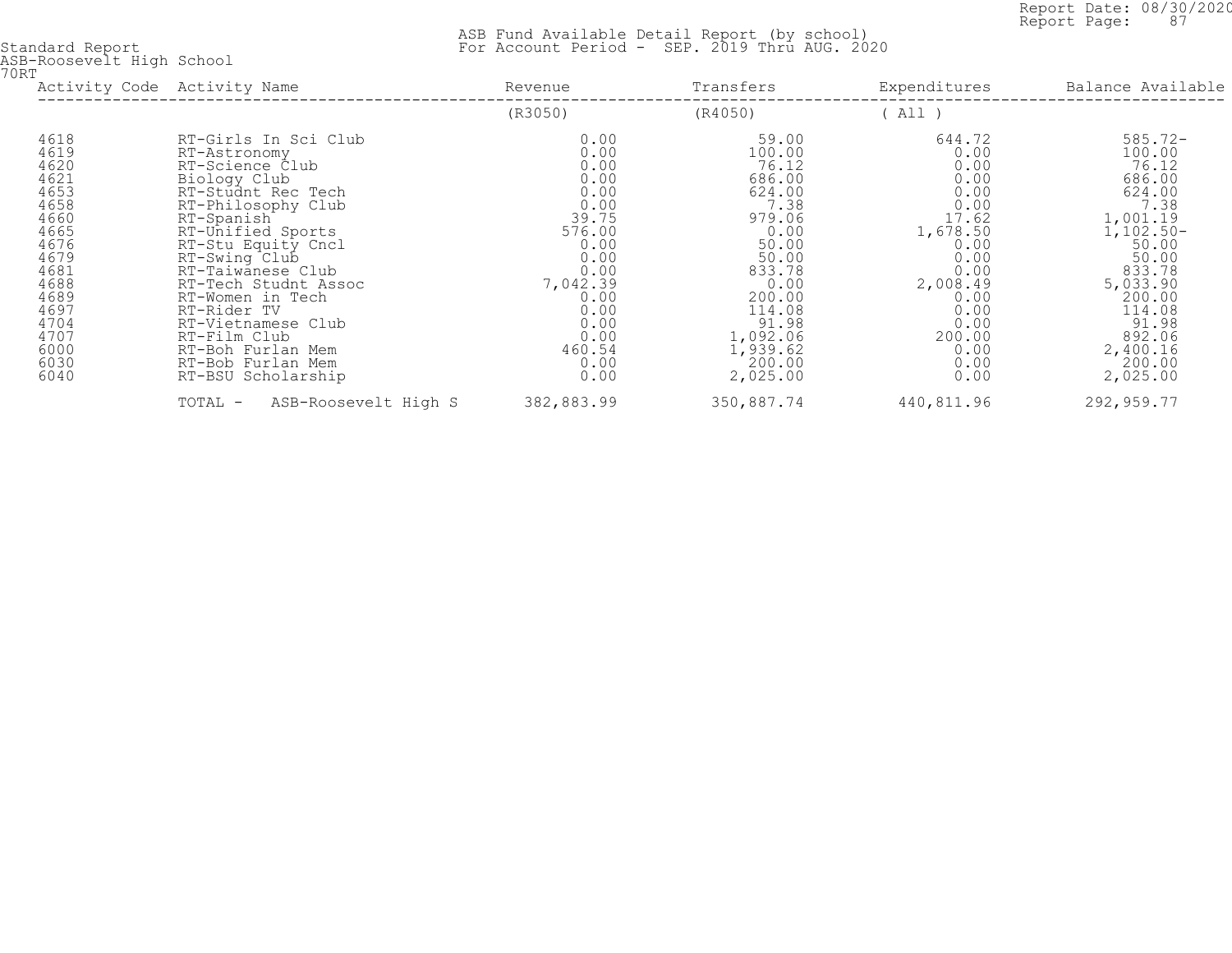Report Date: 08/30/2020<br>Report Page: 88 Report Page: 88

| Standard Report             |  |
|-----------------------------|--|
| ASB-Rainier View Elementarv |  |
| 70 R V                      |  |

| URV  | Activity Code Activity Name     | Revenue | Transfers | Expenditures | Balance Available |
|------|---------------------------------|---------|-----------|--------------|-------------------|
|      |                                 | (R3050) | (R4050)   | ' All )      |                   |
| 1000 | RV-General ASB                  | 0.00    | 4,463.13  | 0.00         | 4,463.13          |
|      | ASB-Rainier View Ele<br>TOTAL - | 0.00    | 4,463.13  | 0.00         | 4,463.13          |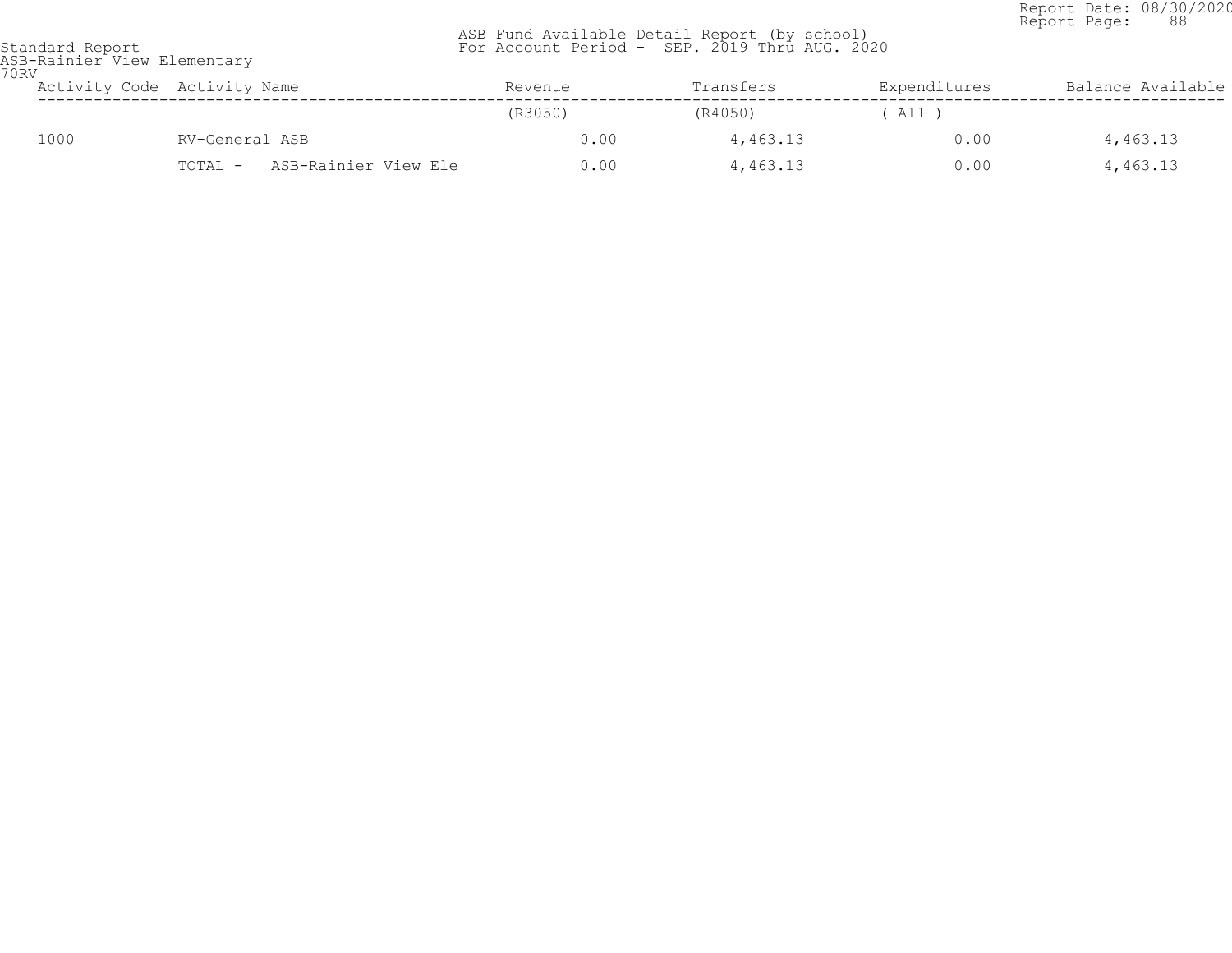Report Date: 08/30/2020<br>Report Page: 89 Report Page: 89

| 70RX | ASB-Roxhill Elementary |                                     |              |                      |                    |                    |  |  |
|------|------------------------|-------------------------------------|--------------|----------------------|--------------------|--------------------|--|--|
|      |                        | Activity Code Activity Name         | Revenue      | Transfers            | Expenditures       | Balance Available  |  |  |
|      |                        |                                     | (R3050)      | (R4050)              | All )              |                    |  |  |
|      | 1000<br>3005           | RX-General ASB<br>RX-5th Grade Camp | 0.00<br>0.00 | 612.45<br>5, 132. 25 | 262.30<br>2,263.01 | 350.15<br>2,869.24 |  |  |
|      |                        | ASB-Roxhill Elementa<br>TOTAL -     | 0.00         | 5,744.70             | 2,525.31           | 3,219.39           |  |  |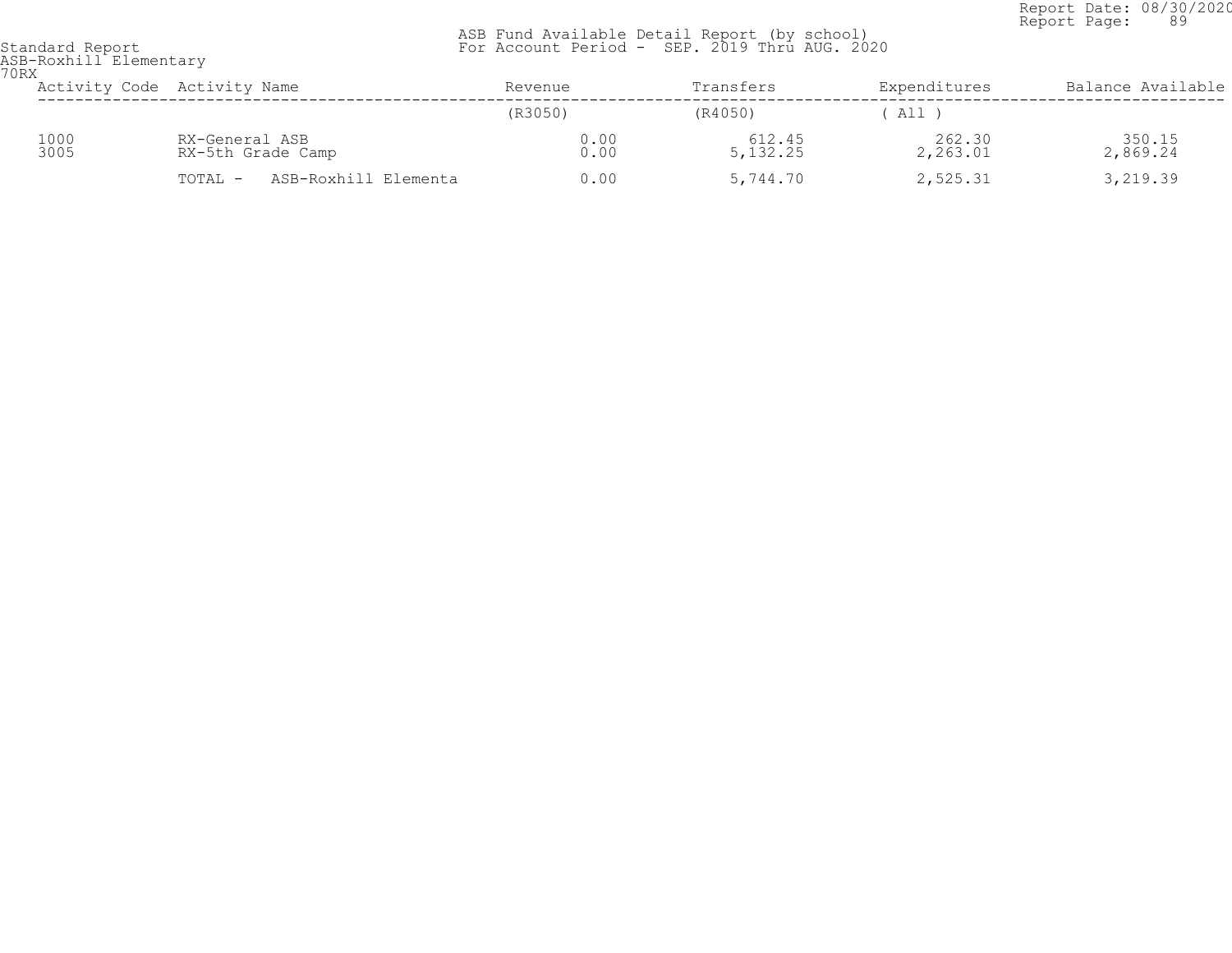Report Date: 08/30/2020<br>Report Page: 90 Report Page: 90

| 70SA | ASB-Sacajawea Elementary |                                 |          |           |              |                   |
|------|--------------------------|---------------------------------|----------|-----------|--------------|-------------------|
|      |                          | Activity Code Activity Name     | Revenue  | Transfers | Expenditures | Balance Available |
|      |                          |                                 | (R3050)  | (R4050)   | $'$ All $)$  |                   |
|      | 1000                     | SA-General ASB                  | 2,631.00 | 10,971.05 | 1,716.16     | 11,885.89         |
|      |                          | ASB-Sacajawea Elemen<br>TOTAL - | 2,631.00 | 10,971.05 | 1,716.16     | 11,885.89         |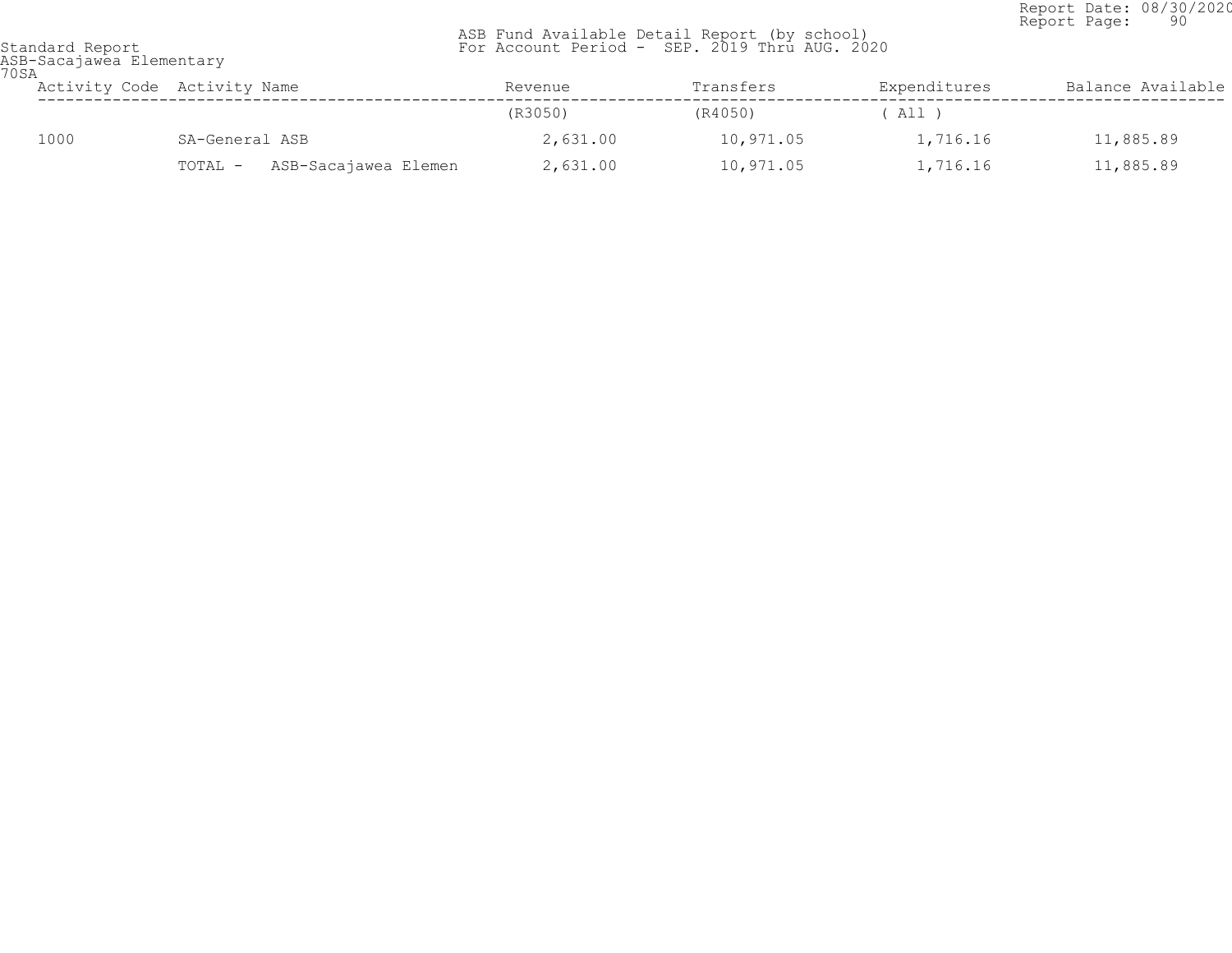Report Date: 08/30/2020<br>Report Page: 91 Report Page: 91

| standard keport                     |  |
|-------------------------------------|--|
| ASB-Schmitz Park Elementary<br>70SC |  |

| いらし | Activity Code Activity Name |                                |                      | Revenue             | Transfers       | Expenditures        | Balance Available   |
|-----|-----------------------------|--------------------------------|----------------------|---------------------|-----------------|---------------------|---------------------|
|     |                             |                                |                      | (R3050)             | (R4050)         | All                 |                     |
|     | 1000<br>6000                | SC-General ASB<br>SC-Donations |                      | $16,730.01$<br>0.00 | 445.98<br>57.31 | $14,731.58$<br>0.00 | $2,444.41$<br>57.31 |
|     |                             | TOTAL -                        | ASB-Schmitz Park Ele | 16,730.01           | 503.29          | 14,731.58           | 2,501.72            |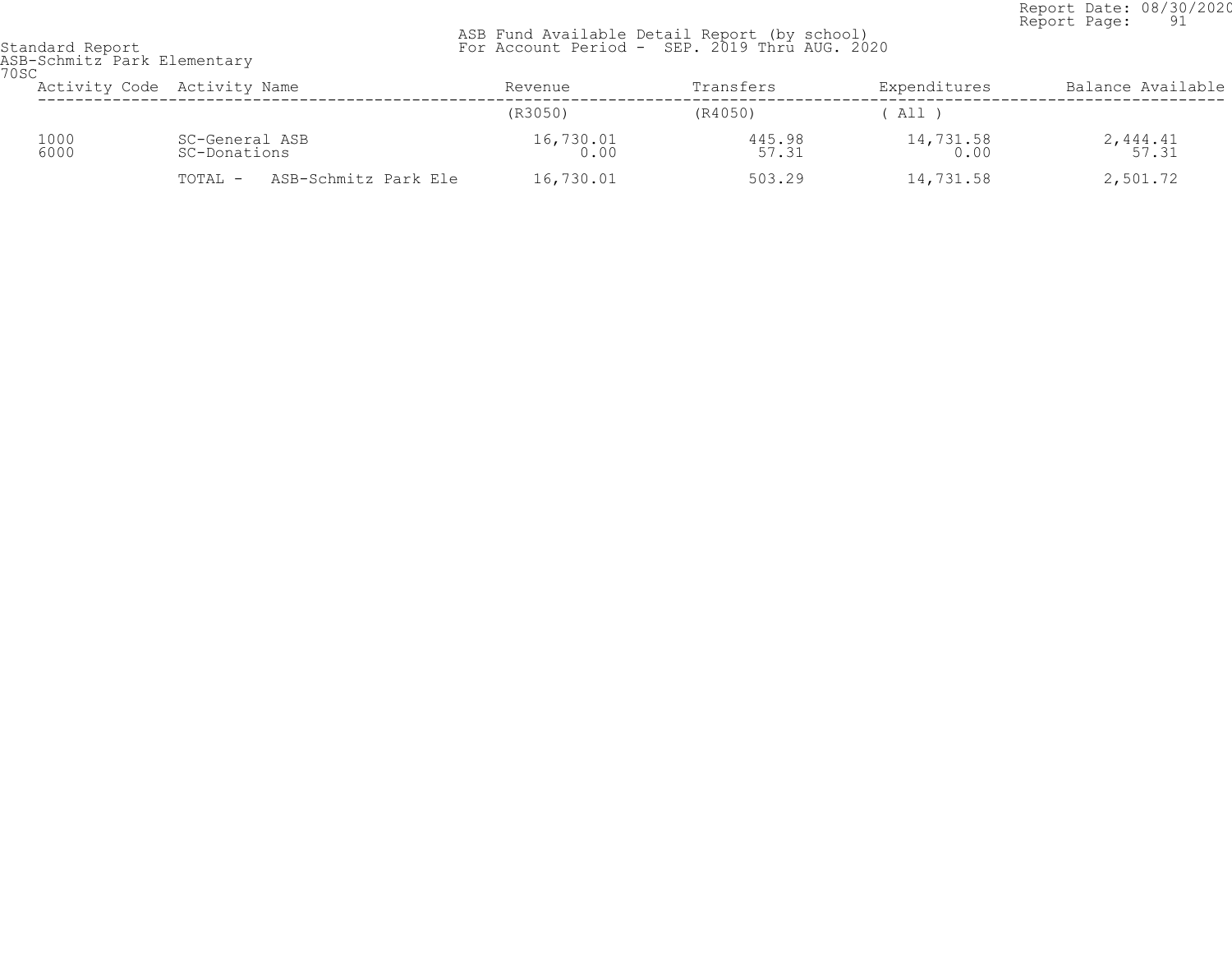Report Date: 08/30/2020<br>Report Page: 92 Report Page: 92

| 70SH |  |  |  |
|------|--|--|--|
|      |  |  |  |
|      |  |  |  |
|      |  |  |  |
|      |  |  |  |
|      |  |  |  |
|      |  |  |  |
|      |  |  |  |
|      |  |  |  |
|      |  |  |  |
|      |  |  |  |
|      |  |  |  |
|      |  |  |  |
|      |  |  |  |
|      |  |  |  |
|      |  |  |  |
|      |  |  |  |
|      |  |  |  |
|      |  |  |  |
|      |  |  |  |
|      |  |  |  |
|      |  |  |  |
|      |  |  |  |
|      |  |  |  |
|      |  |  |  |
|      |  |  |  |
|      |  |  |  |
|      |  |  |  |
|      |  |  |  |
|      |  |  |  |
|      |  |  |  |
|      |  |  |  |
|      |  |  |  |
|      |  |  |  |
|      |  |  |  |
|      |  |  |  |
|      |  |  |  |
|      |  |  |  |
|      |  |  |  |
|      |  |  |  |
|      |  |  |  |
|      |  |  |  |
|      |  |  |  |
|      |  |  |  |
|      |  |  |  |
|      |  |  |  |
|      |  |  |  |
|      |  |  |  |
|      |  |  |  |
|      |  |  |  |
|      |  |  |  |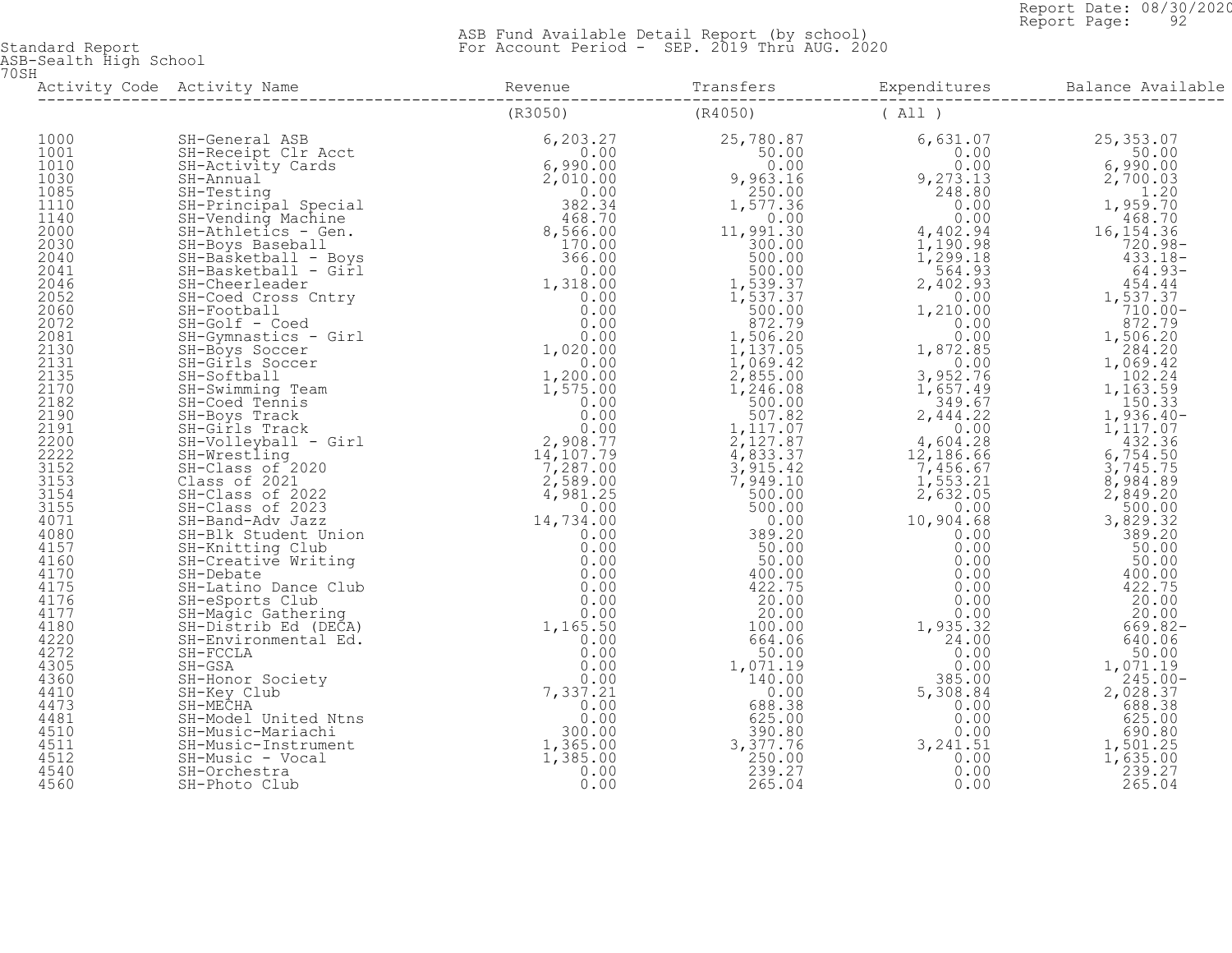Report Date: 08/30/2020<br>Report Page: 93 Report Page: 93

| 70SH | ASB-Sealth High School                                                       |                                                                                                                                                                                                    |                                                                                    |                                                                                                  |                                                                                  |                                                                                                  |
|------|------------------------------------------------------------------------------|----------------------------------------------------------------------------------------------------------------------------------------------------------------------------------------------------|------------------------------------------------------------------------------------|--------------------------------------------------------------------------------------------------|----------------------------------------------------------------------------------|--------------------------------------------------------------------------------------------------|
|      |                                                                              | Activity Code Activity Name                                                                                                                                                                        | Revenue                                                                            | Transfers                                                                                        | Expenditures                                                                     | Balance Available                                                                                |
|      |                                                                              |                                                                                                                                                                                                    | (R3050)                                                                            | (R4050)                                                                                          | All )                                                                            |                                                                                                  |
|      | 4561<br>4580<br>4605<br>4610<br>4664<br>4680<br>4685<br>4690<br>4695<br>4712 | SH-Badminton Club<br>SH-Rocket/Robot Club<br>SH-Samoan Club<br>SH-School Store<br>SH-Unified Soccer<br>SH-Student Exch Club<br>SH-Travel<br>SH-Usher Squad<br>SH-United Ethnic Peo<br>SH-Link Crew | 0.00<br>0.00<br>0.00<br>0.00<br>0.00<br>4,591.20<br>0.00<br>0.00<br>0.00<br>260.00 | 123.01<br>200.00<br>200.00<br>50.00<br>50.00<br>1,737.58<br>5.00<br>611.21<br>200.00<br>3,973.13 | 0.00<br>0.00<br>0.00<br>0.00<br>0.00<br>690.00<br>0.00<br>0.00<br>0.00<br>540.30 | 123.01<br>200.00<br>200.00<br>50.00<br>50.00<br>5,638.78<br>5.00<br>611.21<br>200.00<br>3,692.83 |
|      |                                                                              | ASB-Sealth High Scho<br>TOTAL -                                                                                                                                                                    | 93,281.03                                                                          | 101,490.00                                                                                       | 88,963.47                                                                        | 105,807.56                                                                                       |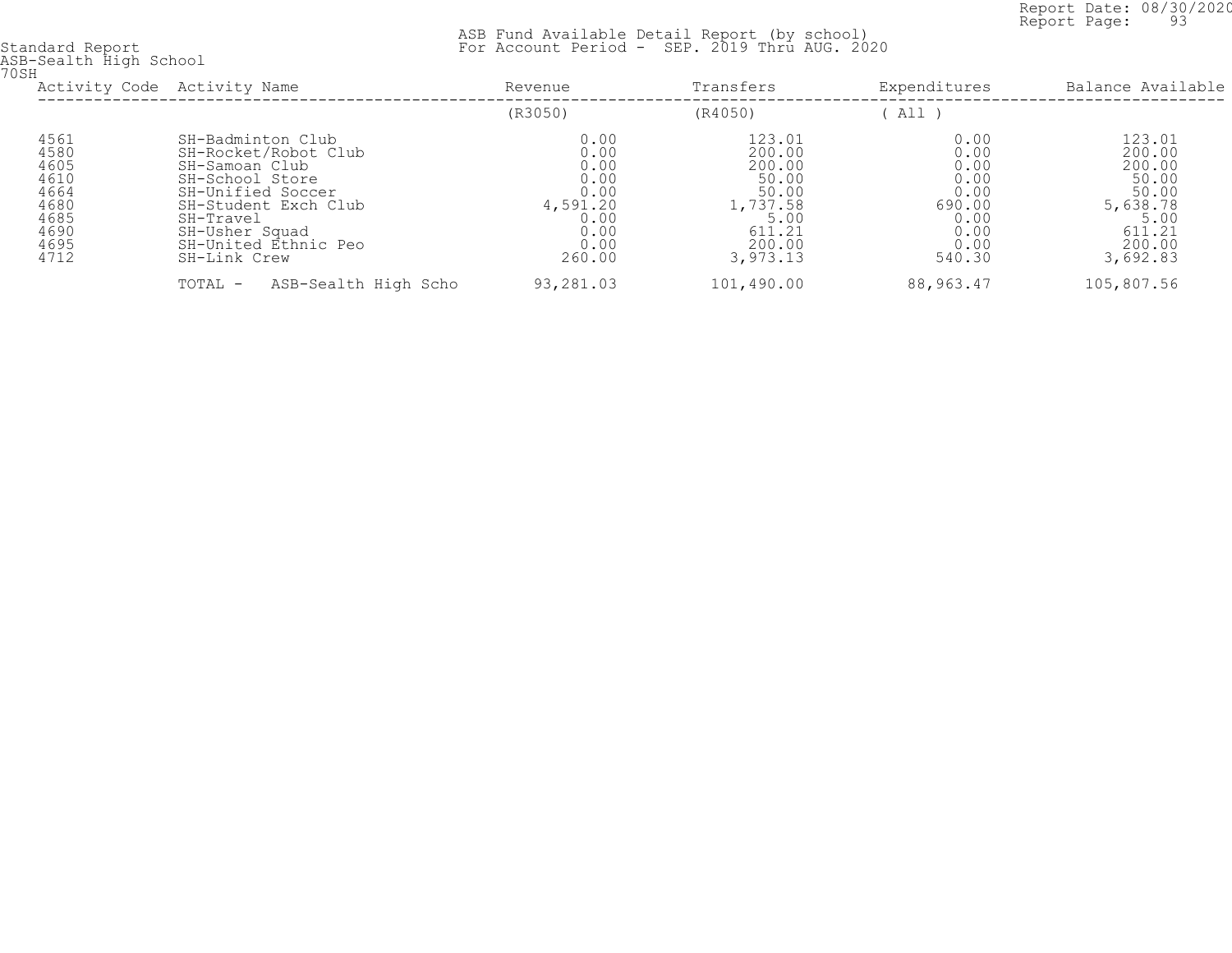Report Date: 08/30/2020 Report Page: 94

| ASB Fund Available Detail Report (by school)  |  |  |  |  |
|-----------------------------------------------|--|--|--|--|
| For Account Period - SEP. 2019 Thru AUG. 2020 |  |  |  |  |

| Standard Report |                                |  |
|-----------------|--------------------------------|--|
|                 | ASR-South Lake Alternative Sch |  |

| Standard Report<br>ASB-South Lake Alternative Sch<br>70SL |                                 |         | For Account Period - SEP. 2019 Thru AUG. 2020 |              |                   |
|-----------------------------------------------------------|---------------------------------|---------|-----------------------------------------------|--------------|-------------------|
|                                                           | Activity Code Activity Name     | Revenue | Transfers                                     | Expenditures | Balance Available |
|                                                           |                                 | (R3050) | (R4050)                                       | ' All '      |                   |
| 1000                                                      | SL-General ASB                  | 0.00    | 1,001.65                                      | 0.00         | 1,001.65          |
|                                                           | ASB-South Lake Alter<br>TOTAL - | 0.00    | 1,001.65                                      | 0.00         | 1,001.65          |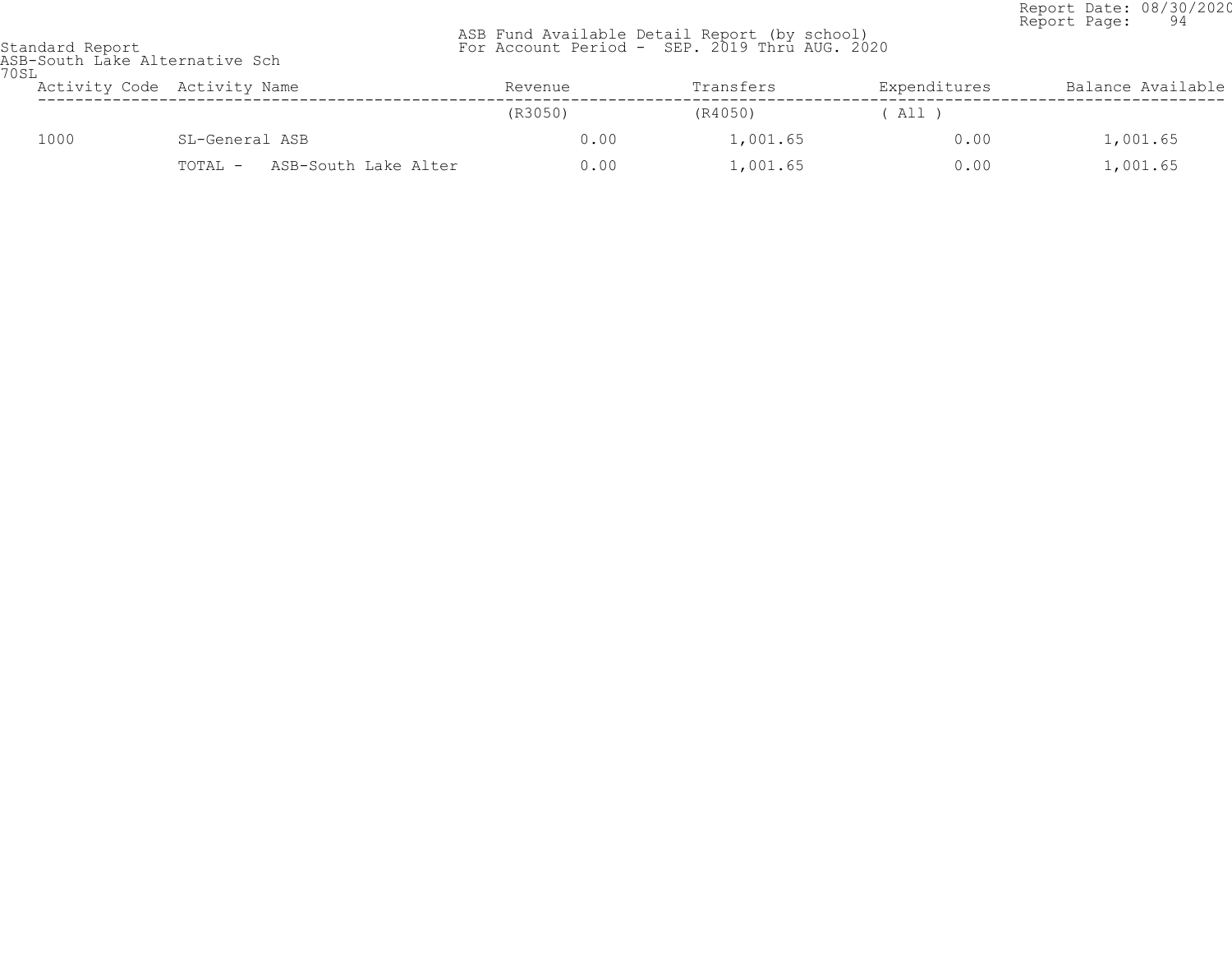Report Date: 08/30/2020<br>Report Page: 95 Report Page: 95

| 70SO | ASB-Sanislo Elementary |                                 |          |           |              |                   |
|------|------------------------|---------------------------------|----------|-----------|--------------|-------------------|
|      |                        | Activity Code Activity Name     | Revenue  | Transfers | Expenditures | Balance Available |
|      |                        |                                 | (R3050)  | (R4050)   | ( All )      |                   |
|      | 1000                   | SO-General ASB                  | 2,641.14 | 11,163.51 | 9,779.22     | 4,025.43          |
|      |                        | ASB-Sanislo Elementa<br>TOTAL - | 2,641.14 | 11,163.51 | 9,779.22     | 4,025.43          |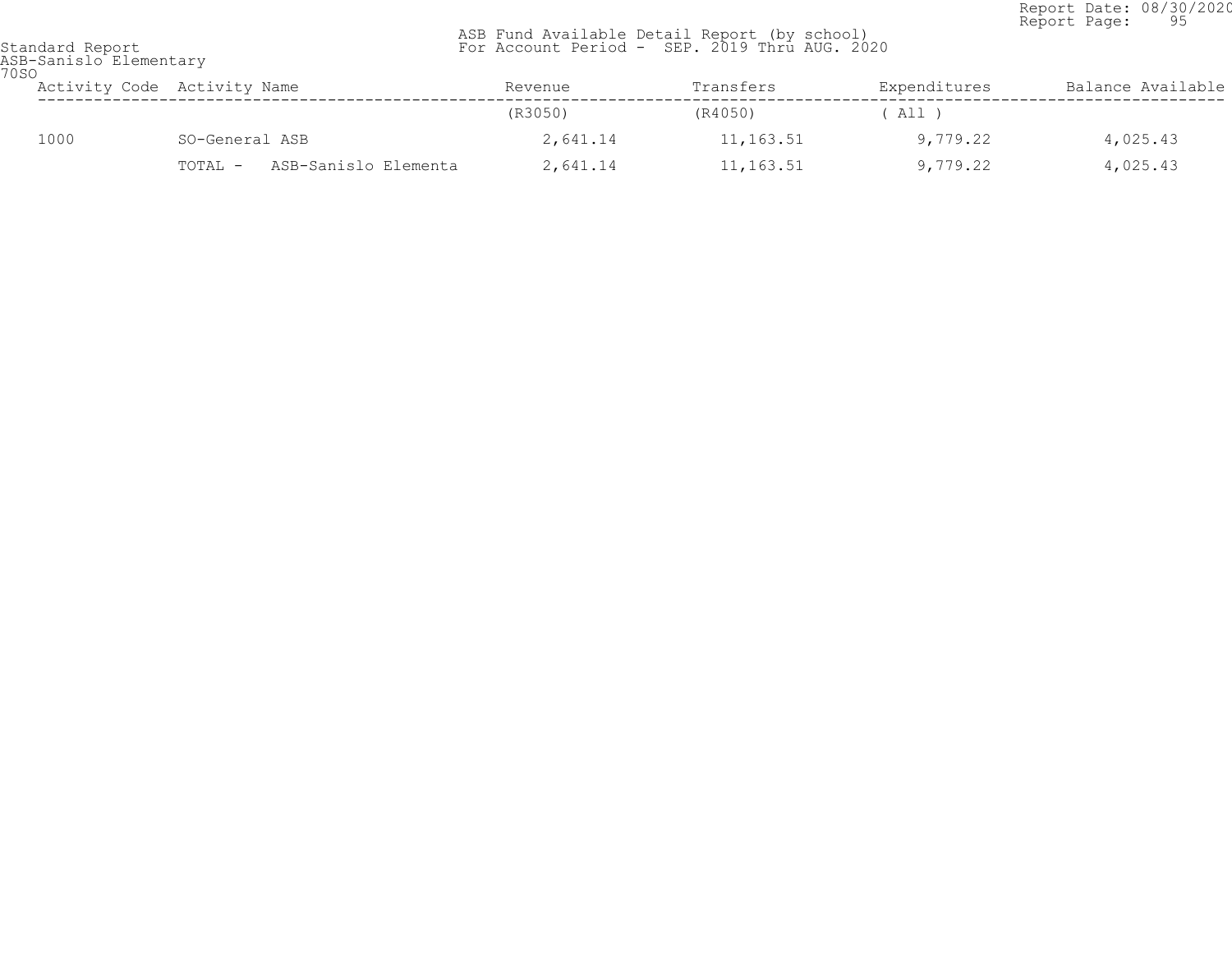Report Date: 08/30/2020 Report Page: 96

| 70SP | Standard Report<br>ASB-Sand Point Elementary |                                 | ASB Fund Available Detail Report (by school)<br>For Account Period - SEP. 2019 Thru AUG. 2020 |           |              |                   |
|------|----------------------------------------------|---------------------------------|-----------------------------------------------------------------------------------------------|-----------|--------------|-------------------|
|      |                                              | Activity Code Activity Name     | Revenue                                                                                       | Transfers | Expenditures | Balance Available |
|      |                                              |                                 | (R3050)                                                                                       | (R4050)   | All )        |                   |
|      | 1000                                         | SP-General ASB                  | 0.00                                                                                          | 70.14     | 0.00         | 70.14             |
|      |                                              | ASB-Sand Point Eleme<br>TOTAL - | 0.00                                                                                          | 70.14     | 0.00         | 70.14             |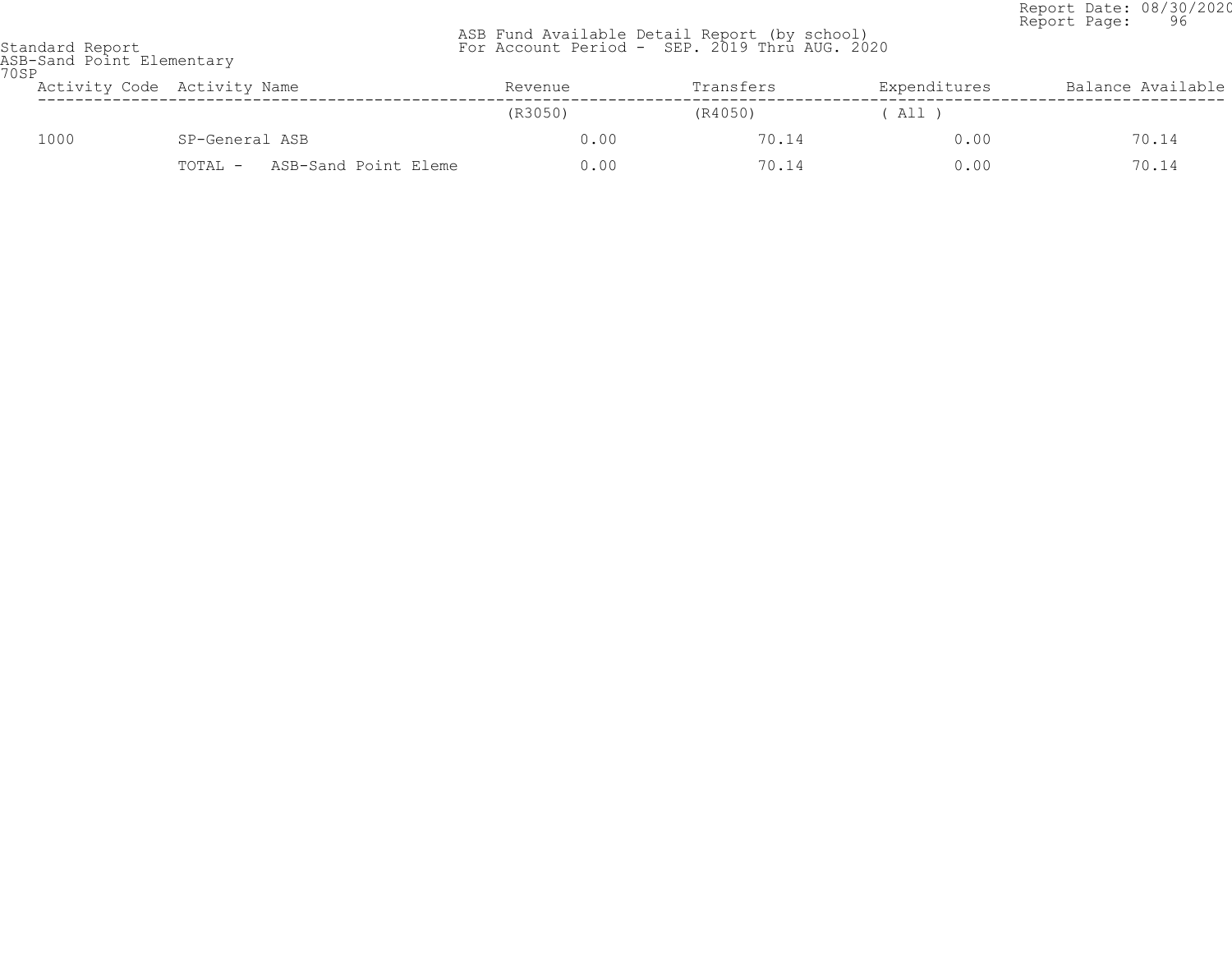Report Date: 08/30/2020<br>Report Page: 97 Report Page: 97

|  | Standard Report |  |                        |  |
|--|-----------------|--|------------------------|--|
|  |                 |  | ASR-Stavane Flamantery |  |

| 70ST | ASB-Stevens Elementary |                                 |         |           |              |                   |
|------|------------------------|---------------------------------|---------|-----------|--------------|-------------------|
|      |                        | Activity Code Activity Name     | Revenue | Transfers | Expenditures | Balance Available |
|      |                        |                                 | (R3050) | (R4050)   | All T        |                   |
|      | 1000                   | ST-General ASB                  | 0.00    | 3,319.37  | 0.00         | 3,319.37          |
|      |                        | TOTAL -<br>ASB-Stevens Elementa | 0.00    | 3,319.37  | 0.00         | 3,319.37          |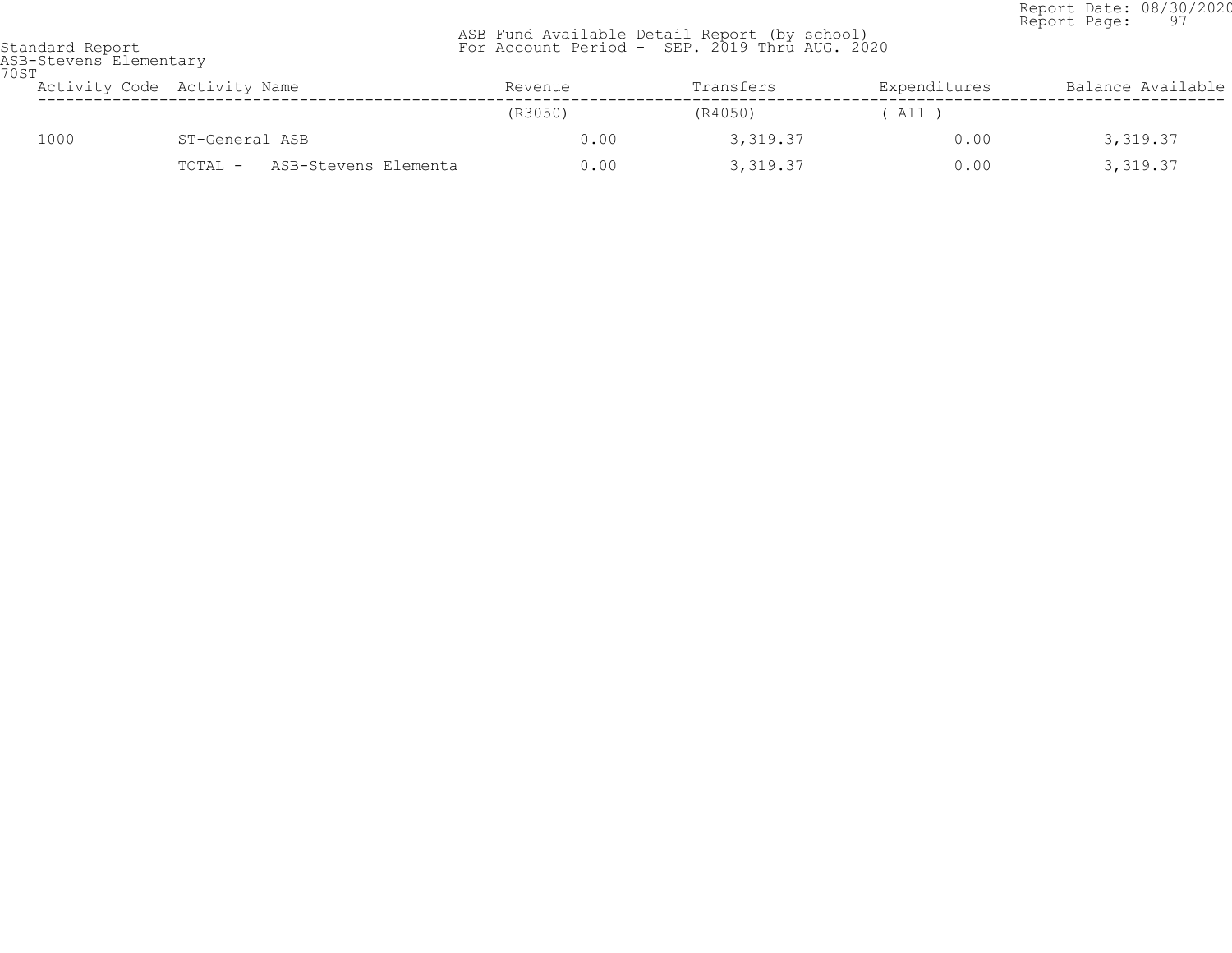Report Date: 08/30/2020<br>Report Page: 98 Report Page: 98

| 70TM | ASB-Thurgood Marshall Elem |                                 |         |           |              |                   |
|------|----------------------------|---------------------------------|---------|-----------|--------------|-------------------|
|      |                            | Activity Code Activity Name     | Revenue | Transfers | Expenditures | Balance Available |
|      |                            |                                 | (R3050) | (R4050)   | A11 )        |                   |
|      | 1000                       | TM-General ASB                  | 0.00    | 48,983.21 | 17,185.00    | 31,798.21         |
|      |                            | ASB-Thurgood Marshal<br>TOTAL - | 0.00    | 48,983.21 | 17,185.00    | 31,798.21         |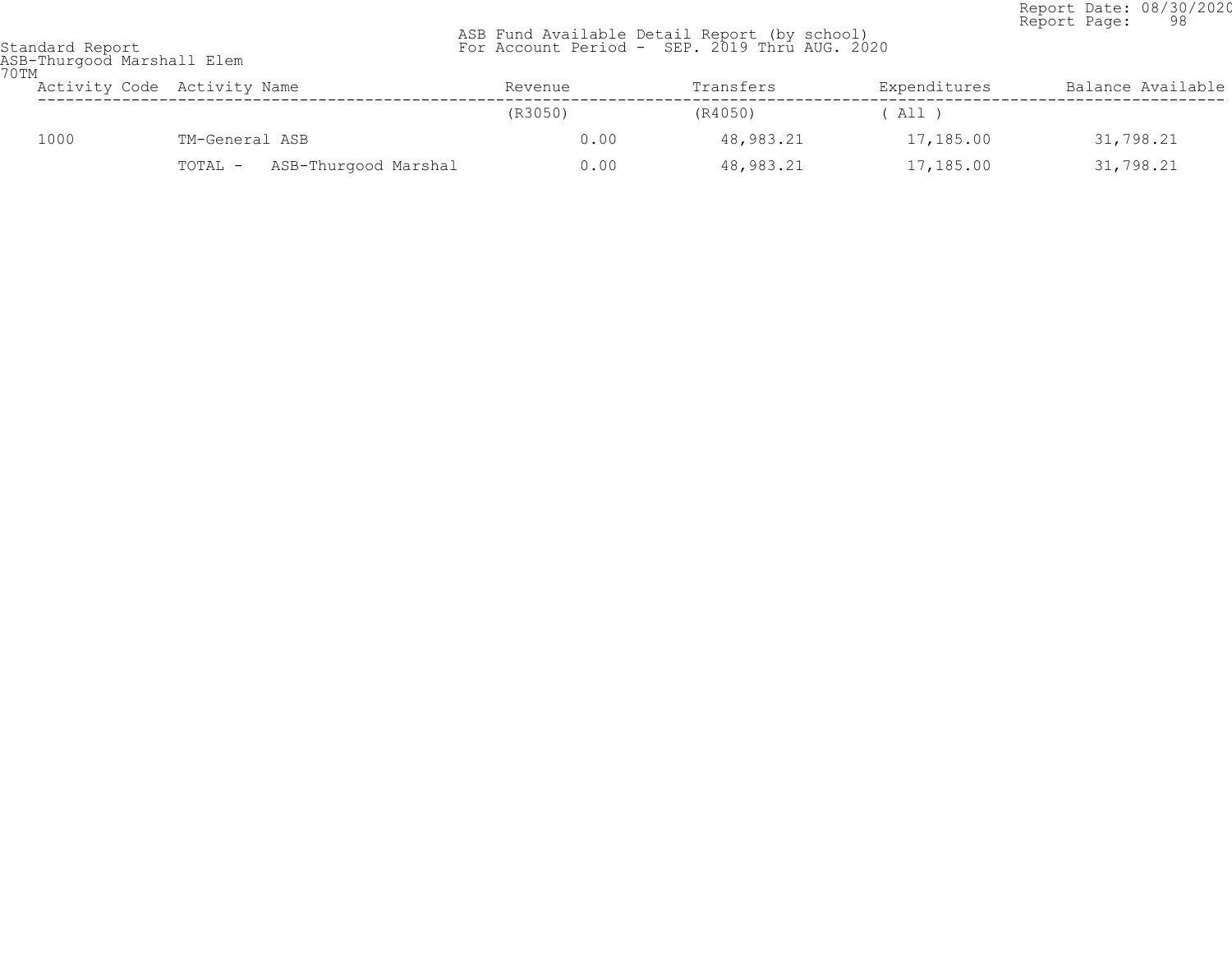Report Date: 08/30/2020<br>Report Page: 99 Report Page: 99

 ASB Fund Available Detail Report (by school) Standard Report For Account Period - SEP. 2019 Thru AUG. 2020

ASB-Seward Elementary-Tops/Sew 70TO

| UTU                                                          | Activity Code Activity Name                                                                                                                     | Revenue                                                                     | Transfers                                                         | Expenditures                                                                    | Balance Available                                                                 |
|--------------------------------------------------------------|-------------------------------------------------------------------------------------------------------------------------------------------------|-----------------------------------------------------------------------------|-------------------------------------------------------------------|---------------------------------------------------------------------------------|-----------------------------------------------------------------------------------|
|                                                              |                                                                                                                                                 | (R3050)                                                                     | (R4050)                                                           | All I                                                                           |                                                                                   |
| 1000<br>1001<br>1030<br>2000<br>3152<br>3153<br>3154<br>4511 | TO-General ASB<br>TO-Receipt Clr Acct<br>TO-Annual<br>TO-Athletics<br>Class of 2020<br>Class of 2021<br>TO-Class of 2022<br>TO-Music Instrument | 28,288.50<br>0.00<br>4,470.00<br>0.00<br>0.00<br>0.00<br>517.00<br>6,436.42 | 36,463.25<br>0.00<br>0.00<br>0.00<br>0.00<br>0.00<br>0.00<br>0.00 | 30,937.95<br>0.00<br>4,765.40<br>2,792.43<br>0.00<br>0.00<br>151.37<br>5,912.35 | 33,813.80<br>0.00<br>$295.40-$<br>$2,792.43-$<br>0.00<br>0.00<br>365.63<br>524.07 |
|                                                              | ASB-Seward Elementar<br>TOTAL -                                                                                                                 | 39,711.92                                                                   | 36,463.25                                                         | 44,559.50                                                                       | 31,615.67                                                                         |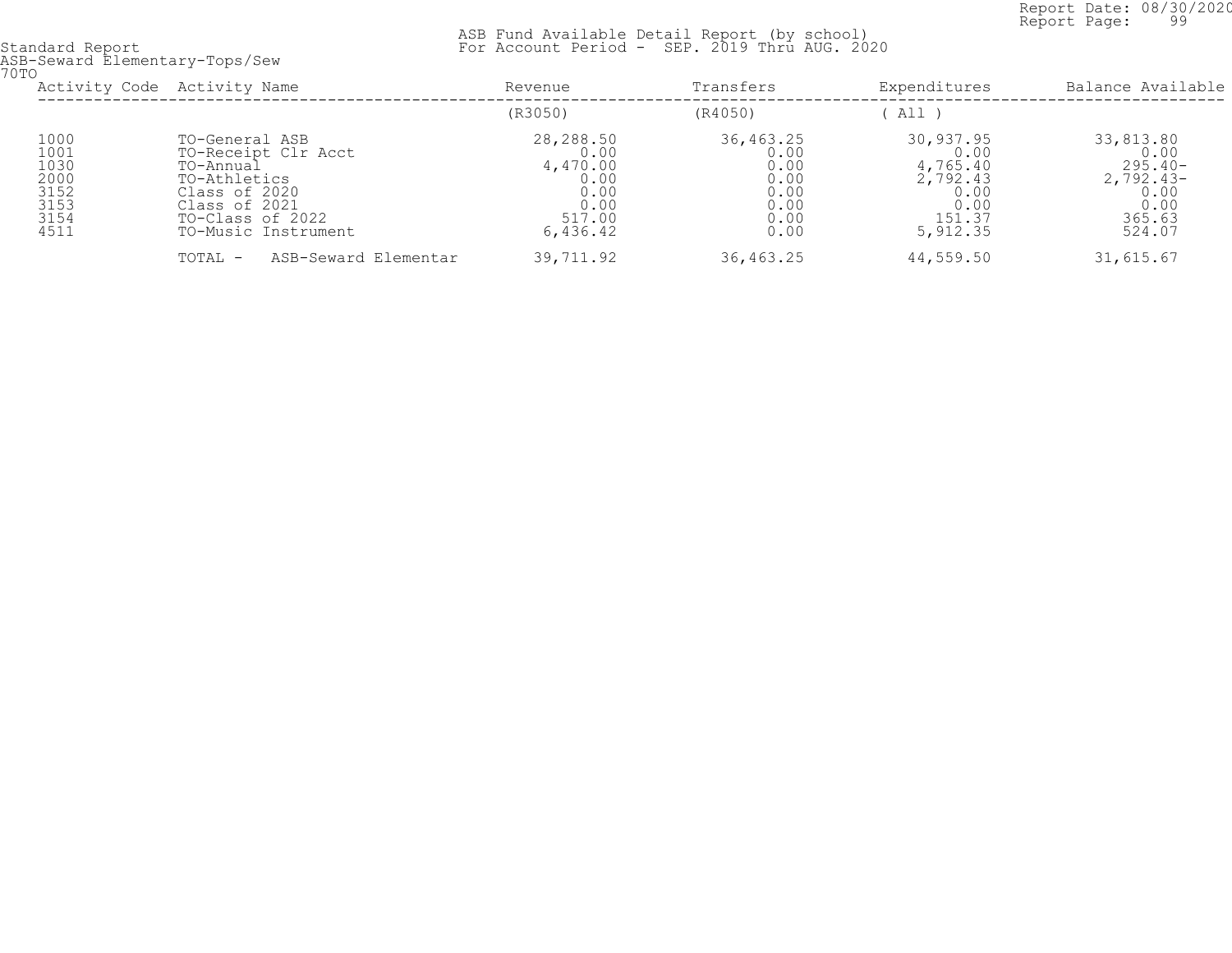Report Date: 08/30/2020<br>Report Page: 100 Report Page: 100

 ASB Fund Available Detail Report (by school) Standard Report For Account Period - SEP. 2019 Thru AUG. 2020

ASB-Van Asselt Elementary 70VA

| UVA | Activity Code Activity Name |                |                      | Revenue  | Transfers | Expenditures | Balance Available |
|-----|-----------------------------|----------------|----------------------|----------|-----------|--------------|-------------------|
|     |                             |                |                      | (R3050)  | (R4050)   | All )        |                   |
|     | 1000                        | VA-General ASB |                      | 1,040.00 | 5,712.48  | 3,012.00     | 3,740.48          |
|     |                             | TOTAL -        | ASB-Van Asselt Eleme | 1,040.00 | 5,712.48  | 3,012.00     | 3,740.48          |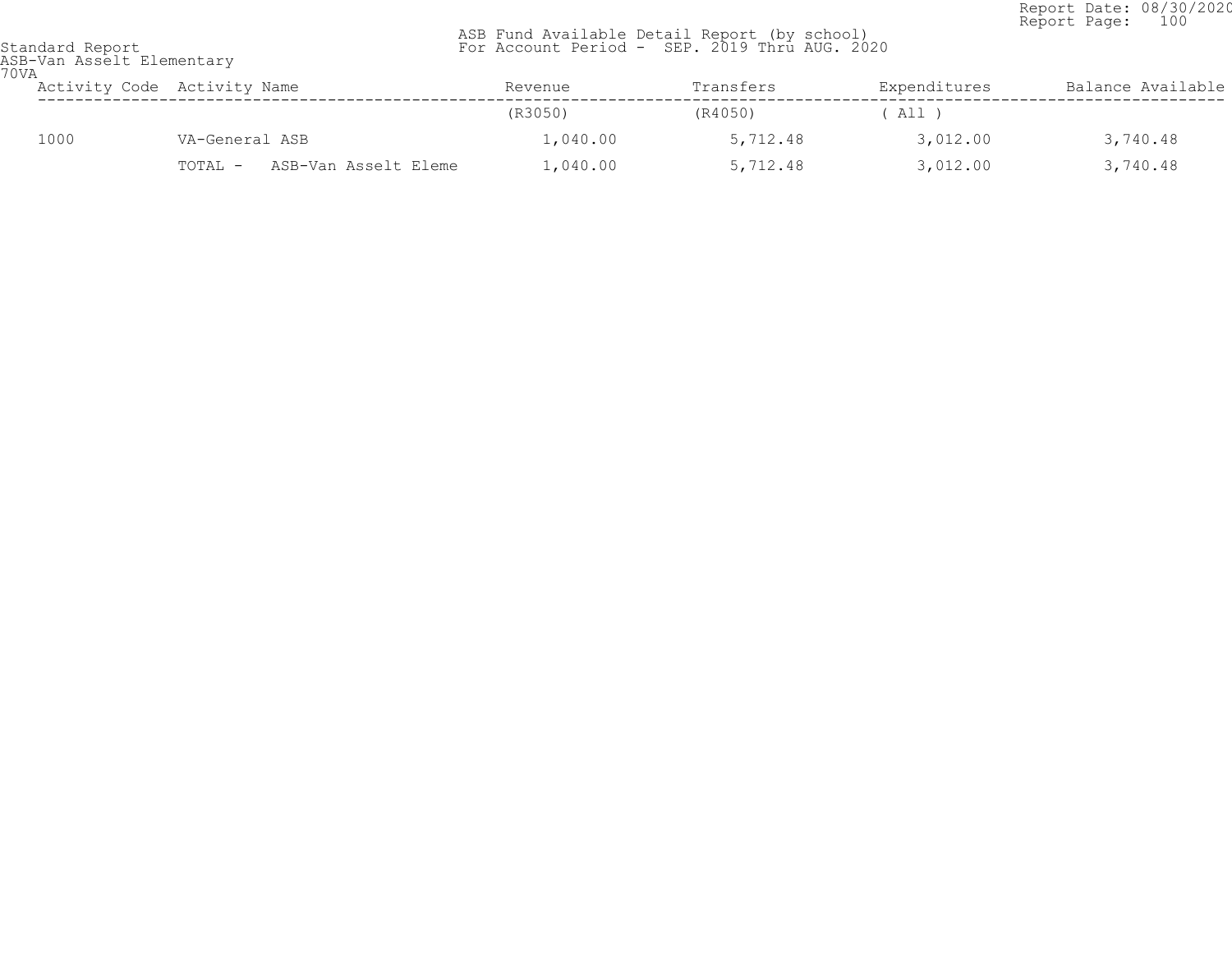Report Date: 08/30/2020<br>Report Page: 101 Report Page: 101

| ASB-Viewlands Elementary<br>70VL |                                 |          |           |              |                   |  |  |  |
|----------------------------------|---------------------------------|----------|-----------|--------------|-------------------|--|--|--|
|                                  | Activity Code Activity Name     | Revenue  | Transfers | Expenditures | Balance Available |  |  |  |
|                                  |                                 | (R3050)  | (R4050)   | All )        |                   |  |  |  |
| 1000                             | VL-General ASB                  | 4,972.44 | 7,264.86  | 1,605.08     | 10,632.22         |  |  |  |
|                                  | ASB-Viewlands Elemen<br>TOTAL - | 4,972.44 | 7,264.86  | 1,605.08     | 10,632.22         |  |  |  |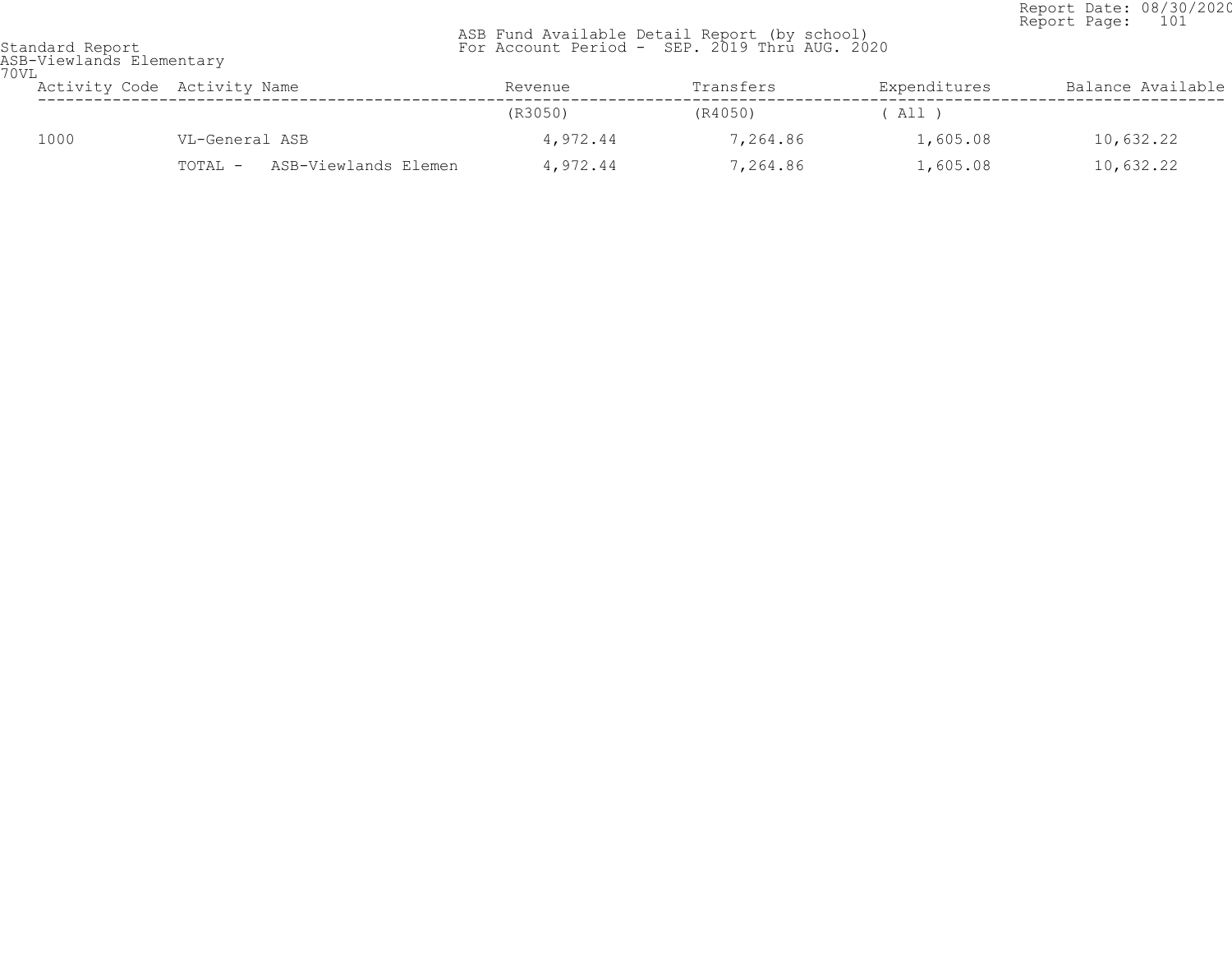Report Date: 08/30/2020<br>Report Page: 102 Report Page: 102

| 70VR | ASB-View Ridge Elementary |                                     |                  |                      |                     |                      |  |  |
|------|---------------------------|-------------------------------------|------------------|----------------------|---------------------|----------------------|--|--|
|      |                           | Activity Code Activity Name         | Revenue          | Transfers            | Expenditures        | Balance Available    |  |  |
|      |                           |                                     | (R3050)          | (R4050)              | ' All '             |                      |  |  |
|      | 1000<br>6000              | VR-General ASB<br>VR-Private Monies | 7,478.75<br>0.00 | 24, 913.95<br>377.22 | $11,005.08$<br>0.00 | 21, 387.62<br>377.22 |  |  |
|      |                           | ASB-View Ridge Eleme<br>TOTAL -     | 7,478.75         | 25,291.17            | 11,005.08           | 21,764.84            |  |  |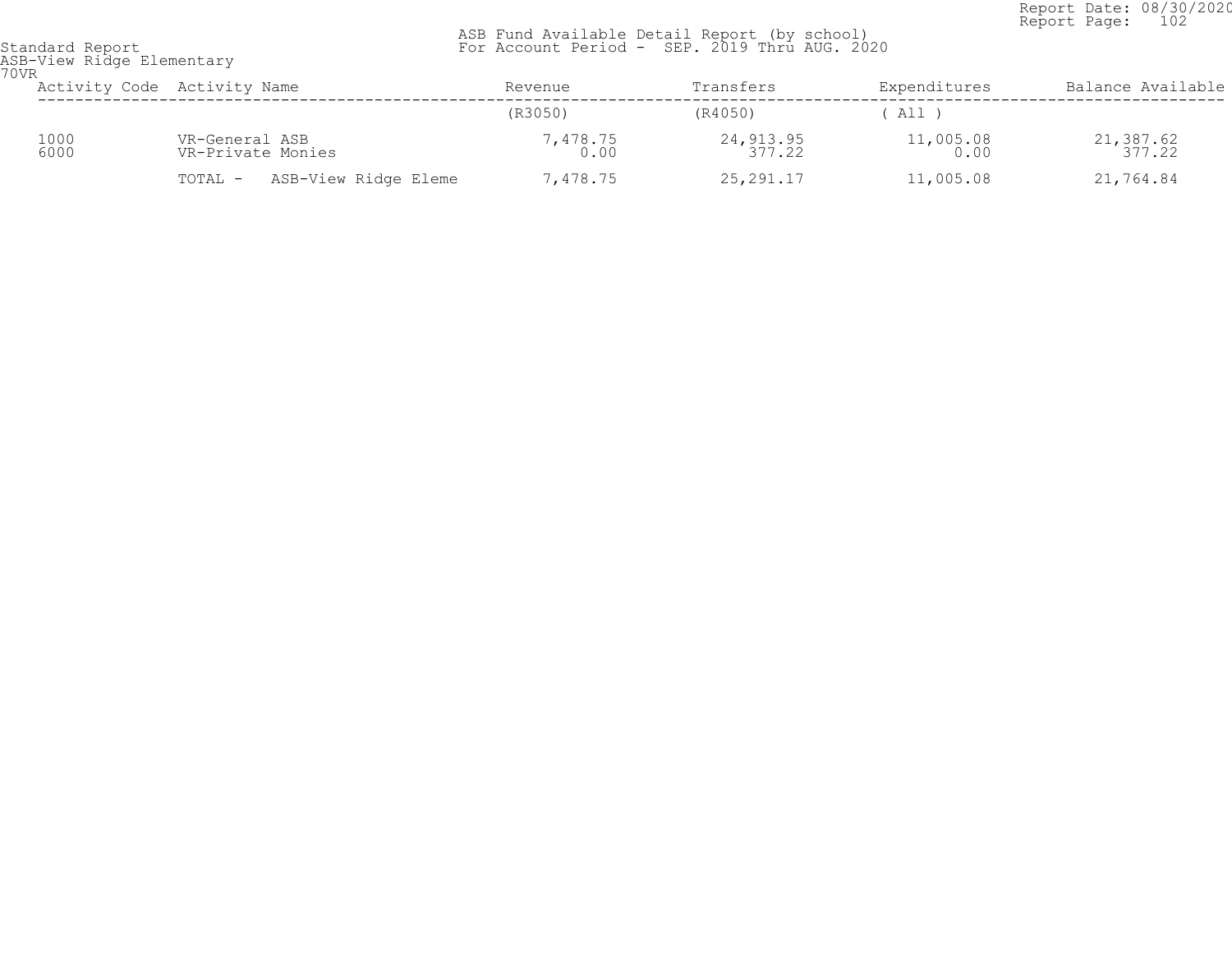Report Date: 08/30/2020<br>Report Page: 103 Report Page: 103

|                                                                      | Activity Code Activity Name                                                                                                                                            | Revenue                                                                      | Transfers                                                                 | Expenditures                                                         | Balance Available                                                             |
|----------------------------------------------------------------------|------------------------------------------------------------------------------------------------------------------------------------------------------------------------|------------------------------------------------------------------------------|---------------------------------------------------------------------------|----------------------------------------------------------------------|-------------------------------------------------------------------------------|
|                                                                      |                                                                                                                                                                        | (R3050)                                                                      | (R4050)                                                                   | All)                                                                 |                                                                               |
| 1000<br>1030<br>1055<br>1140<br>2000<br>3152<br>3153<br>4511<br>4610 | WA-General ASB<br>WA-Annual<br>WA-Dances<br>WA-Vending Machines<br>WA-Athletics - Gen.<br>Class of 2020<br>WA-Class of 2021<br>WA-Music-Instrument<br>WA-Student Store | 4,133.74<br>120.00<br>0.00<br>0.00<br>0.00<br>66.00<br>17.00<br>0.00<br>0.00 | 42,572.13<br>0.00<br>0.00<br>0.00<br>0.00<br>0.00<br>0.00<br>0.00<br>0.00 | 0.00<br>0.00<br>0.00<br>0.00<br>0.00<br>0.00<br>0.00<br>0.00<br>0.00 | 46,705.87<br>120.00<br>0.00<br>0.00<br>0.00<br>66.00<br>17.00<br>0.00<br>0.00 |
|                                                                      | ASB-Washington Middl<br>TOTAL -                                                                                                                                        | 4,336.74                                                                     | 42,572.13                                                                 | 0.00                                                                 | 46,908.87                                                                     |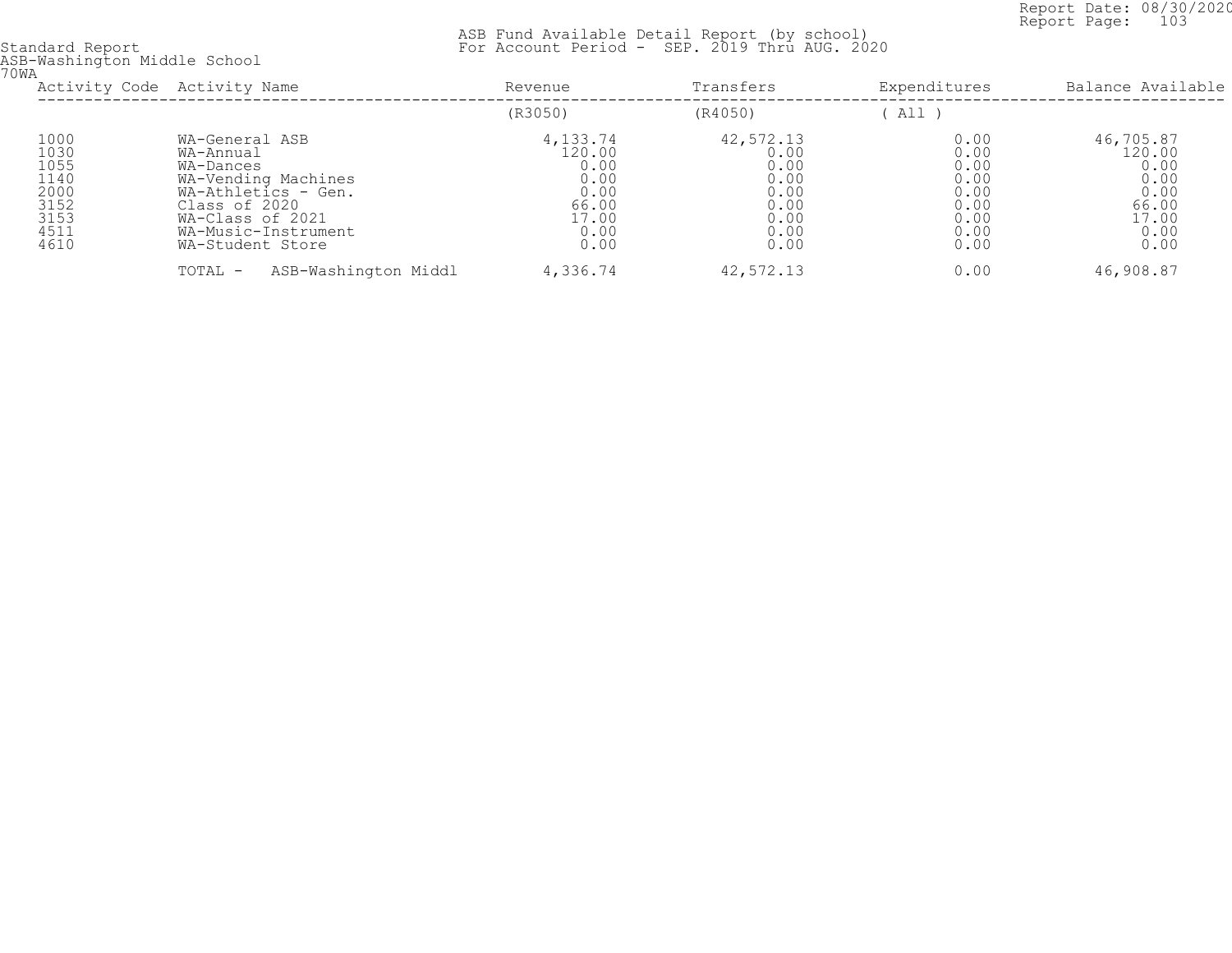Report Date: 08/30/2020<br>Report Page: 104 Report Page: 104

| 70WD | ASB-Wedgwood Elementary |                                 |         |           |              |                   |
|------|-------------------------|---------------------------------|---------|-----------|--------------|-------------------|
|      |                         | Activity Code Activity Name     | Revenue | Transfers | Expenditures | Balance Available |
|      |                         |                                 | (R3050) | (R4050)   | All )        |                   |
|      | 1000                    | WD-General ASB                  | 268.50  | 17,064.64 | 0.00         | 17,333.14         |
|      |                         | ASB-Wedgwood Element<br>TOTAL - | 268.50  | 17,064.64 | 0.00         | 17,333.14         |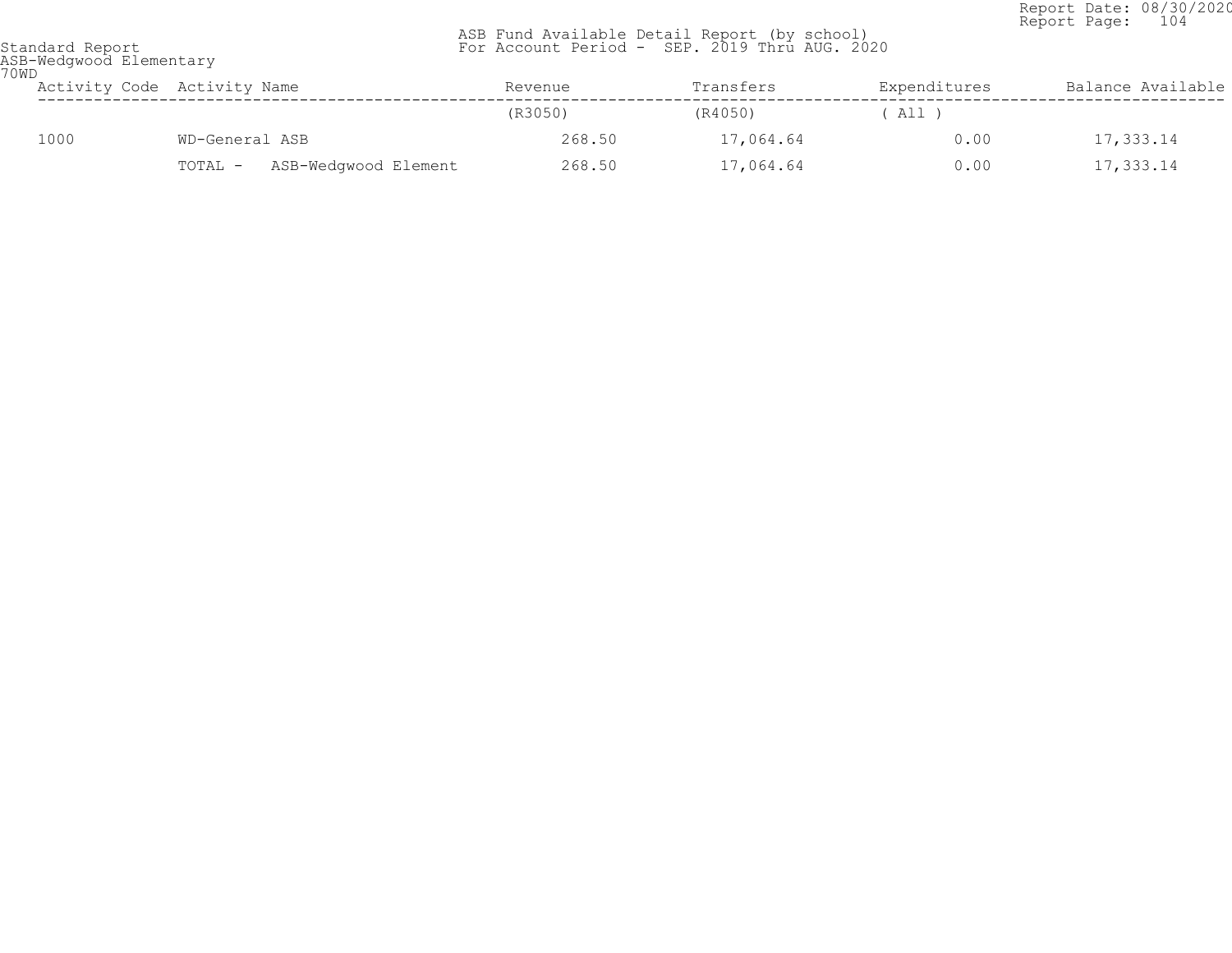Report Date: 08/30/2020<br>Report Page: 105 Report Page: 105

| ASB-Whitman Middle School<br>70WH                                                    |                                                                                                                                                                                                            |                                                                                                        |                                                                                                               |                                                                                                       |                                                                                                                       |
|--------------------------------------------------------------------------------------|------------------------------------------------------------------------------------------------------------------------------------------------------------------------------------------------------------|--------------------------------------------------------------------------------------------------------|---------------------------------------------------------------------------------------------------------------|-------------------------------------------------------------------------------------------------------|-----------------------------------------------------------------------------------------------------------------------|
| Activity Code Activity Name                                                          |                                                                                                                                                                                                            | Revenue                                                                                                | Transfers                                                                                                     | Expenditures                                                                                          | Balance Available                                                                                                     |
|                                                                                      |                                                                                                                                                                                                            | (R3050)                                                                                                | (R4050)                                                                                                       | All )                                                                                                 |                                                                                                                       |
| 1000<br>1001<br>1010<br>1030<br>2000<br>3152<br>3153<br>4405<br>4511<br>4612<br>4685 | WH-General ASB<br>WH-Cash Recpt Clrnq<br>WH-Activity Cards<br>WH-Annual<br>WH-Gen Athletics<br>WH-Class of 2020<br>Class of 2021<br>WH-Japanese Club<br>WH-Instrument Music<br>WH-Pride Store<br>WH-Travel | 12,502.31<br>100.00<br>0.00<br>7,785.00<br>727.00<br>0.00<br>0.00<br>0.00<br>18,576.00<br>0.00<br>0.00 | 10,504.01<br>300.00<br>300.00<br>0.00<br>6,000.00<br>3,262.42<br>6,762.29<br>0.00<br>0.00<br>300.00<br>100.00 | 17,004.76<br>0.00<br>0.00<br>5,400.53<br>2,766.99<br>0.00<br>0.00<br>0.00<br>9,454.70<br>0.00<br>0.00 | 6,001.56<br>400.00<br>300.00<br>2,384.47<br>3,960.01<br>3, 262.42<br>6,762.29<br>0.00<br>9,121.30<br>300.00<br>100.00 |
|                                                                                      | ASB-Whitman Middle S<br>TOTAL -                                                                                                                                                                            | 39,690.31                                                                                              | 27,528.72                                                                                                     | 34,626.98                                                                                             | 32,592.05                                                                                                             |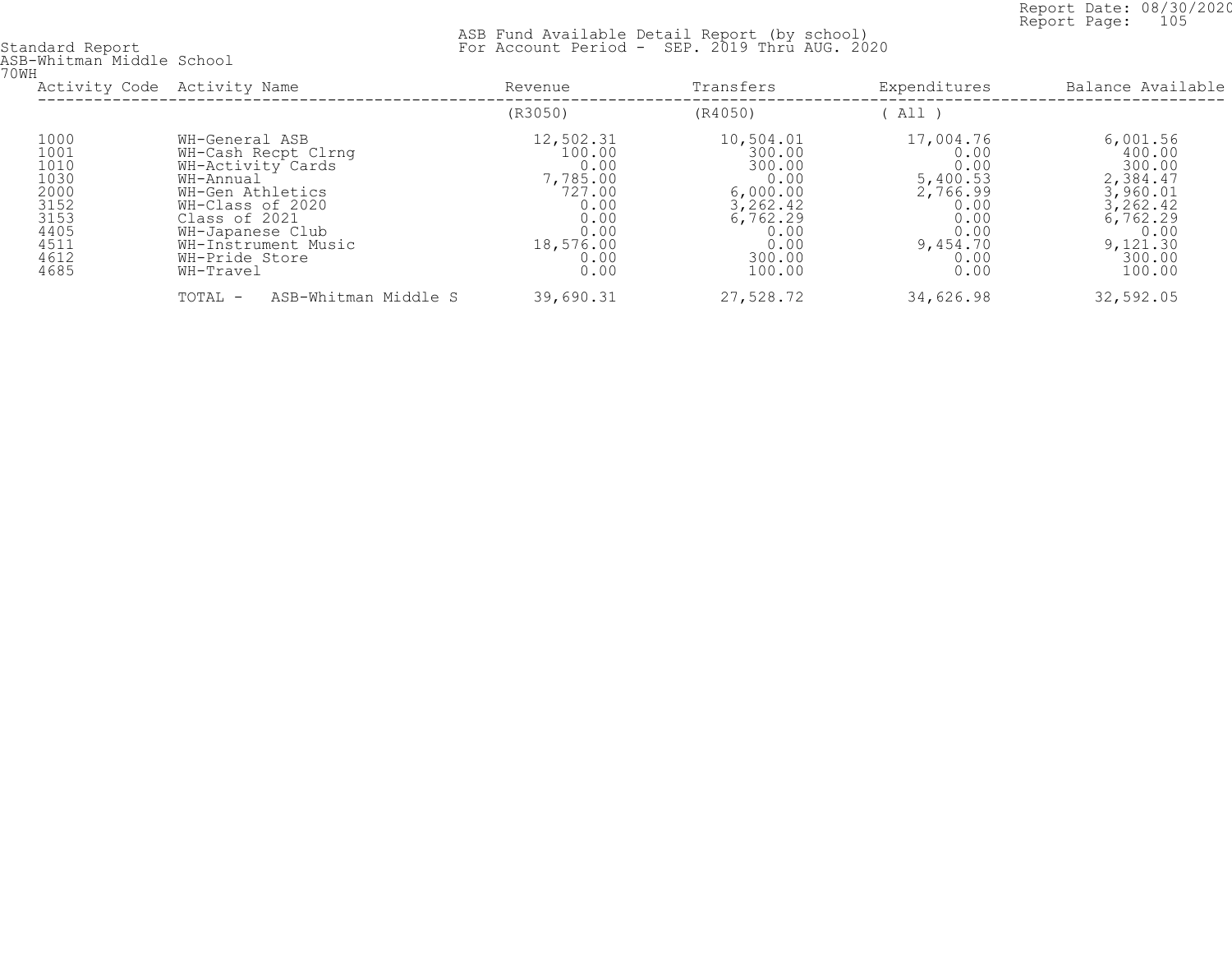Report Date: 08/30/2020<br>Report Page: 106 Report Page: 106

 ASB Fund Available Detail Report (by school) Standard Report For Account Period - SEP. 2019 Thru AUG. 2020

ASB-Wing Luke Elementary 70WL

| UWL | Activity Code Activity Name |                |                      | Revenue | Transfers | Expenditures | Balance Available |
|-----|-----------------------------|----------------|----------------------|---------|-----------|--------------|-------------------|
|     |                             |                |                      | (R3050) | (R4050)   | All          |                   |
|     | 1000                        | WL-General ASB |                      | 188.25  | 276.01    | 0.00         | 464.26            |
|     |                             | TOTAL -        | ASB-Wing Luke Elemen | 188.25  | 276.01    | 0.00         | 464.26            |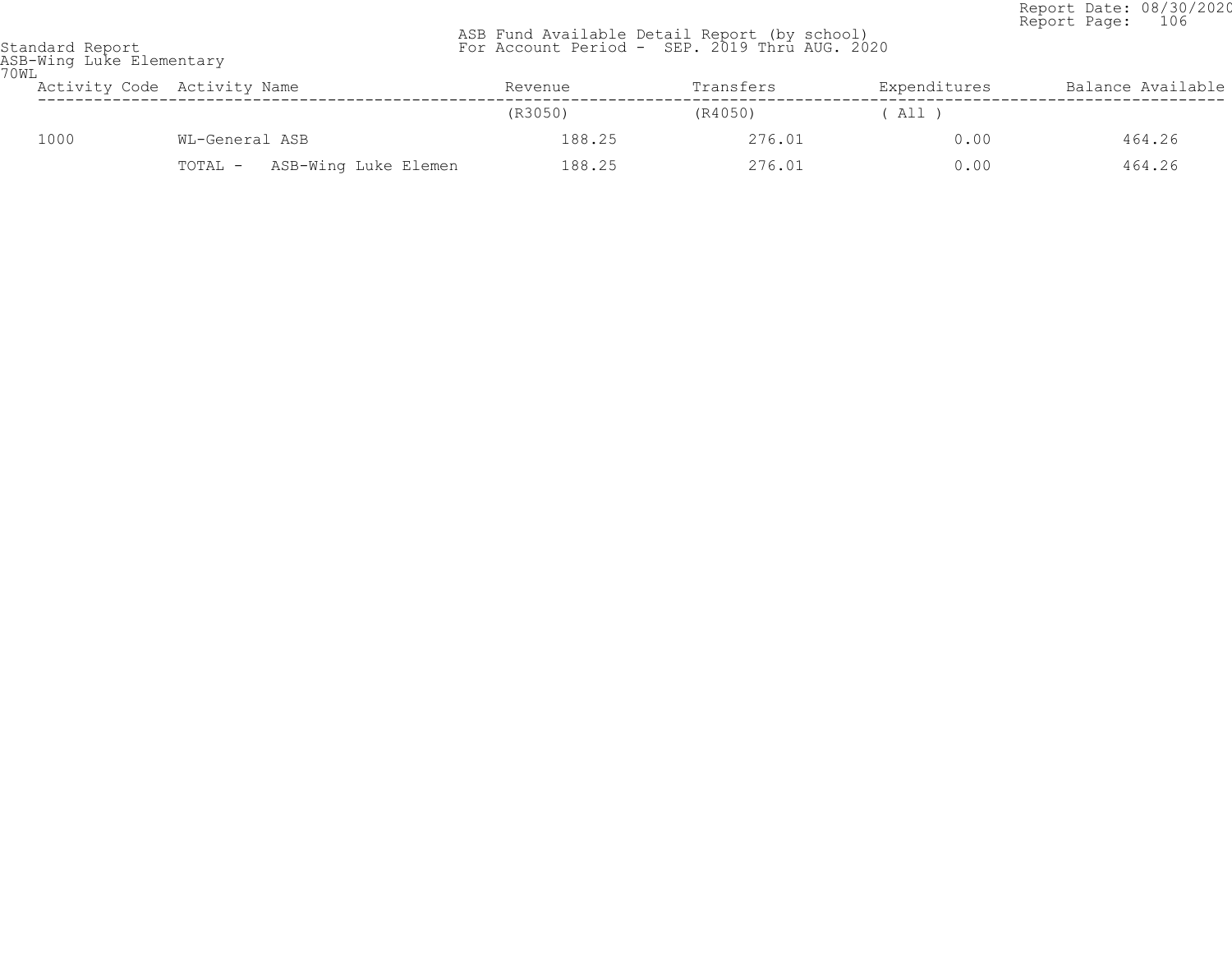Report Date: 08/30/2020<br>Report Page: 107 Report Page: 107

| ASB-Whittier Elementary<br>70WR |                                                                          |                                            |                                  |                                            |                                        |
|---------------------------------|--------------------------------------------------------------------------|--------------------------------------------|----------------------------------|--------------------------------------------|----------------------------------------|
|                                 | Activity Code Activity Name                                              | Revenue                                    | Transfers                        | Expenditures                               | Balance Available                      |
|                                 |                                                                          | (R3050)                                    | (R4050)                          | All                                        |                                        |
| 1000<br>3005<br>4400<br>6000    | WR-General ASB<br>WR-5th Grade Camp<br>Elem School Club<br>Private Money | 13,678.50<br>0.00<br>14,352.50<br>1,363.83 | 136.94<br>512.00<br>0.00<br>0.00 | 11,280.34<br>0.00<br>10,242.79<br>1,363.83 | 2,535.10<br>512.00<br>4,109.71<br>0.00 |
|                                 | ASB-Whittier Element<br>TOTAL -                                          | 29,394.83                                  | 648.94                           | 22,886.96                                  | 7,156.81                               |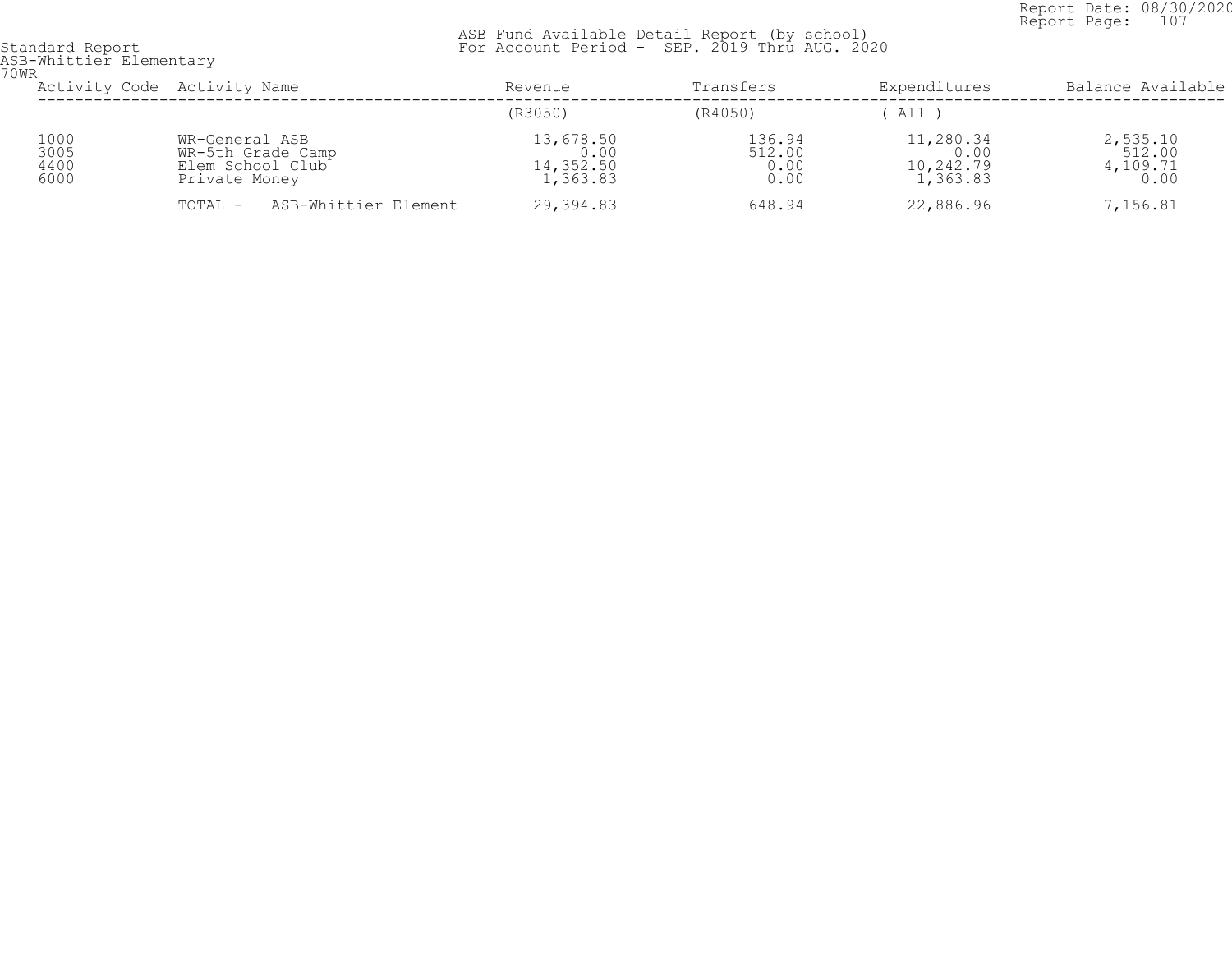Report Date: 08/30/2020<br>Report Page: 108 Report Page: 108

 ASB Fund Available Detail Report (by school) Standard Report For Account Period - SEP. 2019 Thru AUG. 2020

ASB-West Seattle High School 70WS

| WS-Music<br>WS-Music Vocal<br>WS-Native Ameri<br>WS-PEP Club<br>WS-Physical Ed<br>WS-Photography |  |  |
|--------------------------------------------------------------------------------------------------|--|--|
|                                                                                                  |  |  |
|                                                                                                  |  |  |
|                                                                                                  |  |  |
|                                                                                                  |  |  |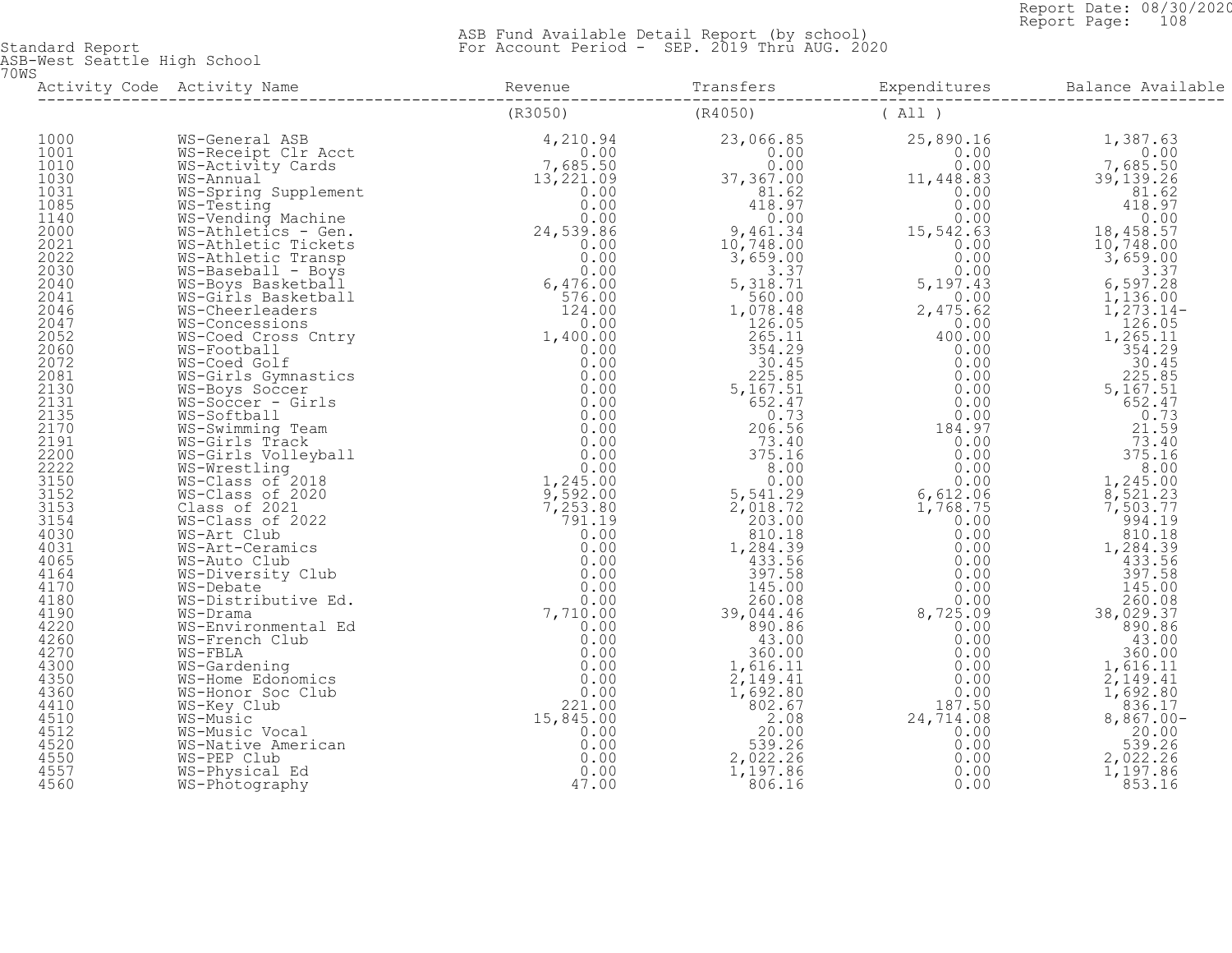Report Date: 08/30/2020<br>Report Page: 109 Report Page: 109

 ASB Fund Available Detail Report (by school) Standard Report For Account Period - SEP. 2019 Thru AUG. 2020

ASB-West Seattle High School 70WS

| UWS                                                  | Activity Code Activity Name                                                                                                                   | Revenue                                                  | Transfers                                                         | Expenditures                                            | Balance Available                                                     |
|------------------------------------------------------|-----------------------------------------------------------------------------------------------------------------------------------------------|----------------------------------------------------------|-------------------------------------------------------------------|---------------------------------------------------------|-----------------------------------------------------------------------|
|                                                      |                                                                                                                                               | (R3050)                                                  | (R4050)                                                           | All                                                     |                                                                       |
| 4600<br>4610<br>4620<br>4666<br>4667<br>4704<br>6500 | WS-Safety Cncil Club<br>WS-School Store<br>WS-Science<br>WS-Project Unify<br>WS-Special Olympics<br>WS-Vietnamese Club<br>WS-PM Student Suppt | 0.00<br>0.00<br>0.00<br>0.00<br>3,719.37<br>0.00<br>0.00 | 424.18<br>260.08<br>0.00<br>609.65<br>3,229.61<br>276.50<br>20.00 | 0.00<br>0.00<br>77.49<br>0.00<br>153.00<br>0.00<br>0.00 | 424.18<br>260.08<br>$77.49-$<br>609.65<br>6,795.98<br>276.50<br>20.00 |
|                                                      | ASB-West Seattle Hig<br>TOTAL -                                                                                                               | 104,657.75                                               | 166,349.67                                                        | 103, 377.61                                             | 167,629.81                                                            |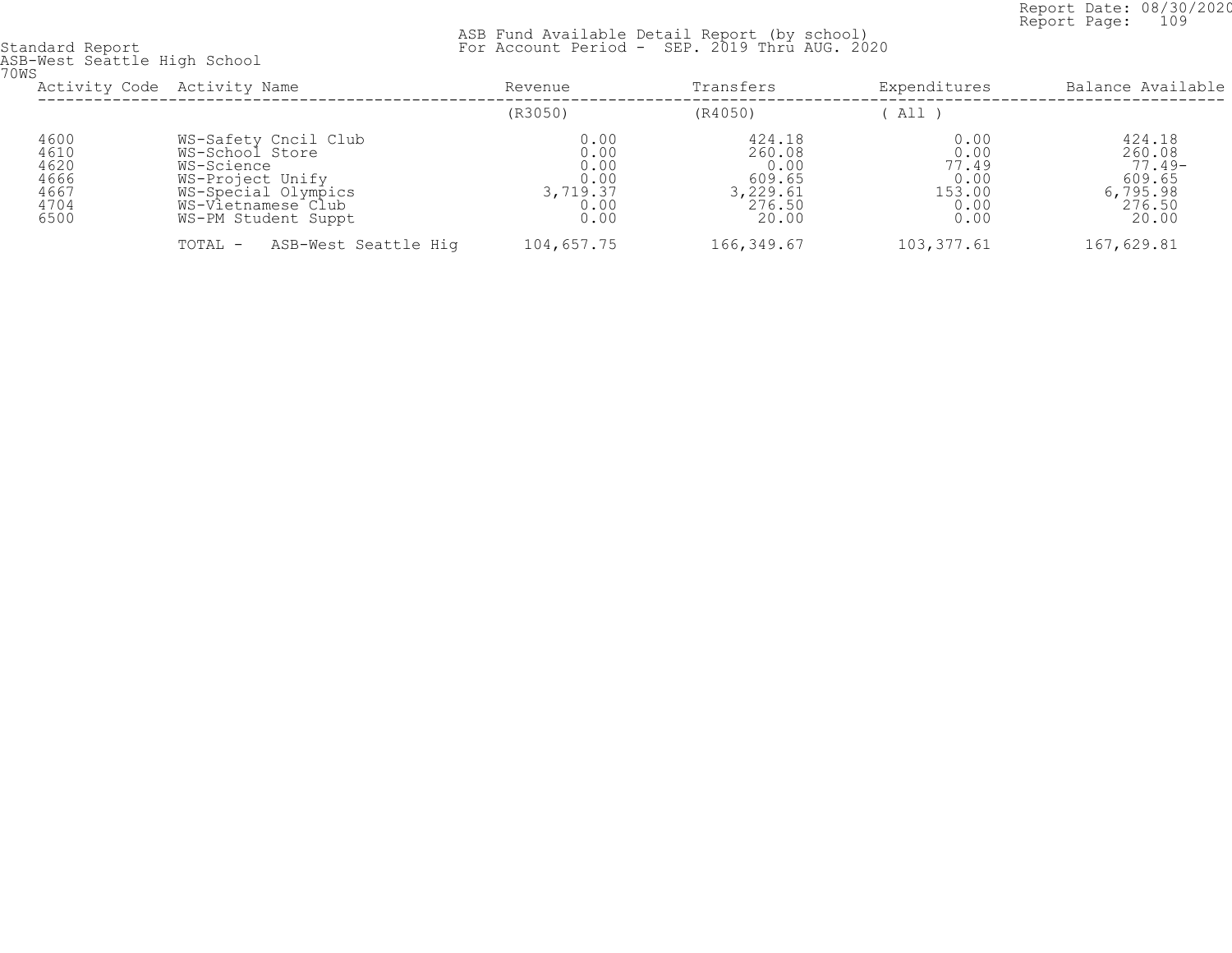Report Date: 08/30/2020<br>Report Page: 110 Report Page: 110

 ASB Fund Available Detail Report (by school) Standard Report For Account Period - SEP. 2019 Thru AUG. 2020

ASB-West Woodland Elementary 70WW

| U W W | Activity Code Activity Name     | Revenue   | Transfers  | Expenditures | Balance Available |
|-------|---------------------------------|-----------|------------|--------------|-------------------|
|       |                                 | (R3050)   | (R4050)    | All )        |                   |
| 1000  | WW-General ASB                  | 30,149.68 | 15, 113.51 | 30,690.50    | 14,572.69         |
|       | ASB-West Woodland El<br>TOTAL - | 30,149.68 | 15, 113.51 | 30,690.50    | 14,572.69         |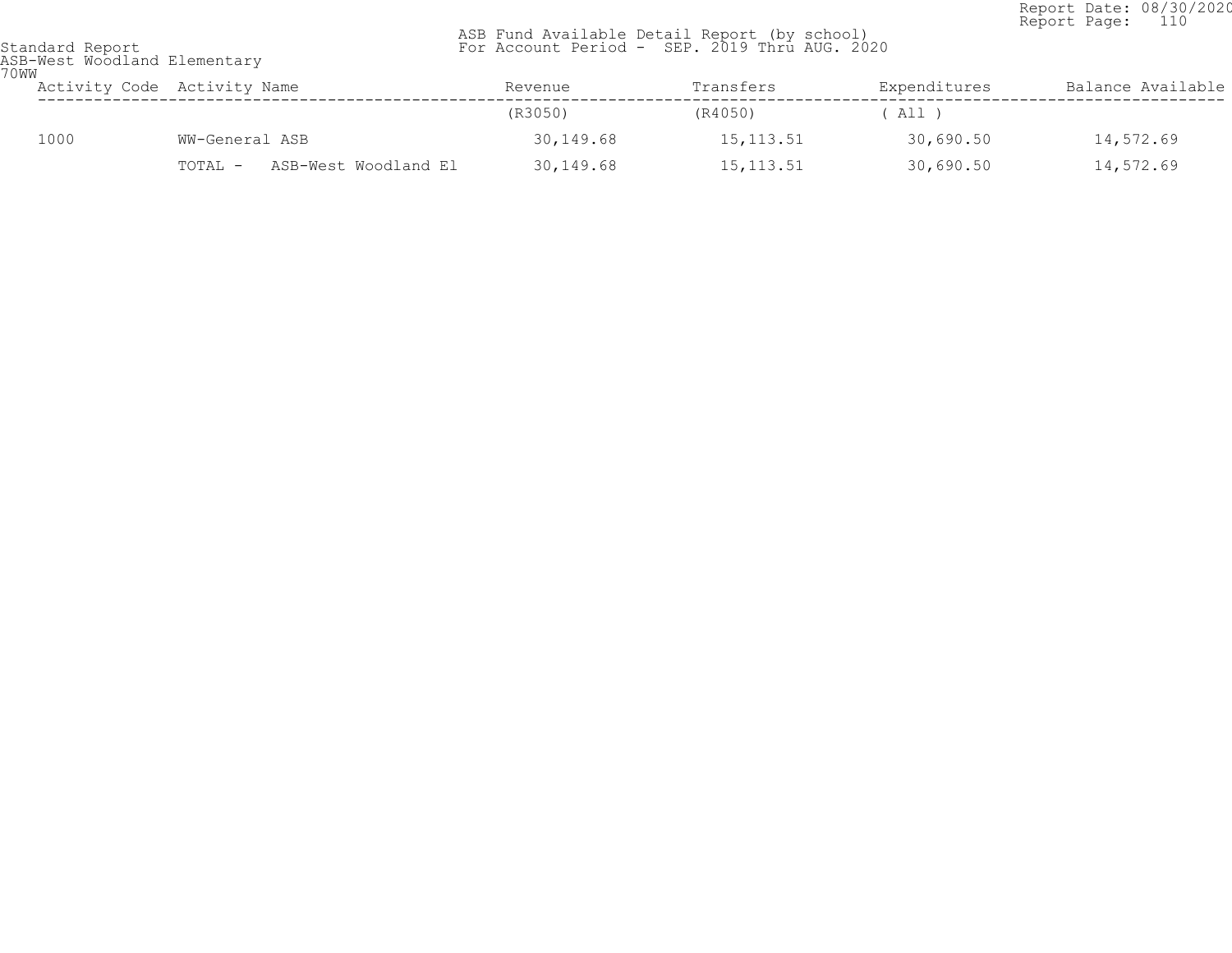Report Date: 08/30/2020<br>Report Page: 111 Report Page: 111

 ASB Fund Available Detail Report (by school) Standard Report For Account Period - SEP. 2019 Thru AUG. 2020

## ASB-Bilingual Orientation Ctr 70ZB

| UZB | Activity Code Activity Name |                |                      | Revenue | Transfers | Expenditures | Balance Available |
|-----|-----------------------------|----------------|----------------------|---------|-----------|--------------|-------------------|
|     |                             |                |                      | (R3050) | (R4050)   | ( All )      |                   |
|     | 1000                        | ZB-General ASB |                      | 157.85  | 5,008.00  | 1,827.87     | 3,337.98          |
|     |                             | TOTAL -        | ASB-Bilingual Orient | 157.85  | 5,008.00  | 1,827.87     | 3,337.98          |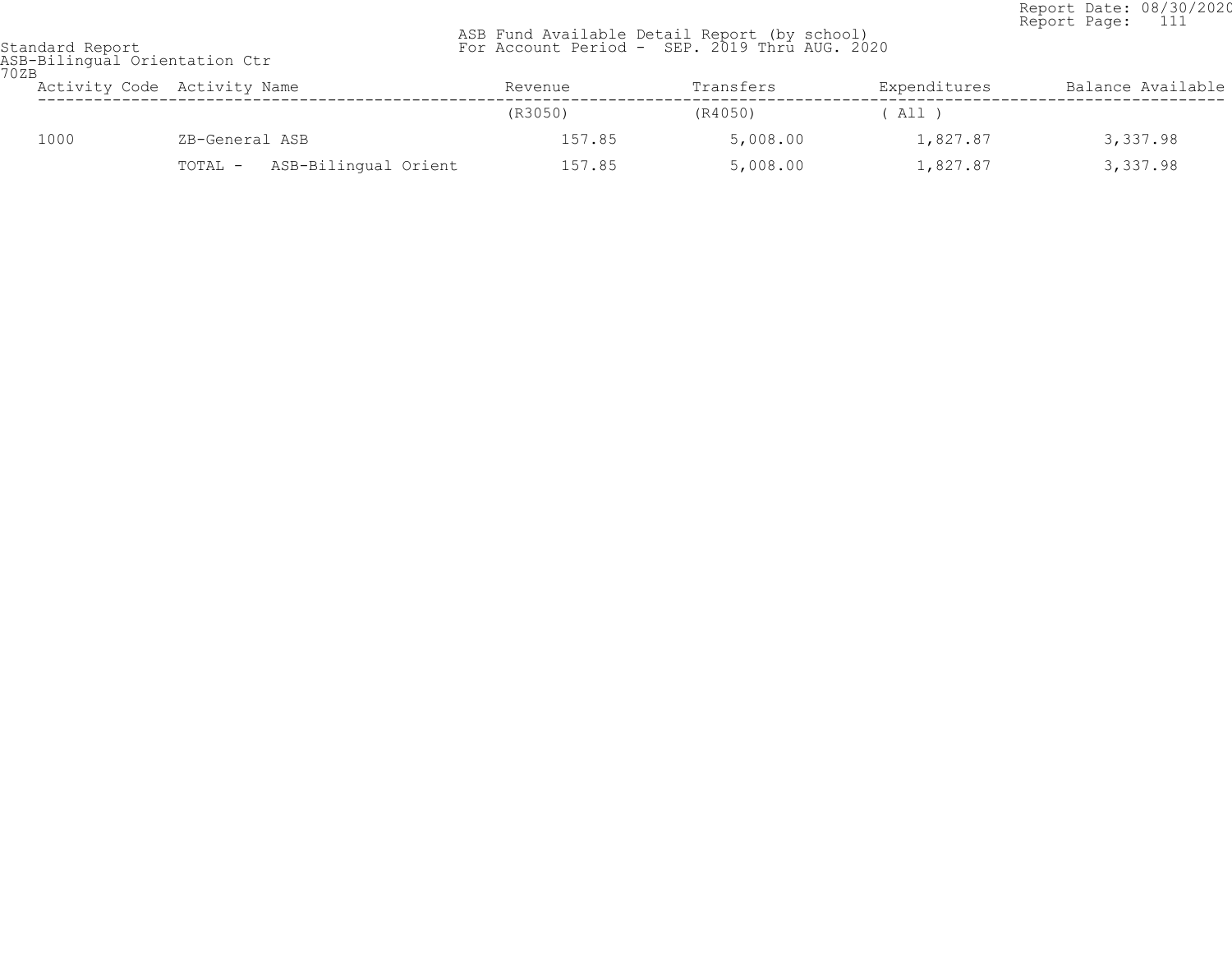Report Date: 08/30/2020<br>Report Page: 112 Report Page: 112

| Standard Report    |  |
|--------------------|--|
| ASB-Middle College |  |
| 70ZC               |  |

| UZU  | Activity Code Activity Name   | Revenue | Transfers | Expenditures | Balance Available |
|------|-------------------------------|---------|-----------|--------------|-------------------|
|      |                               | (R3050) | (R4050)   | ' All '      |                   |
| 1000 | ZC-General ASB                | 0.00    | 3,391.91  | 0.00         | 3,391.91          |
|      | ASB-Middle College<br>TOTAL - | 0.00    | 3,391.91  | 0.00         | 3,391.91          |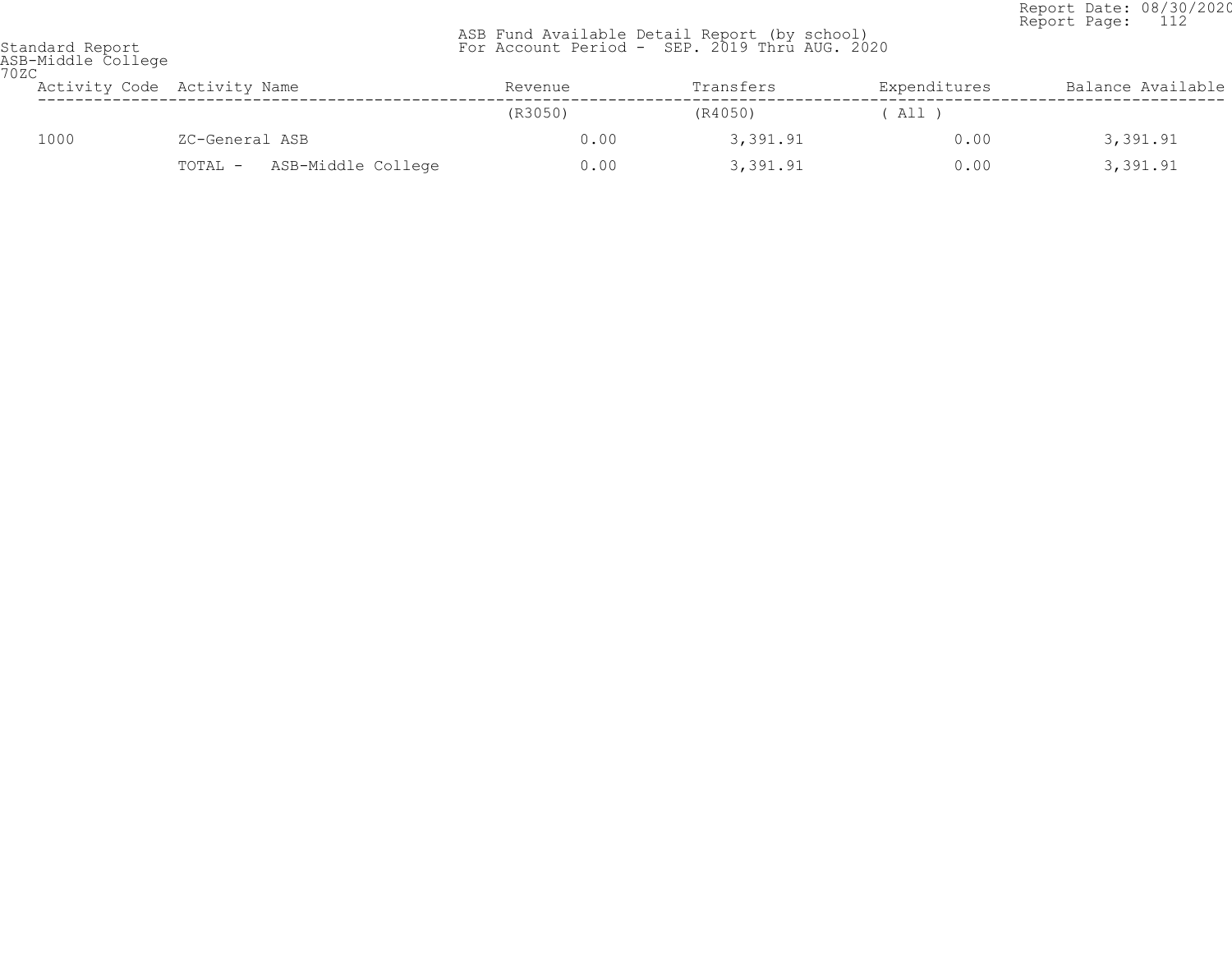Report Date: 08/30/2020<br>Report Page: 113 Report Page: 113

| 70ZI | ASB-Inter High Council          |         |           |              |                   |  |  |  |  |
|------|---------------------------------|---------|-----------|--------------|-------------------|--|--|--|--|
|      | Activity Code Activity Name     | Revenue | Transfers | Expenditures | Balance Available |  |  |  |  |
|      |                                 | (R3050) | (R4050)   | ( All        |                   |  |  |  |  |
| 1000 | ZI-General ASB                  | 0.00    | 41.31     | 0.00         | 41.31             |  |  |  |  |
|      | ASB-Inter High Counc<br>TOTAL - | 0.00    | 41.31     | 0.00         | 41.31             |  |  |  |  |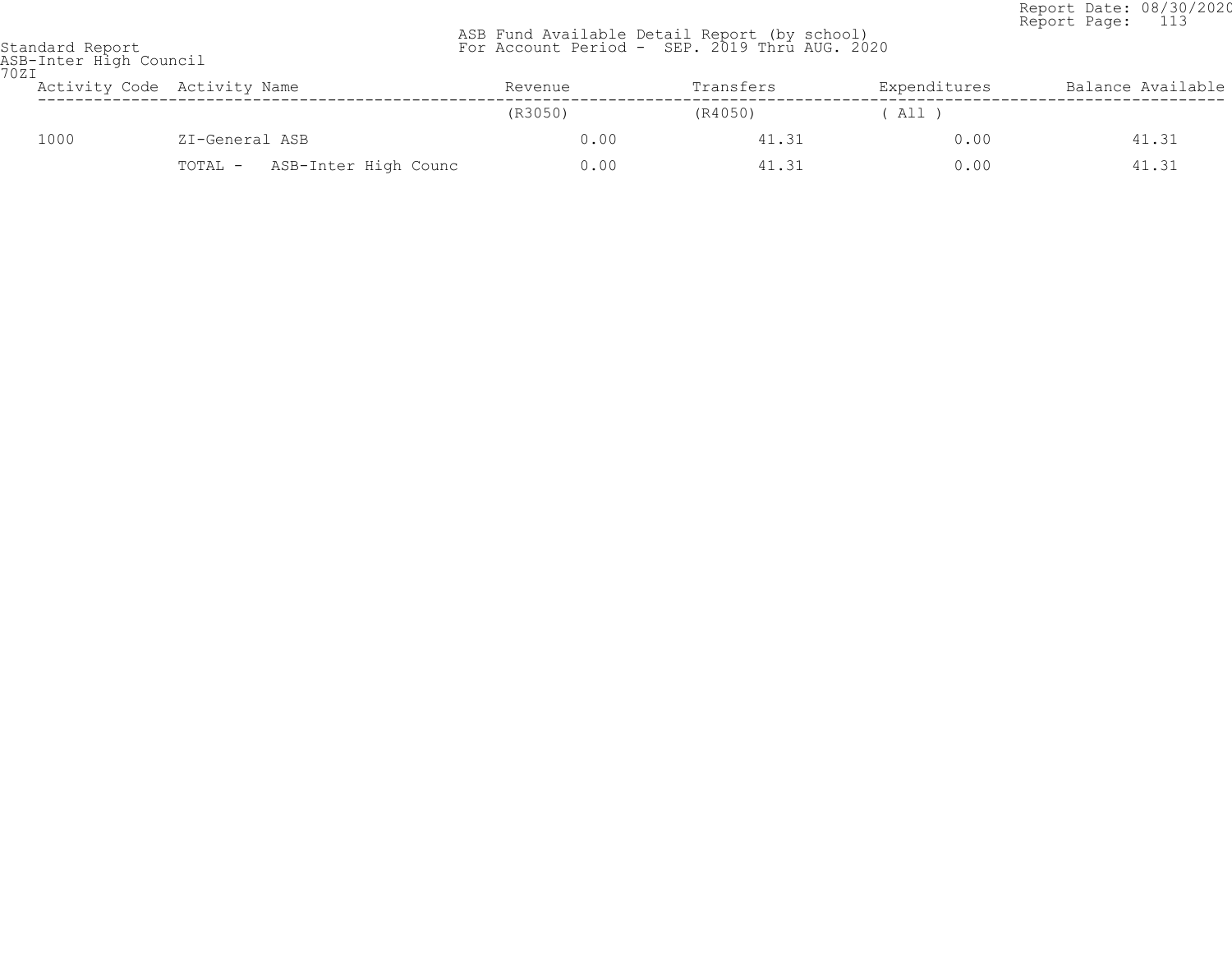Report Date: 08/30/2020<br>Report Page: 114 Report Page: 114

| ASB-Metro League<br>70ZM                                                                                                                                                                                       |                                                                                                                                                                                                                                                                                                                                                                                                                                                                                                                                                                                                             |                                                                                                                                                                                                                                                                                                                                      |                                                                                                                                                                                                                                                   |                                                                                                                                                                                                                                                                                                                                                                  |                                                                                                                                                                                                                                                                                                                                                                                                                       |
|----------------------------------------------------------------------------------------------------------------------------------------------------------------------------------------------------------------|-------------------------------------------------------------------------------------------------------------------------------------------------------------------------------------------------------------------------------------------------------------------------------------------------------------------------------------------------------------------------------------------------------------------------------------------------------------------------------------------------------------------------------------------------------------------------------------------------------------|--------------------------------------------------------------------------------------------------------------------------------------------------------------------------------------------------------------------------------------------------------------------------------------------------------------------------------------|---------------------------------------------------------------------------------------------------------------------------------------------------------------------------------------------------------------------------------------------------|------------------------------------------------------------------------------------------------------------------------------------------------------------------------------------------------------------------------------------------------------------------------------------------------------------------------------------------------------------------|-----------------------------------------------------------------------------------------------------------------------------------------------------------------------------------------------------------------------------------------------------------------------------------------------------------------------------------------------------------------------------------------------------------------------|
|                                                                                                                                                                                                                | Activity Code Activity Name                                                                                                                                                                                                                                                                                                                                                                                                                                                                                                                                                                                 | Revenue                                                                                                                                                                                                                                                                                                                              | Transfers                                                                                                                                                                                                                                         | Expenditures                                                                                                                                                                                                                                                                                                                                                     | Balance Available                                                                                                                                                                                                                                                                                                                                                                                                     |
|                                                                                                                                                                                                                |                                                                                                                                                                                                                                                                                                                                                                                                                                                                                                                                                                                                             | (R3050)                                                                                                                                                                                                                                                                                                                              | (R4050)                                                                                                                                                                                                                                           | (A11)                                                                                                                                                                                                                                                                                                                                                            |                                                                                                                                                                                                                                                                                                                                                                                                                       |
| 1000<br>2025<br>2402<br>2411<br>2412<br>2413<br>2414<br>2415<br>2417<br>2418<br>2419<br>2420<br>2421<br>2422<br>2460<br>24990522335333<br>2540<br>2542<br>2547<br>2552<br>2560<br>2569<br>2572<br>2579<br>2583 | ZM-General ASB<br>ZM-Pr Yrs-Tsf to Sch<br>Officials-Reg Sea<br>Ballard-Reg Sea<br>Cleveland-Reg Sea<br>Franklin-Reg Sea<br>Garfield-Req Sea<br>ZM-LC-Req Sea<br>Roosevelt-Req Sea<br>Sealth-Req Sea<br>W Seattle-Reg Sea<br>Ingraham-Reg Sea<br>Rainier Bch-Req Sea<br>Hale-Reg Sea<br>Football-Reg Sea<br>Misc-Reg Sea<br>Volleyball-Metro<br>$ZM-M/L$ - Rental Cost<br>Wrestling-Metro<br>Girls Soccer-Metro<br>Softball-Metro<br>ZM-Basketball Metro<br>Baseball-Metro<br>Concessions-Metro<br>Cross Country-Metro<br>Football-Metro<br>Swimming-Metro<br>Golf-Metro<br>Tennis-Metro<br>Gymnastics-Metro | 0.00<br>0.00<br>0.00<br>12,046.00<br>0.00<br>13,880.15<br>20,579.00<br>6,452.19<br>12,525.00<br>5,819.00<br>6, 250.00<br>14,144.00<br>8,562.00<br>8,747.61<br>106,985.83<br>11,229.27<br>6,068.00<br>0.00<br>1,370.00<br>8,078.45<br>0.00<br>36,108.83<br>0.00<br>4,713.58<br>0.00<br>33,765.38<br>2,370.00<br>0.00<br>0.00<br>35.00 | 0.00<br>42,738.80<br>0.00<br>0.00<br>0.00<br>0.00<br>0.00<br>0.00<br>0.00<br>0.00<br>0.00<br>0.00<br>0.00<br>0.00<br>0.00<br>0.00<br>0.00<br>0.00<br>0.00<br>0.00<br>0.00<br>0.00<br>0.00<br>0.00<br>0.00<br>0.00<br>0.00<br>0.00<br>0.00<br>0.00 | 0.00<br>0.00<br>138,808.23<br>$3,103.50$<br>761.00<br>1,722.00<br>3,500.32<br>1,059.75<br>5,509.22<br>3,969.00<br>4,827.32<br>1,893.00<br>3,719.63<br>3,096.75<br>0.00<br>27, 530.13<br>9, 171.50<br>2, 475.00<br>5, 872.20<br>5, 394.80<br>733.09<br>$15,916.84$<br>1,048.15<br>0.00<br>1,162.50<br>4,806.75<br>10, 257.52<br>21,464.00<br>1,076.77<br>1,308.95 | 0.00<br>42,738.80<br>$138,808.23-$<br>8,942.50<br>$761.00 -$<br>12, 158. 15<br>17,078.68<br>5,392.44<br>7,015.78<br>1,850.00<br>1,422.68<br>12,251.00<br>4,842.37<br>5,650.86<br>106, 985.83<br>16, 300.86-<br>$\frac{3}{103.50}$ -<br>2,475.00-<br>$4,502.20 - 2,683.65$<br>733.09-<br>20, 191.99<br>1, 048.15-<br>4, 713.58<br>1, 162.50-<br>$28,958.63$<br>7,887.52-<br>$21,464.00-$<br>$1,076.77-$<br>$1,273.95-$ |
|                                                                                                                                                                                                                | TOTAL -<br>ASB-Metro Leaque                                                                                                                                                                                                                                                                                                                                                                                                                                                                                                                                                                                 | 319,729.29                                                                                                                                                                                                                                                                                                                           | 42,738.80                                                                                                                                                                                                                                         | 280, 187.92                                                                                                                                                                                                                                                                                                                                                      | 82,280.17                                                                                                                                                                                                                                                                                                                                                                                                             |